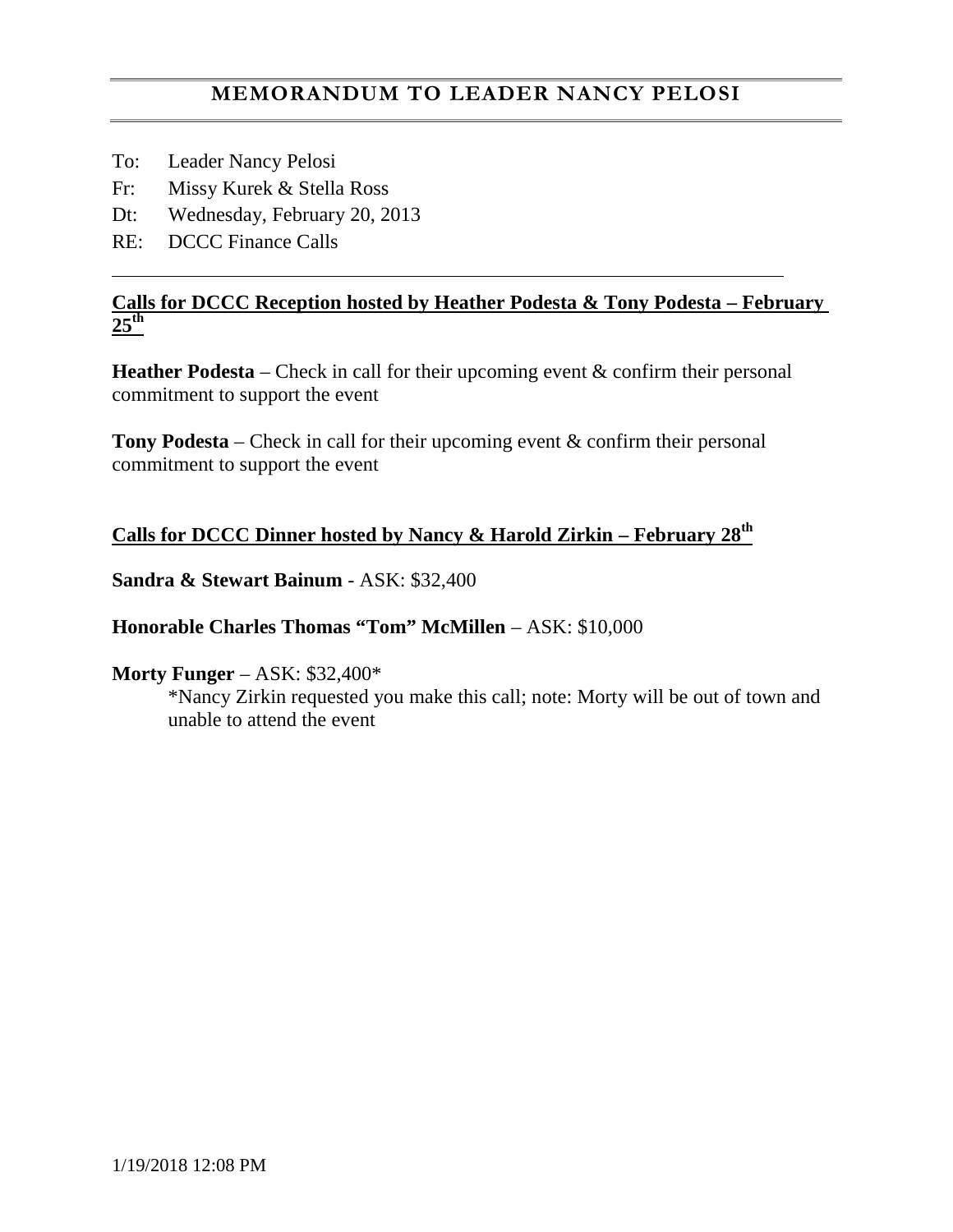## **Calls for NYC DCCC Speaker's Cabinet Renewal Dinner – March 15th**

**Barbara & Richard Debs** – ASK: \$64,800

**Maria & Jerry Markowitz** – ASK: \$64,800

**Karen & Dennis Mehiel** – ASK: \$64,800 & ask to host Greek community event at his home in Q2 or Q3

**George & Olga Tsunis** – ASK: \$64,800

**Jim Chanos** – ASK: \$32,400 & ask to meet in NYC when schedules allow

**Florence Eng & Dinakar Singh** – ASK: \$64,800 & ask to meet in NYC when schedules allow

**Peggy & Mickey Drexler** – ASK: \$32,400

**Patti Wheeler & Leo J. Hindery, Jr**. – ASK: \$32,400

**Patti & David Hogan** – ASK: \$32,400

**Weslie & Bill Janeway** – ASK: \$32,400

**Gloria & Henry Jarecki** – ASK: \$32,400

**Ruth & Julian Schroeder** – ASK: \$32,400

**Brian Snyder** – ASK: \$32,400

**Tracy Maxwell Snyder & Jay Snyder** – ASK: \$32,400

**Nina & Tim Zagat, Jr.** – ASK: \$32,400

**Andrew & Nancy Jarecki** – ASK: \$32,400

**Barbara & Harry Kamen** – ASK: \$32,400

**Dale Ponkivar** – ASK: \$32,400

**Carol & Bob Tannenhauser** – ASK: write/raise \$97,200 from family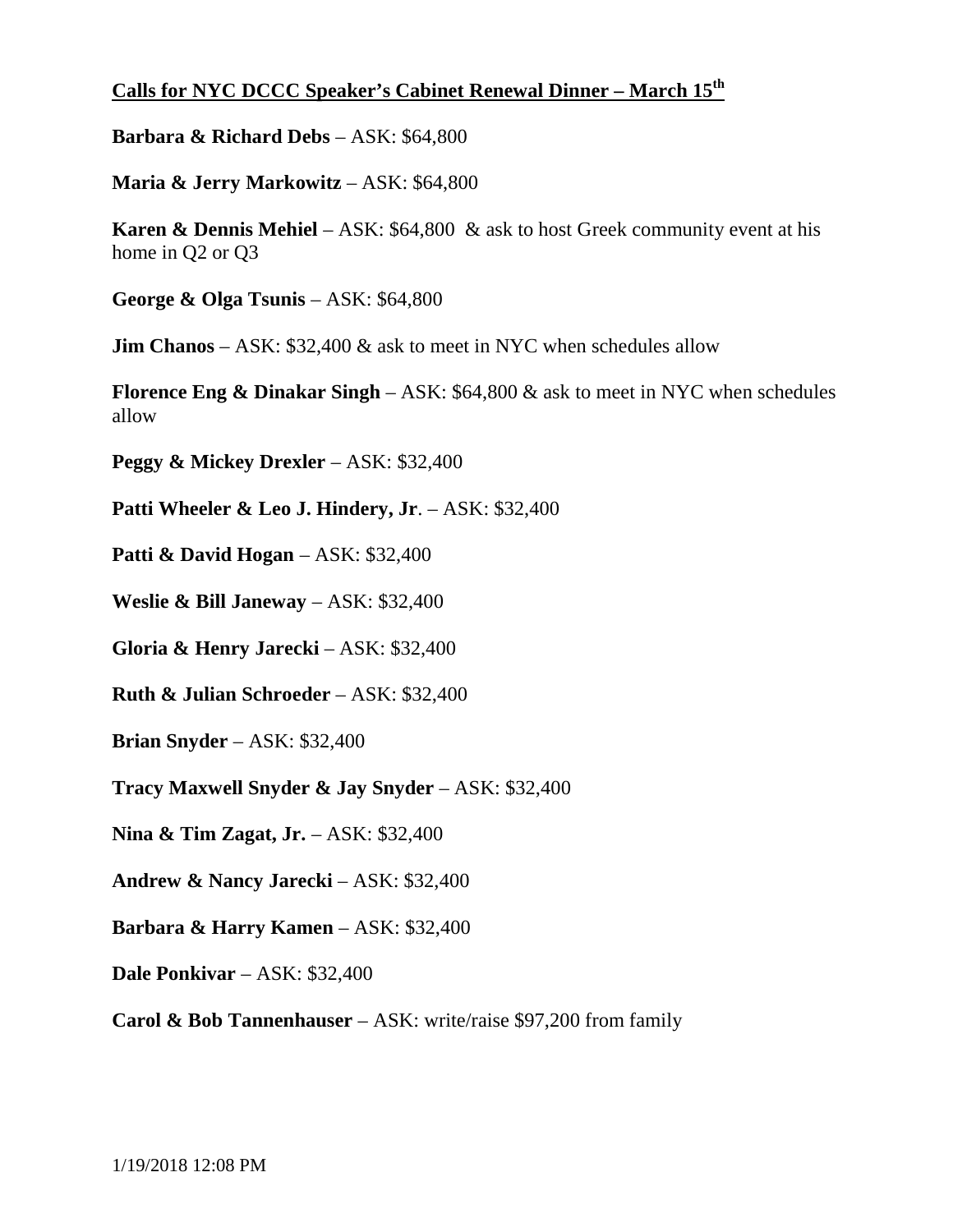# **DEMOCRATIC CONGRESSIONAL CAMPAIGN COMMITTEE**

# *Leader Nancy Pelosi*

*Staff: Missy Kurek, Deputy Executive Director of Finance, (315) 373-9560*

Name: Heather Podesta and Anthony Podesta

Salutation: Heather and Tony

Heather Cell Phone: (202) 628-8953

Tony Work Phone: (202) 879-9300

Tony Cell Phone: (202) 352-4645

Heather Employer/Occupation: Heather Podesta + Partners / President

Tony Employer/Occupation: Podesta Group/ Chairman

Address: 2438 Belmont Rd NW, Washington, DC

**ASK: Please call Heather to check in on the event and thank her for hosting her annual DCCC event on February 25th, 2013.**

**Please call Tony to check in on the event and thank him for hosting his annual DCCC event on February 25th, 2013.**

> **DCCC Dinner hosted by Tony & Heather Podesta** Monday, February 25, 2013 Podesta Home 2438 Belmont Rd NW Washington, DC 7:30 p.m. – 9:00 p.m.

> > Speaker's Cabinet: \$32,400 Guest: \$5,000 per person/ \$15,000 PAC

**Note: Heather and Tony have not committed to making an individual contribution in 2013. Staff has asked but no firm commitment has been made. We are counting on one of them to renew their Speaker's Cabinet Membership to ensure event success.**

**Heather and Tony Podesta have hosted an annual event for the DCCC since**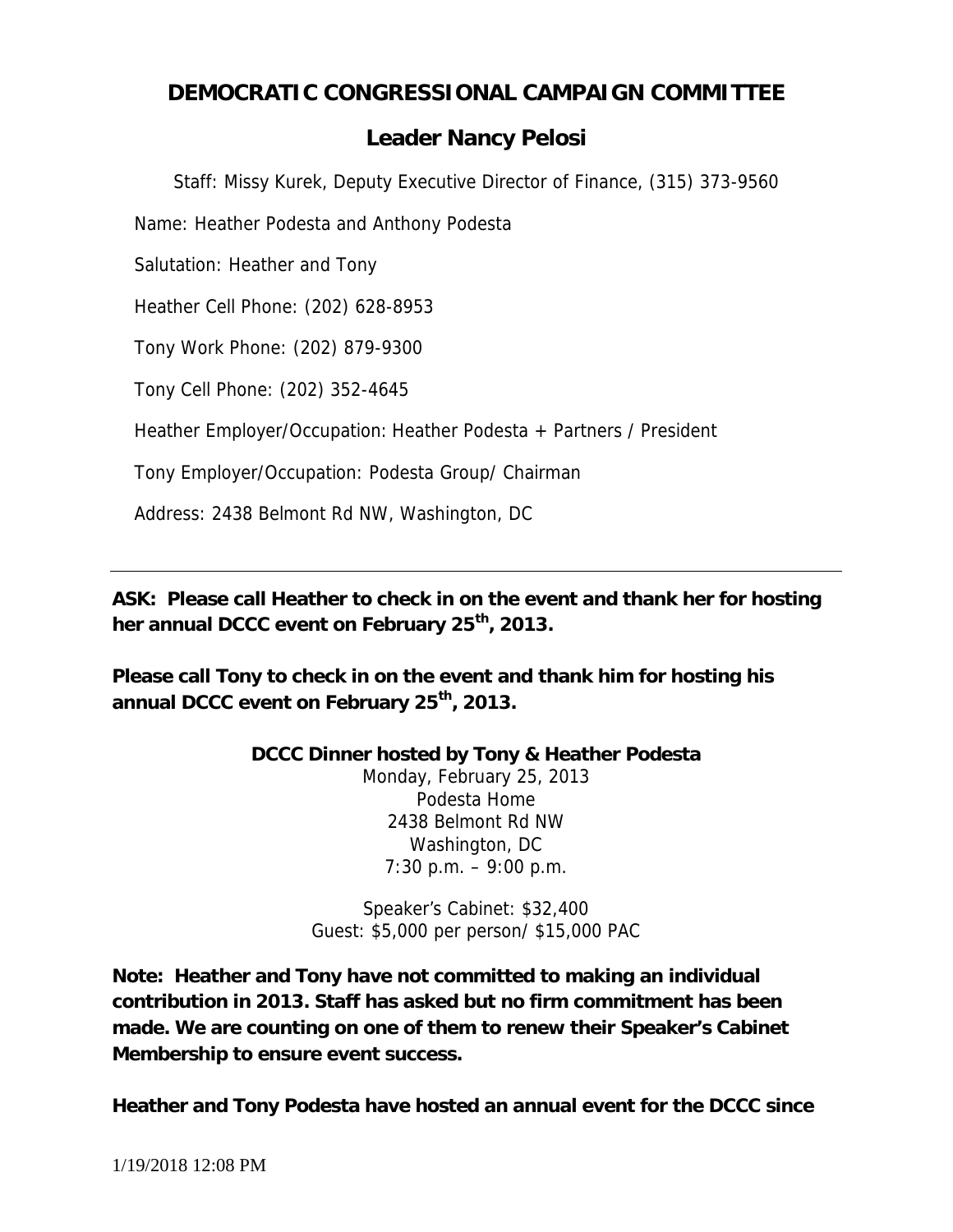**2007. Heather and Tony Podesta and their firms, The Podesta Group and Heather Podesta+Partners, last hosted a dinner for the DCCC in February 2012. They contributed \$25,000 personally to the DCCC and the dinner raised \$435,000 for the DCCC. Heather also contributed \$1,250 to the DCCC at Leader Pelosi's Anniversary Luncheon on June 19th, 2012. Heather and Tony Podesta and the Podesta Group hosted a dinner for the DCCC in March 2011. Heather & Tony contributed \$25,000 personally and the dinner raised \$250,000 for the DCCC. In 2010, Heather & Tony hosted their annual DCCC event, which raised \$400,000 for the DCCC. Heather & Tony contributed \$25,000 to the DCCC towards that event and \$4,400 through several other DCCC events. In 2009, Heather & Tony contributed hosted their annual DCCC event, which raised \$300,000 for the DCCC. They contributed \$25,000 to the DCCC towards that event and \$1,000 to the DCCC through the Women LEAD event. Both of them attended the 2008 Democratic Convention in Denver through the DCCC, inaugural activities in January 2009, and the 2010 and 2009 Napa Valley Issues Conferences. Tony attended the 2011 DCCC DC Issues Conference and the 2011 Napa Issues Conference. Heather attended the 2011 DCCC DC Issues Conference, the DCCC New York Issues Conference, and the DCCC DC Holiday Luncheon.**

**Heather Podesta Bio:** Heather started her own firm in 2007, Heather Podesta + Partners. Heather is a seasoned legislative and public policy strategist with experience on Capitol Hill and in the private sector. Most recently, Heather was a partner at Blank Rome LLP and a principal at Blank Rome Government Relations LLC. Prior to that, she worked for several U.S. Members of Congress on the tax writing committees, including the late Representative Robert Matsui (D-CA), as tax and trade counsel; Representative Earl Pomeroy (D-ND), as legislative counsel on tax, trade, and pension policy; and Senator Bill Bradley (D-NJ), as legislative aide on trade and transportation issues.

**Tony Podesta Bio:** Tony is the founder and Chairman of the Podesta Group in Washington, DC. The Podesta Group was formerly Podesta Mattoon Government Relations. The firm was started in 1988 by Podesta and his younger brother John, now CEO and President of the Center for American Progress and former Clinton White House Chief of Staff

**Heather Podesta Giving History:**

Heather has \$74,600 federally remaining.

**2013** No giving history.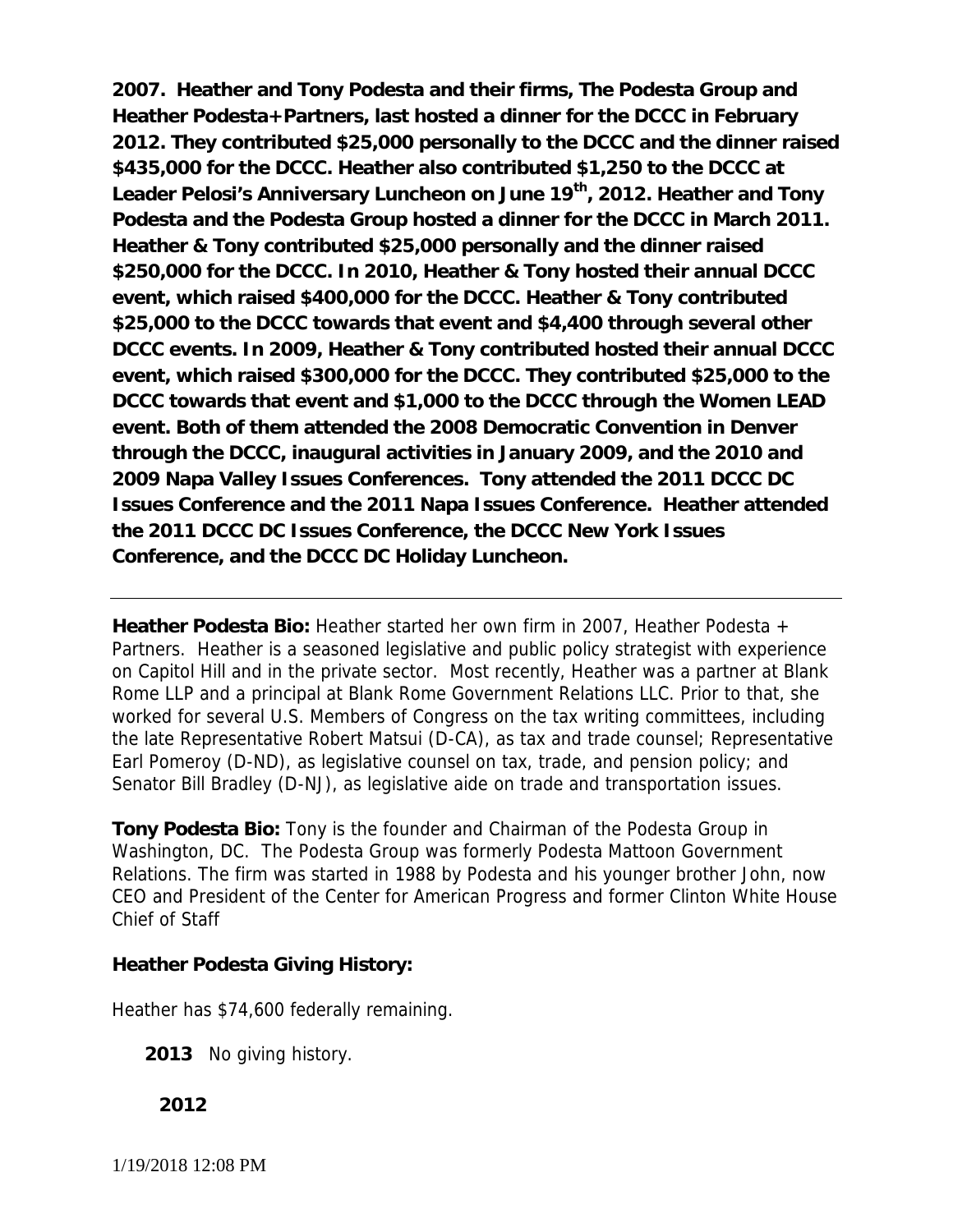- **\$1,250 DCCC**
- **\$550 PAC To The Future**
- \$30,000 DSCC
- \$75,000 Majority PAC
- \$1,000 Nevada State Democratic Party
	- \$500 Montanans For Tester
	- \$250 Carmona For Arizona
- \$1,000 Friends Of Chris Murphy
- \$500 Donnelly For Indiana
- \$250 Hirschbiel For Congress
- \$500 Donnelly For Indiana
- \$1,000 Midwest Values PAC
- \$1,000 McCaskill For Missouri
- \$1,000 Oceguera For Congress
- \$500 Tammy Baldwin For Senate
- \$1,000 Martin Heinrich For Senate
	- \$250 Andrei For Arizona
- \$1,000 Searchlight Leadership Fund \$500 Heidi For Senate
- \$1,000 Carmona For Arizona
	- \$500 Andrews For Congress
	- \$250 Andrews For Congress
- \$1,000 Tammy Baldwin For Senate
- \$1,000 Menendez For Senate
	- \$500 Mike Thompson For Congress
	- \$500 Bob Brady For Congress
	- \$500 Friends Of Rosa Delauro
- \$1,000 Ben Cardin For Senate
- \$1,000 Ben Cardin For Senate
- \$500 Democracy Engine, Inc, PAC
- \$500 Joe Kennedy For Congress
- \$1,000 Friends Of Mazie Hirono
	- \$500 Adam Smith For Congress Committee
- \$1,000 Heidi For Senate
	- \$250 Pam Gulleson For North Dakota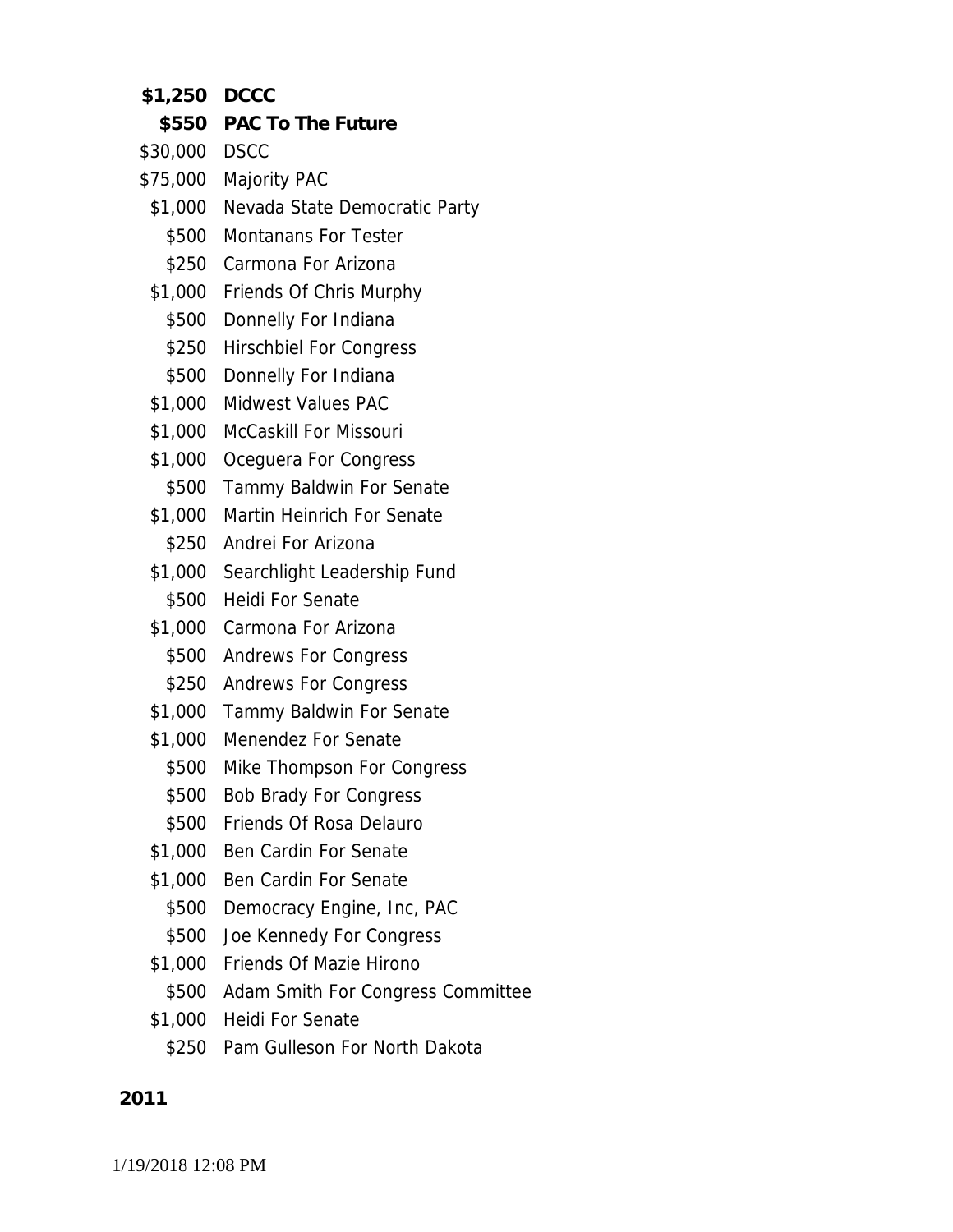- \$500 Allyson Schwartz For Congress
- \$500 Berkley For Senate
- \$500 Berman For Congress
- \$1,000 Bill Nelson For U S Senate \$500 Bob Casey For Senate Inc
- \$1,000 Carper For Senate
- \$500 Christie Vilsack For Iowa

## \$30,000 DSCC

- \$1,000 Feinstein For Senate
- \$1,000 Franken Mvps
- \$1,000 Friends Of Chris Murphy
- \$500 Friends Of Lois Capps
- \$1,000 Friends Of Sherrod Brown
- \$1,000 Giffords For Congress
- \$2,250 Gillibrand For Senate
- \$1,500 Hatch Election Committee Inc
- \$250 Kirkpatrick For Arizona
- \$500 Manchin For West Virginia
- \$1,000 Menendez For Senate
	- \$500 Montanans For Tester
	- \$500 Nancy Pelosi For Congress
	- \$500 Nelson 2012
- \$2,500 Searchlight Leadership Fund (Sen Harry Reid, D-Nv)
	- \$500 Stabenow For Us Senate
- \$500 Visclosky For Congress
- \$1,000 Whitehouse For Senate

## **2010**

- **\$3,500 DCCC**
	- \$500 Bennet For Colorado
	- \$500 Berkley For Congress
- \$1,000 Bill Nelson For U S Senate
- \$500 Butterfield For Congress
- \$1,000 Citizens For Altmire
- -\$500 Congressman Bart Gordon Committee
- \$400 Conway For Senate
- \$30,000 Democratic Senatorial Campaign Committee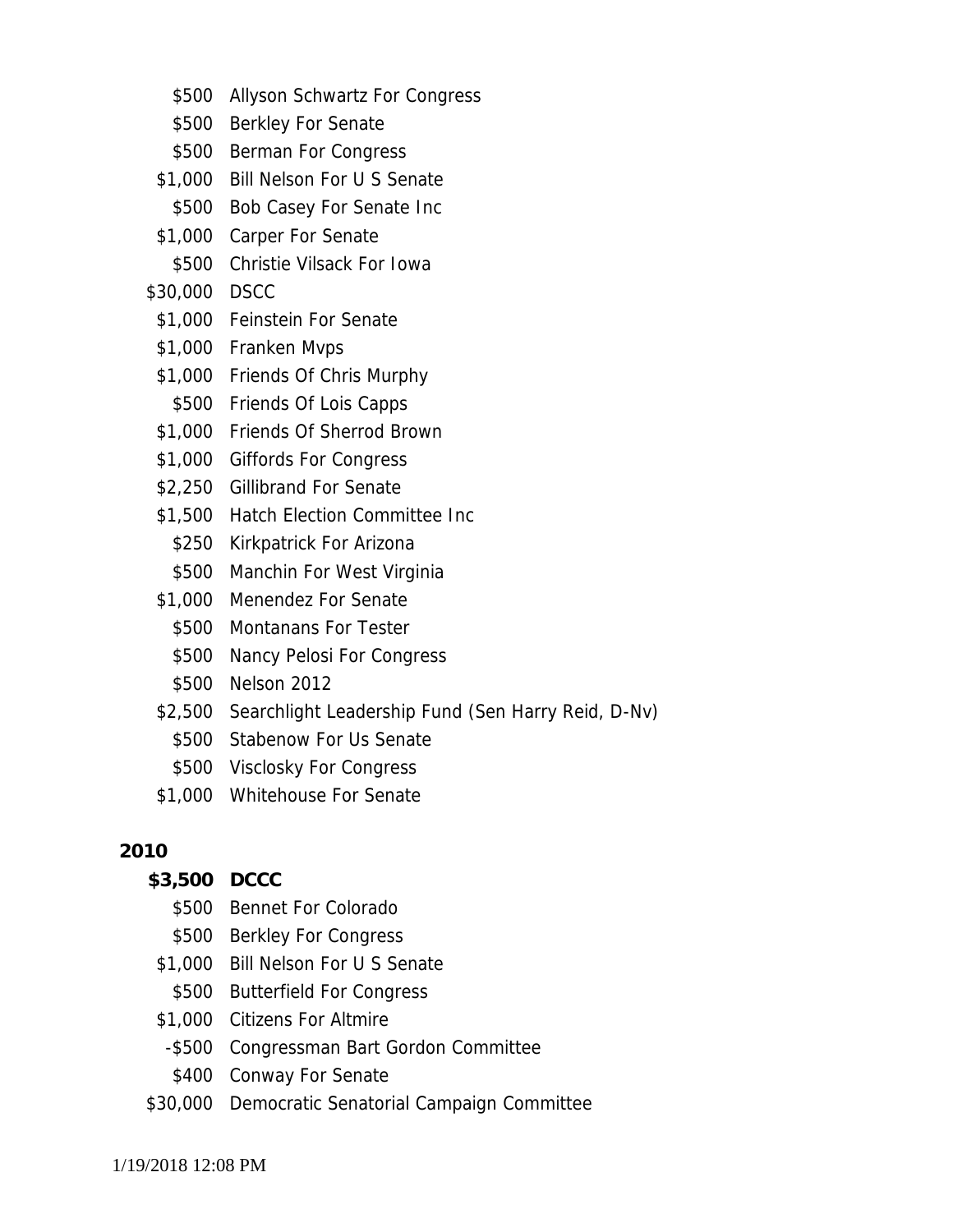- \$500 Dina Titus For Congress
- \$500 Elaine Marshall Committee
- \$1,000 Ellsworth For Indiana
- -\$1,500 Evan Bayh Committee
- \$1,800 Friends For Harry Reid
- \$1,000 Friends Of Blanche Lincoln
- \$1,500 Friends Of Dan Maffei
- \$500 Friends Of Jared Polis Committee
- \$1,800 Friends Of Schumer
	- \$500 Fund For The Majority (Sen. Dianne Feinstein, D-Ca)
	- \$500 Gillibrand For Senate
	- \$500 Hanabusa 2010
	- \$250 John D. Dingell For Congress
- \$1,000 John Lewis For Congress
	- \$250 Karen Bass For Congress
	- \$500 Kathy Dahlkemper For Congress
- \$1,000 Kind For Congress Committee
	- \$250 Levin For Congress
	- \$250 Mark Critz For Congress Committee
	- \$500 Martha Coakley For Senate Committee
	- \$250 Mike Mcmahon For Congress
- \$1,000 North Dakota Democratic-Nonpartisan League Party
- \$2,400 Pac To The Future (Rep Nancy Pelosi, D-Ca)
	- \$400 People For Patty Murray
	- \$500 Rangel For Congress
	- \$500 Tim Bishop For Congress
	- \$250 Welch For Congress

- **\$1,000 DCCC**
- \$3,000 Bennet For Colorado
	- \$500 Capuano For Senate Committee
	- \$500 Committee To Re-Elect Loretta Sanchez
	- \$250 Congressional Black Caucus Pac
	- \$500 Congressman Bart Gordon Committee
- \$500 Congressman Waxman Campaign Committee
- \$33,500 Democratic Senatorial Campaign Committee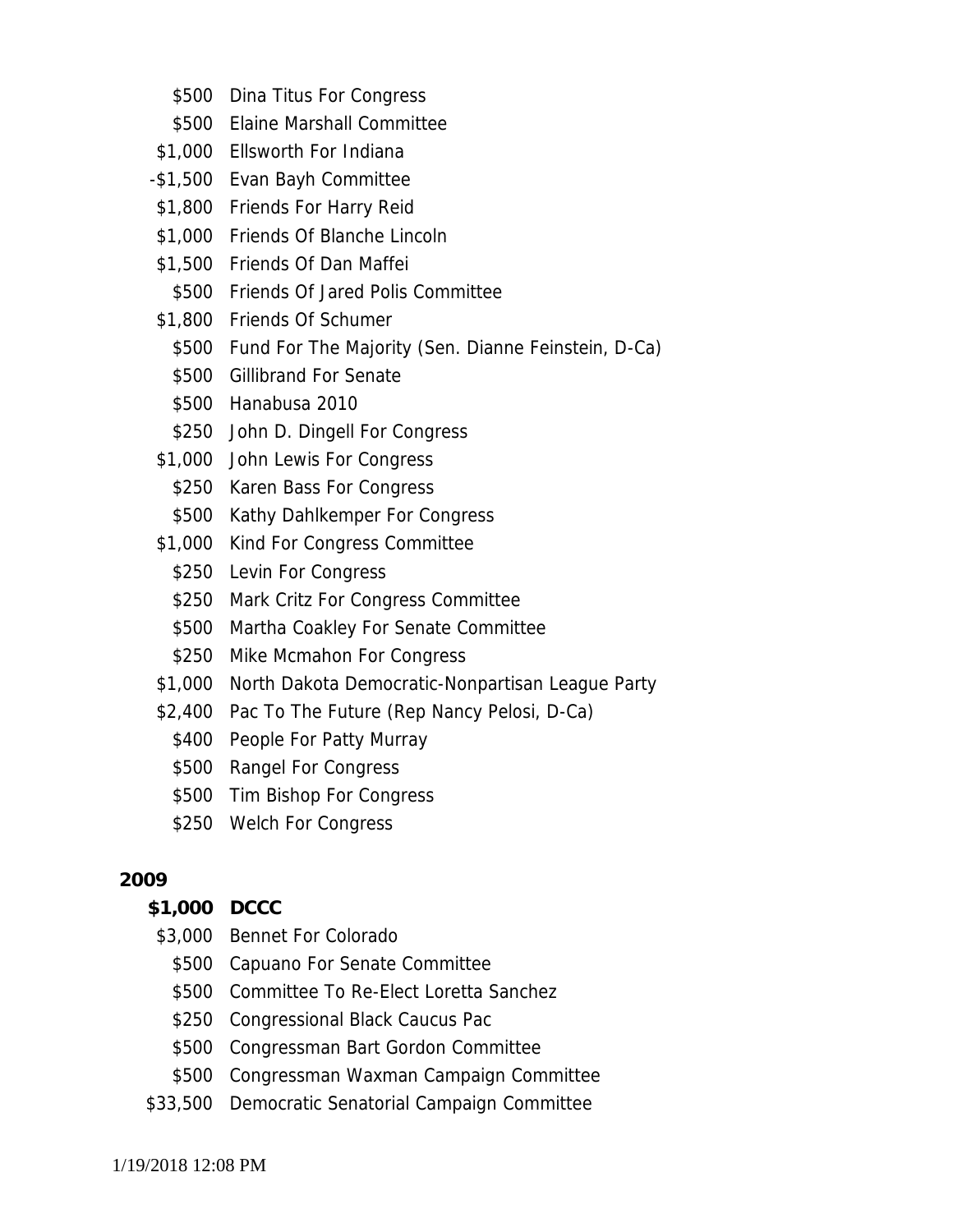- \$500 Dina Titus For Congress
- \$1,000 Earl Pomeroy For Congress
- \$1,500 Evan Bayh Committee
- \$3,000 Friends For Harry Reid
	- \$500 Friends Of Blanche Lincoln
- \$500 Friends Of Chris Dodd
- \$3,000 Friends Of Schumer
- \$2,400 Gillibrand For Senate
- \$500 Kathy Dahlkemper For Congress
- \$1,500 Kendrick Meek For Florida Inc
- \$1,000 Kirkpatrick For Arizona
- \$250 Klein For Congress
- \$1,000 Klobuchar For Minnesota 2012
- \$1,000 Martin Heinrich For Congress, Inc.
- \$500 New York Victory Protection Fund
- \$1,000 North Dakota Democratic-Nonpartisan League Party
- \$1,000 People For Patty Murray
- \$1,000 Peters For Congress
- \$1,000 Rangel Victory Fund
- \$500 Richard E Neal For Congress Committee
- \$1,000 Visclosky For Congress Committee

- **\$1,000 DCCC**
	- \$250 Al Franken For Senate
- \$2,400 Alaskans For Begich
	- \$250 Andrew Rice For Us Senate Inc
	- \$250 Andrews For Congress Committee
	- \$500 Berkley For Congress
	- \$500 Berkowitz For Congress
	- \$500 Bill Nelson For U S Senate
	- \$500 Citizens For Harkin
	- \$500 Committee To Re-Elect Loretta Sanchez
- \$25,000 Democratic Senatorial Campaign Committee
	- \$500 Dina Titus For Congress
	- \$500 Doggett For Us Congress
	- \$500 Friends For Jim Mcdermott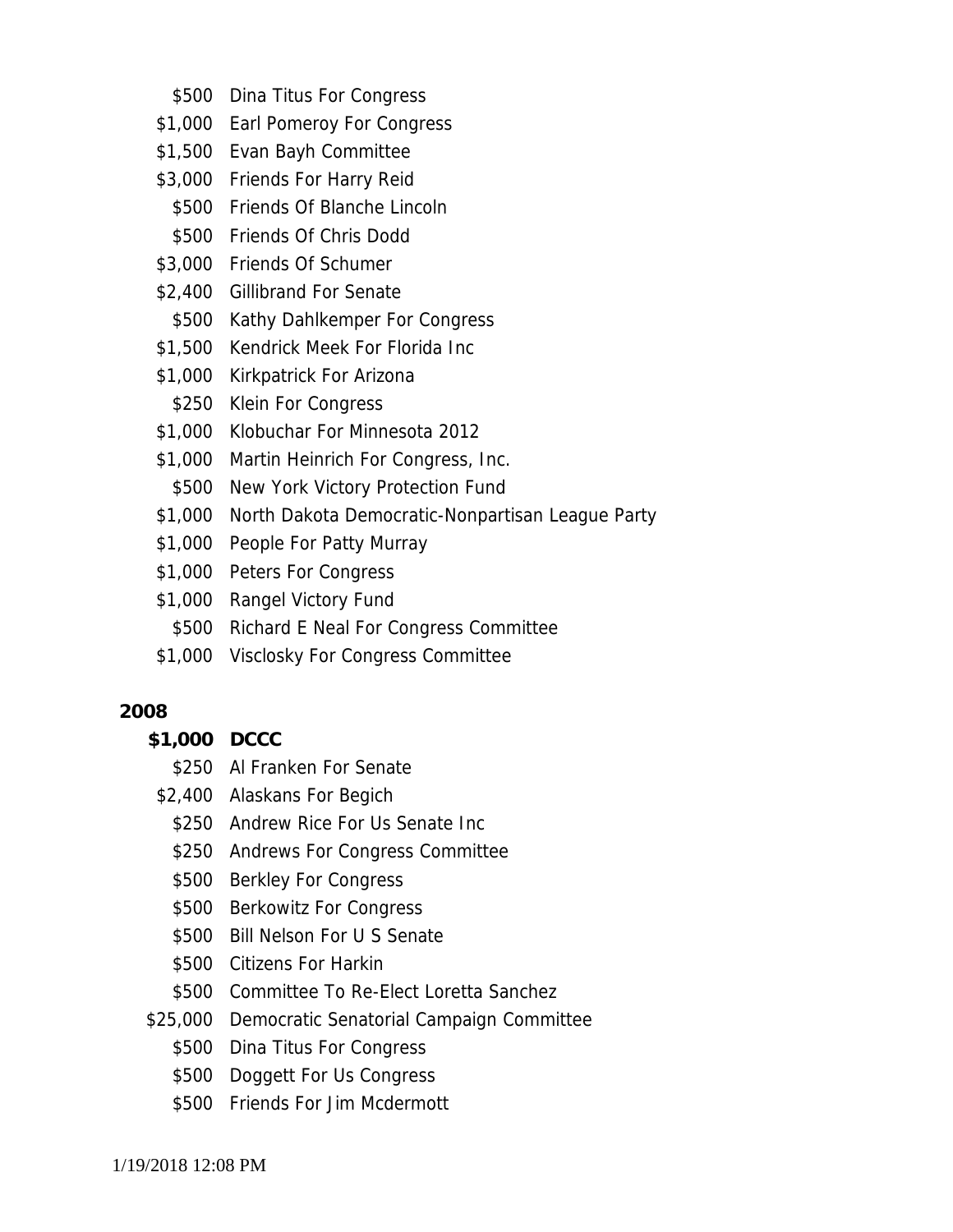- \$500 Friends Of Bruce Lunsford
- \$1,000 Friends Of Dan Maffei
- \$1,000 Friends Of Dick Durbin Committee
- \$500 Friends Of Mark Warner
- \$1,000 Friends Of Mary Landrieu Inc
	- \$500 Giffords For Congress
	- \$250 Gillibrand For Congress
- \$2,000 Hagan Senate Committee Inc
- -\$2,300 Hillary Clinton For President
	- \$500 Jeanne Shaheen For Senate
- \$1,000 Jeff Merkley For Oregon
	- \$500 Kay For Congress
	- \$485 Louise Slaughter Re-Election Committee
	- \$500 Martin For Senate Inc
	- \$250 Melissa Bean For Congress
	- \$350 Murtha For Congress Committee
- \$1,500 Musgrove For U S Senate
	- \$250 Norm Dicks For Congress
- \$1,500 Peters For Congress
- \$1,000 Sestak For Congress
	- \$250 Skelly For Congress
	- \$500 Udall For Colorado
	- \$250 Welch For Congress

- **\$8,000 DCCC**
	- \$500 Allyson Schwartz For Congress
- \$1,000 America'S Leadership Pac (Debbie Stabenow, D-Mi)
- \$500 Carney For Congress
- \$1,000 Chris Dodd For President Inc
- \$1,000 Chris Dodd For President Inc
	- \$250 Committee To Elect Chris Murphy
	- \$500 Congressman Waxman Campaign Committee
- \$1,000 Conyers For Congress
	- \$250 Courtney For Congress
	- \$250 Daskas For Congress
- \$28,500 Democratic Senatorial Campaign Committee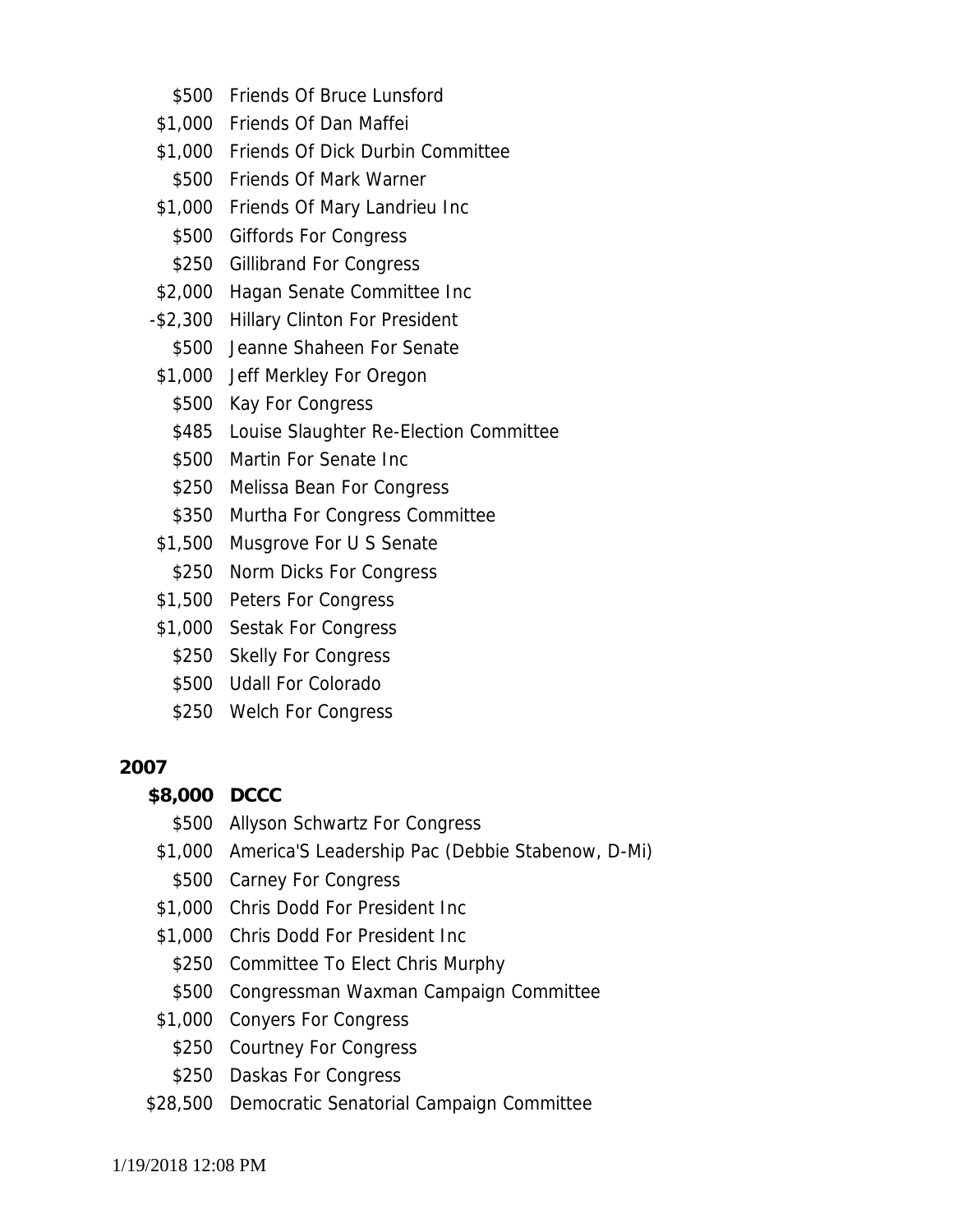- \$250 Earl Pomeroy For Congress
- \$500 Ellen Tauscher For Congress
- \$250 Friends Of Charlie Wilson
- \$2,300 Friends Of Congressman George Miller
	- \$500 Friends Of Dan Maffei
	- \$500 Friends Of Jay Rockefeller
- \$1,000 Friends Of Mary Landrieu Inc
- \$500 Gillibrand For Congress
- \$2,300 Hillary Clinton For President
- \$2,300 Hillary Clinton For President
	- \$250 John Kerry For Senate
	- \$500 Moderate Democrats Pac
- \$1,000 Murtha For Congress Committee
	- \$500 Ohio Democratic Party
- \$1,000 People For Patty Murray U S Senate Campaign
- \$500 Reed Committee
- \$1,000 Rhode Island Hope Pac (Sheldon Whitehouse, D-Ri)
- \$1,000 Richardson For President Inc.
	- \$500 Robert Wexler For Congress Committee
	- \$500 Rush Holt For Congress
	- \$500 Searchlight Leadership Fund (Sen Harry Reid, D-Nv)
	- \$250 Tim Johnson For South Dakota Inc
- \$1,100 Whitehouse For Senate

**Tony Podesta Giving History:**

Tony has \$74,600 federally remaining.

**2013** No giving history.

## **2012**

**\$25,000 DCCC**

- \$500 Berkley For Senate
- \$500 Berkley For Senate
- \$500 Berkley For Senate
- \$500 Carmona For Arizona
- \$500 Joe Kennedy For Congress
- \$450 Val Demmings for Congress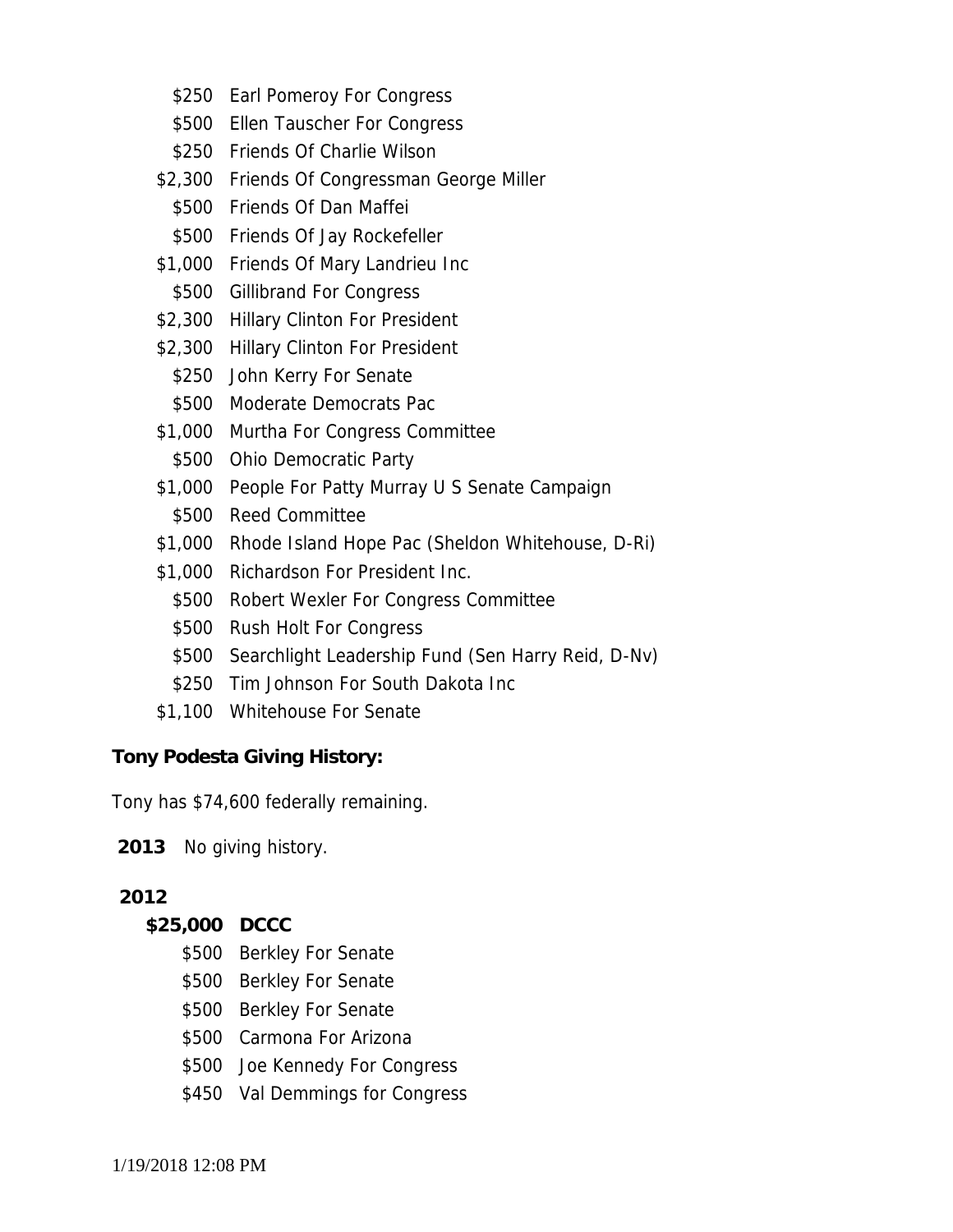- \$5,000 New York Jobs PAC
- \$1,000 Friends of Chris Murphy
- \$500 Friends Of Sherrod Brown
- \$500 Green Mountain PAC
- \$1,000 McCaskill For Missouri
- \$1,000 Menendez For Senate
- \$1,000 Bill Nelson For U S Senate \$500 Dan Roberti For Congress
- \$1,000 Donnelly For Indiana
- \$1,000 Angus King For US Senate
- \$500 Loebsack For Congress
- \$500 Kathy Hochul For Congress
- \$500 Bill Owens For Congress
- \$1,000 Midwest Values PAC
- \$500 Ron Barber For Congress
- \$2,000 Hatch Election Committee
- \$50,000 Majority PAC
	- \$500 Sean Patrick Maloney For Congress
	- \$500 Alaskans For Begich 2014
	- \$1,000 Martin Heinrich For Senate
	- \$1,000 Carmona For Arizona
		- \$500 Citizens For Altmire
	- \$1,000 Friends Of Mazie Hirono
		- \$250 Andrews For Congress
		- \$500 Joe Kennedy For Congress
- \$1,000 Tammy Baldwin For Senate
	- \$250 Loretta Sanchez
	- \$250 Titus For Congress
- \$5,000 Searchlight Leadership Fund
- \$2,000 Friends Of Sherrod Brown
- \$1,000 Friends Of Jeanne Shaheen
- \$500 Adam Smith For Congress Committee
- \$500 Tim Johnson For South Dakota
- \$1,000 Heidi For Senate

**\$25,000 DCCC**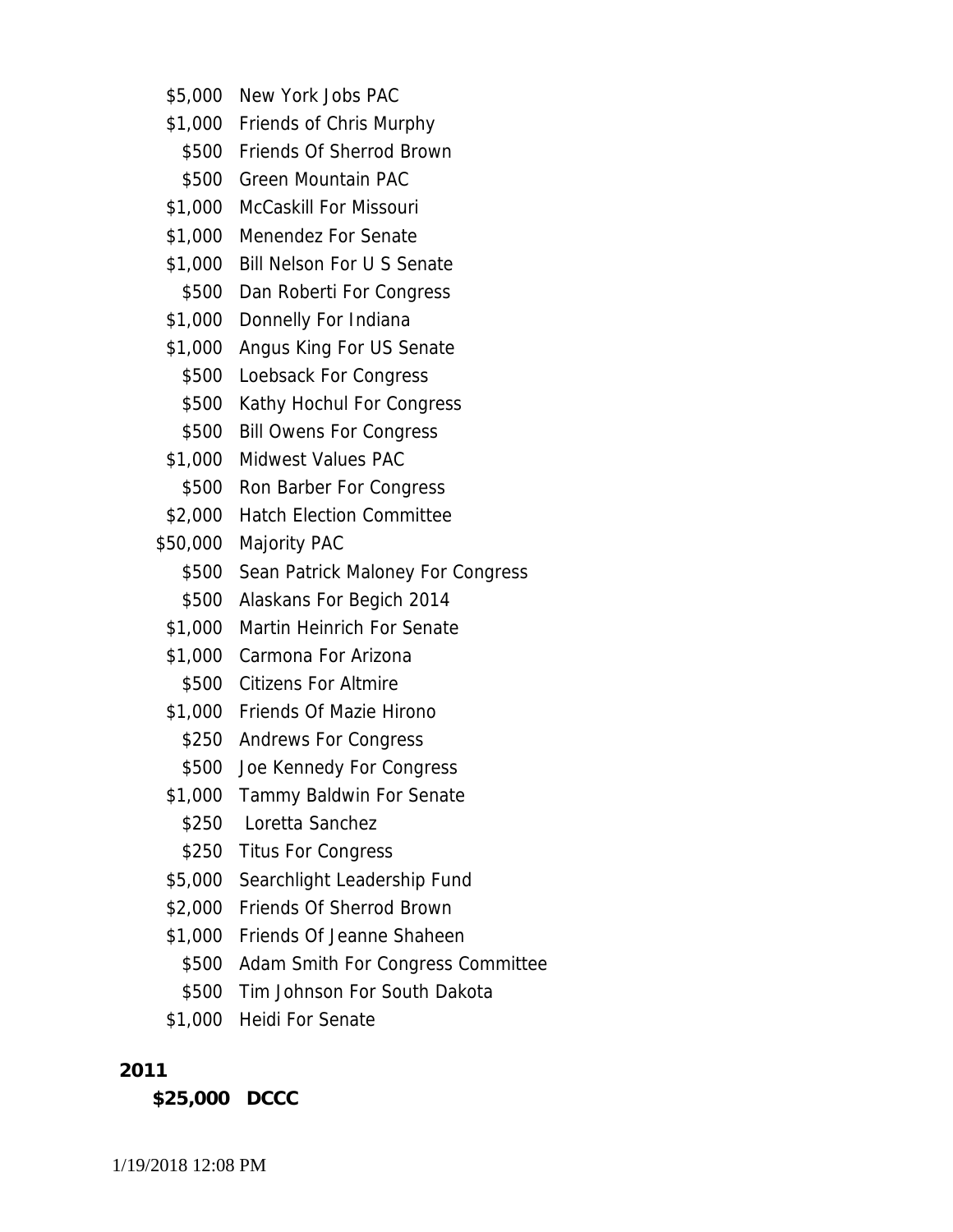- \$500 BEN CARDIN FOR SENATE
- \$500 BERKLEY FOR SENATE
- \$1,000 BOB CASEY FOR SENATE INC
	- \$500 CHARLES A. GONZALEZ
- \$1,000 DAKPAC (Sen. Kent Conrad, D-ND)
- \$1,000 DAN ROBERTI FOR CONGRESS
- \$1,000 FEINSTEIN FOR SENATE
	- \$250 FRIENDS OF JIM CLYBURN
	- \$250 FRIENDS OF KATE MARSHALL
- \$1,500 FRIENDS OF MARIA
- \$1,000 GILLIBRAND FOR SENATE
- \$500 KEEP NICK RAHALL IN CONGRESS COMMITTEE
- \$1,000 MANCHIN FOR WEST VIRGINIA
- \$15,000 MENENDEZ FOR SENATE
	- \$500 NELSON 2012
- \$2,500 Searchlight Leadership Fund (Sen Harry Reid, D-NV)
- \$1,000 WHITEHOUSE FOR SENATE

- **\$25,900 DCCC**
	- \$1,000 4 SENATE VICTORY (Al Franken PAC)
	- \$1,000 BENNET FOR COLORADO
		- \$500 BLUMENTHAL FOR SENATE
		- \$500 BOYD FOR CONGRESS
		- \$500 CHRIS COONS FOR DELAWARE
		- \$500 CITIZENS FOR ARLEN SPECTER
		- \$500 Committee for a Democratic Future (Rosa DeLauro, D-CT)
	- \$5,000 DANPAC (Sen. Daniel K. Inouye, D-HI)
		- \$500 EARL POMEROY FOR CONGRESS
	- \$1,000 ELLSWORTH FOR INDIANA
	- -\$1,000 EVAN BAYH COMMITTEE
	- \$1,400 FRIENDS FOR HARRY REID
	- \$1,000 FRIENDS OF BLANCHE LINCOLN
	- -\$500 FRIENDS OF BYRON DORGAN
	- \$500 FRIENDS OF DENNIS CARDOZA
	- -\$500 FRIENDS OF PATRICK J. KENNEDY INC.
	- \$1,000 FRIENDS OF SCHUMER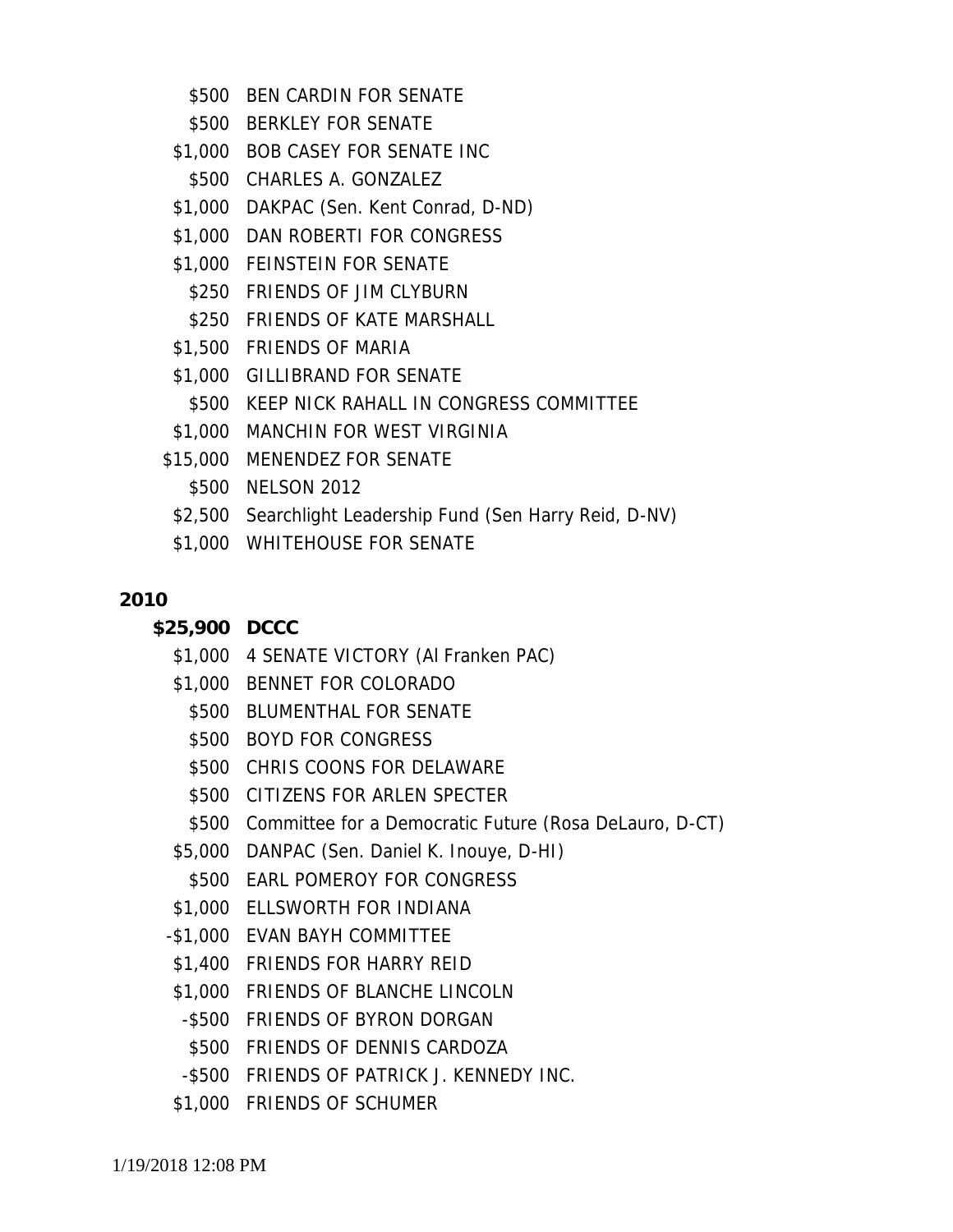- \$1,400 FRIENDS OF SCHUMER
- \$1,000 Fund for the Majority (Sen. Dianne Feinstein, D-CA)
	- \$500 GILLIBRAND FOR SENATE
	- \$500 GOAL PAC (Rep. Sander Levin, D-MI)
- \$1,000 HANABUSA 2010
	- \$500 HOYER FOR CONGRESS
	- \$500 IMPACT (Sen Charles Schumer, D-NY)
	- \$500 JOE GARCIA FOR CONGRESS
	- \$500 JOHN LEWIS FOR CONGRESS
	- \$500 LEVIN FOR CONGRESS
- \$2,400 LISA MURKOWSKI FOR US SENATE
	- \$500 MANCHIN FOR WEST VIRGINIA
	- \$500 MARK CRITZ FOR CONGRESS COMMITTEE
	- \$500 MARTHA COAKLEY FOR SENATE COMMITTEE
	- \$500 MEL WATT FOR CONGRESS COMMITTEE
- \$1,000 MIKE MCMAHON FOR CONGRESS
- -\$500 MURTHA FOR CONGRESS COMMITTEE
- \$5,000 PAC to the Future (Rep Nancy Pelosi, D-CA)
	- \$500 PATRICK MURPHY FOR CONGRESS
	- \$250 PENNSYLVANIANS FOR KANJORSKI
	- \$250 RUSS CARNAHAN IN CONGRESS COMMITTEE
	- \$500 SANFORD D. BISHOP, JR. FOR CONGRESS
	- \$500 SESTAK FOR SENATE
	- \$500 VISCLOSKY FOR CONGRESS COMMITTEE

**\$25,000 DCCC**

- \$500 AMERICAN POLITICAL ACTION COMMITTEE
- \$2,500 BLUE DOG POLITICAL ACTION COMMITTEE
	- \$500 BOUCHER FOR CONGRESS COMMITTEE
	- \$500 BRIGHT FOR CONGRESS
- \$1,000 CITIZENS FOR ARLEN SPECTER
	- \$500 CITIZENS FOR ELEANOR HOLMES NORTON
	- \$500 COMMITTE TO RE-ELECT ED TOWNS
	- \$500 COMMITTEE TO RE-ELECT LORETTA SANCHEZ
	- \$250 COURTNEY FOR CONGRESS
- \$1,000 DAN 10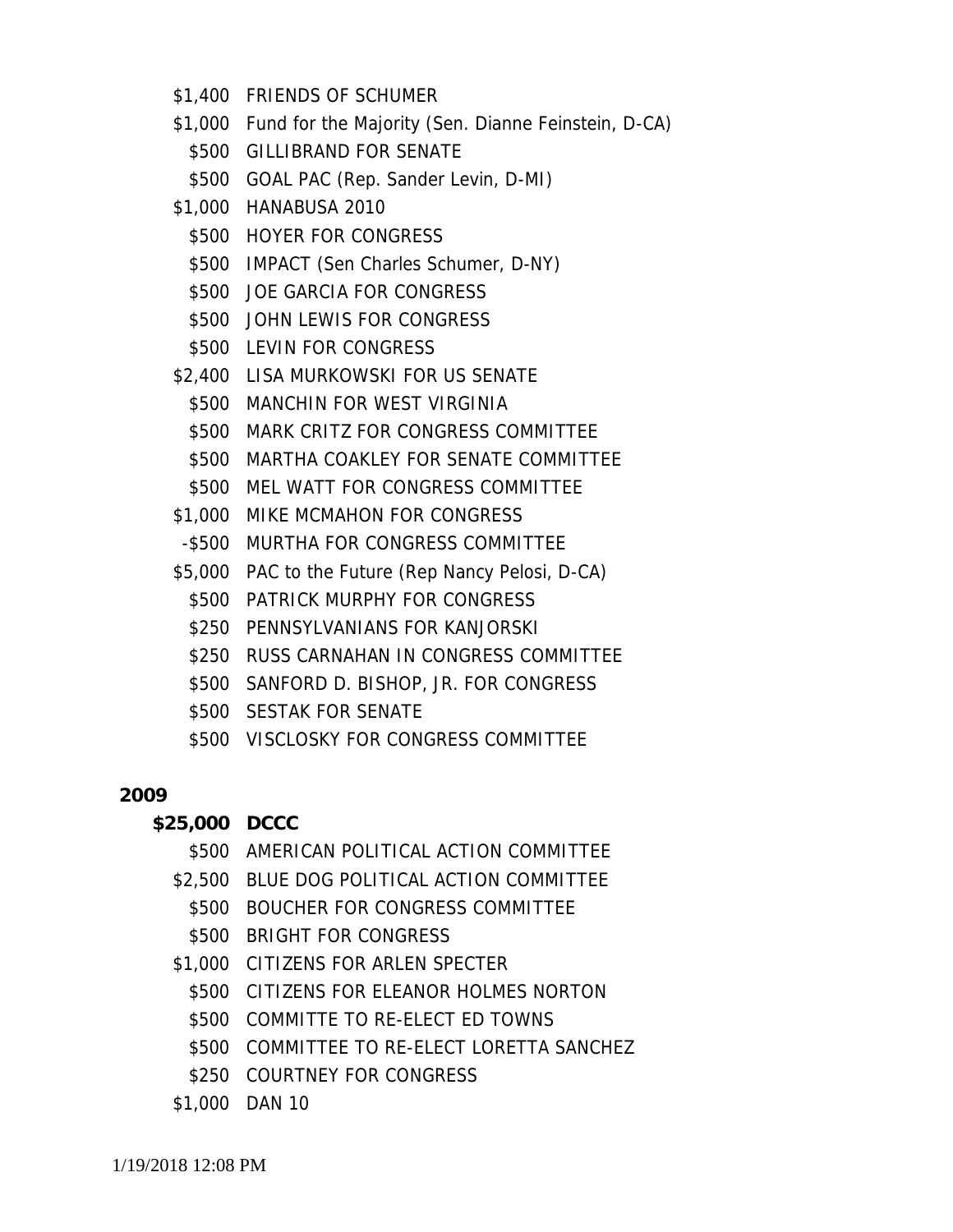- \$1,000 DANPAC (Sen. Daniel K. Inouye, D-HI)
- \$1,000 DINA TITUS FOR CONGRESS
	- \$500 DRIEHAUS FOR CONGRESS
- \$1,000 EVAN BAYH COMMITTEE
- \$5,000 FRANKEN RECOUNT FUND
- \$1,500 FRIENDS FOR HARRY REID
	- \$500 FRIENDS OF BLANCHE LINCOLN
	- \$500 FRIENDS OF BYRON DORGAN
	- \$500 FRIENDS OF CHRIS DODD
	- \$500 FRIENDS OF CONGRESSMAN GEORGE MILLER
	- \$500 FRIENDS OF PATRICK J. KENNEDY INC.
- \$1,000 FRIENDS OF PHIL HARE
- \$1,000 FRIENDS OF SCHUMER
	- \$500 GILLIBRAND FOR SENATE
	- \$500 HALVORSON FOR CONGRESS
	- \$500 JACKIE SPEIER FOR CONGRESS
	- \$500 KATHY DAHLKEMPER FOR CONGRESS
	- \$500 KIRKPATRICK FOR ARIZONA
	- \$500 LEAHY FOR U.S. SENATOR COMMITTEE
- \$1,000 MALONEY FOR CONGRESS
- \$1,000 MARTIN HEINRICH FOR CONGRESS, INC.
	- \$500 MIKE MCMAHON FOR CONGRESS
	- \$500 MORAN FOR CONGRESS
	- \$500 MURTHA FOR CONGRESS COMMITTEE
	- \$500 Narragansett Bay PAC (Sen. Jack Reed, D-RI)
- \$1,000 NEW YORK VICTORY PROTECTION FUND
	- \$500 PENNSYLVANIANS FOR KANJORSKI
	- \$500 PEOPLE FOR PATTY MURRAY
	- \$500 PETERS FOR CONGRESS
	- \$500 PIKE FOR CONGRESS
	- \$500 RANGEL FOR CONGRESS
	- \$500 SCHIFF FOR CONGRESS
	- \$500 STEVE ISRAEL FOR CONGRESS COMMITTEE
	- \$500 WOOLSEY FOR CONGRESS

**\$25,000 DCCC**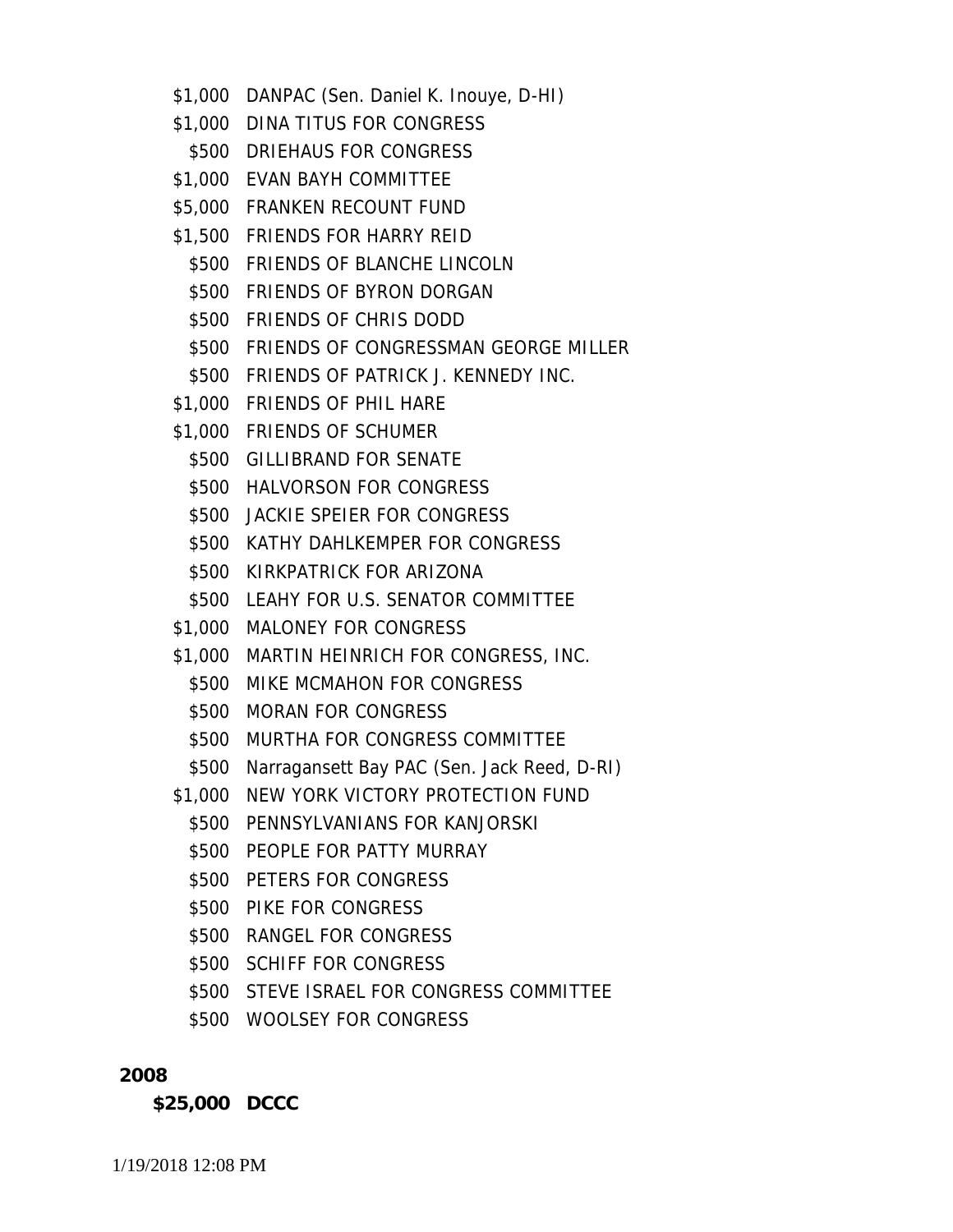- \$2,500 BLUE DOG POLITICAL ACTION COMMITTEE
	- \$250 BOCCIERI FOR CONGRESS
	- \$500 CHILDERS FOR CONGRESS
	- \$500 DAKPAC (Sen. Kent Conrad, D-ND)
	- \$500 Democrats for the Future (ex-Rep Ellen Tauscher, D-CA)
	- \$250 DINA TITUS FOR CONGRESS
	- \$250 FRANK KRATOVIL FOR CONGRESS
- \$2,000 FRANKEN RECOUNT FUND
- -\$500 FRIENDS FOR HARRY REID
- \$500 FRIENDS OF DAN MAFFEI
- \$250 FRIENDS OF FARR
- \$500 FRIENDS OF MARK WARNER
- \$500 FRIENDS OF PATRICK J. KENNEDY INC.
- \$750 GIFFORDS FOR CONGRESS
- \$500 Green Mountain PAC (Sen. Patrick Leahy, D-VT)
- \$250 HALVORSON FOR CONGRESS
- \$500 HARRY MITCHELL FOR CONGRESS
- \$500 JEANNE SHAHEEN FOR SENATE
- \$1,000 JEFF MERKLEY FOR OREGON
	- \$485 LOUISE SLAUGHTER RE-ELECTION COMMITTEE
- \$1,000 Majority PAC (late Rep. John Murtha, D-PA)
	- \$250 MARTIN HEINRICH FOR CONGRESS
	- \$500 MELISSA BEAN FOR CONGRESS
	- \$250 MIKE MCMAHON FOR CONGRESS
- \$1,000 MUSGROVE FOR U S SENATE
- \$500 NITA LOWEY FOR CONGRESS
- \$5,000 NORTH DAKOTA DEMOCRATIC-NONPARTISAN LEAGUE PARTY
	- \$500 PENNSYLVANIANS FOR KANJORSKI
	- \$250 PERLMUTTER FOR CONGRESS
	- \$250 RICHARD E NEAL FOR CONGRESS COMMITTEE
	- \$500 UDALL FOR COLORADO

- **\$26,000 DCCC**
	- \$500 CAPUANO FOR CONGRESS COMMITTEE
	- \$2,300 CHRIS DODD FOR PRESIDENT INC
		- \$250 CITIZENS FOR ALTMIRE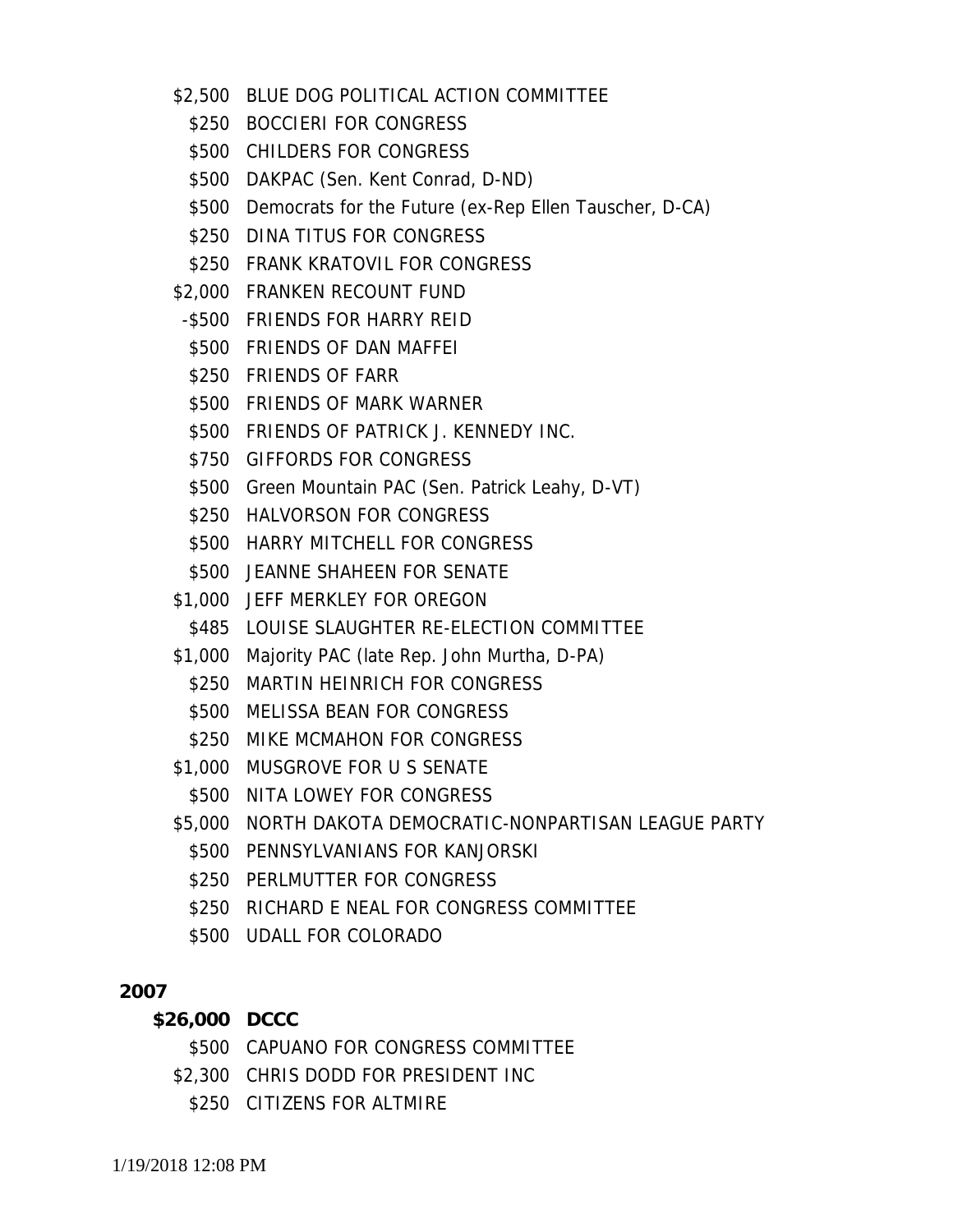- \$500 COMMITTEE TO ELECT CHRIS MURPHY
- \$500 CONYERS FOR CONGRESS
- \$500 COURTNEY FOR CONGRESS
- \$5,000 DEMOCRATIC SENATORIAL CAMPAIGN COMMITTEE
	- \$500 ELLEN TAUSCHER FOR CONGRESS
	- \$500 ELLSWORTH FOR CONGRESS COMMITTEE
	- \$500 FRIENDS FOR HARRY REID
- \$2,300 FRIENDS OF CONGRESSMAN GEORGE MILLER
	- \$500 FRIENDS OF JOHN BARROW
	- \$500 FRIENDS OF PHIL HARE
	- \$900 FRIENDS OF ROSA DELAURO
- \$1,000 GILLIBRAND FOR CONGRESS
- \$2,300 HILLARY CLINTON FOR PRESIDENT
- -\$900 KENNEDY FOR SENATE 2012
- \$500 KLEIN FOR CONGRESS
- \$500 KNOLLENBERG FOR CONGRESS COMMITTEE
- \$2,000 Majority PAC (late Rep. John Murtha, D-PA)
	- \$500 New Millennium PAC (Sen. Robert Menendez, D-NJ)
- \$1,000 PATRICK MURPHY FOR CONGRESS
	- \$500 PEOPLE FOR PATTY MURRAY U S SENATE CAMPAIGN
	- \$500 REED COMMITTEE
- \$1,500 Rhode Island Hope PAC (Sen. Sheldon Whitehouse, D-RI)
- \$2,300 RICHARDSON FOR PRESIDENT INC.
	- \$500 ROBERT WEXLER FOR CONGRESS COMMITTEE
	- \$500 RUSH HOLT FOR CONGRESS
- \$2,500 Searchlight Leadership Fund (Sen Harry Reid, D-NV)
	- \$500 SESTAK FOR CONGRESS
	- \$500 TIM MAHONEY FOR FLORIDA
	- \$500 UDALL FOR US ALL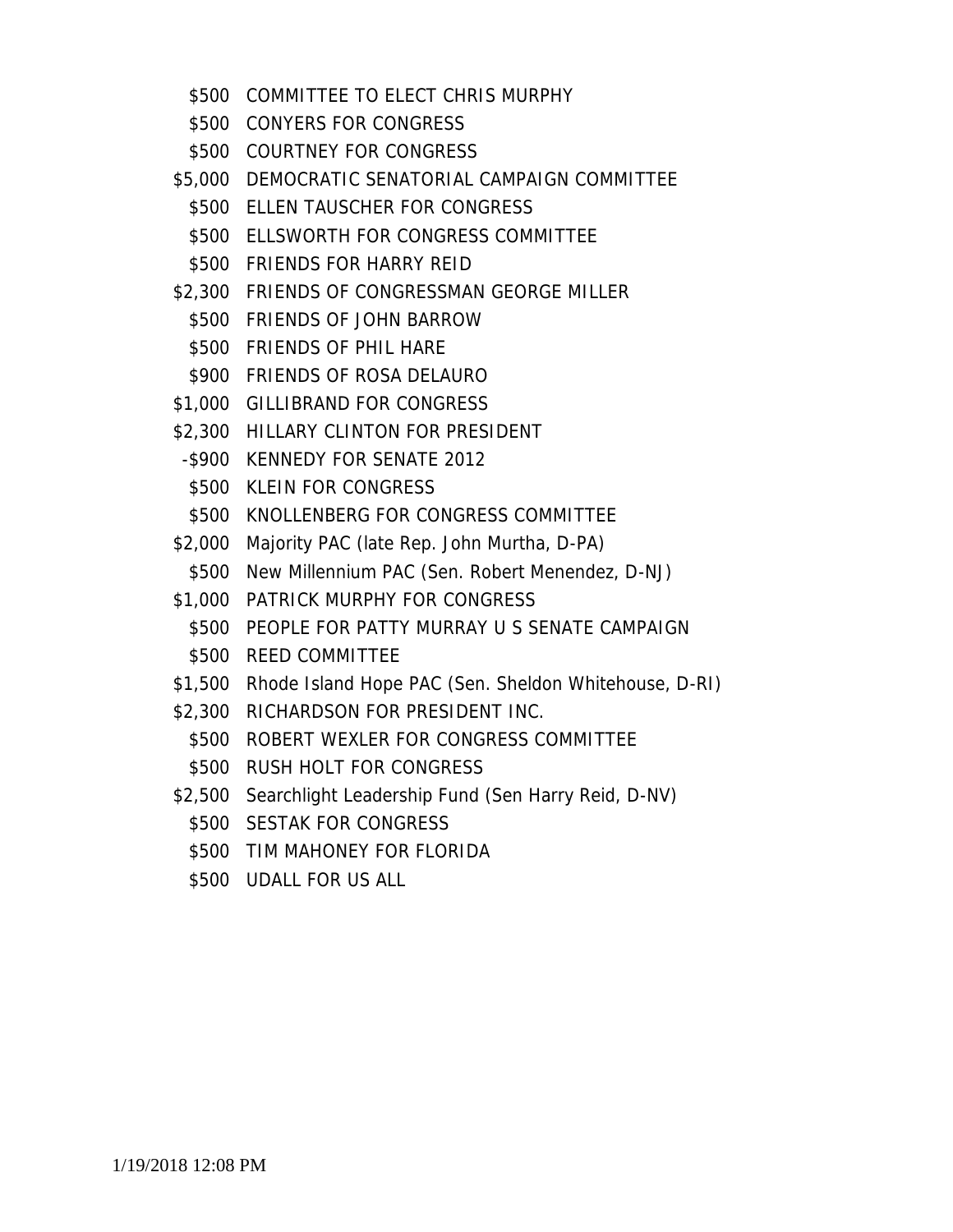# **DEMOCRATIC CONGRESSIONAL CAMPAIGN COMMITTEE**

# *Leader Nancy Pelosi*

*Staff: Missy Kurek, Deputy Executive Director of Finance, (315) 373-9560*

Name: Stewart Bainum, Jr.

Salutation: Stewart

Spouse: Sandra

Work Phone: (301) 634-1241

Employer/Occupation: Choice Hotels/ Chairman

Address: 12 Primrose St, Chevy Chase, MD 20815

**ASK: Please ask Stewart to join the Speaker's Cabinet by contributing \$32,400 before February 28th, 2013 and to attend the DCCC dinner on Tuesday, February 26th, 2012.**

> **DCCC Dinner at the home of Nancy & Harold Zirkin** Leader Nancy Pelosi Chairman Steve Israel Hon. Chris Van Hollen Hon. Sandy Levin Tuesday, February 26<sup>th</sup>, 2013 Home of Nancy & Harold Zirkin 7:30PM 5630 Wisconsin Ave Chevy Chase, MD 20815

> > Speaker's Cabinet: \$32,400 per couple Guest: \$10,000 per person Friend: \$5,000 per person

**NOTE: Rep. Chris Van Hollen's staff told the DCCC that the Stewart Bainum is looking to contribute to the DCCC but hasn't decided on his commitment level. Stewart did not contribute to the DCCC during the 2012 cycle because he wanted to focus his contributions towards the Presidential election. In**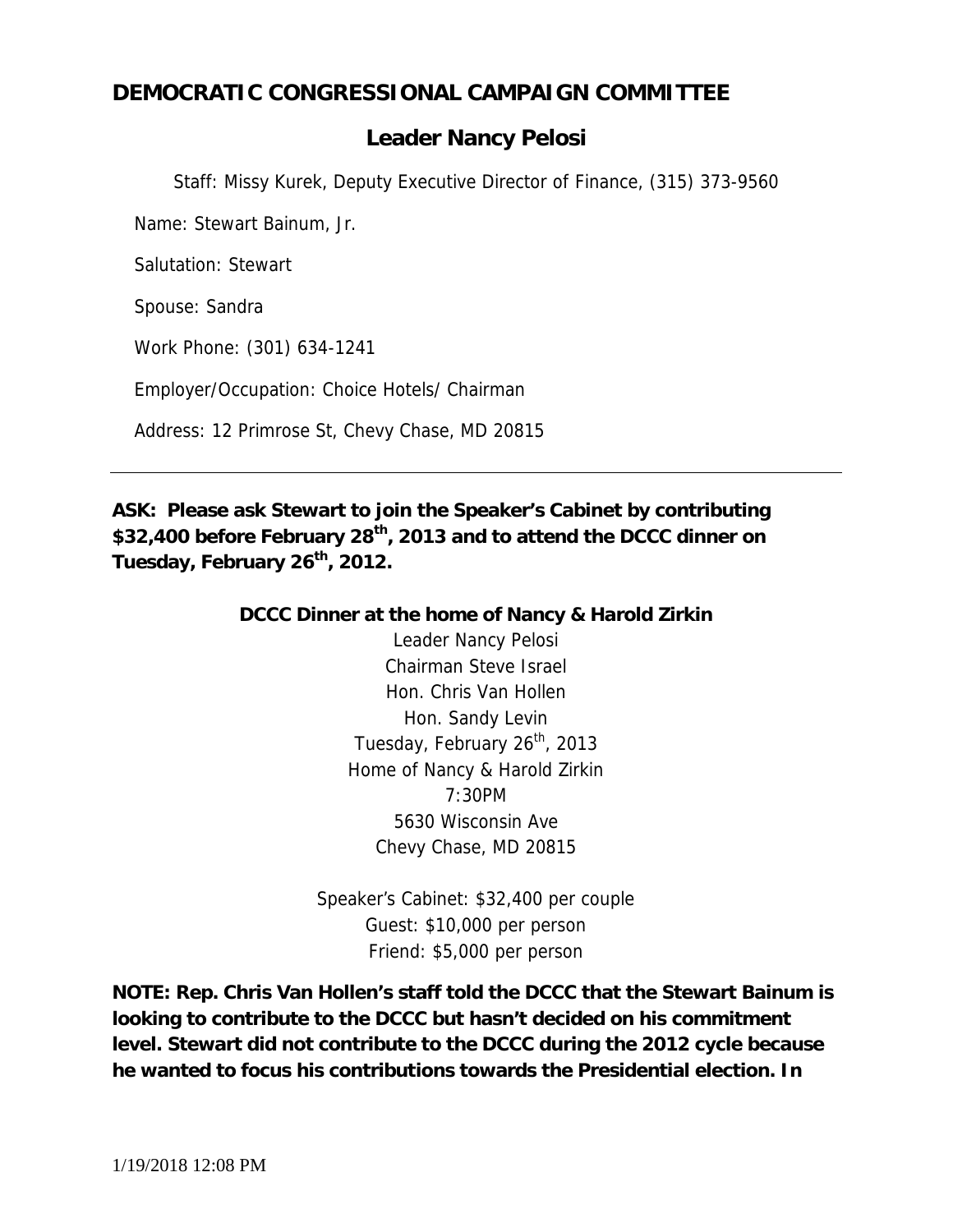**2009, Rep. Chris Van Hollen raised \$60,800 from Stuart and Sandra for the DCCC.**

**Bio:** Stewart Bainum Jr. served as Chairman of the Board and Chief Executive Officer of Manor Care of America, Inc. ("MCA") ( formerly Manor Care Inc.) since March 1987 and served as its President from March 1987 to September, 1998. Bainum served as Chief Executive Officer of ManorCare Health Services, Inc. ("MCHS") from March 1987 to September, 1998. Bainum also served as Chairman of Vitalink Pharmacy Services, Inc. from September 1991 to December 1994, Chief Executive Officer from March 1989 to December 1994, and President from March 1987 to September 1991.

He has been Chairman of Choice Hotels International Inc. since October 1997, Sunburst Hospitality Corporation since December 1998 and serves as Chairman of the Board of Realty Investment Company Inc. He served as Chairman of the Board of Choice Hotels International Inc. from March 1987 to November 1996. He served as Chairman of the Board of Directors of Vitalink Pharmacy Services, Inc. ( d/b/a NeighborCare Pharmacy Services, Inc.) since February 1997 and ManorCare Health Services, Inc. since March 1987. He served as Chairman of the Board of Sunburst Hospitality Corporation from November 1996 to July 1998.He served as Vice Chairman of Vitalink Pharmacy Services, Inc. since December 1994. He served as Vice Chairman of MCA from June 1982 to March 1987. He served as Director of NeighborCare Pharmacy Services, Inc. since 1991, Manor Care of America, Inc. since 1976 and ManorCare Health Services Inc.(a wholly owned subsidiary of Manor Care, Inc., formerly known as Manor Healthcare Corp.) since 1976. Bainum served as a Director of Choice Hotels International Inc., from 1977 to 1996.

**Stewart Bainum Giving History:**

Stewart has \$74,600 federally remaining.

**2013** No giving history.

|          | \$250,000 Priorities USA Action      |
|----------|--------------------------------------|
|          | \$250,000 Priorities USA Action      |
| \$30,800 | DNC                                  |
|          | \$2,500 Kaine For Virginia           |
|          | \$2,500 Nebraskans For Kerrey        |
| \$500    | Montanans For Rehberg                |
|          | \$2,000 Montanans For Rehberg        |
|          | (\$500) Citizens For Josh Mandel Inc |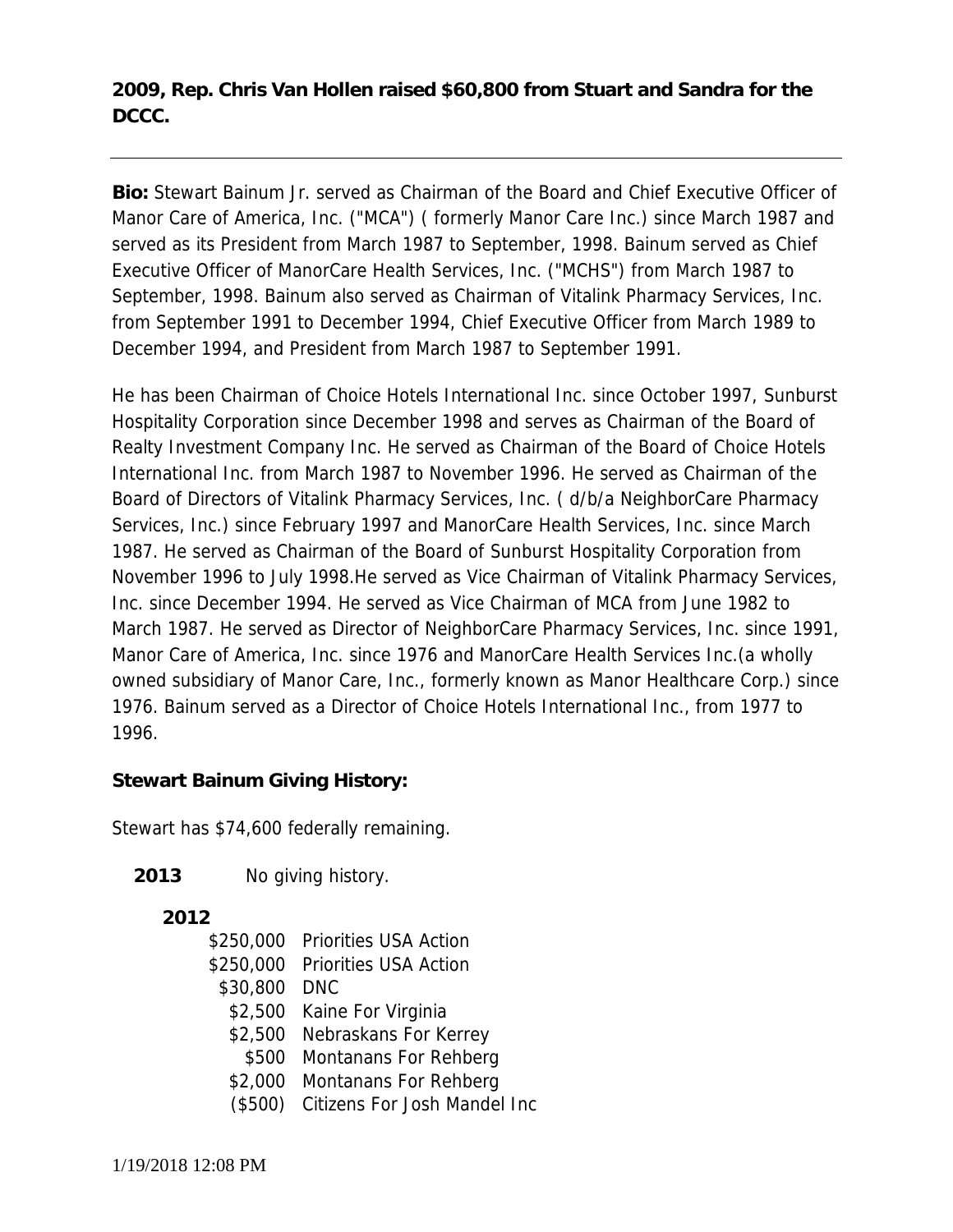- (\$2,500) Scott Brown For US Senate Committee Inc
	- \$2,500 Scott Brown For US Senate Committee Inc
	- \$2,500 Scott Brown For US Senate Committee Inc
	- \$2,500 Wilson For Senate
	- \$1,000 Berkley For Senate
	- \$1,000 Friends Of Dick Lugar Inc
	- \$500 Montanans For Tester
	- \$1,250 Hoyer For Congress
	- \$1,250 Hoyer For Congress
	- \$1,250 Ameripac
	- \$1,250 Ameripac
	- \$2,500 Romney For President Inc
	- \$1,000 Bartlett For Congress Committee

- \$30,800 DNC
	- \$500 Scott Brown For US Senate Committee Inc
- \$2,000 Scott Brown For US Senate Committee Inc
- \$2,000 Montanans For Rehberg
- **\$2,500 Van Hollen For Congress**
- **\$2,500 Van Hollen For Congress**

#### **2010**

- \$1,000 Charles Lollar For Congress
- \$2,400 John Carney For Congress
- \$1,000 Friends Of Kelly Ayotte
- \$2,000 Friends Of Christine O'Donnell
- \$1,000 Joe Miller For US Senate
- \$1,000 Buck For Colorado
- \$2,000 Ron Johnson For Senate Inc
- \$1,000 Boozman For Arkansas
- \$1,000 Castle Campaign Fund
- \$1,000 Friends Of Roy Blunt
- \$1,000 Rossi For Senate
- \$1,000 Friends Of Sharron Angle
- \$1,000 Tim Scott For Congress
- \$2,400 Hoyer For Congress
- \$2,400 Hoyer For Congress
- \$2,400 Wyden For Senate
- \$2,400 Wyden For Senate

#### **2009**

**\$30,400 DCCC** \$15,200 DSCC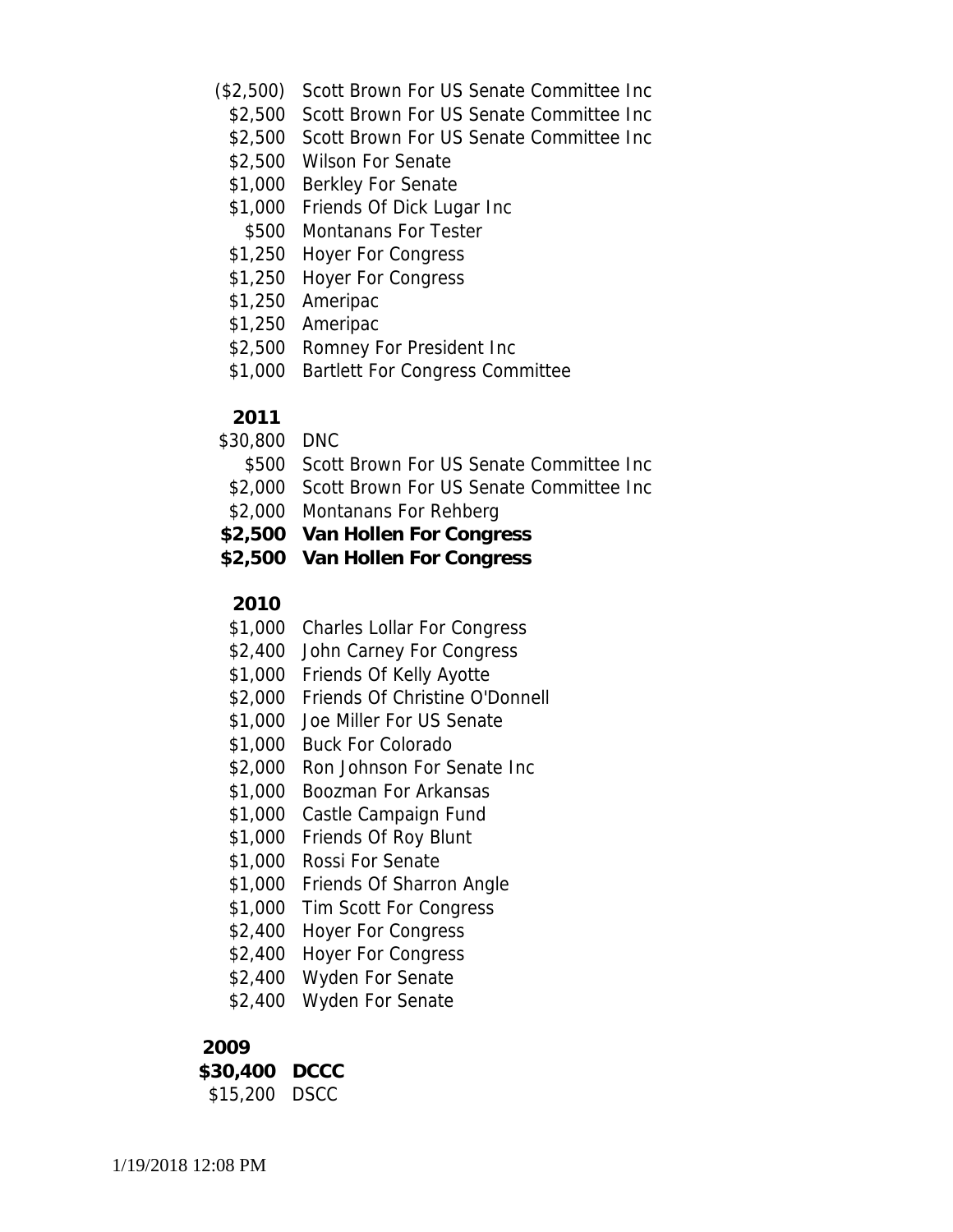- \$2,400 Ben Cardin For Senate
- \$2,400 Ben Cardin For Senate
- \$1,000 Friends Of John Thune
- \$2,400 Gillibrand For Senate
- \$2,400 Friends For Harry Reid
- **\$2,400 Van Hollen For Congress**
- **\$2,400 Van Hollen For Congress**
- **2009**

#### \$28,500

- \$2,300 Wicker For Senate
- \$2,300 Bob Schaffer For US Senate
- \$2,300 Zimmer For Senate Inc
- \$2,300 Friends Of Gordon Smith
- \$2,300 Hillary Clinton For President
- \$1,000 Frank Kratovil For Congress
- \$2,300 Victory Now PAC
- \$1,000 Chris Dodd For President Inc
- \$2,300 Van Hollen For Congress
- \$2,300 McCain-Palin Compliance Fund Inc
- \$1,000 Cummings For Congress
- \$2,000 Iowa Democratic Party
- \$1,000 Hoyer For Congress
- \$1,300 Hoyer For Congress
- \$2,300 Mikulski For Senate Committee

**Sandra Bainum Giving History**

Sandra has \$74,600 federally remaining

**2013** No giving history

**2012**

- \$2,500 Kaine For Virginia
- \$2,500 Friends Of John Delaney
- \$2,500 Hoyer For Congress
- \$2,500 Ameripac

- \$30,800 DNC
	- \$1,012 Democratic Party Of Virginia
		- \$552 Democratic Party Of Wisconsin
	- \$276 New Hampshire Democratic Party
	- \$1,196 Pennsylvania Democratic Party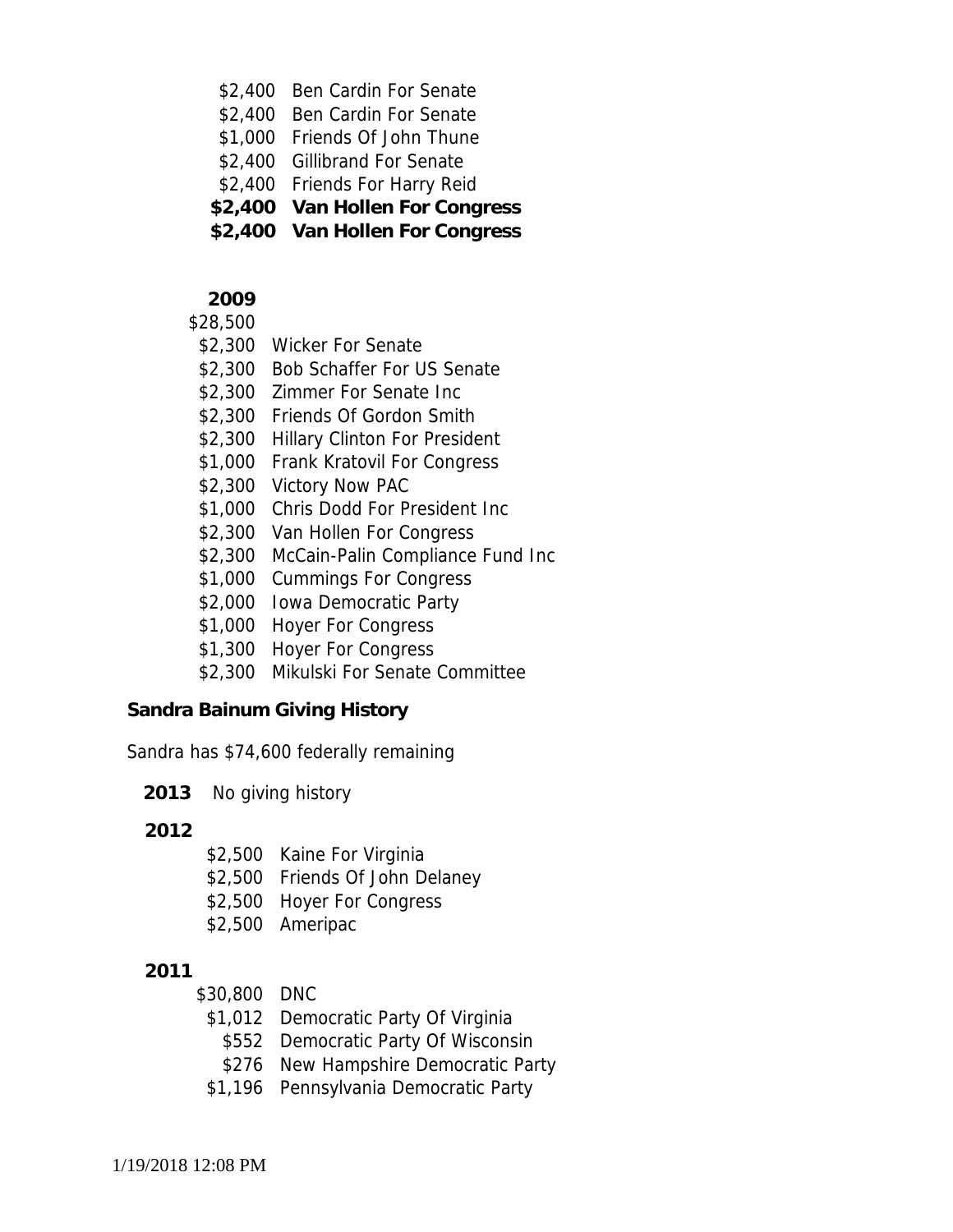- \$1,472 Ohio Democratic Party
- \$2,500 Obama For America

- **\$30,400 DCCC**
	- \$2,400 Ben Cardin For Senate
	- \$10,000 Democratic Committee Of Maryland
	- \$2,400 Gillibrand For Senate
	- \$5,000 Victory Now PAC
	- \$2,400 Van Hollen For Congress
	- \$2,400 Van Hollen For Congress
	- \$2,400 Frank Kratovil For Congress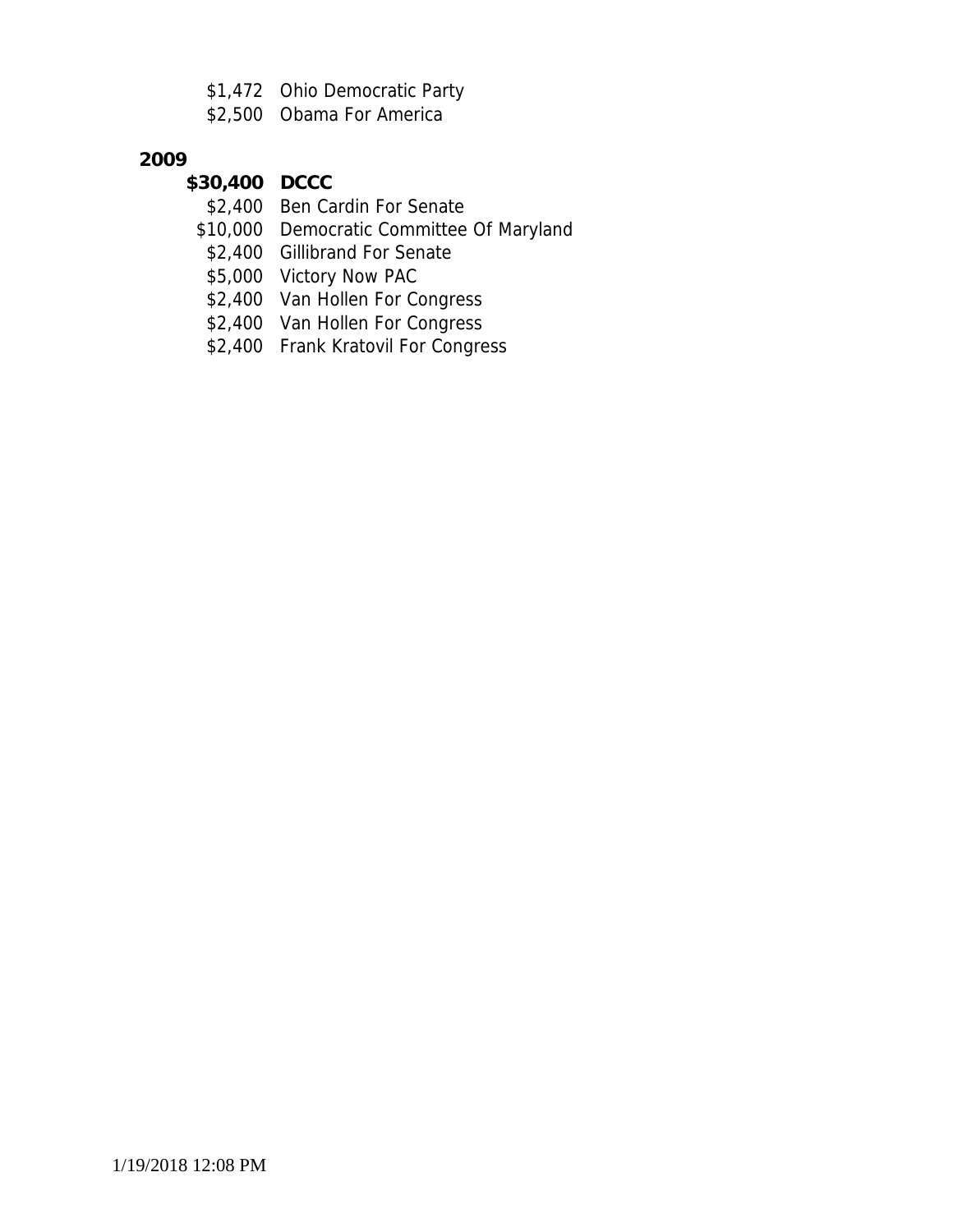# **DEMOCRATIC CONGRESSIONAL CAMPAIGN COMMITTEE**

# *Leader Nancy Pelosi*

*Staff: Missy Kurek, Deputy Executive Director of Finance, (315) 373-9560*

Name: Honorable Charles Thomas McMillen

Salutation: Tom

Work Phone: (703) 528-7073 -**\* Please press "1" when automated voice picks up phone**

Cell Phone: (202) 251-4471

Employer/Occupation: Homeland Security Capital Corporation / CEO

Address: 1103 South Carolina Ave, SE, Washington, DC 20003

**ASK: Please ask Tom to contribute \$10,000 to the DCCC by February 28th, 2013 and to attend the DCCC dinner on Tuesday, February 26th, 2012.**

> **DCCC Dinner at the home of Nancy & Harold Zirkin** Leader Nancy Pelosi Chairman Steve Israel Hon. Chris Van Hollen Hon. Sandy Levin

> > Tuesday, February 26<sup>th</sup>, 2013 Home of Nancy & Harold Zirkin 7:30PM 5630 Wisconsin Ave Chevy Chase, MD 20815

Speaker's Cabinet: \$32,400 per couple Guest: \$10,000 per person Friend: \$5,000 per person

**NOTE: In 2011, Tom contributed \$2,500 to the DCCC at the December 8th Baltimore dinner reception. In 2010, Tom contributed \$1,000 to the DCCC towards 2010 DCCC Baltimore event, \$10,000 to the DCCC towards the 2010 DCCC event hosted by Al & Claire Dwoskin, and \$500 to the DCCC towards the 2010 former Member dinner hosted by Liz & Stan Salett. In 2008, Tom contributed \$250 to the DCCC towards the 2008 former member dinner hosted by Liz & Stan Salett.**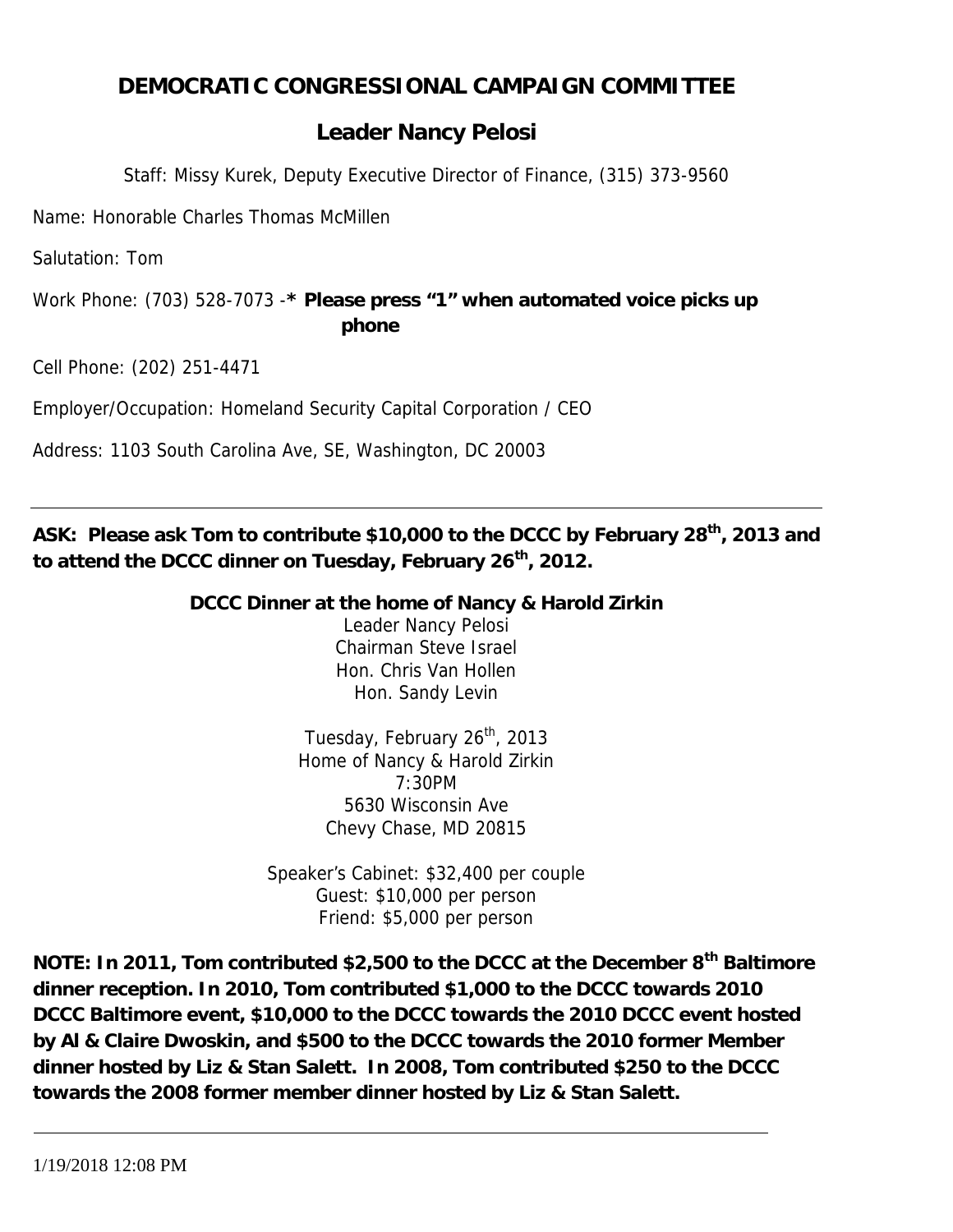**Bio:** Tom McMillen has served as Chairman & CEO of the Homeland Security Capital Corporation since August 2005. He also serves as Vice Chairman of Ultimate Escapes Inc., a luxury destination club that trades on the America Stock Exchange under the ticker symbol UEI.

Previously, he was appointed by President Clinton to Co-Chair the President's Council on Physical Fitness and Sports from 1993 to 1997. From 1987 through 1993, McMillen served three consecutive terms in the United States House of Representatives from the 4th Congressional District.

McMillen graduated from the University of Maryland with a BS in Chemistry. He earned a BA and MA from University College, Oxford University as a Rhodes Scholar.

**Tom McMillen Giving History**

Tom has \$74,600 federally remaining.

**2013** No giving history.

**2012**

| \$2,500 DCCC<br>\$7,500 DNC | \$500 Joe Kennedy For Congress           |
|-----------------------------|------------------------------------------|
| \$250 DNC                   |                                          |
| \$10,000 DNC                |                                          |
| \$10,000 DNC                |                                          |
| \$3,050 DNC                 |                                          |
|                             | \$225 Iowa Democratic Party              |
|                             | \$585 Pennsylvania Democratic Party      |
| \$1,500                     | Moran For Congress                       |
| \$1,000                     | Moran For Congress                       |
|                             | \$1,000 Dutch Ruppersberger For Congress |
|                             | \$250 Wall For Congress                  |
|                             | \$2,500 Kaine For Virginia               |
|                             | \$2,500 Kaine For Virginia               |
|                             | \$1,000 Friends Of John Delaney          |
| \$1,000                     | <b>Hoyer For Congress</b>                |
|                             | \$250 Cicilline Committee                |
| \$1,000                     | John Kerry For Senate                    |
|                             | \$1,000 ActBlue                          |
|                             | \$270 Democratic Party Of Wisconsin      |
| \$495                       | Democratic Party Of Virginia             |

\$765 Democratic Committee Of Florida

**2011**

\$500.00 Cantwell, Maria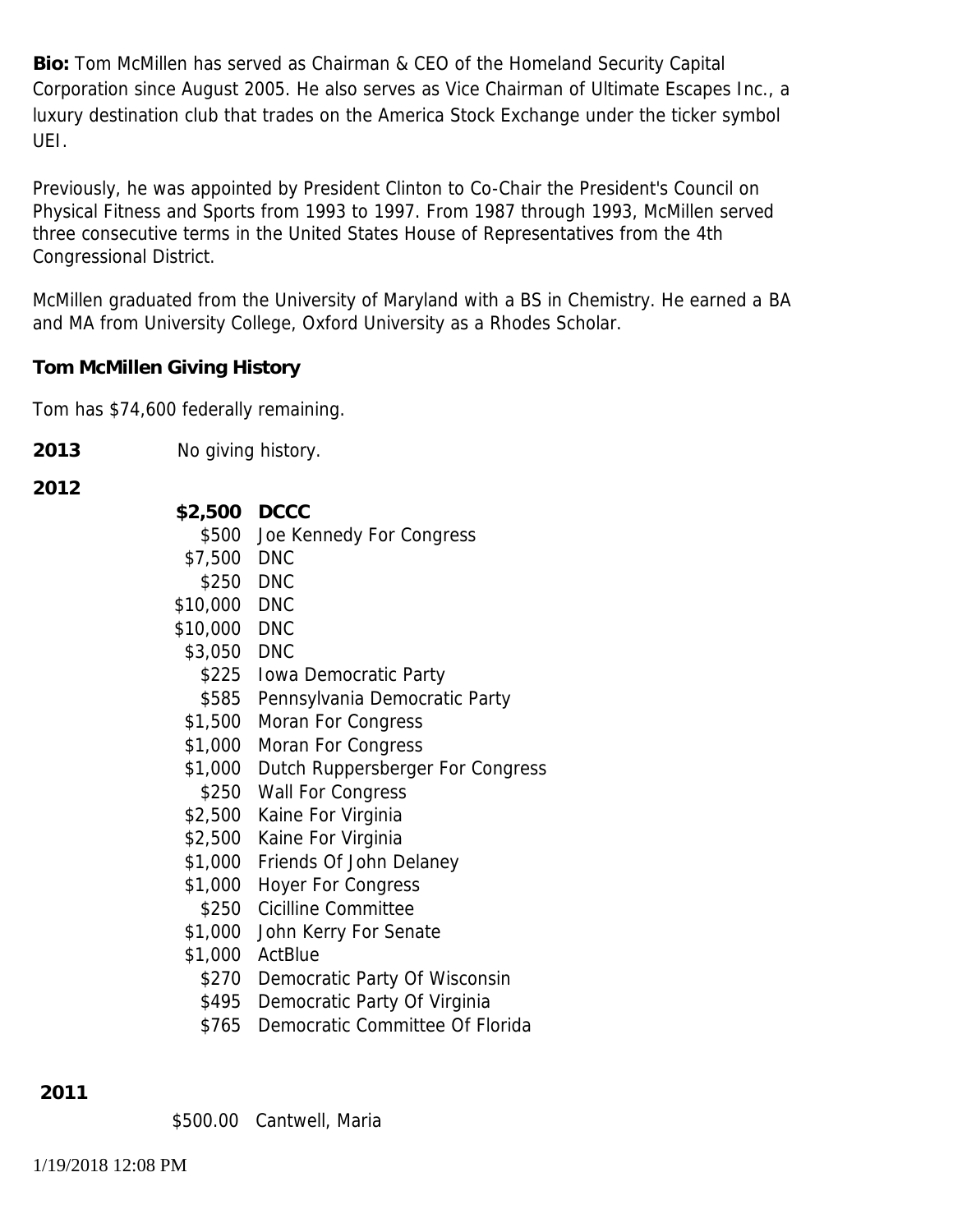|      | \$2,500.00      | Cardin, Benjamin L.                                        |
|------|-----------------|------------------------------------------------------------|
|      | \$250.00        | Casey, Bob                                                 |
|      |                 | \$500.00 Democratic State Central Committee of Maryland    |
|      |                 | \$2,000.00 Hoyer, Steny H.                                 |
|      |                 | \$2,500.00 Kaine, Timothy                                  |
|      |                 | \$1,000.00 Moran, James P.                                 |
|      |                 | \$35,800.00 Obama, Barack                                  |
|      |                 | \$1,000.00 Ruppersberger, C.A. Dutch                       |
|      |                 | \$500.00 Van Hollen, Chris                                 |
|      |                 | \$3,500.00 Warner, Mark                                    |
| 2010 |                 |                                                            |
|      | \$11,500.00     | <b>DCCC</b>                                                |
|      |                 | \$250.00 Coons, Chris                                      |
|      |                 | \$1,000.00 Costa, Jim                                      |
|      |                 | \$10,000.00 Democratic State Central Committee of Maryland |
|      | \$15,200.00 DNC |                                                            |
|      |                 | \$1,500.00 Reid, Harry                                     |
|      | \$250.00        | Warner, Mark                                               |
| 2009 |                 |                                                            |
|      | \$5,000.00      | Democratic Governors Association                           |
|      | \$750.00        | Democratic State Central Committee of Maryland             |
|      | \$1,000.00      | Moran, James P.                                            |
| 2008 |                 |                                                            |
|      | \$250.00 DCCC   |                                                            |
|      |                 | \$1,000.00 Democratic State Central Committee of Maryland  |
|      | \$2,300.00      | Obama, Barack                                              |
|      | \$1,000.00      | Udall, Tom                                                 |
| 2007 |                 |                                                            |
|      | \$500.00        | Cohen, Steve                                               |
|      | \$2,000.00      | Durbin, Richard J.                                         |
|      | \$1,000.00      | Hoyer, Steny H.                                            |
|      | \$500.00        | Price, David E.                                            |
|      | \$1,000.00      | Ruppersberger, C.A. Dutch                                  |
|      |                 |                                                            |

\$2,000.00 Thompson, Bennie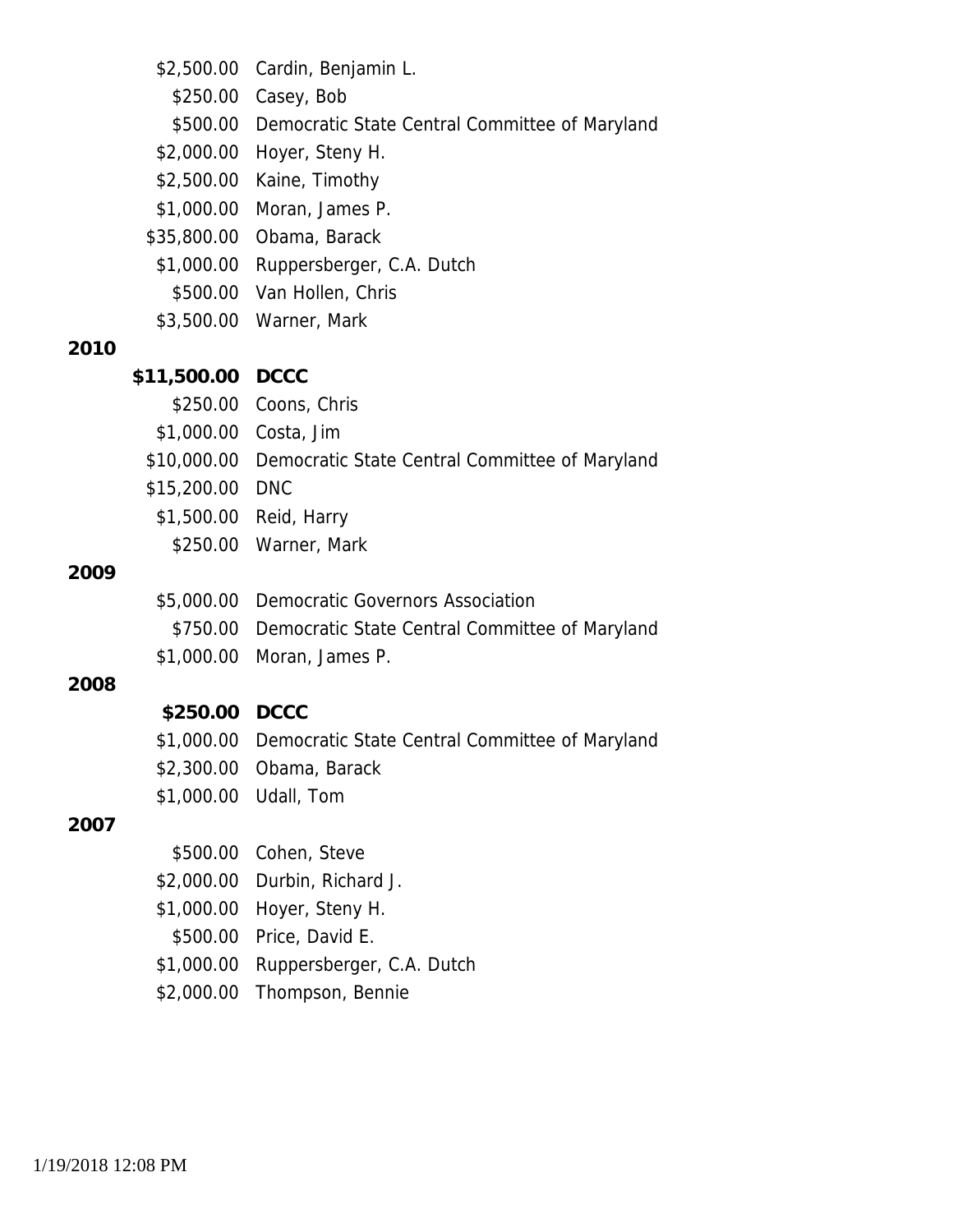# **DEMOCRATIC CONGRESSIONAL CAMPAIGN COMMITTEE**

## *Leader Nancy Pelosi*

*Staff: Missy Kurek, Deputy Executive Director of Finance, (315) 373-9560* Name: Morton Funger Salutation: Morty Spouse: Norma Lee Cell Phone: (301) 509-2250 (Cell) Employer/Occupation: Ralmor Corporation / Real Estate Investor Address: 1650 Tysons Blvd, Suite 820; McLean, VA 22102

**ASK: Please ask Morty to contribute \$32,400 to the DCCC by February 28th, 2013.**

**NOTE: Nancy Zirkin asked that you call Morty for her DCCC Dinner on February 26th, 2013, reiterating that he has the capacity to contribute at the Speaker's Cabinet level. However, staff spoke with Morty on February 4th, 2013 and he will be out of town for the reception but did say that he plans to contribute to the DCCC. In 2012, Morty contributed \$1,000 to the DCCC at the May 31st National Harbor Reception. In 2011, Morty contributed \$5,000 to the DCCC at the November 11th reception hosted by Cameron Cowan and \$5,000 to the DCCC at the June 23rd Speaker's Cabinet Dinner. In 2007, Morty contributed \$28,500 to the DCCC at the September 27th reception hosted by Nancy Zirkin.**

> **DCCC Dinner at the home of Nancy & Harold Zirkin** Leader Nancy Pelosi Chairman Steve Israel Hon. Chris Van Hollen Hon. Sandy Levin Tuesday, February 26<sup>th</sup>, 2013 Home of Nancy & Harold Zirkin 7:30PM 5630 Wisconsin Ave Chevy Chase, MD 20815

> > Speaker's Cabinet: \$32,400 per couple Guest: \$10,000 per person Friend: \$5,000 per person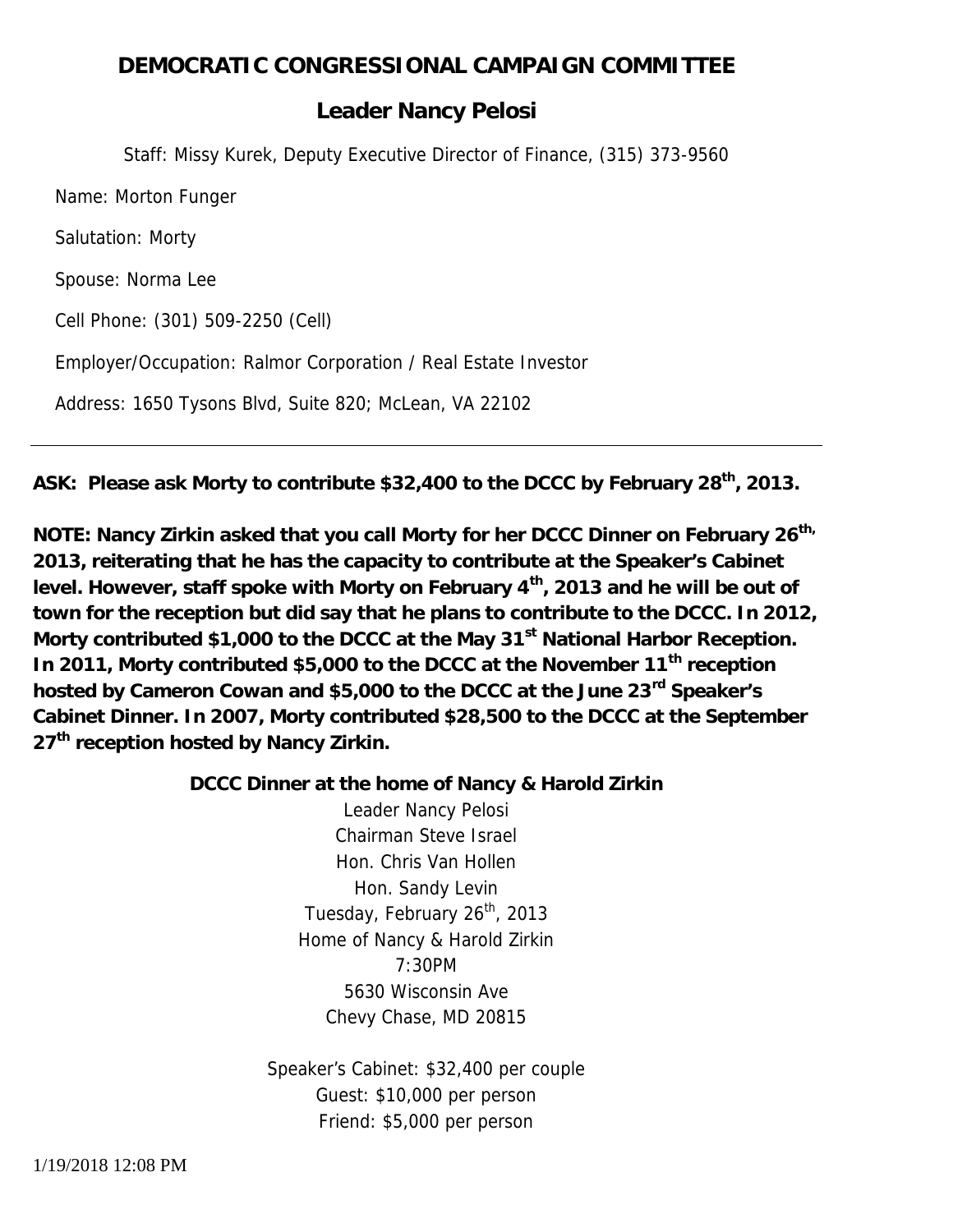**Bio**: Morton Funger is a graduate of The George Washington University and an Emeritus member of the Board of Trustees of the University. With more than 50 years of real estate development experience in the Washington metropolitan area, Morton holds many roles in various civic, charitable and industry-related organizations, including: Principal of the Condur Corporation, Chairman of the Board of Community Realty Company, Inc., a membership in the World President's Organization, a member of the Mayo Clinic Greater D.C. Council, and a former member of the Trustees Council of the National Gallery of Art. He is also a member of the Board of Directors for the Foundation of Georgetown University Hospital, and served six years on the Board of the Smithsonian Air and Space Museum, where he is now an Emeritus member.

\_\_\_\_\_\_\_\_\_\_\_\_\_\_\_\_\_\_\_\_\_\_\_\_\_\_\_\_\_\_\_\_\_\_\_\_\_\_\_\_\_\_\_\_\_\_\_\_\_\_\_\_\_\_\_\_\_\_\_\_\_\_\_\_\_\_\_\_\_\_\_

**Morton Funger Giving History:**

Morton has \$74,600 federally remaining.

**2013** No giving history.

**2012**

- **\$1,000 DCCC**
- \$1,210 Ben Cardin For Senate
- \$2,000 DNC
- \$1,250 Van Hollen For Congress
- \$2,500 Moran For Congress
- \$5,000 New Virginia PAC
- \$2,500 Martin Heinrich For Senate
- **\$2,500 PAC To The Future**
- \$1,000 Friends Of Cheri Bustos
- \$2,000 Cook For Congress
- \$5,000 Ameripac

- **\$10,000.00 Democratic Congressional Campaign Committee**
	- \$5,000.00 Van Hollen Victory Fund
	- \$35,800.00 Obama Victory Fund 2012
	- \$1,289.00 Ben Cardin For Senate
	- \$1,210.00 Ben Cardin For Senate
	- \$1,289.00 Ben Cardin For Senate
	- \$1,000.00 Democratic Party Of Virginia
	- \$1,000.00 Donna Edwards For Congress
	- \$2,500.00 Duckworth For Congress
	- \$2,500.00 Hoyer For Congress
	- \$2,500.00 Hoyer For Congress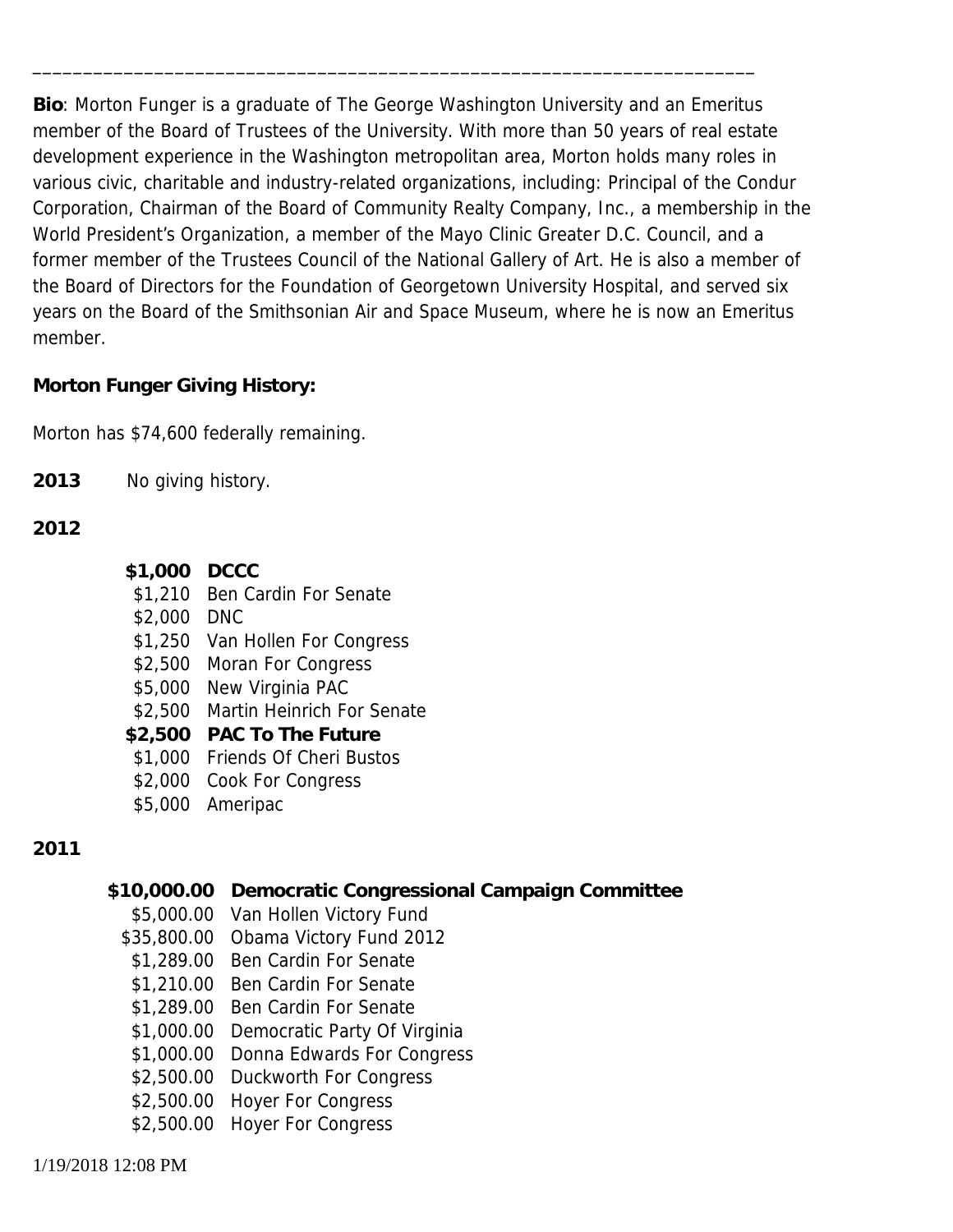\$2,500.00 Kaine For Virginia

#### **2010**

- \$5,000.00 Democratic State Central Committee Of Maryland
- \$15,200.00 DNC Services Corporation/Democratic National Committee
- \$2,400.00 Frank Kratovil For Congress
- \$2,400.00 Hoyer For Congress
- \$1,000.00 John Waltz For Congress Committee
- \$1,000.00 Krystal Ball For Congress
- \$400.00 Mikulski For Senate Committee
- \$2,400.00 Schauer For Congress

## **2009**

- \$4,000.00 Democratic Governors Association
- \$2,500.00 Forward Together Pac
- \$1,000.00 Krystal Ball For Congress
- \$300.00 Mikulski For Senate Committee
- \$2,000.00 Mikulski For Senate Committee
- \$1,000.00 Schauer For Congress
- \$1,400.00 Schauer For Congress
- \$1,000.00 Scott Murphy For Congress
- \$2,400.00 Van Hollen For Congress

- \$19,800.00 OBAMA VICTORY FUND
- \$5,000.00 AMERIPAC: THE FUND FOR A GREATER AMERICA
- \$5,000.00 DEMOCRATIC GOVERNORS ASSOCIATION
- \$5,000.00 DEMOCRATIC GOVERNORS ASSOCIATION
- \$2,300.00 DONNA EDWARDS FOR CONGRESS
- \$2,300.00 FRIENDS OF MARK WARNER
- -\$2,300.00 HILLARY CLINTON FOR PRESIDENT
- **\$28,800.00 DEMOCRATIC CONGRESSIONAL CAMPAIGN COMMITTEE**
	- \$4,600.00 VAN HOLLEN FOR CONGRESS
	- \$2,100.00 ALLYSON SCHWARTZ FOR CONGRESS
	- \$200.00 ALLYSON SCHWARTZ FOR CONGRESS
	- \$2,100.00 ALLYSON SCHWARTZ FOR CONGRESS
	- \$5,000.00 AMERIPAC: THE FUND FOR A GREATER AMERICA
	- \$2,300.00 ANDREW DUCK FOR CONGRESS
	- \$1,000.00 BOB LORD FOR CONGRESS
	- \$1,000.00 BYRNE FOR CONGRESS
	- \$1,300.00 DAN SEALS FOR CONGRESS
	- \$10,000.00 DEMOCRATIC SENATORIAL CAMPAIGN COMMITTEE
	- \$2,300.00 HILLARY CLINTON FOR PRESIDENT
	- \$2,300.00 HILLARY CLINTON FOR PRESIDENT
	- \$2,300.00 HOYER FOR CONGRESS
	- \$2,300.00 HOYER FOR CONGRESS
	- \$2,300.00 JUDY FEDER FOR CONGRESS
	- \$2,300.00 LAUTENBERG FOR SENATE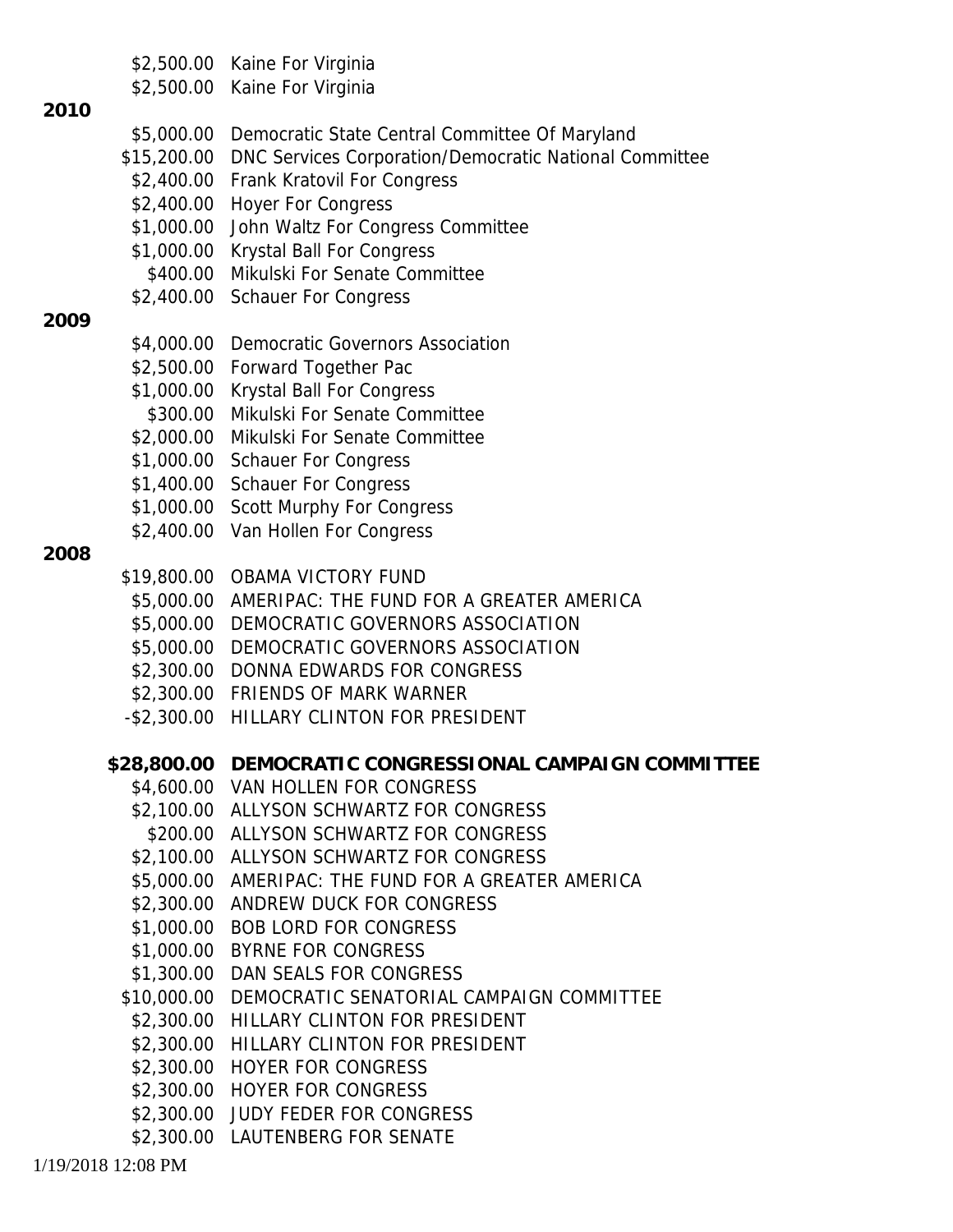\$2,300.00 LAUTENBERG FOR SENATE

\$2,300.00 RICHARDSON FOR PRESIDENT INC.

\$2,300.00 WYNN FOR CONGRESS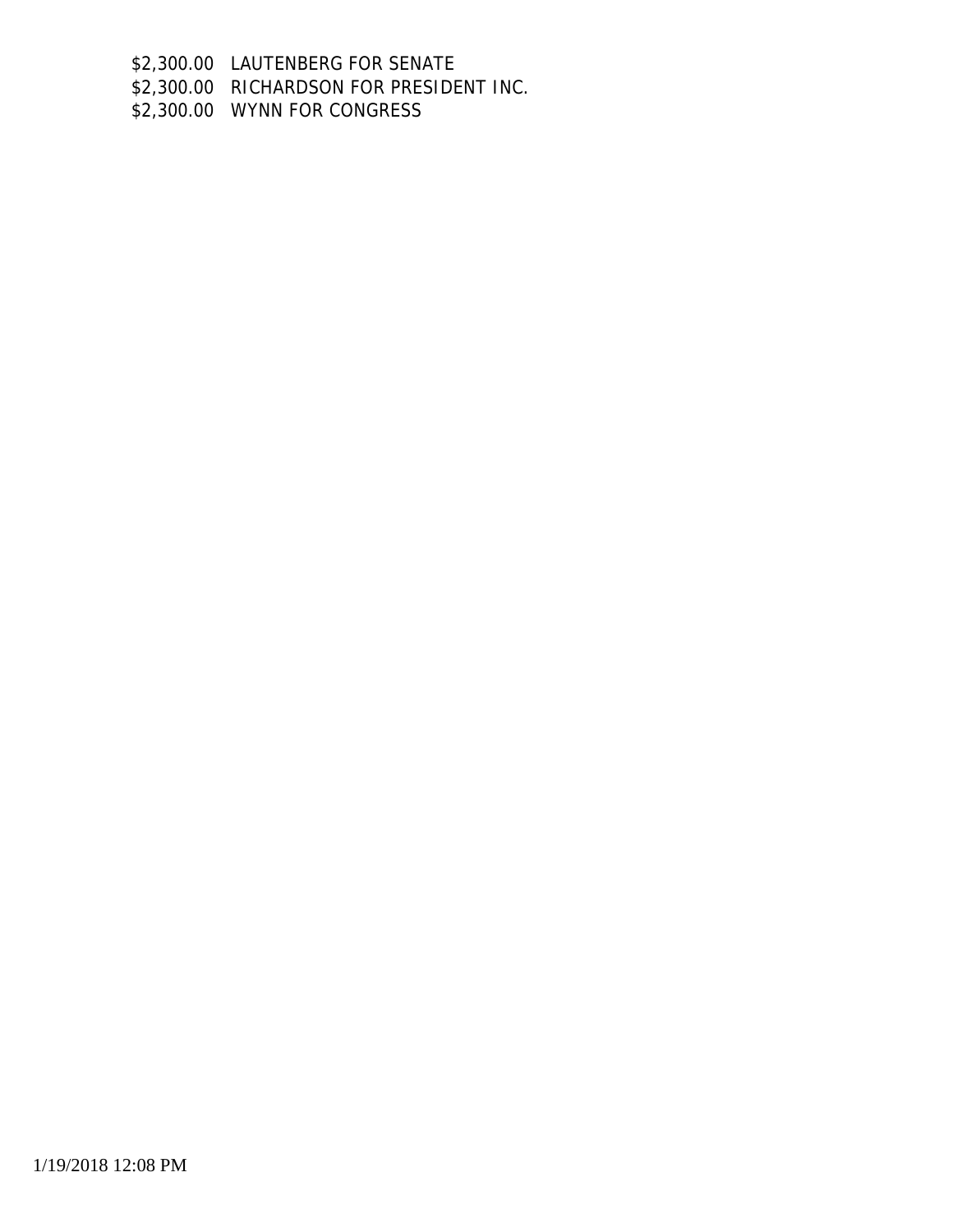# **LEADER NANCY PELOSI DEMOCRATIC CONGRESSIONAL CAMPAIGN COMMITTEE**

Staff: Missy Kurek (315) 373-9560

Name: Barbara Debs Home Phone: (212) 752-5604

Spouse: Richard

Employer: Self-Employed

Occupation: Consultant

Address: 1 Beekman Pl New York, NY 10022-8057

**Ask**: **Please ask Barbara and Richard to renew their Speaker's Cabinet with a contribution of \$64,800 to the DCCC at this time. Please also invite Barbara and Richard to join you at the DCCC Speaker's Cabinet Renewal Dinner in New York on March 15, 2012.**

> **DCCC Speaker's Cabinet Renewal Dinner with Leader Nancy Pelosi and DCCC Chairman Steve Israel Friday, March 15th , 2013 6:30pm Dinner Café Boulud- New York, NY Ticket Levels: Speaker's Cabinet: \$32,400 (per couple), Sponsor: \$10,000 (per couple) and Chairman's Council \$5,000 (per person)**

**Notes: Barbara and Richard have been members of your Speaker's Cabinet since 2005.**

**September 2011:** You met with Richard and Barbara on September 17, 2011 at the Regency. Richard renewed his Speaker's Cabinet membership, contributing \$30,800 to the DCCC as a result of this meeting.

**April 2011:** You saw Richard and Barbara on April 2, 2011, at the Saturday night dinner for the DCCC NYC Issues Conference.

**May 2010:** You met with Barbara and Richard on May 3, 2010 and they agreed to contribute \$60,800 to the DCCC at that meeting.

**Jan 2010:** You attended an engagement party for Paul Volcker at the Deb's home on January  $28^\mathsf{th}$ .

**Nov. 2009:** Richard and Barbara attended the dinner on November 12, 2009 at Karen and Dennis Mehiel's home. Barbara contributed \$30,400 to the DCCC towards this dinner.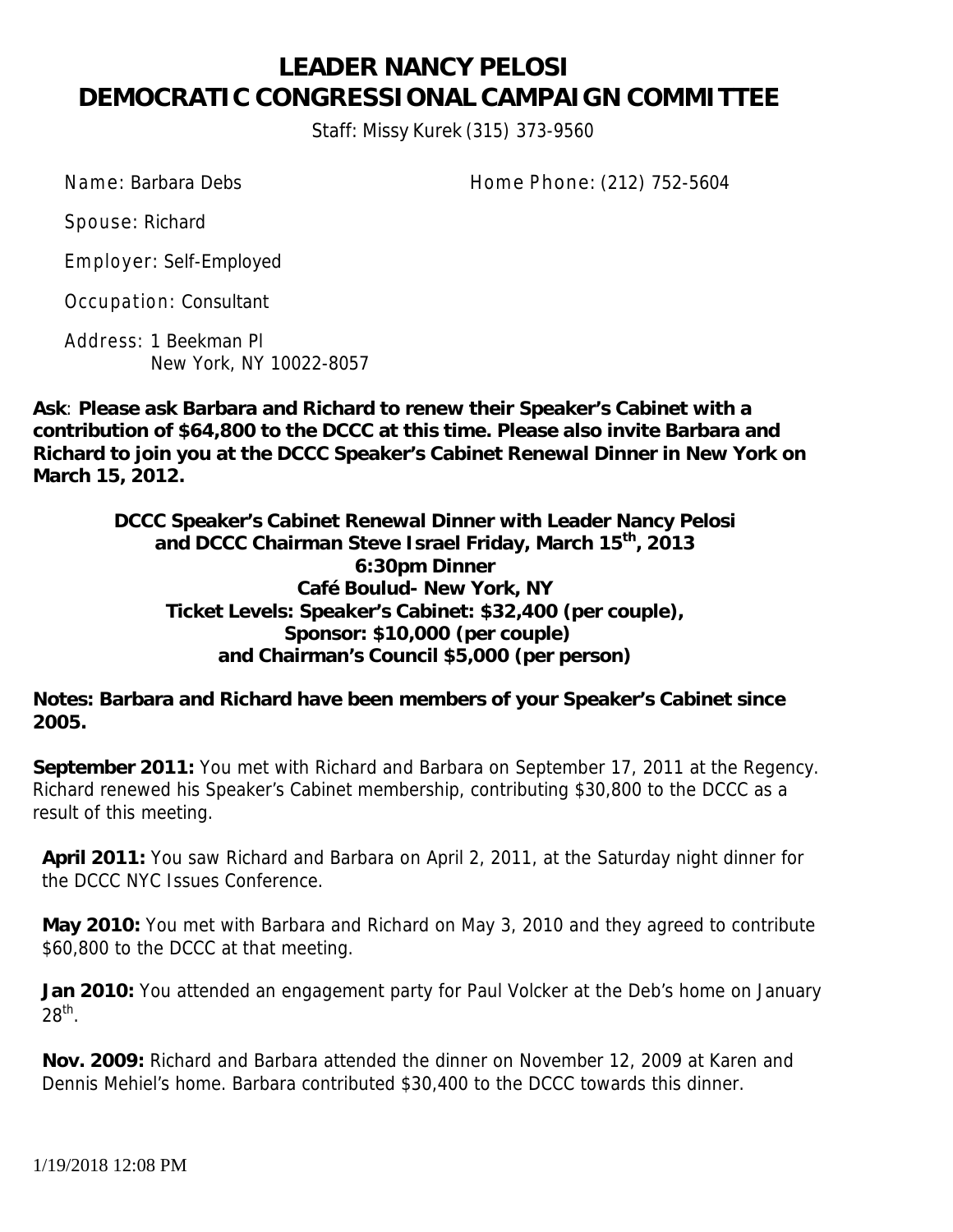March 2009: You attended a dinner at Richard and Barbara Debs' home on March 13<sup>th</sup> in New York. They also attended your dinner in New York on March 12<sup>th</sup> at 320 Park.

**Barbara Debs's Giving History:**

**2012:** \$2,500 Kennedy, Joe \$2,500 Gillibrand, Kirsten

**2011:** \$1,000 Gillbrand, Kirsten

**2010:\$30,400 DCCC (NYC Obama Dinner 05.13.2010)** \$1,000 Carnahan, Robin \$1,000 Gillibrand, Kirsten

**2009: \$30,400 DCCC (NP Meeting)** \$4,800 Schumer, Charles E. \$1,000 Carnahan, Robin

**2008**: \$7,250 DSCC \$2,300 Obama, Barack \$2,000 Gillibrand, Kirsten \$2,000 Seals, Daniel J. \$2,000 Kosmas, Suzanne \$2,000 Burner, Darcy \$2,000 BARNES, KAY \$1,000 Burner, Darcy \$1,000 Lord, Bob \$1,000 DRIEHAUS, STEVEN LEO \$1,000 KRYZAN, ALICE J \$1,000 Baker, Judy \$1,000 NYE, GLENN CARLYLE III

**2007**: **\$28,500 DCCC (3.18 NYC Gala)** \$28,500 DSCC \$4,600 Pelosi, Nancy \$2,300 OBAMA, BARACK \$2,000 Lowey, Nita M. \$1,000 EMILY's List \$1,000 Gillibrand, Kirsten \$250 EMILY's List

**Richard Debs's Giving History:**

**2012:** No giving history

**2011: \$30,800 DCCC (NP Meeting)** \$1,000 Rahall II, Nick J.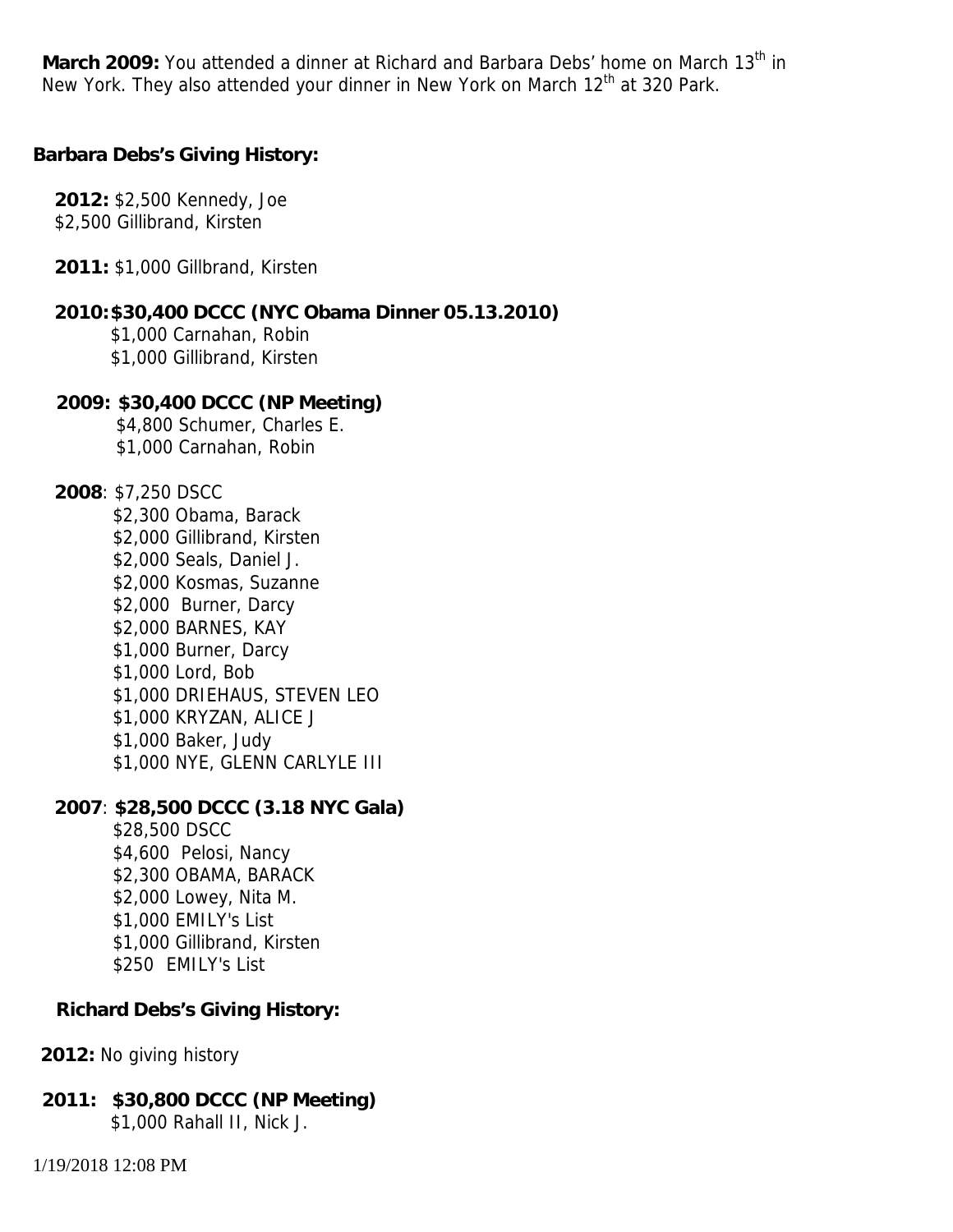**2010: \$30,400 DCCC (NP Meeting)** \$2,400 Maloney, Carolyn B. \$1,400 Maloney, Carolyn B. \$1,000 Murphy, Scott \$1,000 Gillibrand, Kirsten \$1,000 Maloney, Carolyn B. \$1,000 Maloney, Carolyn B. \$400 Maloney, Carolyn B. **2009: \$30,400 DCCC (NP Meeting)** \$2,400 Schumer, Charles E. \$2,400 Schumer, Charles E. \$1,000 Maloney, Carolyn B. \$500 Rahall, Nick J. II **2008:** \$8,500 DSCC \$2,300 Obama, Barack \$2,300 NADER, RALPH \$2,000 Seals, Daniel J. \$2,000 Kosmas, Suzanne \$2,000 Burner, Darcy \$2,000 BARNES, KAY \$1,000 PERRIELLO, THOMAS \$1,000 Sununu, John E. **2007**: **\$28,500 DCCC (3.18 NYC Gala)** \$28,500 DSCC \$4,600 Pelosi \$2,300 Dodd, Christopher \$2,300 Barack, Obama \$2,000 Lowey, Nita **2006:** \$2,100 to Chafee \$1,000 to Rahall

**2005: \$25,000 to DCCC (9/30/05 – NP call)** \$25,000 DSCC \$8,000, Jerrold Nader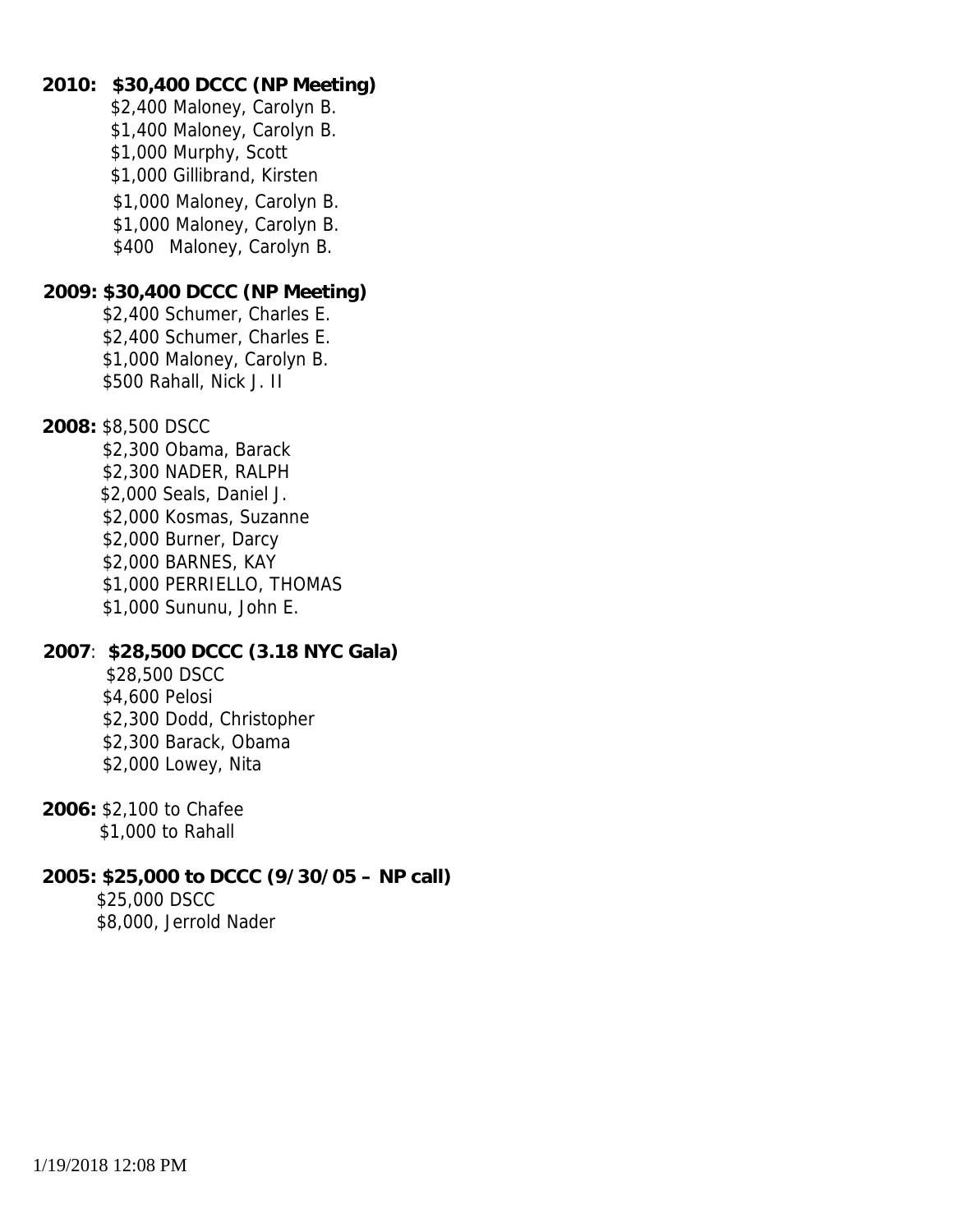# **LEADER NANCY PELOSI DEMOCRATIC CONGRESSIONAL CAMPAIGN COMMITTEE** Staff: Missy Kurek (315) 373-9560

Name: Maria Markowitz **Name: According to According Home Phone: (212) 717-8168** 

Spouse: Jerry Cell Phone: (917) 922-9277

Employer: N/A

Occupation: Retired

Address: 885 Park Ave # 15A New York, NY 10021-0325

**Ask**: **Please ask Maria and Jerry to renew their Speaker's Cabinet membership and contribute \$64,800 to the DCCC at this time. Please also invite Maria and Jerry to the DCCC Speaker's Cabinet Renewal Dinner in New York on March <sup>15</sup>th, 2013.**

> **DCCC Speaker's Cabinet Renewal Dinner With You and DCCC Chairman Steve Israel Friday, March 15 th, 2013 6:30pm Café Boulud Ticket Levels: Speaker's Cabinet: \$32,400 (per couple), Sponsor: \$10,000 (per couple) and Chairman's Council \$5,000 (per person)**

**Notes: Jerry and Maria were Speaker's Cabinet members from 2003-2011. They did not contribute to the DCCC in 2012.**

**June 2011:** You spoke with Jerry and he contributed \$30,800 to the DCCC on June 30<sup>th</sup> in Maria's name.

**January 2010:** You met with Maria and Jerry in January of 2010, after which they each contributed \$30,400 to the DCCC for a total of \$60,800.

**March 2009:** You left a message for Jerry and Maria in March of 2009 and Jerry contributed \$30,400 to the DCCC as a result of that message.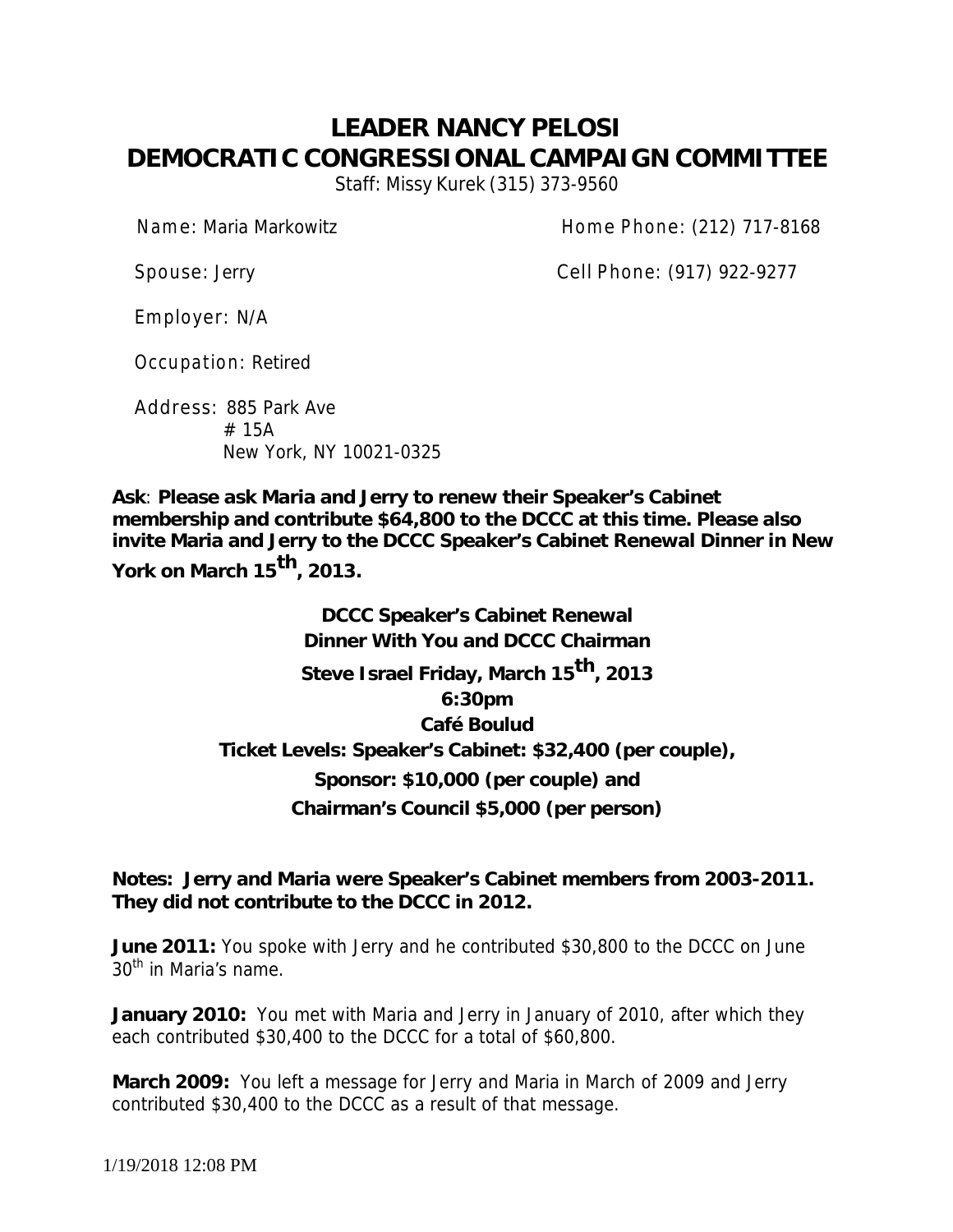**Maria Markowitz's Giving History: 2012:** No giving history

- **2011: \$30,800 DCCC (NP Call)** \$1,000 DSCC
- **2010: \$30,400 DCCC (NP meeting)** \$2,400 Murphy, Scott \$500 Owens, Bill \$500 Bishop, Timothy H. \$500 Kuster, Ann McLane \$500 Schrader, Kurt \$500 Seals, Dan \$500 Hinchey, Maurice D. \$500 Oliverio, Mike
- **2009:** \$2,000 Murphy, Scott \$1,000 Murphy, Scott
- **2008: \$28,500 DCCC** \$10,000 DSCC
- **2007: \$28,500 DCCC**
- **2006: \$25,000 DCCC** \$1,000 Arcuri, Michael
- **2005: \$25,000 DCCC** \$2,500 NEW HOUSE PAC \$1,000 Schwartz, Allyson Y.

**Jerome Markowitz's Giving History:**

- **2012:** No giving history
- **2011:** \$1,000 Marketaxess Holdings Inc PAC
- **2010: \$30,400 DCCC**
	- \$2,400 Schumer, Charles E.
	- \$2,400 Schumer, Charles E.
	- \$1,000 Murphy, Scott
	- \$1,000 Maffei, Dan
	- \$1,000 MARKETAXESS HOLDINGS INC PAC MARKETAXESS PAC
	- \$1,000 Murphy, Scott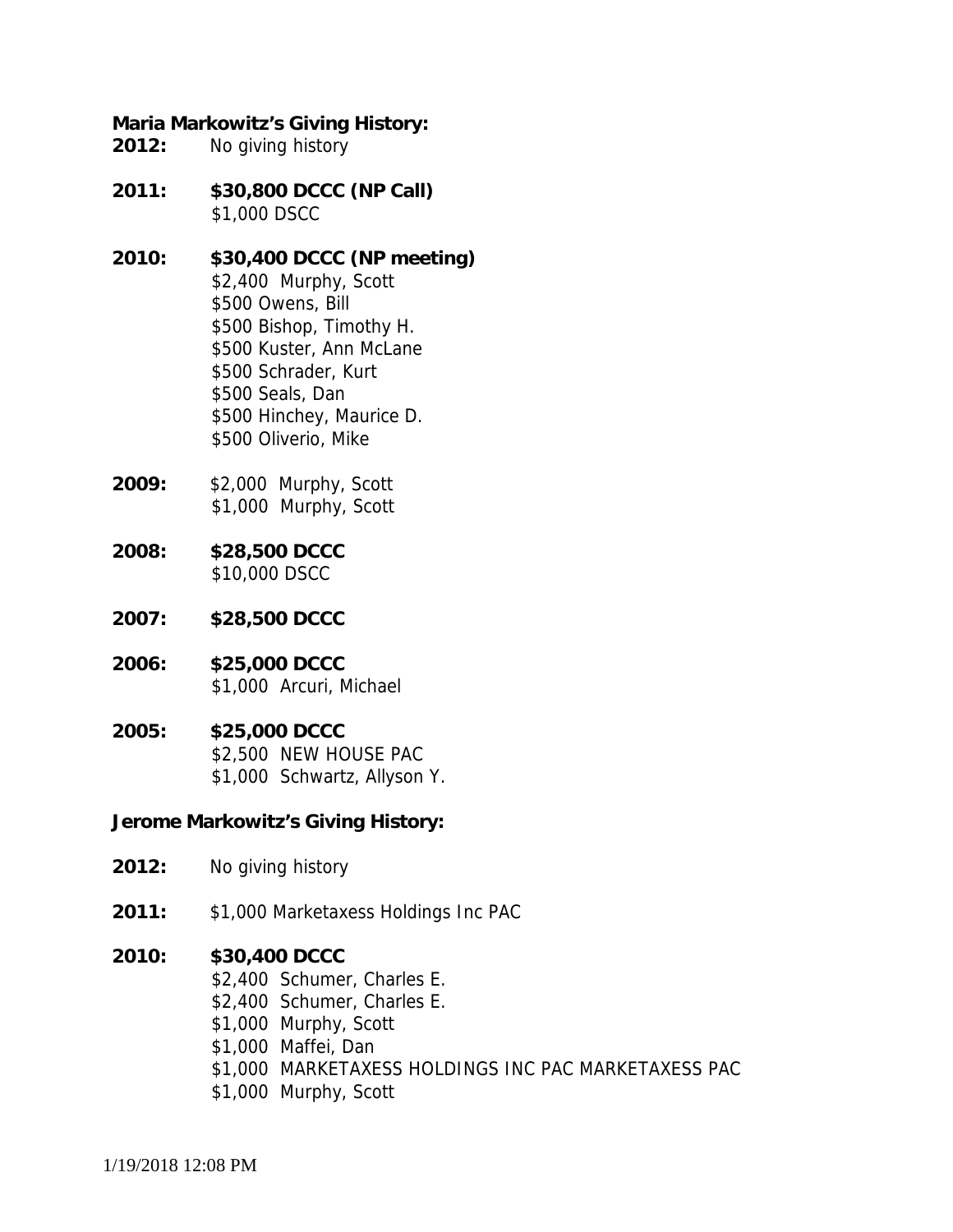**2009: \$30,400 DCCC** \$2,500 Franken, Al \$2,500 DNC \$2,400 Maffei, Dan \$1,000 Murphy, Scott **2008: \$8,500 DCCC** \$2,300 Merkley, Jeff \$2,300 Obama, Barack \$2,300 Obama, Barack

**2007:** \$28,500 DSCC **\$28,500 DCCC** \$2,300 Obama, Barack

-\$2,300 Obama, Barack

- **2006: \$25,000 DCCC**
- **2005: \$25,000 DCCC** \$2,500 DNC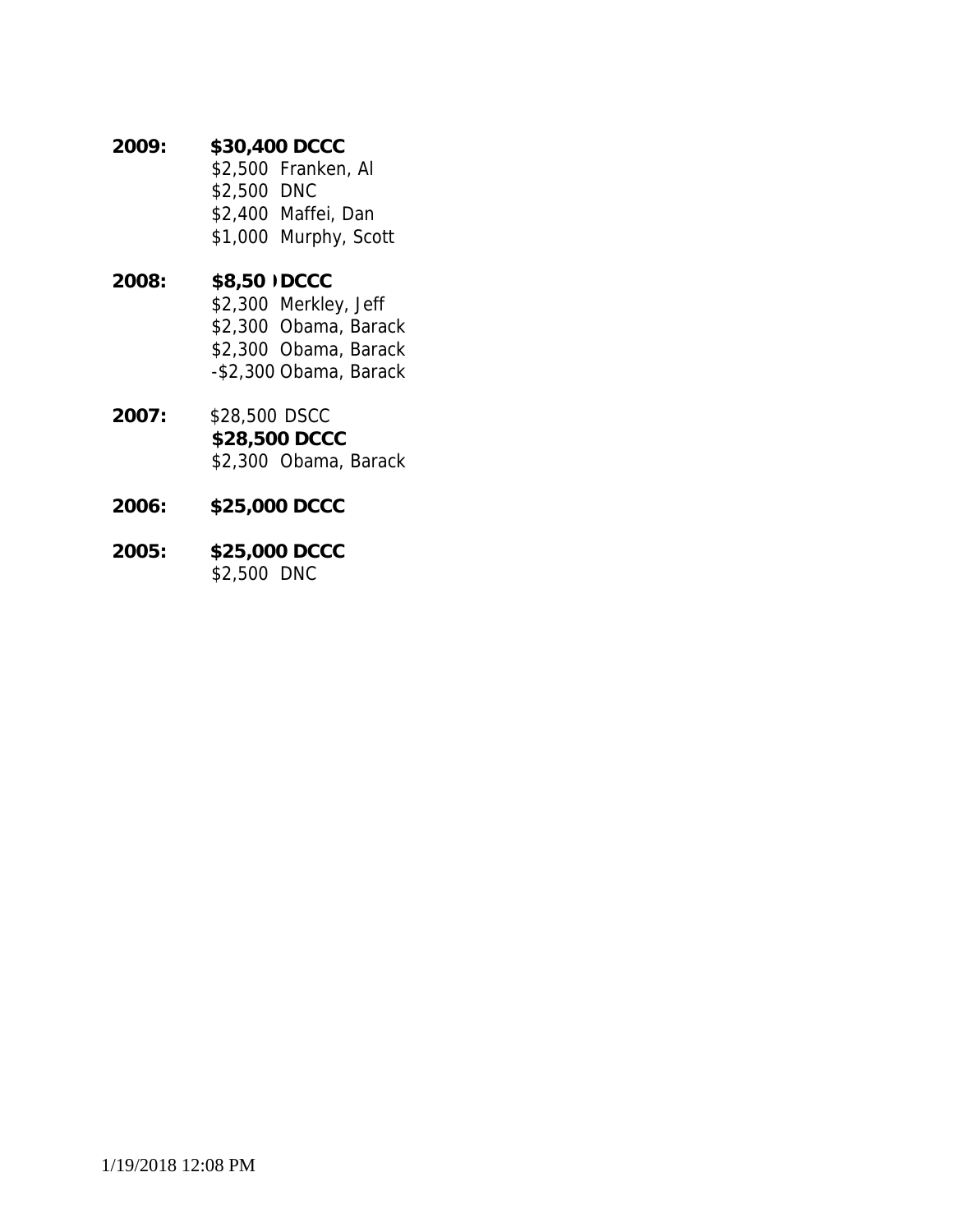# **LEADER NANCY PELOSI DEMOCRATIC CONGRESSIONAL CAMPAIGN COMMITTEE** Staff: Missy Kurek (315) 373-9560

Name: Dinakar Singh Work Phone: (212) 479-2020

Spouse: Florence Eng discussed by Home Phone: (212) 223-3693

Employer: TPG- Axon Capital

Occupation: Founder

Address: 885 Park Ave # 15A New York, NY 10021-0325

**Ask**: **Please ask Dinakar and Florence to renew their Speaker's Cabinet membership and contribute \$64,800 to the DCCC at this time. Please also invite Dinakar and Florence to the DCCC Speaker's Cabinet Renewal Dinner in New York on March 15 th , 2013. Lastly, please let Dinakar know you would love to meet with him 1:1 in New York the next time your schedules allow.**

**DCCC Speaker's Cabinet Renewal Dinner With You and DCCC Chairman Steve Israel Friday, March 15 th , 2013 6:30pm Dinner Café Boulud- New York, NY Ticket Levels: Speaker's Cabinet: \$32,400 (per couple), Sponsor: \$10,000 (per couple) and Chairman's Council \$5,000 (per person)**

**Notes: Dinakar and Florence have been Speaker's Cabinet members since 2005.**

**April 2012:** You met with Dinakar at the Regency in New York. As a result of that meeting he and Florence each contributed \$30,000 to the DCCC for a total of \$60,000.

**March 2011:** You met with Dinakar at the Regency in New York. As a result of that meeting he and Florence each contributed \$30,800 to the DCCC for a total of \$61,600.

**January 2009:** Dinakar contributed \$30,400 to the DCCC following his meeting with you in New York.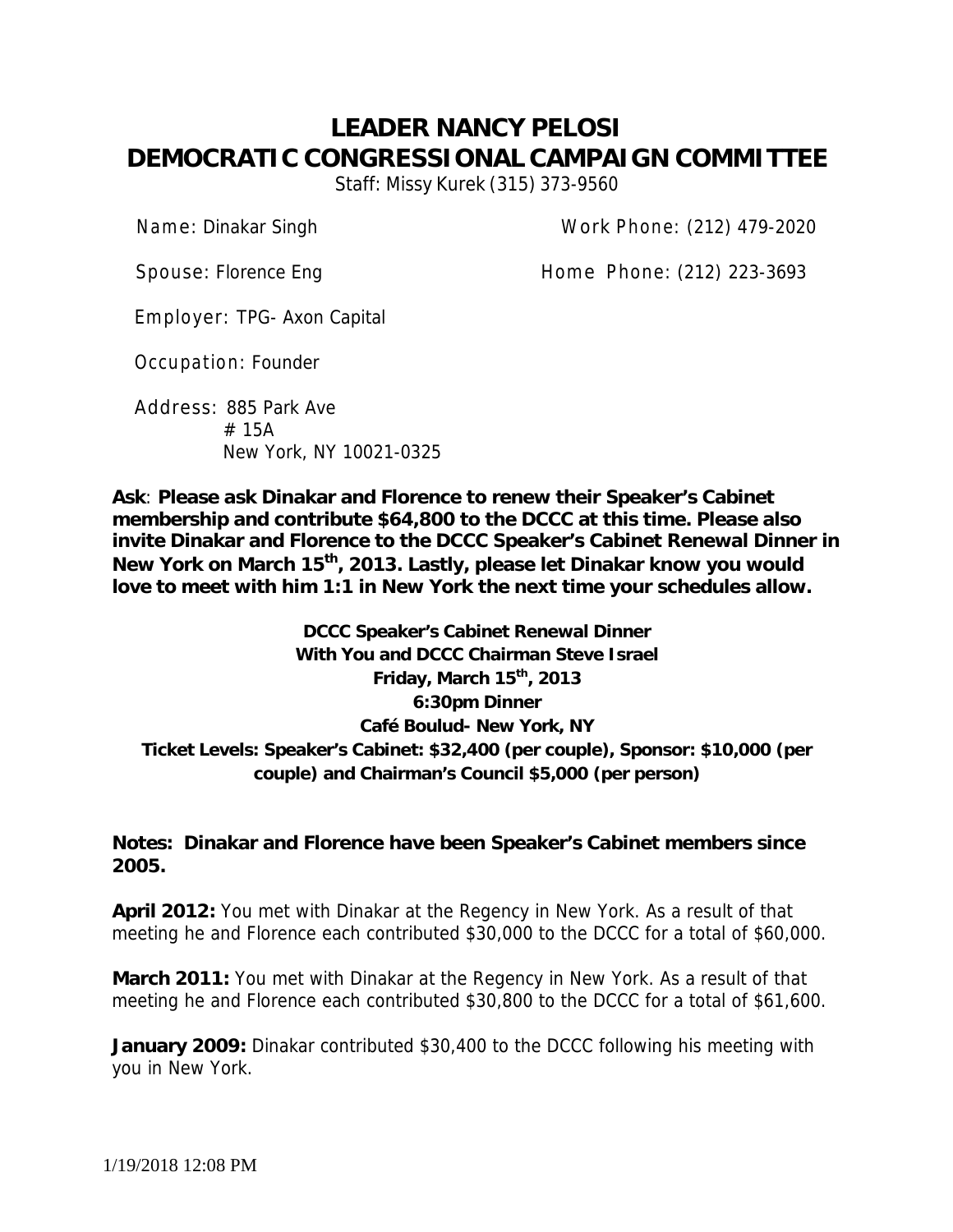**January 2008:** Dinakar and Florence each contributed \$17,000 to the DCCC for a total of \$34,000 towards the annual dinner hosted by Karen and Dennis Mehiel. They attended this dinner.

**Dinakar's Giving History:**

- **2012: \$30,800 DCCC (NP meeting 4/12)**
	- \$5,000 Lowey, Nita
	- \$5,000 Himes, Jim
	- \$2,500 Maloney, Sean Patrick
	- \$2,500 Enyart, Bill
	- \$2,500 Kirkpatrick, Ann
- **2011: \$30,800 (NP Meeting 3/11)**
	- \$2,500 Warner, Mark
	- \$2,500 Romney, Mitt
- **2010:**\$4,800 Nita Lowey

## **2009:\$30,400 DCCC**

- \$2,400 Schumer, Charles E.
- \$2,400 Wyden, Ron
- \$2,400 Wyden, Ron
- \$50,000 DGA
- \$2,400 Himes, Jim
- \$2,400 Himes, Jim
- \$2,400 Schumer, Charles E

## **2008:\$17,000 DCCC**

- \$2,300 Martin, Jim
- \$2,300 Hagan, Kay
- \$2,300 Boswell, David E.
- \$2,300 Seals, Dan
- \$2,300 Himes, Jim
- \$2,000 Peters, Gary
- \$2,000 Carmouche, Paul J.
- \$2,000 Kissell, Larry

**2007:\$28,500 DCCC**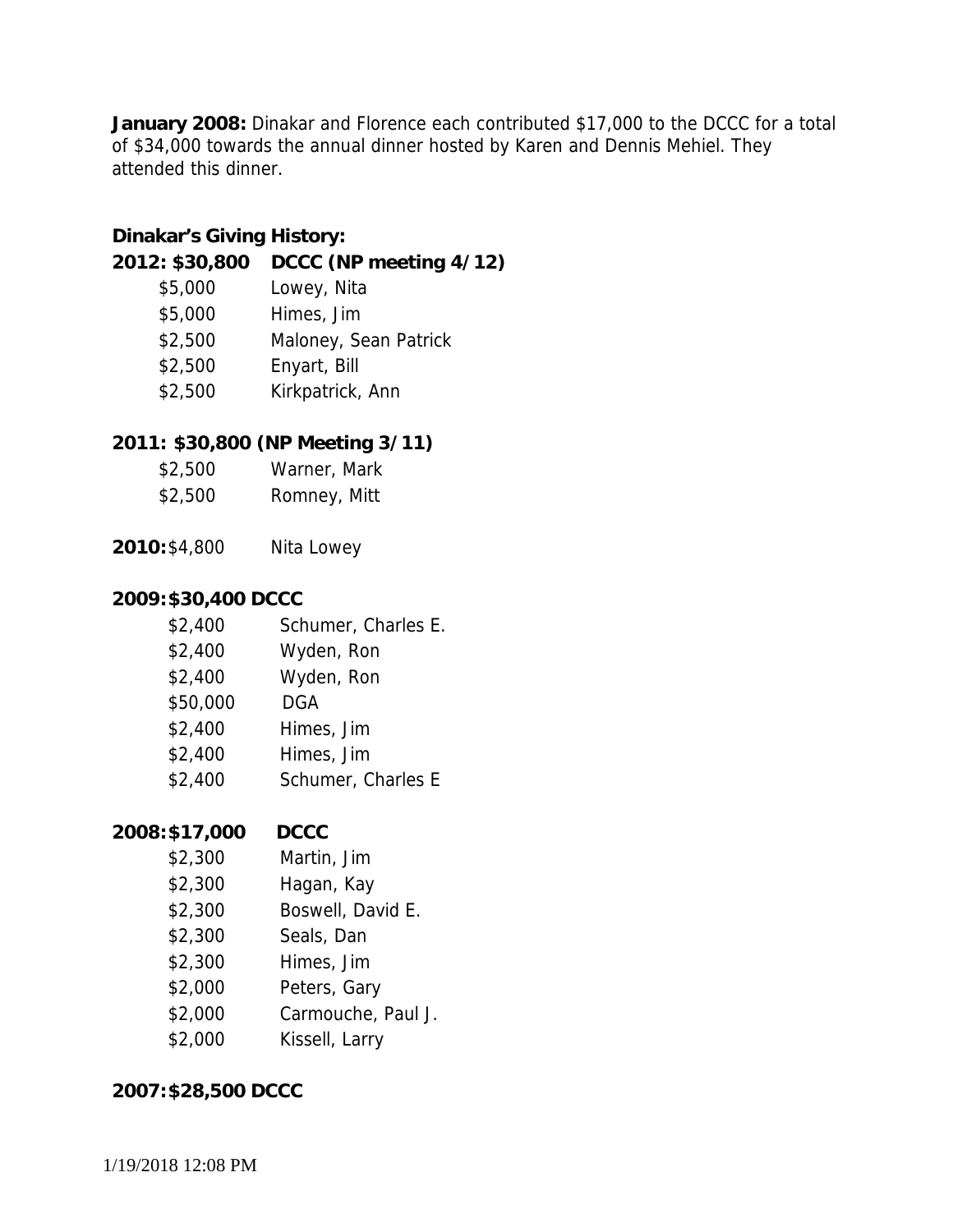| \$2,300       | Himes, Jim                   |
|---------------|------------------------------|
| \$2,300       | Himes, Jim                   |
| \$5,000       | Big Tent Pac (Arlen Specter) |
| \$2,300       | Specter, Arlen               |
| \$2,300       | Specter, Arlen               |
| \$10,000      | <b>DSCC</b>                  |
| \$2,300       | Obama, Barack                |
| \$2,300       | Emanuel, Rahm                |
| \$2,300       | Emanuel, Rahm                |
| \$2,300       | EDWARDS, JOHN                |
| \$2,300       | ROMNEY, MITT                 |
| \$5,000       | TOMPAC (Tom Harkin)          |
| \$2,100       | Harkin, Tom                  |
| \$2,100       | Harkin, Tom                  |
|               |                              |
| 2006: \$2,100 | Carney, Christopher          |
| \$2,100       | Perlmutter, Ed               |
| \$2,100       | Lucas, Ken                   |
| \$2,100       | Mitchell, Harry E.           |
| \$2,100       | McCaskill, Claire            |
| \$12,600      | Ford, Harold E. Jr.          |
| \$2,100       | Space, Zack                  |
| \$2,100       | Murphy, Christopher S.       |
| \$2,100       | Braley, Bruce                |
| \$2,100       | Jennings, Christine          |
| \$2,100       | Ellsworth, Brad              |
| \$2,100       | Donnelly, Joe                |
| \$10,000      | <b>DCCC</b>                  |

**Florence's Giving History:**

**2012: \$30,000 DCCC (4/12 NP meeting)** \$5,000 Lowey, Nita \$5,000 Himes, Jim

**2011: \$30,800 DCCC (3/11 NP meeting)**

**2010:** No Giving History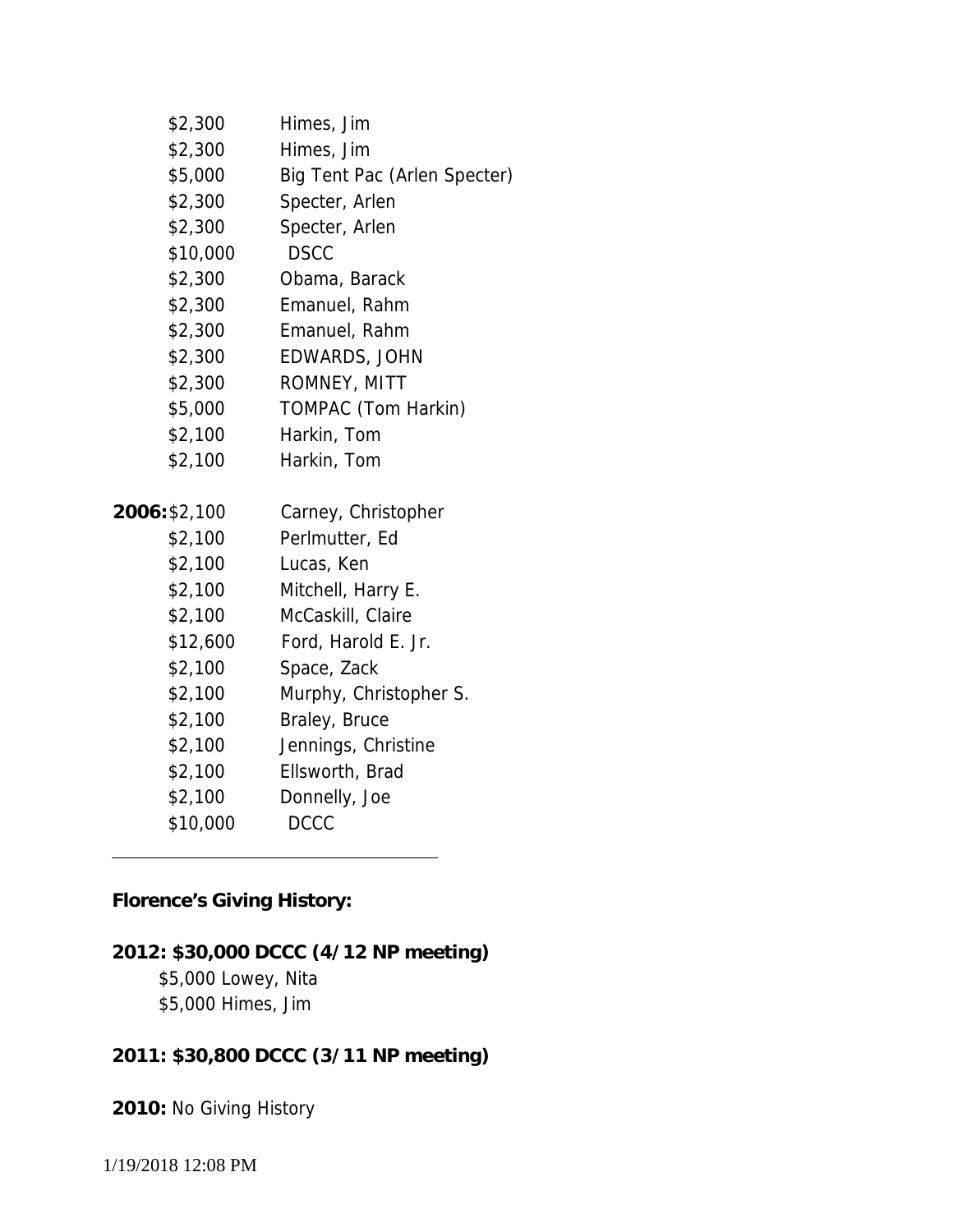**2009: \$30,400 DCCC**

- \$4,800 Himes, Jim
- \$4,800 Schumer, Charles E.
- \$4,800 Wyden, Ron

**2008: \$17,000 DCCC**

- \$2,000 Carmouche, Paul J.
- \$2,000 Peters, Gary
- \$2,000 Kissell, Larry

#### **2007: \$28,500 DCCC**

- \$2,300 Edwards, John
- \$4,200 Harkin, Tom
- \$5,000 TOMPAC (Tom Harkin)
- \$2,300 Romney, Mitt
- \$4,600 Emanuel, Rahm
- \$10,000 DSCC
- \$5,000 Big Tent Pac (Arlen Specter)
- \$2,300 Obama, Barack
- \$2,300 Himes, Jim
- \$2,300 Himes, Jim
- \$2,300 Specter, Arlen
- **2006: \$10,000 DCCC**
	- \$2,100 McCaskill, Claire
	- \$12,600 Ford, Harold E. Jr.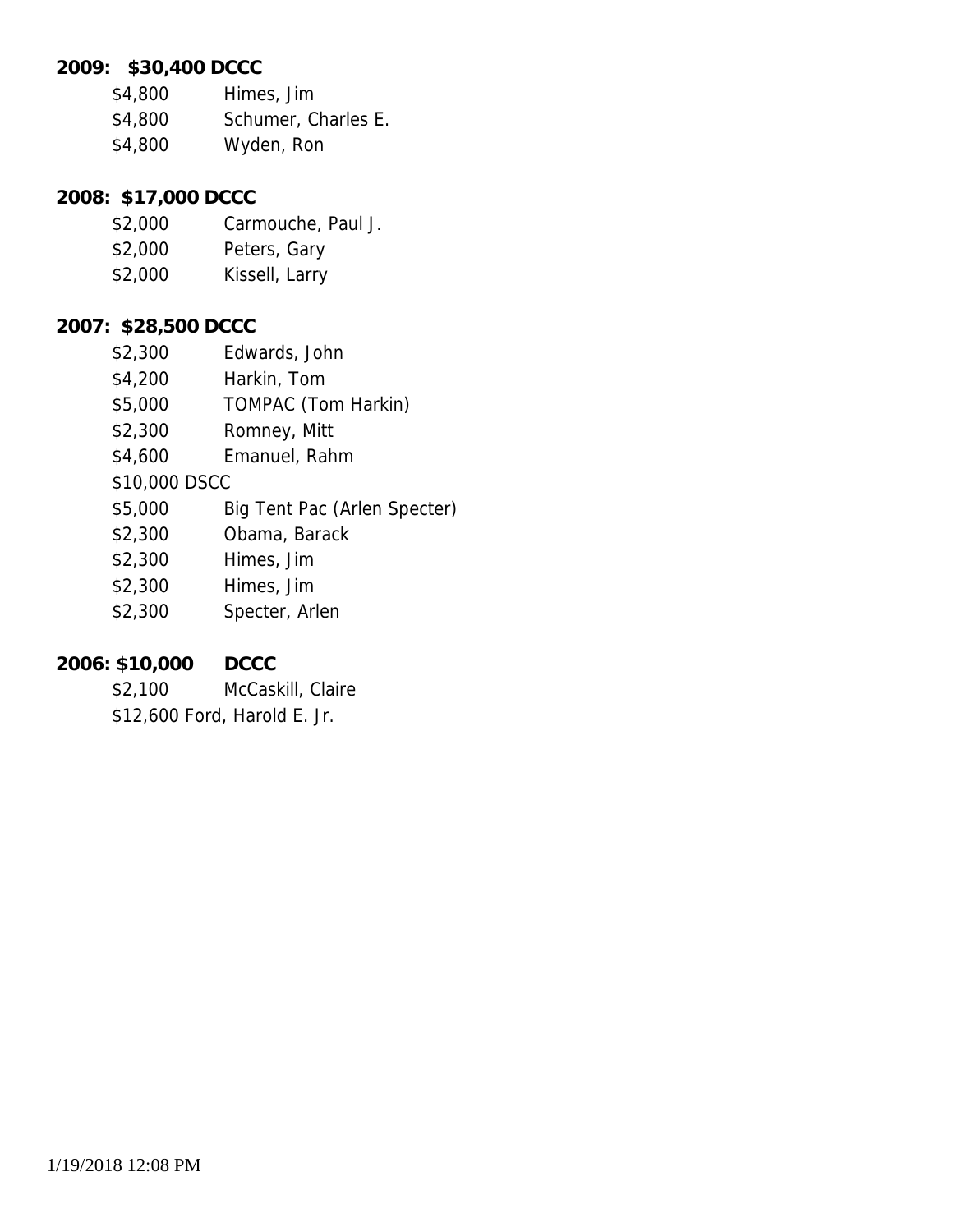# **Leader Nancy Pelosi DEMOCRATIC CONGRESSIONAL CAMPAIGN COMMITTEE**

Staff: Missy Kurek (315) 373-9560

| Name: Dennis Mehiel      | Cell 1: (917) 364-5993 |
|--------------------------|------------------------|
| Spouse: Karen            | Work: (914) 747-2552   |
| Employer: Four M Capital | Cell 2: (914) 841-3341 |

Occupation: Executive

Assistant: Anna Marie, acotter@fourmco.co

Address: 115 Stevens Ave Suite 105 Valhalla, NY 10595-1252

**Ask: Please call Dennis and ask him and Karen to renew their Speaker's Cabinet membership at this time with a contribution of \$64,800 (\$32,00 from each of them) to the DCCC. Please also ask Dennis to host a DCCC event in Q2 or Q3 with the Greek Community with a goal of \$250,000 (with his Speaker's Cabinet membership counted in that goal).** \*Please note DCCC staffs have reached out to Dennis about the upcoming Speaker's

Cabinet renewal dinner in New York on March 15<sup>th</sup>; however Dennis and Karen will be out of town. He did imply he looks forward to being supportive of you and the DCCC in 2013.

**Background:** Dennis and his wife, Karen have been members of your Speaker's Cabinet since 2006 and have hosted events in their home with you for the DCCC since joining the Speaker's Cabinet.

**January 2013:** Dennis and Karen attended the 2013 Inauguration activities as a guest of the DCCC.

**October 2012:** Dennis attended the House Majority PAC dinner hosted by Jim Chanos at his home in New York and contributed \$50,000 to HMP towards that dinner.

**October 2012:** Dennis attended the Battleground NY Victory Fund lunch in New York with his friend George Tsunis.

**August 2012:** Dennis attended all DCCC 2012 Democration National Convention events.

June 2012: Dennis and Karen attended your 25<sup>th</sup> Anniversary luncheon with special guest Bono in New York.

**March 2012:** Dennis attended the DCCC NYC Issues Conference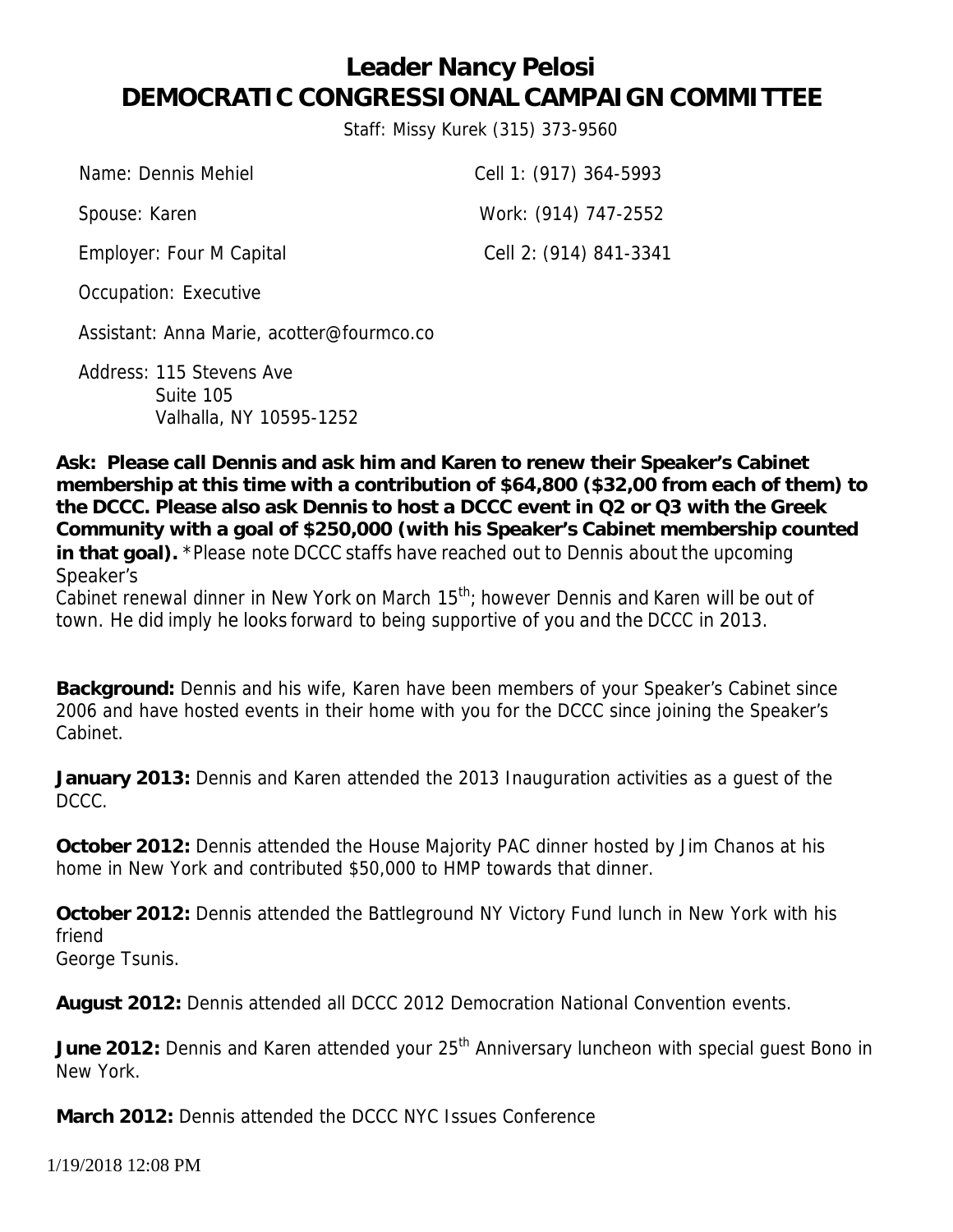**January 2012:** Dennis and Karen hosted a NP4C dinner at their home in New York. They contributed \$10,000 to NP4C and \$5,000 to PAC to the Future

**March 2011:** Karen and Dennis hosted their annual event for the DCCC, which raised \$150,000. Karen and Dennis renewed their Speaker's Cabinet memberships contributing \$30,800 to the DCCC.

1/19/2018 12:08 PM **Dennis Mehiel's Giving History: 2012: \$50,000 House Majority PAC \$5,000 Pelosi, Nancy** \$100,000 New Directions for America \$25,000 Majority PAC \$10,000 We the People Inc. \$3,500 Jeffries, Hakeem \$2,500 Israel, Steve \$5,000 Berkley, Shelly \$500 Baldwin, Tammy \$500 Whitehouse, Sheldon \$500 Murphy, Chris \$500 Brown, Sherrod **2011: \$30,800 DCCC (3.7 Mehiel Dinner)** \$35,800 Obama Victory Fund \$5,000 Campaign for our Country \$5,000 Roberti, Dan \$3,000 Hochul, Kathy \$500 Kaine, Tim \$250 Walz, Tim \$250 Garamendi, John \$2,500 Sarbanes, John \$2,500 Rangel, Charlie \$250 McNerney, Jerry \$1,000 Crowley, Joe \$1,534 Redi, Harry **2010:** \$10,000 Gillibrand, Kirsten \$6,000 NEW YORK STATE DEMOCRATIC COMMITTEE \$5,000 National Leadership PAC (Rep Charles Rangel, D-NY) **\$5,000 DCCC (5.13.10 Obama NYC Dinner)** \$2,400 Kerry, John \$2,400 Kerry, John \$2,400 Giannoulias, Alexi \$1,400 Space, Zack \$1,400 Space, Zack \$1,200 Israel, Steve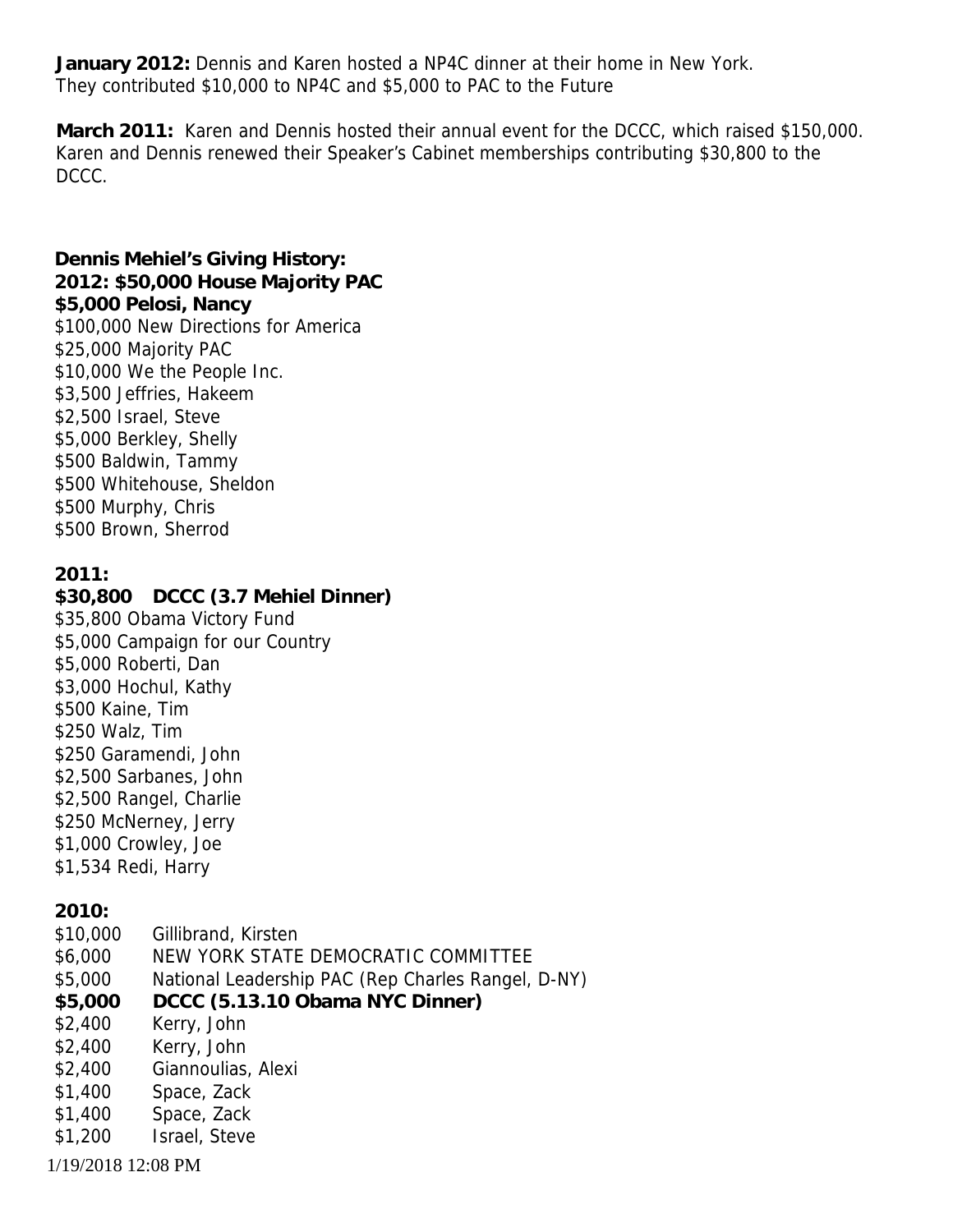- \$1,000 Bishop, Timothy H.
- \$1,000 Waltz, John William
- \$1,000 ARIZONA STATE DEMOCRATIC CENTRAL EXECUTIVE COMMITTEE
- \$1,000 Murphy, Scott
- \$600 Murphy, Scott
- \$400 Murphy, Scott

**2009:**

- **\$28,500 DCCC (3.12.09 Vin Roberti NYC Event)**
- \$15,200 DSCC
- \$5,000 HillPAC (ex-Sen. Hillary Clinton, D-NY)
- \$2,400 Rangel, Charles B.
- \$2,400 Meeks, Gregory W.
- \$2,400 Meeks, Gregory W.
- \$2,400 Schumer, Charles E.
- \$2,400 Gillibrand, Kirsten
- \$2,400 Gillibrand, Kirsten
- \$2,300 Giannoulias, Alexi
- \$2,300 Rangel, Charles B.
- \$2,000 Nadler, Jerrold
- **\$1,900 DCCC (6.25.09 DvF Event)**
- \$1,150 Maloney, Carolyn B.
- \$1,000 Titus, Dina
- \$1,000 Berman, Howard L.
- \$1,000 Crowley, Joseph
- \$1,000 McMahon, Michael E.
- \$1,000 Murphy, Scott
- \$1,000 Space, Zack
- -\$200 Gillibrand, Kirsten
- -\$2,300 Gillibrand, Kirsten

**2008:**

- **\$10,000 DCCC (9.14.08 Gov. Paterson NYC Event)**
- \$5,000 HillPAC (ex-Sen. Hillary Clinton, D-NY)
- \$4,600 Obama, Barack
- \$2,500 Rangel, Charles B.
- \$2,300 Clinton, Hillary Rodham
- \$2,300 Clinton, Hillary Rodham
- \$2,300 Martin, Jim
- \$2,300 Martin, Jim
- \$2,300 Reid, Harry
- \$2,300 Martin, Jim
- \$2,300 Rangel, Charles B.
- \$2,300 Gillibrand, Kirsten
- \$2,300 CLINTON, HILLARY RODHAM
- \$1,300 Maffei, Dan
- \$1,300 CLINTON, HILLARY RODHAM
- \$1,000 Berkley, Shelley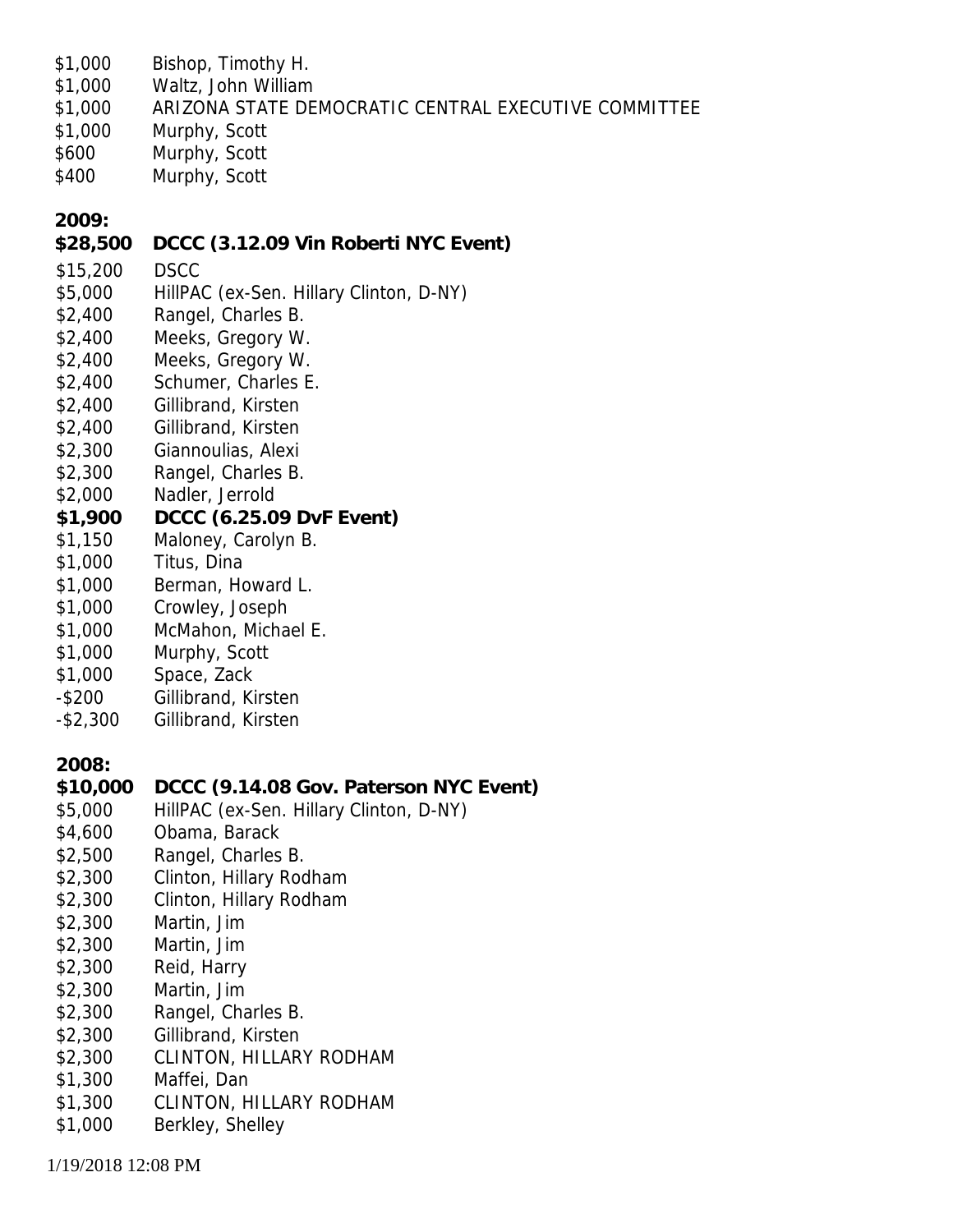| \$1,000<br>\$1,000<br>\$1,000<br>\$1,000<br>\$500<br>\$300<br>$-$ \$1,000 | Titus, Dina<br>Bishop, Timothy H.<br>Mitakides, Jane<br>Maffei, Dan<br>Massa, Eric<br>Gillibrand, Kirsten<br>Bishop, Timothy H. |
|---------------------------------------------------------------------------|---------------------------------------------------------------------------------------------------------------------------------|
| $-$ \$2,300<br>$-$ \$2,300                                                | Maffei, Dan<br>Rangel, Charles B.                                                                                               |
| 2007:                                                                     |                                                                                                                                 |
| \$14,250                                                                  | DCCC (3.18.07 NYC Gala)                                                                                                         |
| \$6,750                                                                   | DCCC (3.18.07 NYC Gala)                                                                                                         |
| \$5,114                                                                   | DCCC (6.13.07 Mehiel Dinner)                                                                                                    |
| \$5,000                                                                   | NEW YORK STATE DEMOCRATIC COMMITTEE                                                                                             |
| \$2,500                                                                   | National Leadership PAC (Rep Charles Rangel, D-NY)                                                                              |
| \$2,300                                                                   | Kerry, John                                                                                                                     |
| \$2,300                                                                   | Kerry, John                                                                                                                     |
| \$2,300                                                                   | DODD, CHRISTOPHER J                                                                                                             |
| \$2,300                                                                   | Rangel, Charles B.                                                                                                              |
| \$2,300                                                                   | Franken, Al                                                                                                                     |
| \$2,300                                                                   | CLINTON, HILLARY RODHAM                                                                                                         |
| \$2,000                                                                   | Gillibrand, Kirsten                                                                                                             |
| \$2,000                                                                   | Jerry's PAC (Rep Jerrold Nadler, D-NY)                                                                                          |
| \$1,900                                                                   | CLINTON, HILLARY RODHAM                                                                                                         |
| \$1,300                                                                   | BIDEN, JOSEPH R JR                                                                                                              |
| \$1,150<br>\$1,150                                                        | Maloney, Carolyn B.                                                                                                             |
| \$1,000                                                                   | Maloney, Carolyn B.<br><b>DSCC</b>                                                                                              |
| \$1,000                                                                   | Merkley, Jeff                                                                                                                   |
| \$1,000                                                                   | Space, Zack                                                                                                                     |
| \$1,000                                                                   | ESPAC - Energy Security PAC (formerly Defending America's Future PAC (also known as                                             |
|                                                                           | DAF PAC) (Rep. Steve Israel, D-NY)                                                                                              |
| \$1,000                                                                   | CLINTON, HILLARY RODHAM                                                                                                         |
| \$1,000                                                                   | BIDEN, JOSEPH R JR                                                                                                              |
| \$1,000                                                                   | Maffei, Dan                                                                                                                     |
| \$1,000                                                                   | Sarbanes, John                                                                                                                  |
| \$500                                                                     | Massa, Eric                                                                                                                     |
| \$500                                                                     | Powers, Jonathan P.                                                                                                             |
| \$500                                                                     | Rothman, Steven R.                                                                                                              |
|                                                                           |                                                                                                                                 |

\$400 CLINTON, HILLARY RODHAM

**Karen Mehiel's Giving History:**

**2012: \$5,000 Pac to the Future \$5,000 Pelosi, Nancy** \$40,000 Obama Victory Fund \$2,000 Maloney, Carolyn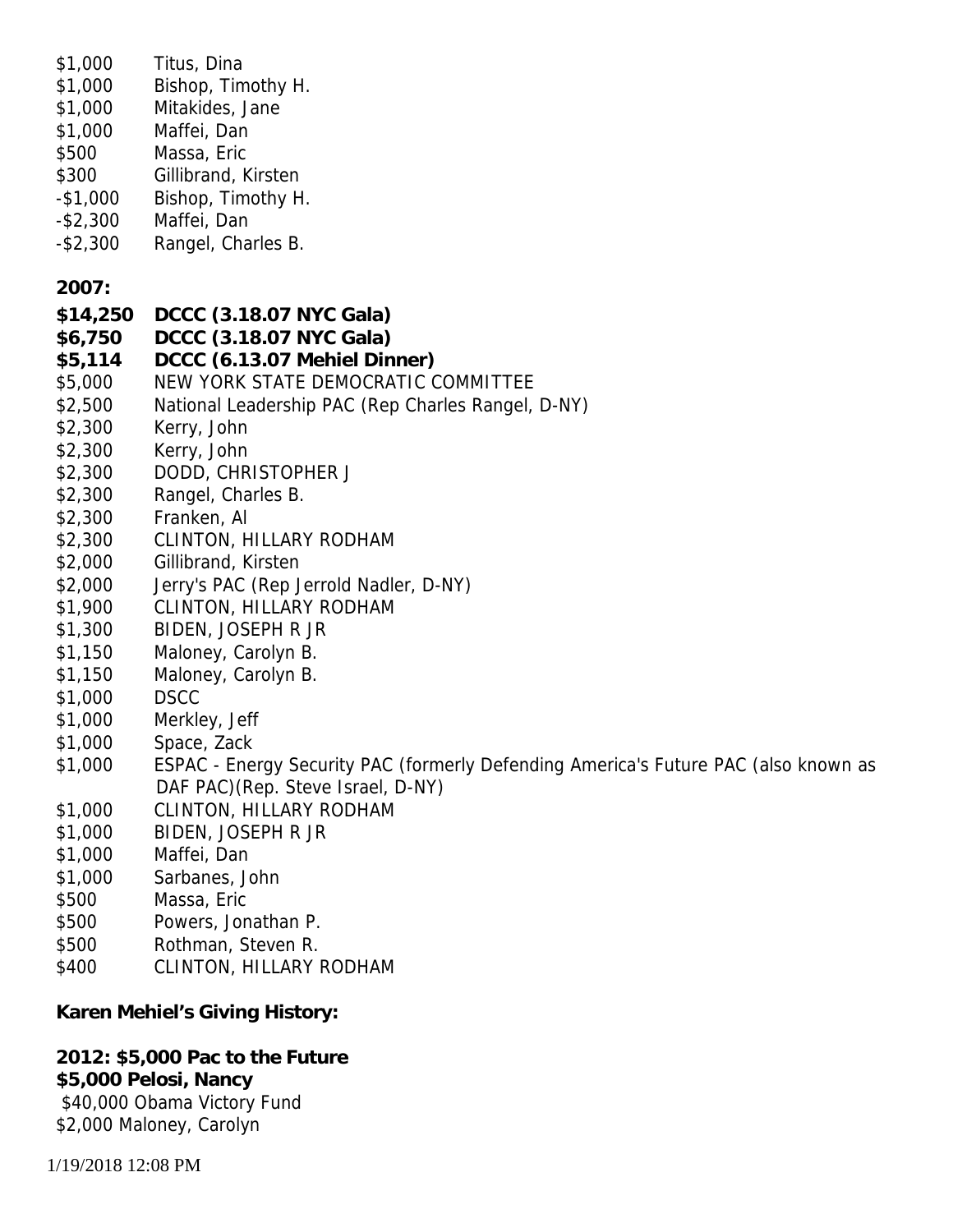\$2,500 Rangel, Charlie \$1,000 Boockvar, Kathy \$500 Whitehouse, Sheldon \$500 Baldwin, Tammy \$1,000 Hochul, Tammy \$1,000 Crowley, Joe \$2,500 Sutton, Betty \$5,000 Kennedy, Joe \$2,000 Berman, Howard \$500 Kaine, Tim \$500 Brown, Sherrod \$500 Murphy, Chris \$2,500 Israel, Steve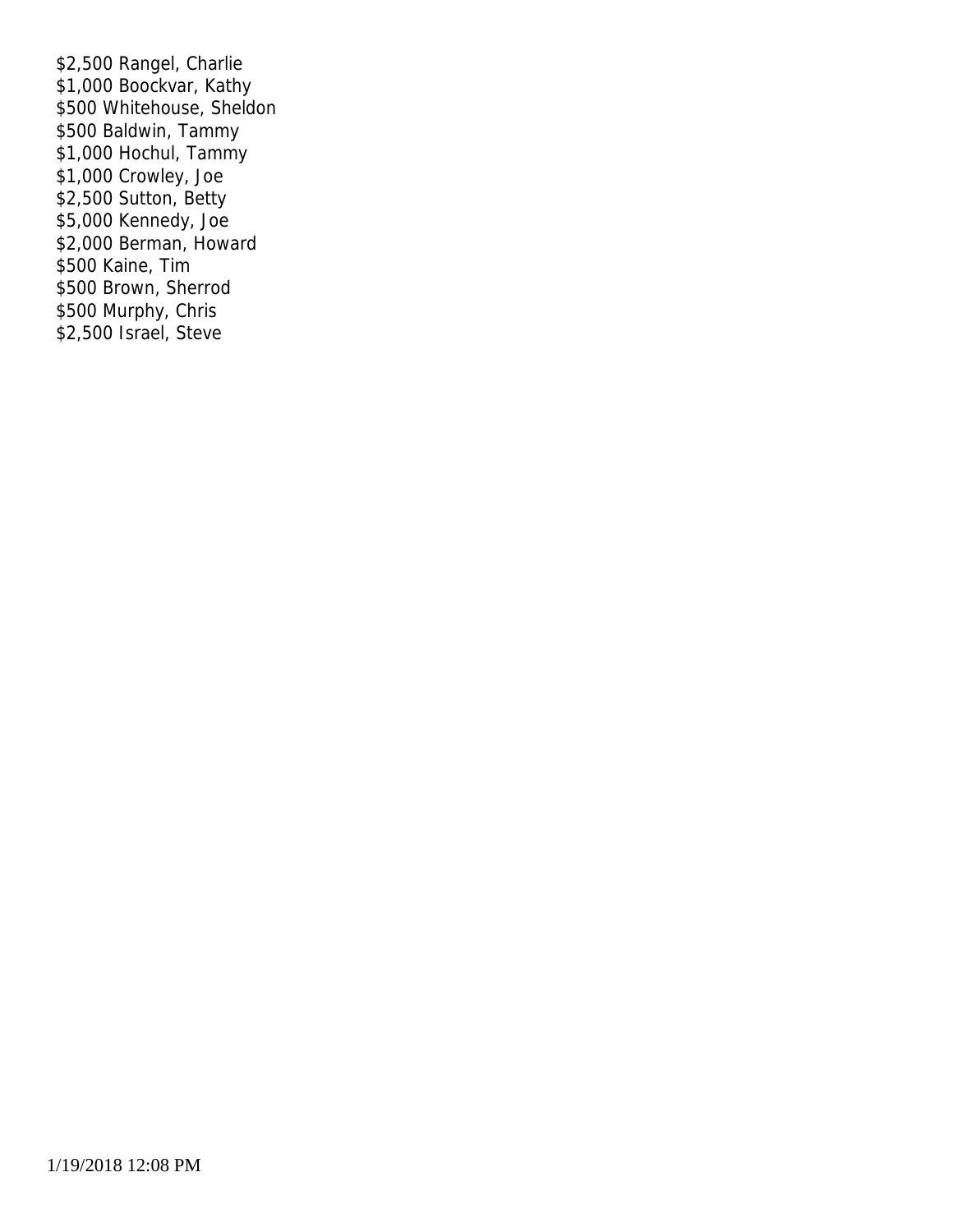**2011:**

- **\$2,500 DCCC (Women's Planning Breakfast 12/11)**
- \$7,500 Roberti, Dan
- \$2,500 Sarbanes, John
- \$1,000 Casey, Bob
- \$6,000 Obama Victory Fund
- \$2,500 Rangel, Charlie
- \$1,000 Maloney, Carolyn
- \$1,534 Reid, Harry

**2010:**

- **\$20,285 DCCC(10.19.10 Mehiel Dinner)**
- **\$9,714 DCCC (10.19.10 Mehiel Dinner)**
- \$5,000 National Leadership PAC (Rep Charles Rangel, D-NY)
- \$2,400 Israel, Steve
- \$2,400 McMahon, Michael E.
- \$2,400 Maloney, Carolyn B.
- \$2,400 Specter, Arlen
- \$2,400 Space, Zack
- \$2,400 Nadler, Jerrold
- \$2,400 Melancon, Charlie
- \$2,400 Space, Zack
- \$2,400 Space, Zack
- \$1,400 Bishop, Timothy H.
- \$1,000 Bishop, Timothy H.
- \$1,000 Kratovil, Frank Jr.
- \$500 Owens, Bill
- \$500 Murphy, Scott
- \$200 Israel, Steve
- -\$4,400 Schumer, Charles E.

**2009:**

- **\$20,000 DCCC (3.12.09 Vin Roberti NYC Event)**
- \$10,000 DSCC
- \$4,400 Schumer, Charles E.
- \$2,400 Giannoulias, Alexi
- \$2,400 Sarbanes, John
- \$2,400 Giannoulias, Alexi
- \$2,400 Meeks, Gregory W.
- \$2,400 Meeks, Gregory W.
- \$2,400 Reid, Harry
- \$2,400 Gillibrand, Kirsten
- \$2,300 Gillibrand, Kirsten
- \$2,300 Maffei, Dan
- \$2,000 Capuano, Michael E.
- \$2,000 Schumer, Charles E.
- \$1,150 Maloney, Carolyn B.
- \$1,000 Goyle, Raj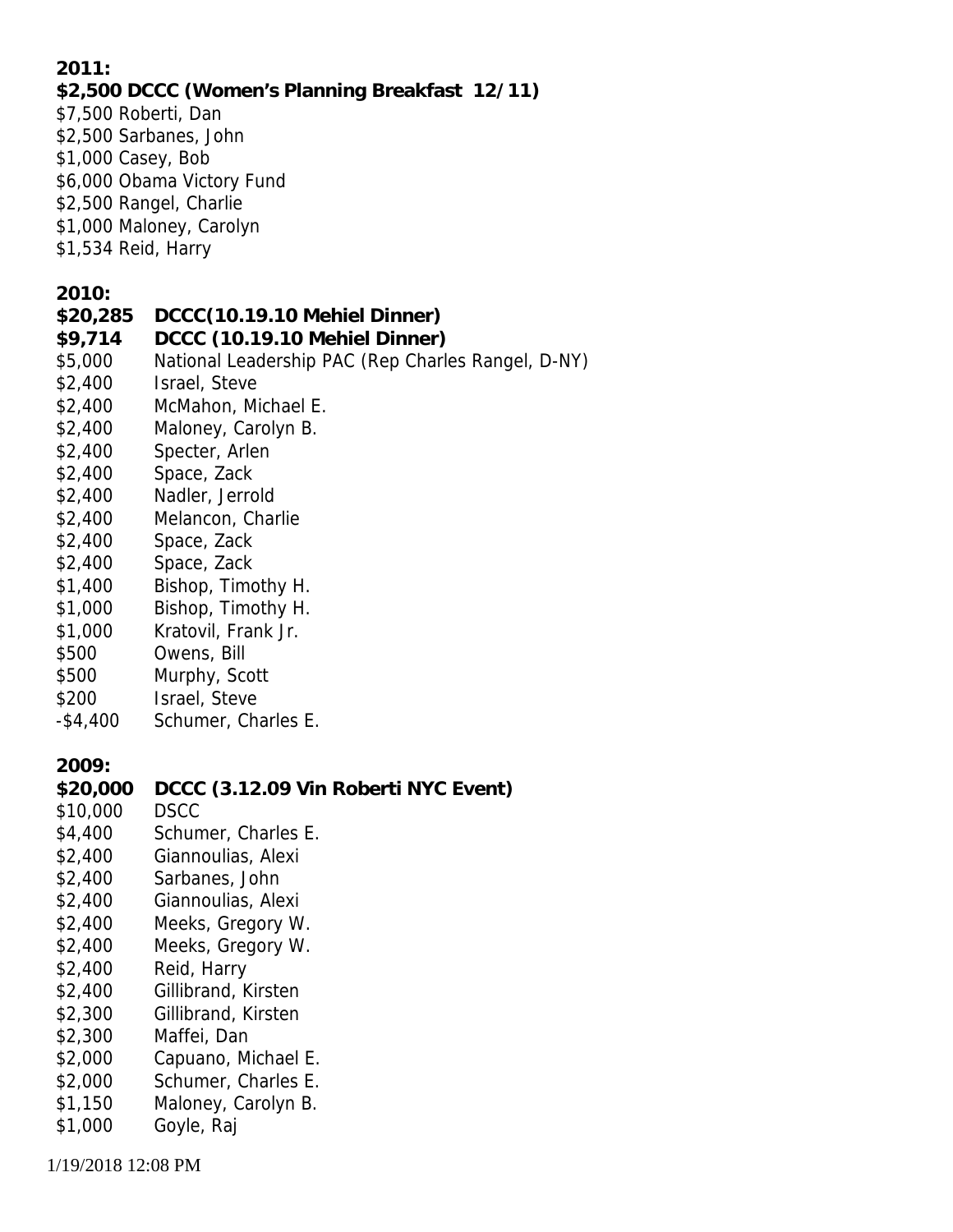\$1,000 Bilirakis, Gus

\$1,000 Bishop, Timothy H.

- \$400 Schumer, Charles E.
- \$400 Schumer, Charles E.

**2008:**

- \$15,000 DSCC
- \$10,000 Obama, Barack
- \$4,600 Obama, Barack
- \$2,300 National Leadership PAC (Rep Charles Rangel, D-NY)
- \$2,300 Martin, Jim
- \$2,300 Martin, Jim
- \$2,300 Gillibrand, Kirsten
- \$2,300 Martin, Jim
- \$2,300 Maloney, Carolyn B.
- \$1,900 Clinton, Hillary Rodham
- \$1,000 Sutton, Betty
- \$1,000 Titus, Dina
- -\$2,300 Martin, Jim

**2007:**

- **\$23,385 DCCC (3.18.07 NYC Gala)**
- \$5,000 NEW YORK STATE DEMOCRATIC COMMITTEE
- \$2,300 Kerry, John
- \$2,300 Kerry, John
- \$2,300 DODD, CHRISTOPHER J
- \$2,300 CLINTON, HILLARY RODHAM
- \$1,900 CLINTON, HILLARY RODHAM
- \$1,150 Maloney, Carolyn B.
- \$1,150 Maloney, Carolyn B.
- \$1,000 Franken, Al
- \$400 CLINTON, HILLARY RODHAM

**2006:**

- \$10,000 Webb, Jim
- \$4,000 Casey, Bob
- \$3,000 HillPAC (ex-Sen. Hillary Clinton, D-NY)
- \$2,100 Gillibrand, Kirsten
- \$2,100 Space, Zack
- \$2,000 HillPAC (ex-Sen. Hillary Clinton, D-NY)
- \$1,000 Yassky, David S.
- -\$1,900 Casey, Bob

**2005:**

- \$2,500 DSCC
- \$2,100 Clinton, Hillary Rodham
- \$2,000 HillPAC (ex-Sen. Hillary Clinton, D-NY)
- \$2,000 Andrews, Carl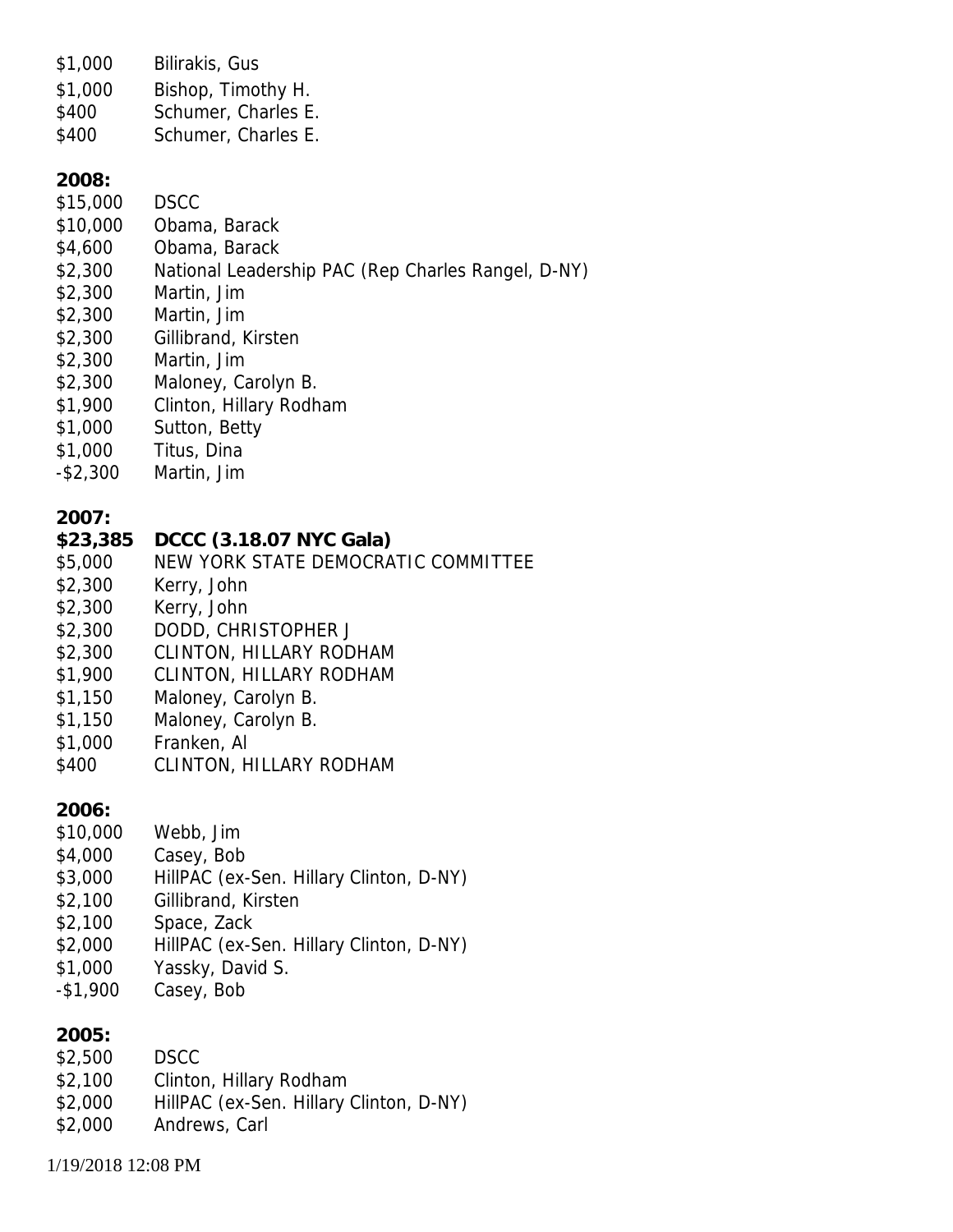- \$1,900 Clinton, Hillary Rodham
- \$1,000 Snowe, Olympia J.
- \$1,000 Snowe, Olympia J.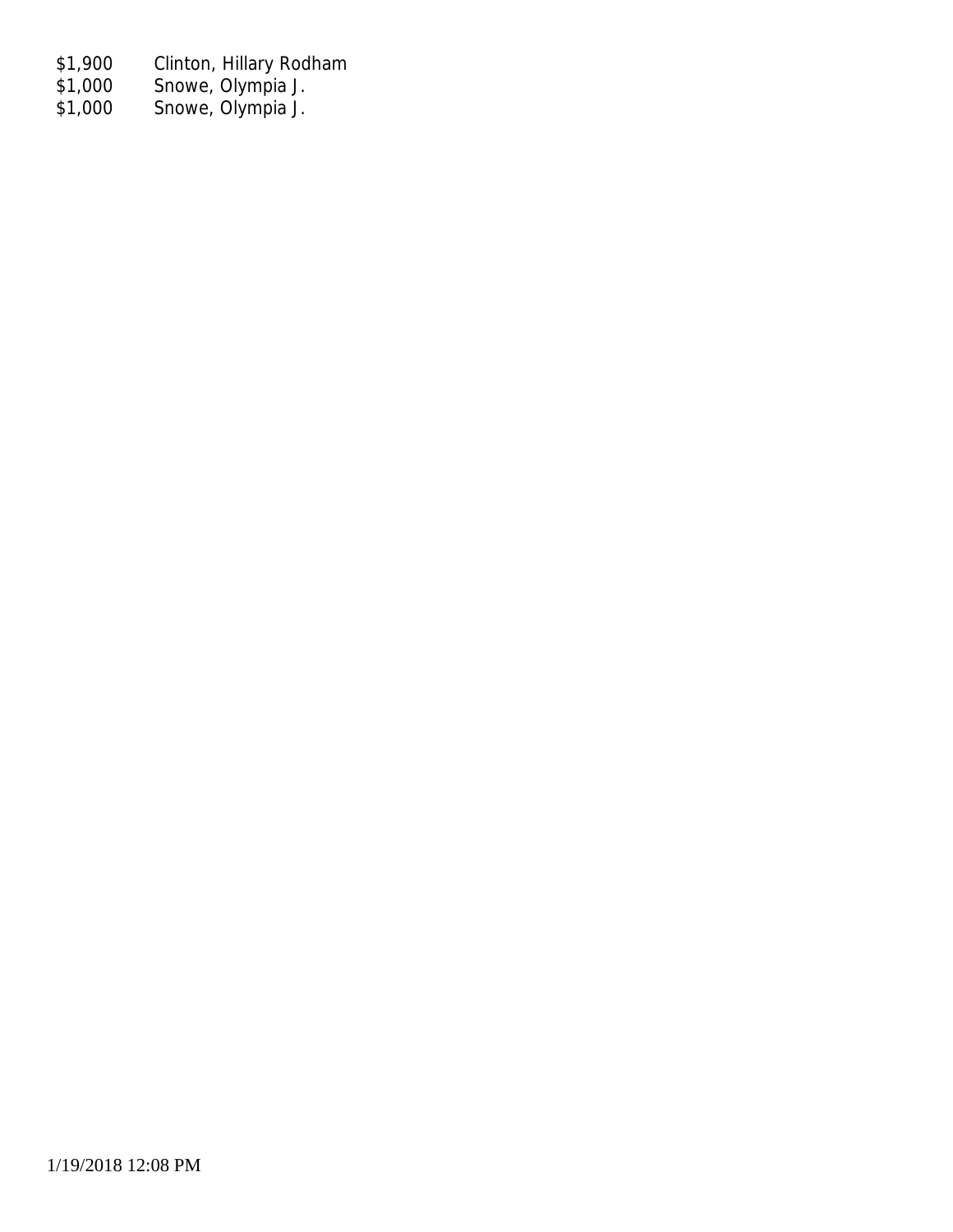# **Leader Nancy Pelosi DEMOCRATIC CONGRESSIONAL CAMPAIGN COMMITTEE**

Staff: Missy Kurek (315) 373-9560

Name: George J. Tsunis **Home Phone: (631) 659-3706** 

Spouse: Olga

Employer: Chartwell Hotels **Cell Phone: (631) 747-3800**

Occupation: Chairman

Address: 111 Goose Hill Rd Cold Spring Harbor, NY 11724-1309

**Ask: Please ask George to renew their Speaker's Cabinet membership with a contribution of \$64,800 to the DCCC at this time (\$32,400 from George and \$32,400 from Olga). Please also invite George and Olga to the DCCC Speaker's Cabinet Renewal Dinner in New York on March 15, 2013.**

> **DCCC Speaker's Cabinet Renewal Dinner With You and DCCC Chairman Steve Israel Friday, March 15 th, 2013 6:30 Café Boulud Ticket Levels: Speaker's Cabinet: \$32,400 (per couple), Sponsor: \$10,000 (per couple) and Chairman's Council \$5,000**

**January 2013:** George joined you at the DCCC 2013 Inauguration Celebration lunch in Washington, DC.

**January 2013:** You attended the Oxi Day Foundation Inauguration Reception where George Tsunis (along with his friends Dennis Mehiel and Jim Chanos) were honored.

**October 2012:** George attended the Battleground NY Victory Fund event with Special Guest Vice President Al Gore.

**October 2012:** George attended the House Majority PAC dinner hosted by Jim Chanos and contributed \$100,000 to the DCCC towards that event.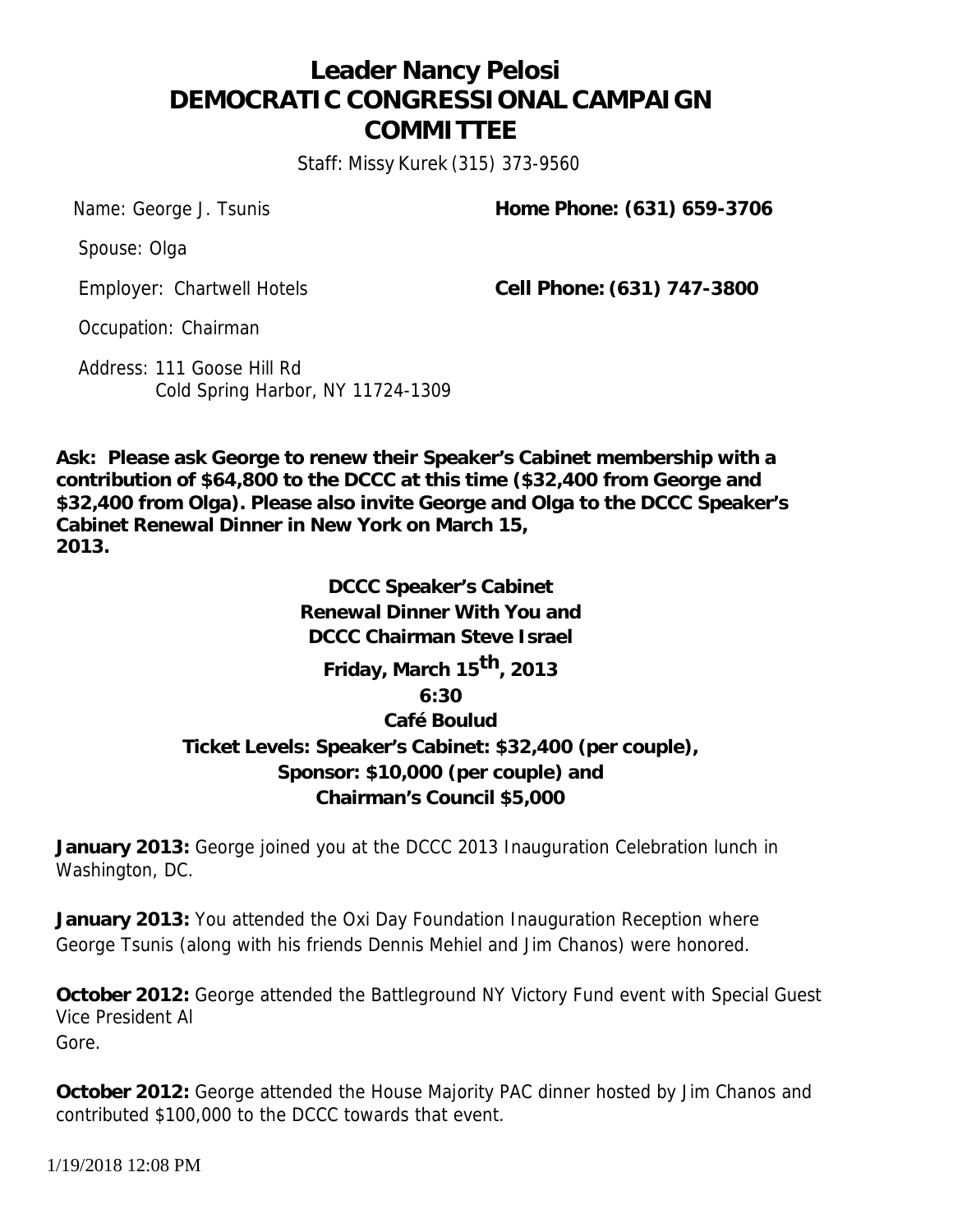**January 2012:** George and Olga co-hosted the Nancy Pelosi for Congress event at the home of Karen and Dennis Mehiel in New York. George and Olga contributed \$10,000 to Pelosi for Congress towards that event.

**March 2011:** George and Olga attended the DCCC Speaker's Cabinet renewal dinner hosted by Karen and Dennis Mehiel in New York. George contributed \$5,000 to the DCCC towards this event.

**George Tsunis's Giving History: 2012: \$100,000 House Majory PAC** \$125,000 Majority PAC \$125,000 New Directions for America \$11,000 NORPAC \$30,800 DNC \$5,000 Bilirakis, Gus \$2,500 Berman, Howard \$2,500 Hochul, Kathy \$2,500 Jeffries, Hakeem \$2,500 Nelson, Bill \$2,300 Andrews, Rob \$5,000 Berkley, Shelly

**2011:**

- **\$5,000 DCCC**
- **\$5,000 Pelsoi, Nancy**
- \$35,800 Obama Victory Fund
- \$5,000 Menedez, Bob
- \$5,000 Forward Together PAC (Sen. Mark R. Warner, D-VA)
- \$7,500 Roberti, Dan
- \$2,500 Reid, Harry
- \$2,500 Olympia's List
- \$5,000 Warner, Mark
- \$5,000 Cardin, Ben
- \$5,000 Gillibrand, Kirsten
- \$5,000 Forward Together PAC

**2010:**

- \$25,000 Democratic Governors Association
- \$10,000 DEMOCRATIC PARTY OF ILLINOIS
- \$9,100 DSCC
- \$2,400 Kerry, John
- \$2,400 Kerry, John
- \$1,000 NEW YORK STATE DEMOCRATIC COMMITTEE
- \$431 Thompson, Glenn

2009:

**\$30,400 DCCC**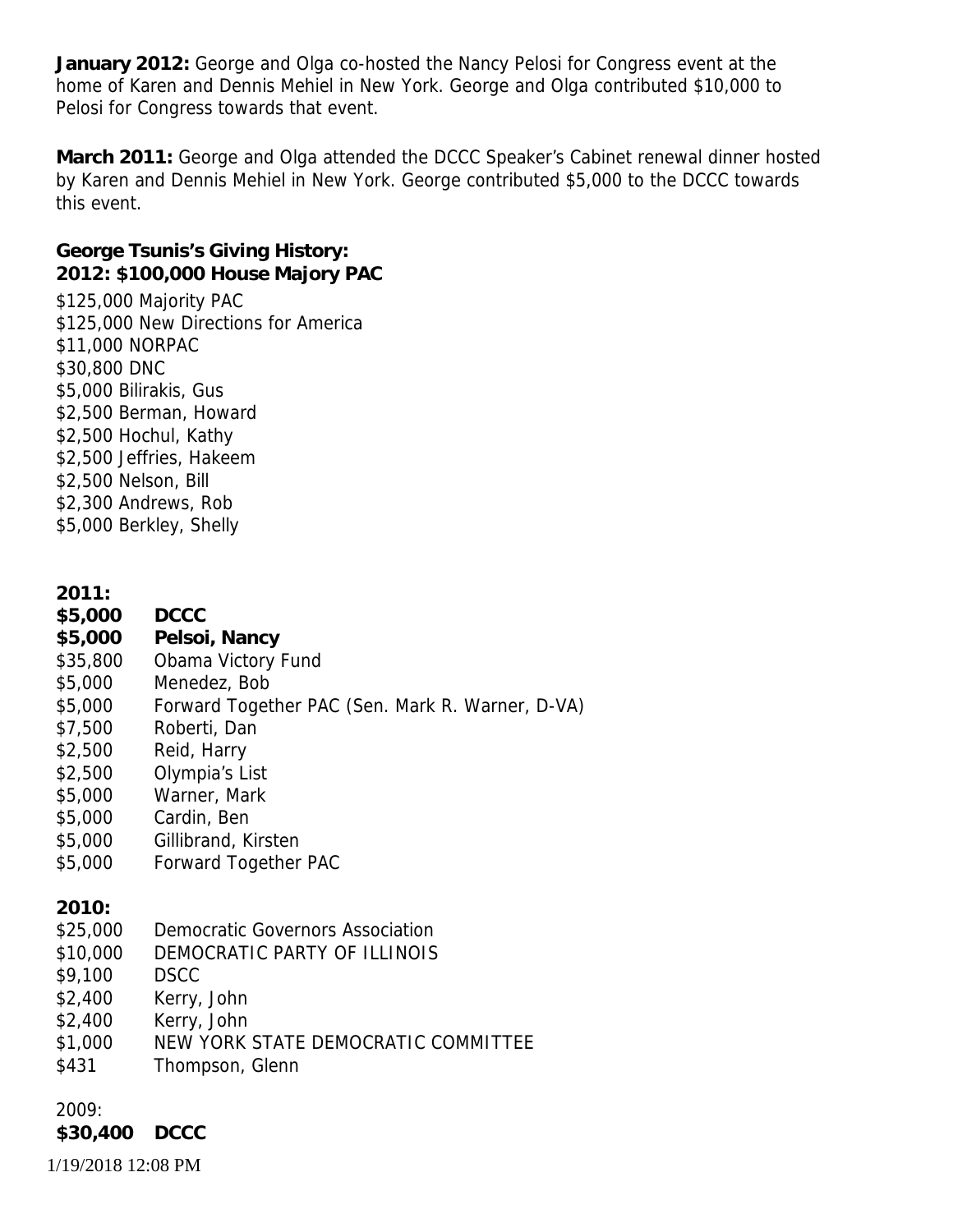| \$30,400           | DSCC                                     |
|--------------------|------------------------------------------|
| \$5,000            | LYCOMING COUNTY DEMOCRATIC COMMITTEE PAC |
| \$2,400            | Feingold, Russ                           |
| \$2,400            | Diaz-Balart, Lincoln                     |
| \$2,400            | Gillibrand, Kirsten                      |
| \$2,400            | Gillibrand, Kirsten                      |
| \$2,400            | Reid, Harry                              |
| \$2,400            | Titus, Dina                              |
| \$2,400            | Sarbanes, John                           |
| \$2,400            | Sarbanes, John                           |
| \$2,400            | Cantor, Eric                             |
| \$2,400            | McMahon, Michael E.                      |
| \$2,400            | Ackerman, Gary L.                        |
| \$2,400            | Schumer, Charles E.                      |
| \$2,400            | Lowey, Nita M.                           |
| \$2,400            | Reid, Harry                              |
| \$2,400            | Maloney, Carolyn B.                      |
| \$2,400            | Maloney, Carolyn B.                      |
| \$2,400            | Carney, Christopher                      |
| \$2,400            | Carney, Christopher                      |
| \$2,400            | Giannoulias, Alexi                       |
| \$2,400            | Giannoulias, Alexi                       |
| \$2,400            |                                          |
|                    | Space, Zack                              |
| \$2,400            | Space, Zack                              |
| \$2,200            | Ackerman, Gary L.                        |
| \$2,200            | Schumer, Charles E.                      |
| \$2,200            | Lowey, Nita M.                           |
| \$600              | Thompson, Glenn                          |
|                    |                                          |
| 2008:              |                                          |
| \$25,000           | MCCAIN, JOHN S.                          |
| \$25,000           | MCCAIN, JOHN S.                          |
| \$5,000            | NEW HAMPSHIRE DEMOCRATIC PARTY           |
| \$4,600            | MCCAIN, JOHN S.                          |
| \$2,300            | Casey, Bob                               |
| \$2,300            | Casey, Bob                               |
| \$2,300            | Kratovil, Frank Jr.                      |
| \$2,300            | Shaheen, Jeanne                          |
| \$2,300            | Cantor, Eric                             |
| \$2,300            | Van Hollen, Chris                        |
| \$2,300            | Durbin, Richard J.                       |
| \$2,300            | Ackerman, Gary L.                        |
| \$2,300            | Titus, Dina                              |
| \$2,300            | Titus, Dina                              |
| \$2,300            | Specter, Arlen                           |
| \$2,300            | Sarbanes, John                           |
| \$2,300            | Bilirakis, Gus                           |
| \$2,300            | Carney, Christopher                      |
| \$2,300            | Carney, Christopher                      |
| 1/19/2018 12:08 PM |                                          |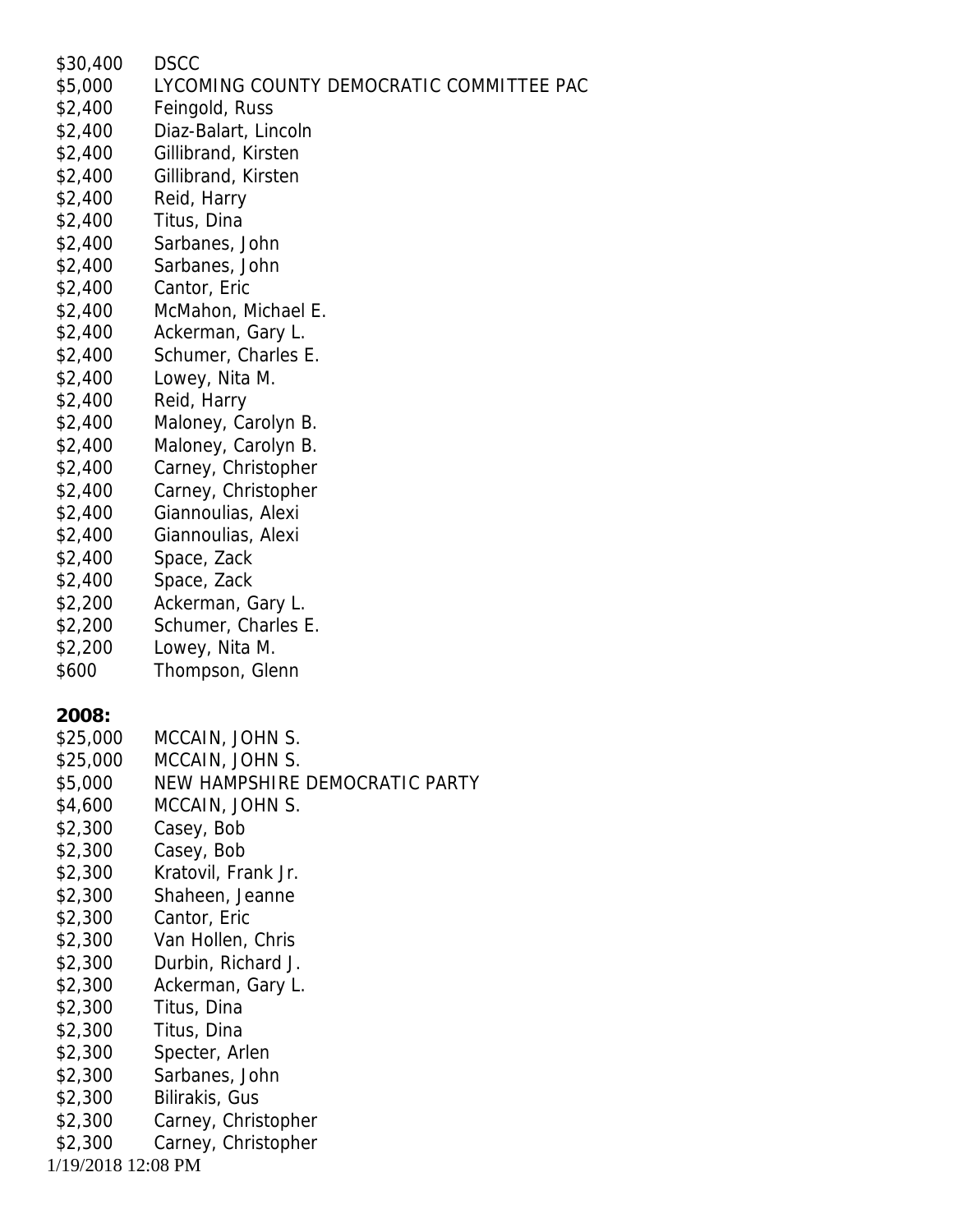| \$2,300<br>\$2,300<br>\$2,300<br>\$2,300<br>\$2,300<br>\$2,300<br>\$2,300<br>$-$ \$2,300<br>$-$ \$2,300<br>$-$ \$2,300<br>$-$ \$2,300            | Space, Zack<br>Specter, Arlen<br>MCCAIN, JOHN S.<br>Wexler, Robert<br>MCCAIN, JOHN S.<br>Wexler, Robert<br>Space, Zack<br><b>CLINTON, HILLARY RODHAM</b><br>MCCAIN, JOHN S.<br>GIULIANI, RUDOLPH W.<br>MCCAIN, JOHN S.                                                           |
|--------------------------------------------------------------------------------------------------------------------------------------------------|----------------------------------------------------------------------------------------------------------------------------------------------------------------------------------------------------------------------------------------------------------------------------------|
| 2007:<br>\$4,600<br>\$2,500<br>\$2,300<br>\$2,300<br>\$2,300<br>\$2,300<br>\$2,300<br>\$2,300<br>\$2,300<br>$-$ \$2,300                          | GIULIANI, RUDOLPH W.<br>National Leadership PAC (Rep Charles Rangel, D-NY)<br>RICHARDSON, BILL<br>Bilirakis, Gus<br>GIULIANI, RUDOLPH W.<br>BIDEN, JOSEPH R JR<br><b>BIDEN, JOSEPH R JR</b><br>CLINTON, HILLARY RODHAM<br><b>CLINTON, HILLARY RODHAM</b><br>GIULIANI, RUDOLPH W. |
| 2006:<br>\$5,000<br>\$2,100<br>\$2,100<br>\$2,100<br>\$2,100<br>\$2,100<br>\$2,100<br>\$2,000<br>\$1,700<br>\$1,600<br>\$1,000<br>\$500<br>\$400 | REPUBLICAN PARTY OF FLORIDA<br>Sarbanes, John<br>Sarbanes, John<br>Casey, Bob<br>Casey, Bob<br>Bilirakis, Gus<br>Bilirakis, Gus<br>Clinton, Hillary Rodham<br>Casey, Bob<br>Lieberman, Joseph I.<br>Carney, Christopher<br>Lieberman, Joseph I.<br>Casey, Bob                    |
| 2005:<br>\$2,100<br>\$2,100<br>\$2,100<br>\$1,100<br>\$1,000                                                                                     | Snowe, Olympia J.<br>Bayh, Evan<br>Bayh, Evan<br>Snowe, Olympia J.<br>Snowe, Olympia J.                                                                                                                                                                                          |
|                                                                                                                                                  |                                                                                                                                                                                                                                                                                  |

**Olga Tsunis's Giving History: 2012: \$5,000 Pelosi, Nancy**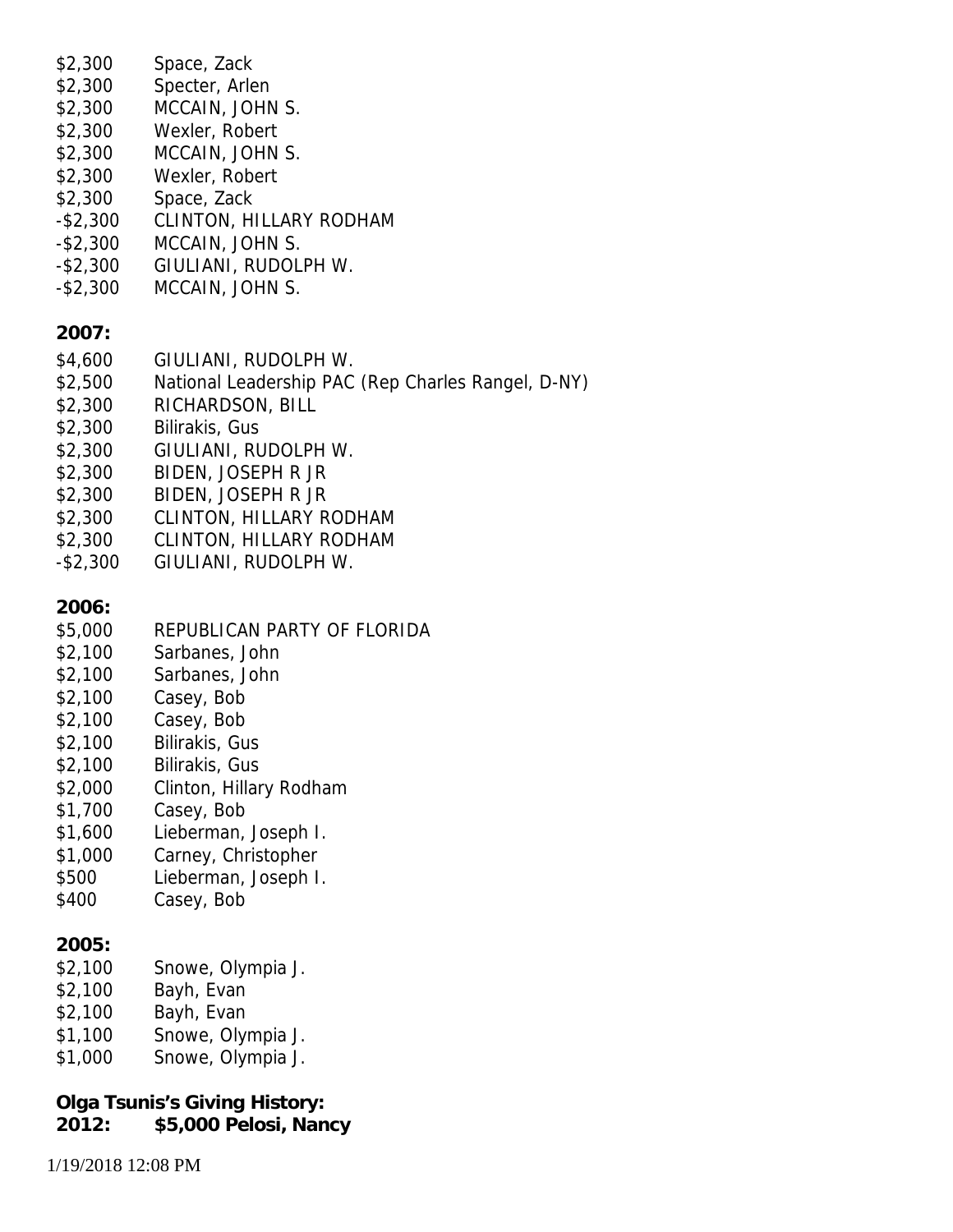\$21,600 DNC \$5,000 Maloney, Carolyn \$5,000 Vilsack, Christie \$2,500 NORPAC \$2,500 Lugar, Dick \$5,000 Bilirakis, Gus \$2,500 Berman, Howard \$2,300 Andrews, Rob \$5,000 Berkley, Shelley **2011:** \$35,800 Obama Victory Fund \$5,000 Forward Together PAC (Sen. Mark R. Warner, D-VA) \$5,000 Grimm. Michael \$5,000 Olympia's List \$7,500 ROBERTI, DANIEL FRANCIS \$5,000 Warner, Mark \$2,500 Ros-Lehtinen, Ileana \$2,500 RNC \$5,000 Cardin, Ben \$5,000 Gillibrand, Kirsten \$5,000 Menedez, Bob **2010: \$30,400 DCCC** \$9,100 DSCC -\$2,300 Specter, Arlen **2009:** \$30,400 DSCC \$4,800 Feingold, Russ \$2,400 Shelby, Richard C. \$2,400 Shelby, Richard C. \$2,400 Feingold, Russ \$2,400 Bilirakis, Gus \$2,400 Bilirakis, Gus \$2,400 Reid, Harry \$2,400 Meeks, Gregory W. \$2,400 Meeks, Gregory W. \$2,400 Casey, Bob \$2,400 Casey, Bob \$2,400 Sarbanes, John \$2,400 Sarbanes, John \$2,400 Ackerman, Gary L. \$2,400 Schumer, Charles E. \$2,400 Lowey, Nita M. **\$2,400 Maloney, Carolyn B. \$2,400 Maloney, Carolyn B.**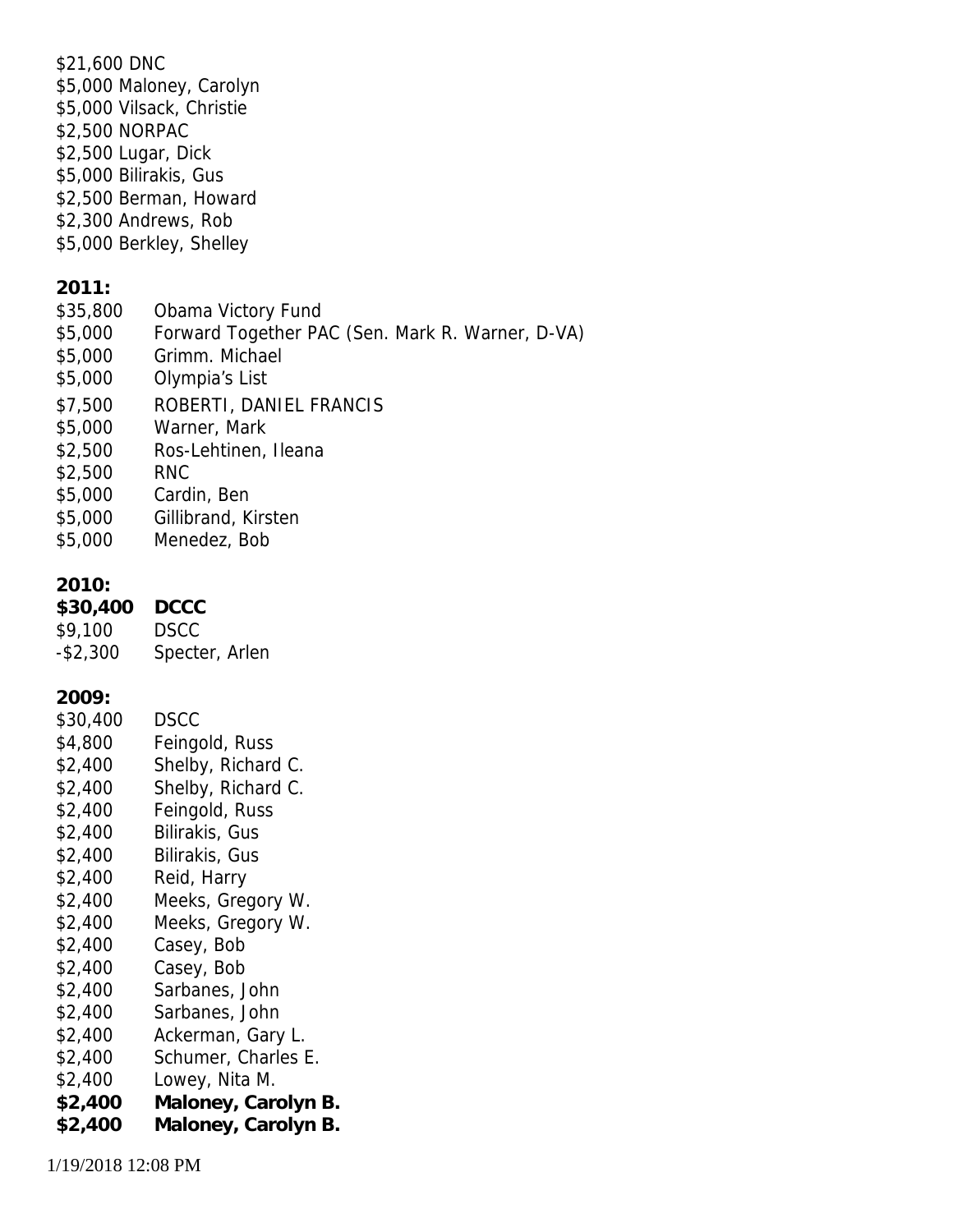| \$2,400     | Carney, Christopher     |
|-------------|-------------------------|
| \$2,400     | Carney, Christopher     |
| \$2,400     | Giannoulias, Alexi      |
| \$2,400     | Giannoulias, Alexi      |
| \$2,400     | Space, Zack             |
| \$2,400     | Space, Zack             |
| \$2,200     | Ackerman, Gary L.       |
| \$2,200     | Schumer, Charles E.     |
| \$2,200     | Lowey, Nita M.          |
| $-$2,400$   | Feingold, Russ          |
| 2008:       |                         |
| \$2,300     | Kratovil, Frank Jr.     |
| \$2,300     | Shaheen, Jeanne         |
| \$2,300     | Cantor, Eric            |
| \$2,300     | Van Hollen, Chris       |
| \$2,300     | Titus, Dina             |
| \$2,300     | Ackerman, Gary L.       |
| \$2,300     | Specter, Arlen          |
| \$2,300     | Specter, Arlen          |
| \$2,300     | Sarbanes, John          |
| \$2,300     | Bilirakis, Gus          |
| \$2,300     | Bilirakis, Gus          |
| \$2,300     | Carney, Christopher     |
| \$2,300     | Carney, Christopher     |
| \$2,300     | Space, Zack             |
| \$2,300     | Wexler, Robert          |
| \$2,300     | Wexler, Robert          |
| \$2,300     | MCCAIN, JOHN S.         |
| \$2,300     | MCCAIN, JOHN S.         |
| \$2,300     | Space, Zack             |
| \$2,300     | MCCAIN, JOHN S.         |
| $-$ \$2,300 | CLINTON, HILLARY RODHAM |
| $-$ \$2,300 | MCCAIN, JOHN S.         |
| 2007:       |                         |
| \$2,300     | GIULIANI, RUDOLPH W.    |

- \$2,300 CLINTON, HILLARY RODHAM \$2,300 CLINTON, HILLARY RODHAM<br>\$2,300 BIDEN, JOSEPH R JR
- BIDEN, JOSEPH R JR
- \$2,300 BIDEN, JOSEPH R JR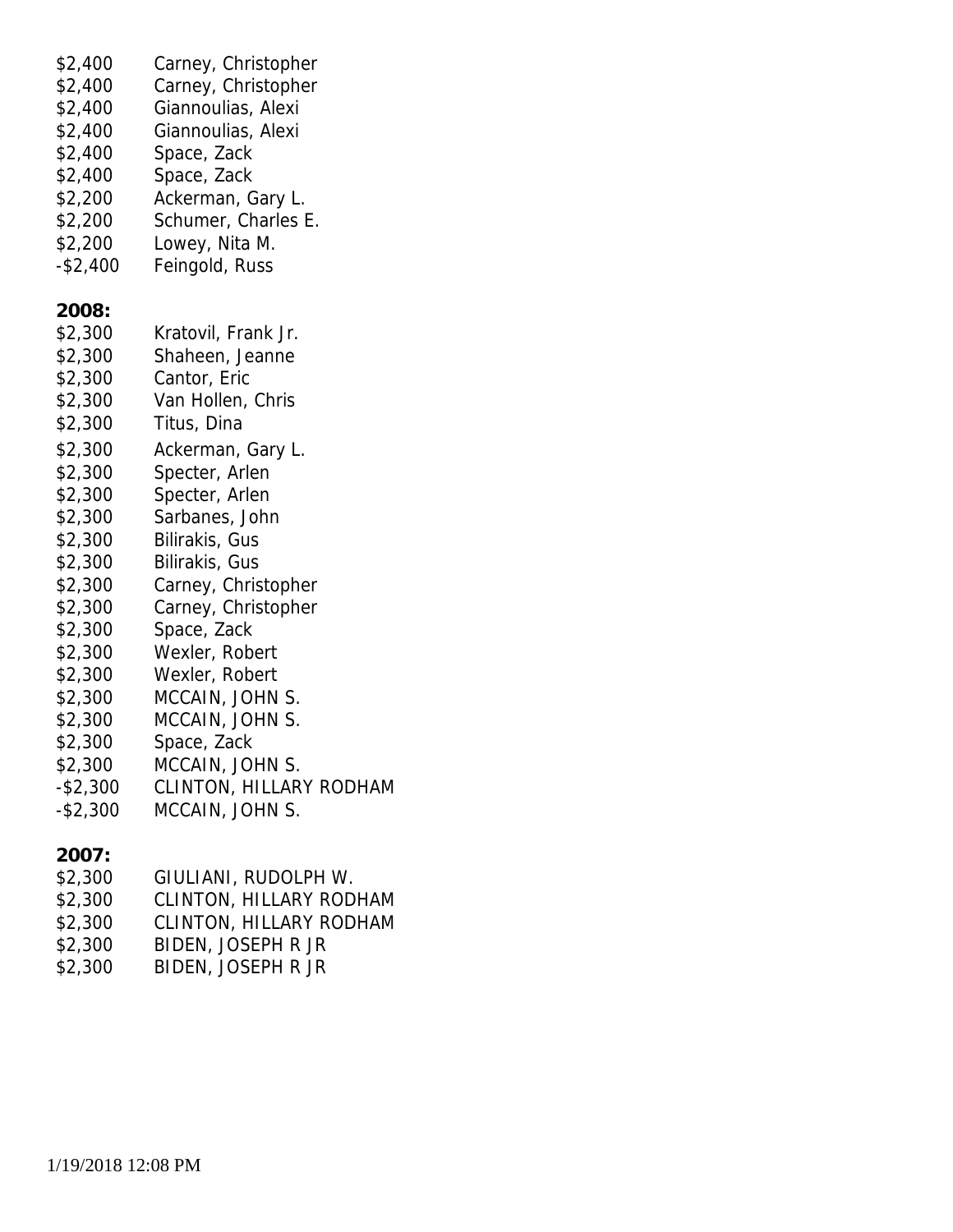# **LEADER PELOSI DEMOCRATIC CONGRESSIONAL CAMPAIGN COMMITTEE**

*Staff: Missy Kurek (315) 373-9560*

*Name:* Jim Chanos *Work Phone:* **(212) 649-0220** (answered by assistant)

*Employer:* Kynikos Assoc. *Cell Phone:* **(917) 922-4326**

*Occupation:* President

*Address:* 20 W 55th Street

New York, NY 10019

**Ask: Please ask Jim to renew his Speaker's Cabinet membership with a contribution of \$32,400 to the DCCC at this time and to meet with you the next time both your schedules allow. Please also invite Jim to join you at the DCCC NYC Speaker's Cabinet Renewal Dinner.** *Please note the DCCC would like you to meet with Jim in New York in the near future to ask him to host a DCCC event in New York with a goal of \$150,000.*

**DCCC Speaker's Cabinet Renewal Dinner With You and DCCC Chairman Steve Israel Friday, March 15th, 2013 6:30pm Dinner Café Boulud- New York, NY Ticket Levels: Speaker's Cabinet: \$32,400 (per couple), Sponsor: \$10,000 (per couple) and Chairman's Council \$5,000 (per person)**

**Notes:**

Jim is a Greek American and generously supports Greek causes. George Tsunis and Dennis Mehiel will often raise checks from Jim, but Jim raises money more from the financial community than from Greek entities.

**January 2013:** Jim and his girlfriend Crystal Connors joined you at the DCCC 2013 Inauguration Celebration lunch in Washington, DC.

**January 2013:** You attended the Oxi Day Foundation Inauguration Reception where Jim (along with his friends Dennis Mehiel and George Tsunis) were honored.

**October 2012:** Jim hosted a House Majority PAC dinner at his home in New York.

**December 2011:** You met with Jim in New York and asked him to host a DCCC event with a goal of \$100,000. As a result of this meeting Jim hosted an HMP event at his home in New York in October 2012.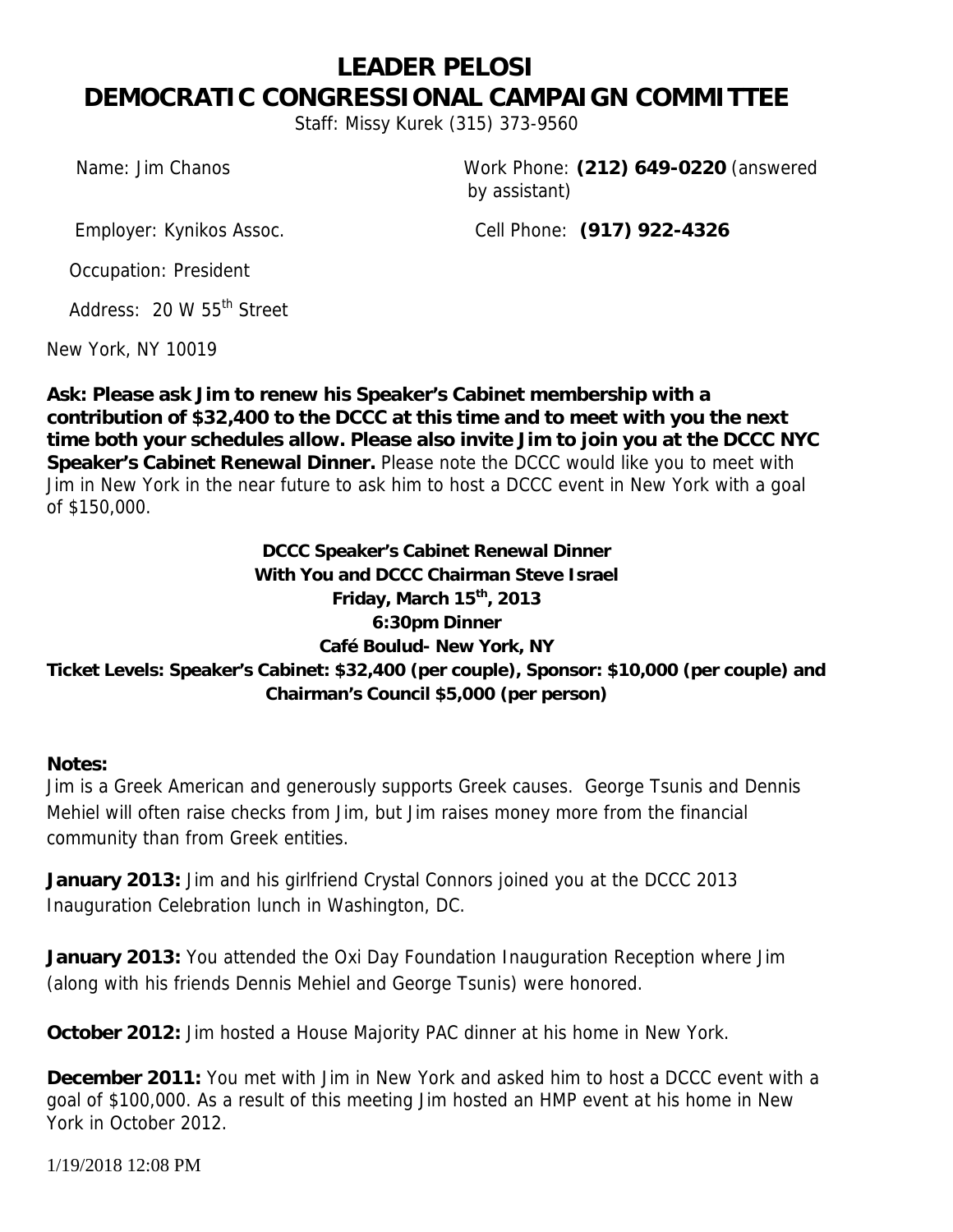**June 2009:** Jim contributed \$7,600 to the DCCC to the DCCC through a direct mail solicitation

**June 2007:** Rep. Chris Van Hollen met with Jim at Jim's office in New York. As a result of that meeting Jim contributed \$28,500 to the DCCC.

**June 2006:** Jim committed to host a DCCC New York event that was cancelled at the last minute, per his request. He did come through with his financial commitment for that event and raised \$100,000 for the DCCC.

**April 2005:** Jim met with Congressman Rahm Emanuel and as a result of that meeting Jim joined the Speaker's Cabinet with a contribution of \$26,700 to the DCCC and raised an additional \$26,700 from his now ex-wife Amy.

#### **Jim Chanos Bio:**

Jim Chanos is an American hedge fund manager, and is president and founder of Kynikos

Associates, a New York City investment company that is focused on short selling.

Kynikos Associates provides investment management services for both domestic and offshore clients. Through investment partnerships, corporations and managed accounts, both domestic and offshore, Kynikos Associates maintains a portfolio of overpriced securities for clients.

Kynikos Associates, Ltd., through the domestic Ursus Partners fund as well as Ursus International, Ltd. for international clients, provides the investment strategy of profiting from unhedged short selling of overvalued securities. Jim also manages the fully hedged Beta Hedge and Beta Hedge International funds for domestic and offshore investors. Both the Ursus and Beta Hedge fund families profit from the unusually high alphas found on the short side of the U.S. equity market.

Born and raised in Milwaukee, Wisconsin, Jim graduated from Yale University in 1980 and presently lives in New York. Between graduation and starting his own firm, Jim gained financial experience as an analyst with Paine Webber, Gilford Securities and Deutsche Bank where his specialty was finding and evaluating overpriced securities.

Jim, who is known in the financial world as the king of short-selling, was a script advisor to Oliver Stone for the movie *Wall Street 2* and was also given a cameo in the film.

Jim is divorced but is currently dating Crystal Connors.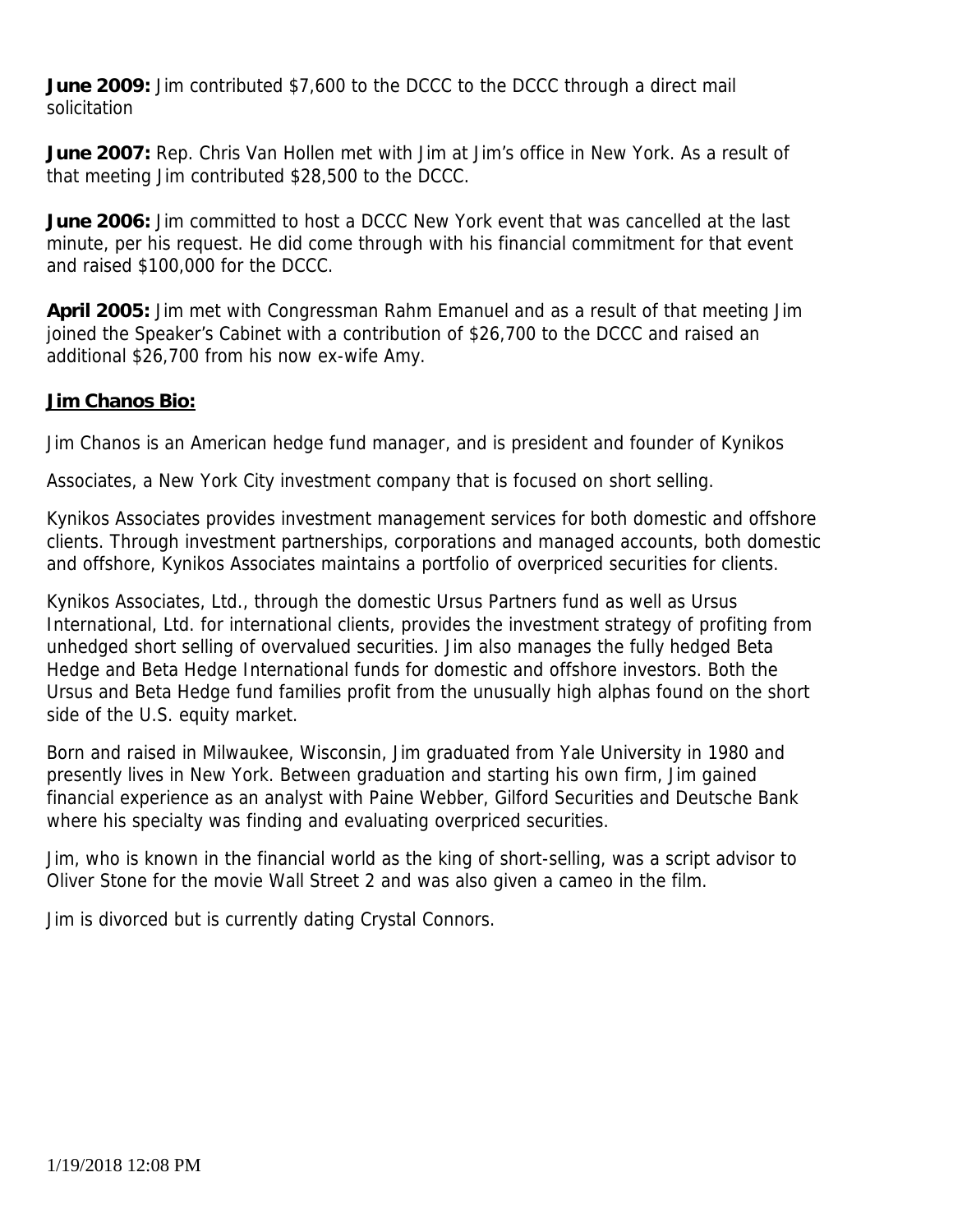### **Political Giving:**

| Jim Chanos:<br>*Jim has \$74,600 federally remaining                                                                                           |                                                                                                                                                                                                                                                                                        |  |  |
|------------------------------------------------------------------------------------------------------------------------------------------------|----------------------------------------------------------------------------------------------------------------------------------------------------------------------------------------------------------------------------------------------------------------------------------------|--|--|
|                                                                                                                                                | 2013: No giving history                                                                                                                                                                                                                                                                |  |  |
| 2012: \$100,000 HMP<br>\$15,000 DNC<br>\$5,000 Roberti, Dan<br>\$2,500 Maloney, Carolyn                                                        |                                                                                                                                                                                                                                                                                        |  |  |
| 2011:<br>\$35,800<br>\$20,000<br>\$5,000<br>\$5,000<br>\$2,500<br>\$2,500                                                                      | OBAMA VICTORY FUND 2012<br><b>SENATE VICTORY 2012</b><br>Defend America PAC (Sen Richard Shelby, R-AL)<br>Cardin, Ben<br>Snowe, Olympia J.<br>Levin, Sander M.                                                                                                                         |  |  |
| 2010:<br>\$50,000<br>\$4,800<br>\$2,400<br>\$1,000                                                                                             | <b>Democratic Governors Association</b><br>Reid, Harry<br>Coakley, Martha<br>Titus, Dina                                                                                                                                                                                               |  |  |
| 2009:<br>\$40,000<br>\$15,200<br>\$15,200<br>\$15,200<br>\$19,900<br>\$10,000<br>\$10,000<br>\$4,800<br>\$4,800<br>\$4,800<br>\$4,800<br>\$300 | Democratic Governors Association<br><b>DSCC</b><br>HOUSE SENATE VICTORY FUND<br><b>DNC</b><br>Dodd, Christopher J.<br><b>Democratic Governors Association</b><br>Franken, Al<br>Shelby, Richard C.<br>Gillibrand, Kirsten<br>Giannoulias, Alexi<br>Space, Zack<br>Dodd, Christopher J. |  |  |
| 2008:<br>\$50,000<br>\$25,000<br>\$12,300                                                                                                      | Democratic Governors Association<br><b>Friends of America Votes</b><br>Franken, Al                                                                                                                                                                                                     |  |  |
| 2007:<br>\$28,500<br>\$28,500                                                                                                                  | DCCC (CVH Meeting)<br><b>DSCC</b>                                                                                                                                                                                                                                                      |  |  |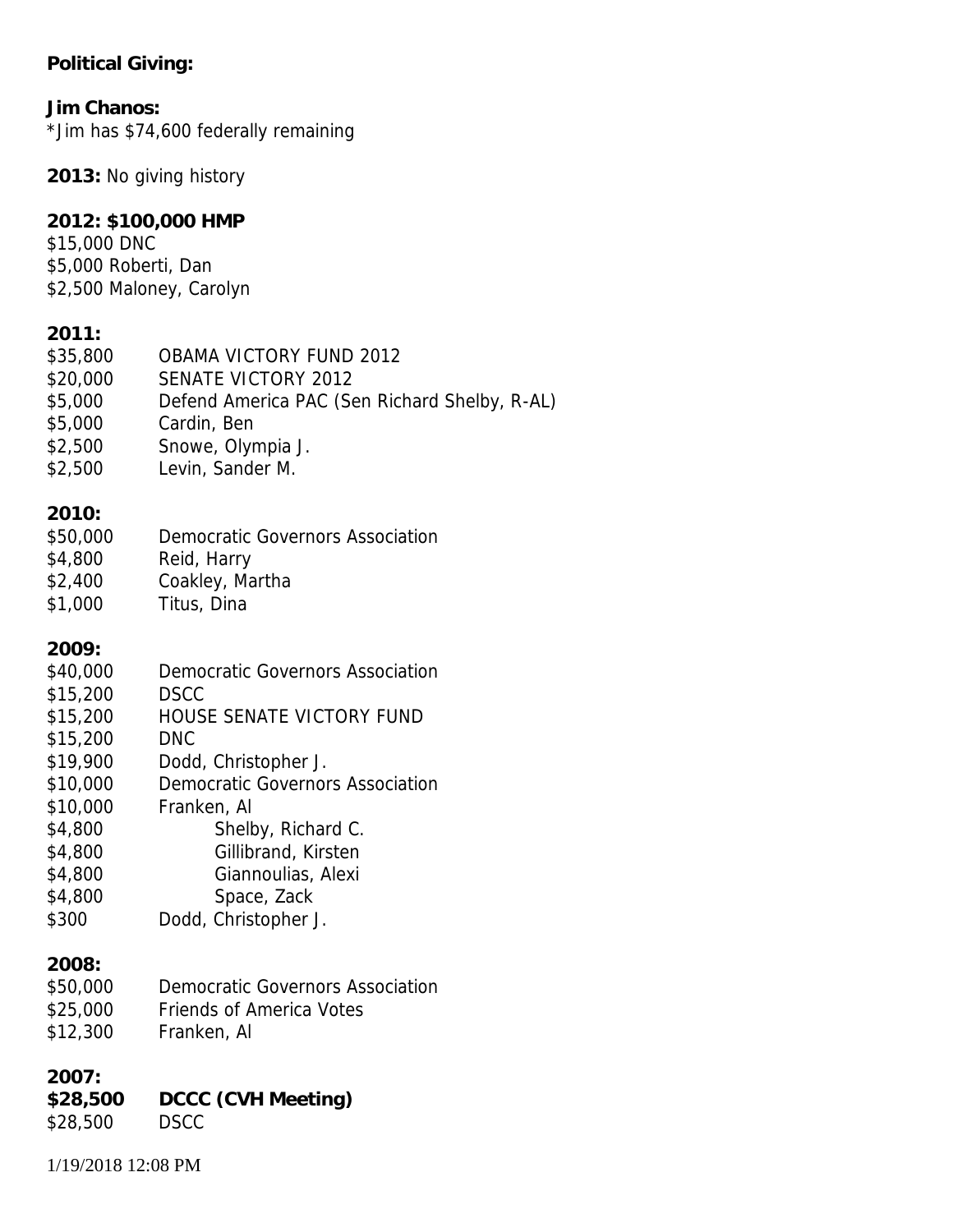# **LEADER NANCY PELOSI DEMOCRATIC CONGRESSIONAL CAMPAIGN COMMITTEE** Staff: Missy Kurek (315) 373-9560

Name: Millard "Mickey" Drexler

Spouse: Peggy Drexler **Conservation Conservation** Office Phone: (212) 209 8001 \*Connects to Assistant

Employer: J. Crew Group **Cell Phone: (917) 747-4004** 

Occupation: CEO and Chairman

Address: 770 Broadway Fl 12 Manhattan, NY 10003-9522

**Ask: Please ask Mickey and Peggy to renew their Speaker's Cabinet membership with a contribution of \$32,400 to the DCCC at this time. Please also invite Mickey and Peggy to the DCCC Speaker's Cabinet Renewal Dinner in New York on March 15, 2013.**

> **DCCC Speaker's Cabinet Renewal Dinner With You and DCCC Chairman Steve Israel Friday, March 15 th , 2013 6:30 Café Boulud Ticket Levels: Speaker's Cabinet: \$32,400 (per couple), Sponsor: \$10,000 (per couple) and Chairman's Council \$5,000**

**Notes:**

**July 2012:** You stayed with Peggy and Mickey at their home in the Hamptons while you were in town for a Bishop for Congress event. Peggy and Mickey contributed \$2,500 to Bishop for Congress as a result of that visit.

**March 2012:** Peggy and Mickey each contributed \$15,400 to the DCCC for a total of \$30,800 after receiving a call from you.

**October 2011:** Peggy contributed \$10,000 to the DCCC in response to a Direct Mail solicitation sent on your behalf from the DCCC.

**July 2011:** Mickey contributed \$15,400 to the DCCC toward the Hamptons events hosted by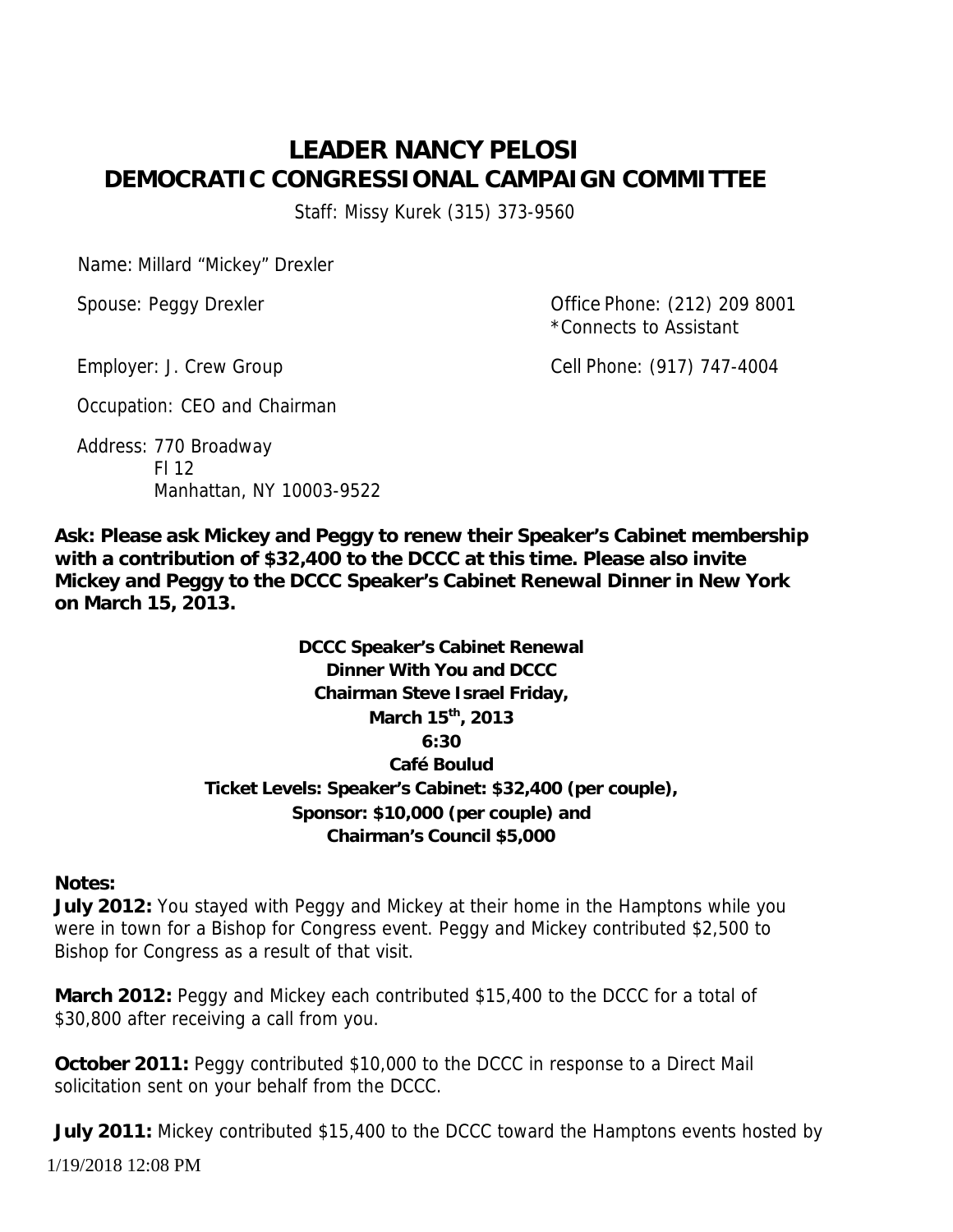Mort Zuckerman, after a call from you.

**January 2010:** You met with the Mickey and Peggy at the Regency Hotel on January 28<sup>th</sup>, 2010. After the meeting Mickey contributed \$24,500 to the DCCC, and Peggy contributed \$20,000 to the DCCC.

January 2009: On January 30<sup>th</sup> 2009, you met with Mickey at the Regency and he renewed his Speaker's Cabinet membership with a contribution of \$30,400. In March of 2009, you spoke with Peggy on the phone, and as a result she renewed her Speaker's Cabinet membership with a contribution of \$30,400.

**Peggy Drexler's Giving History: 2012:** \$35,800 Obama Victory Fund **\$15,400 DCCC** \$2,500 Warren, Elizabeth \$1,250 Bishop, Tim

**2011:**

| \$10,000 DCCC |                    |
|---------------|--------------------|
| \$10,000      | Obama Victory Fund |
| \$2,500       | Warren, Elizabeth  |

\$1,000 Bishop, Timothy

**2010:**

**\$20,000 DCCC (NP Meeting)** \$1,000 Bishop, Timothy H.

**2009:**

| \$30,400 DCCC |                     |
|---------------|---------------------|
| \$7,500       | <b>DNC</b>          |
| \$1,400       | Coakley, Martha     |
| \$1,000       | Gillibrand, Kirsten |
| \$1,000       | Coakley, Martha     |

**2008:**

- \$12,600 Obama, Barack
- \$2,300 Dodd, Christopher J.
- \$2,300 Clinton, Hillary Rodham
- \$2,300 Murphy, Patrick J.
- \$2,300 Obama, Barack
- \$1,300 Franken, Al
- \$1,000 Franken, Al

**2007:**

1/19/2018 12:08 PM **\$28,500 DCCC (NYC Gala 03.18.07)** \$26,700 DSCC \$2,300 DODD, CHRISTOPHER J \$2,300 CLINTON, HILLARY RODHAM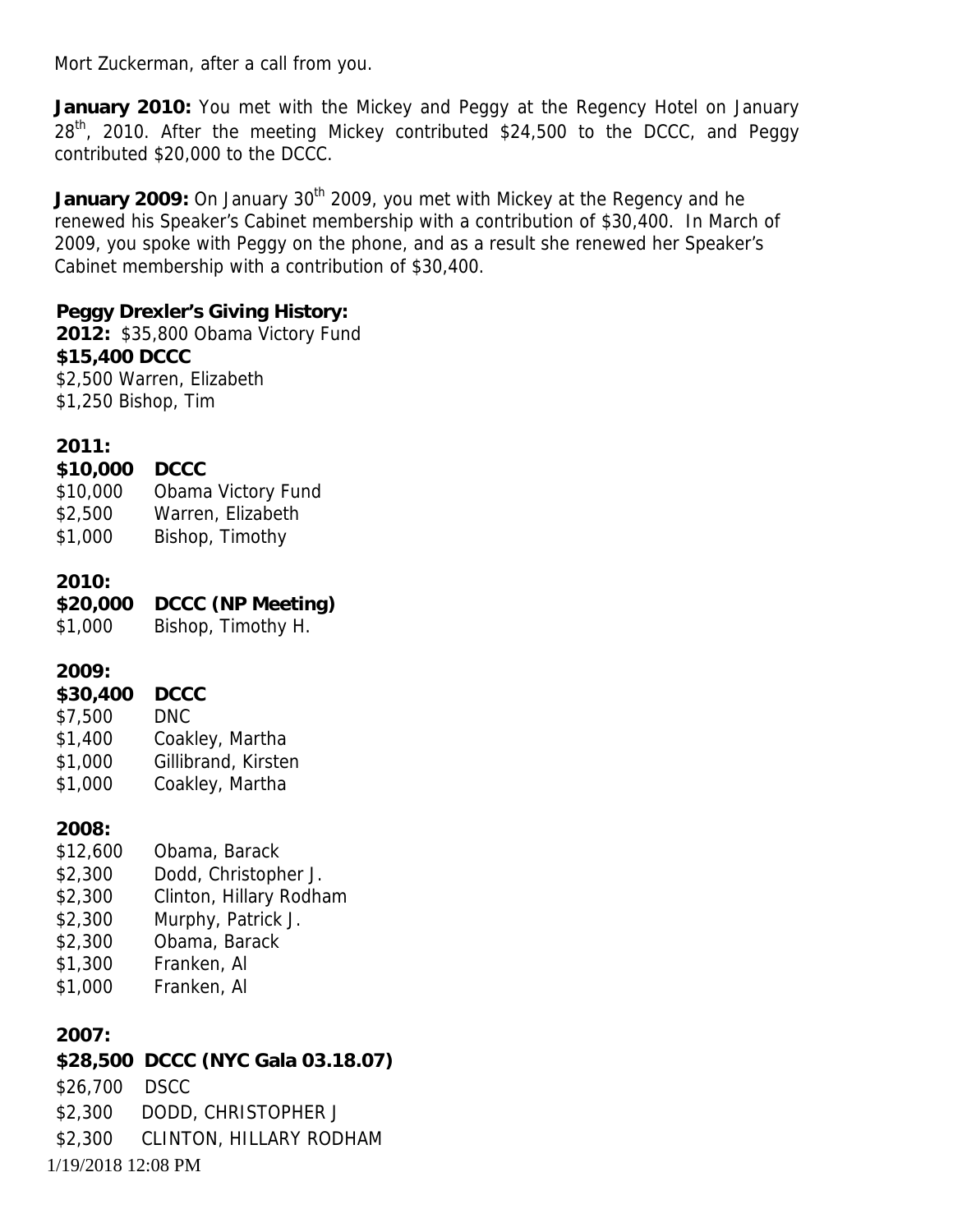\$2,300 CLINTON, HILLARY RODHAM

- \$1,000 Lautenberg, Frank R.
- \$200 DODD, CHRISTOPHER J

**Mickey Drexler's Giving History:**

| 2012: \$30,800 DNC<br>\$15,400 DCCC<br>\$5,000 Kerrey, Bob<br>\$1,000 Gillibrand, Kirsten<br>\$1,000 Udall, Tom                                                                     |                                                                                                                                                                                                                                                                      |
|-------------------------------------------------------------------------------------------------------------------------------------------------------------------------------------|----------------------------------------------------------------------------------------------------------------------------------------------------------------------------------------------------------------------------------------------------------------------|
| 2011:<br>\$15,400<br>\$10,000                                                                                                                                                       | DCCC (Hamptons Luncheon 07.10.2011)<br>Obama Victory Fund 2012                                                                                                                                                                                                       |
| 2010:<br>\$24,500<br>\$1,000                                                                                                                                                        | DCCC (NP Meeting)<br>Murphy, Patrick J.                                                                                                                                                                                                                              |
| 2009:<br>\$30,400<br>\$15,000<br>\$2,400<br>\$2,400<br>\$1,000<br>\$1,000<br>\$1,000<br>\$1,000<br>\$1,000                                                                          | DCCC (NYC Event 03.12.09)<br><b>DNC</b><br>Schumer, Charles E.<br>Schumer, Charles E.<br>Murphy, Patrick J.<br>Kennedy, Patrick J.<br>Boxer, Barbara<br>Minnick, Walt<br>Franken, Al                                                                                 |
| 2008:<br>\$8,500<br>\$2,300<br>\$2,300<br>\$2,300<br>\$2,300<br>\$1,300<br>\$1,300<br>\$1,000<br>\$1,000<br>\$1,000<br>\$1,000<br>\$1,000<br>\$1,000<br>\$1,000<br>\$1,000<br>\$200 | <b>DCCC</b><br>Obama, Barack<br>Dodd, Christopher J.<br>Murphy, Patrick J.<br>Obama, Barack<br>Franken, Al<br>Udall, Mark<br>Franken, Al<br>Himes, Jim<br>Allen, Tom<br>Hagan, Kay<br>Landrieu, Mary L.<br>Allen, Tom<br>Minnick, Walt<br>Franken, Al<br>Udall, Mark |
| 1/19/2018 12:08 PM                                                                                                                                                                  |                                                                                                                                                                                                                                                                      |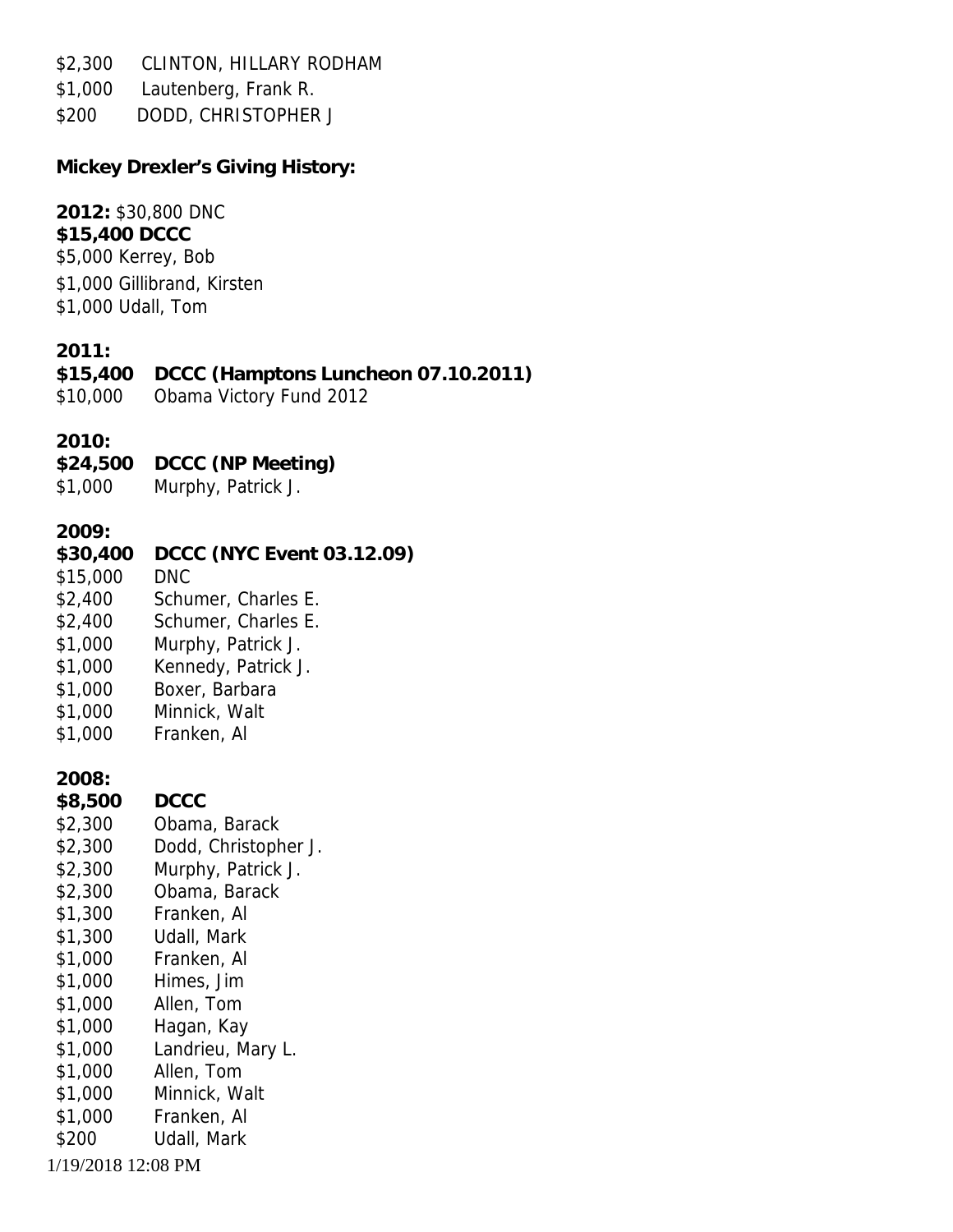| 2007:    |                                |
|----------|--------------------------------|
| \$28,500 | <b>DSCC</b>                    |
| \$18,500 | DCCC (NYC Gala 03.18.07)       |
| \$10,000 | DCCC (NYC Gala 03.18.07)       |
| \$2,300  | DODD, CHRISTOPHER J            |
| \$2,300  | <b>CLINTON, HILLARY RODHAM</b> |
| \$2,300  | <b>CLINTON, HILLARY RODHAM</b> |
| \$1,000  | Merkley, Jeff                  |
| \$1,000  | Udall, Mark                    |
| \$1,000  | Murphy, Patrick J.             |
| \$1,000  | McNerney, Jerry                |
| \$1,000  | Murphy, Patrick J.             |
| \$200    | DODD, CHRISTOPHER J            |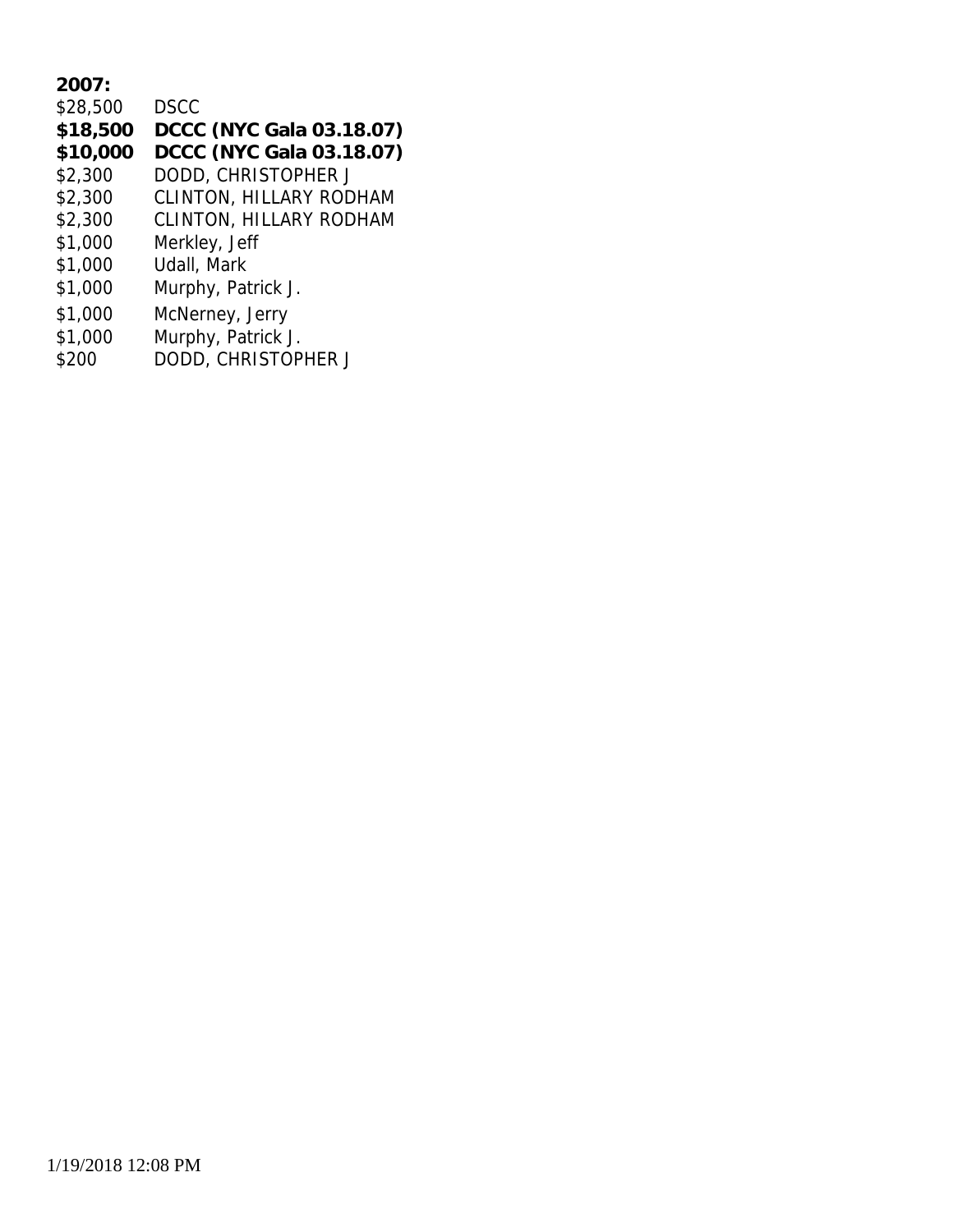#### **Leader Nancy Pelosi DEMOCRATIC CONGRESSIONAL CAMPAIGN COMMITTEE** Staff: Missy Kurek (315) 373-9560

Name: Leo J. Hindery, Jr. Work Phone: (212) 503-2851

Spouse: Patti Wheeler

Employer: InterMedia Partners, LP

Occupation: Managing Partner

Address: 405 Lexington Ave Fl 48 New York, NY 10174-0002

**Ask:** Please ask Leo to renew his Speaker's Cabinet membership at this time with a contribution of \$32,400 to the DCCC. Please also invite Leo and Patti to join you at the DCCC NYC Speaker's Cabinet dinner in New York on March 15<sup>th</sup>.

**DCCC Speaker's Cabinet Renewal Dinner With You and DCCC Chairman Steve Israel Friday, March 15th , 2013 6:30pm Dinner Café Boulud- New York, NY Ticket Levels: Speaker's Cabinet: \$32,400 (per couple), Sponsor: \$10,000 (per couple) and**

**Chairman's Council \$5,000 (per person)**

**Notes:**

**January 2011:** Chairman Israel called Leo on 1/27 and asked him to renew his Speaker's Cabinet membership. Leo said he would, but not at that time. Please note this comm itm ent was followed up with several times but never fulfilled.

**September 2010:** Leo contributed \$30,400 to the DCCC following a call from you.

**September 2008:** Leo hosted a dinner for the DCCC in New York on September 14, 2008 at 81 Restaurant, and helped raise \$230,000 for the DCCC.

**September 2007:** Leo became a member of the Speaker's Cabinet by contributing \$28,500 to the DCCC.

**March 2003:** Leo hosted a fundraiser for the DCCC at the Four Seasons in New York on March 7, 2003. Leo personally contributed \$25,000 to the DCCC for this event. This event raised \$100,000 for the DCCC.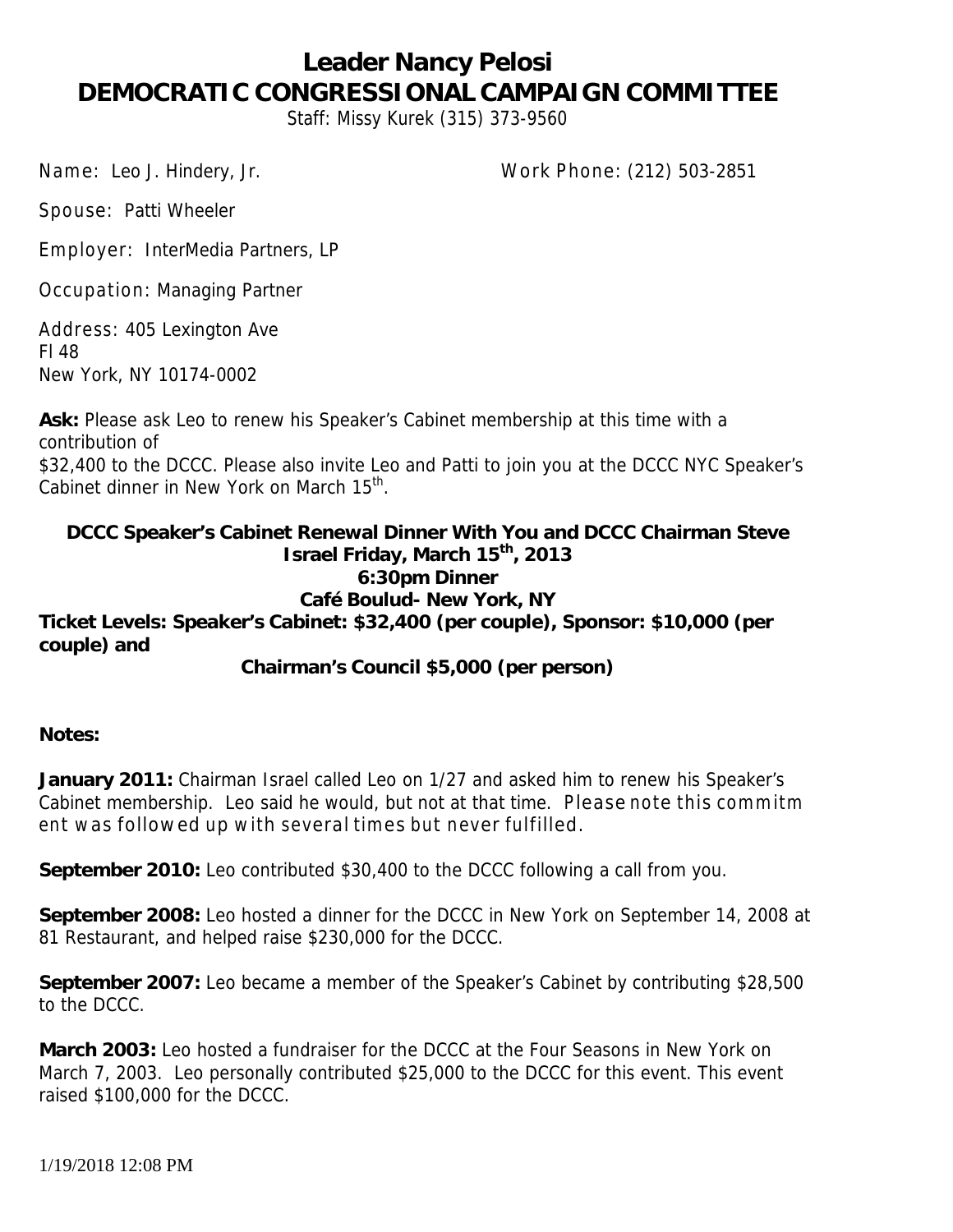**Leo Hindery's Giving History: 2012:** \$10,000 End the Gridlock \$5,000 Bospac

**2011:** \$30,800 DSCC \$25,000 Obama Victory Fund \$10,000 Majority PAC \$5,200 Stabenow Victory Fund \$5,000 Democracy for America \$7,500 ROBERTI, DANIEL FRANCIS \$2,500 Garamendi, John \$5,000 Menendez, Robert \$5,000 Braley, Bruce \$2,500 Gillibrand, Kirsten \$2,500 Whitehouse, Sheldon \$5,000 Boswell, Leonard L. \$5,000 Brown, Sherrod \$5,000 GEORGIOU, BYRON \$2,500 Tester, Jon \$2,500 Warren, Elizabeth \$1,500 Whitehouse, Sheldon \$2,500 Gay and Lesbian Victory Fund **2010: \$30,400 DCCC (NE General)** \$4,800 Schumer, Charles E. \$4,800 Boswell, Leonard L. \$4,800 Perriello, Tom \$2,400 Stabenow, Debbie \$2,000 WILDES, MICHAEL \$1,000 Levin, Sander M. \$1,000 GILLIBRAND, KIRSTEN \$1,000 HOFFMAN, DAVID \$2,500 Gay and Lesbian Victory Fund **2009:** \$4,800 Dorgan, Byron L. \$2,500 Gay and Lesbian Victory Fund

\$2,400 Stabenow, Debbie \$2,400 Berman, Howard L. \$1,000 Khazei, Alan A. \$1,000 GILLIBRAND, KIRSTEN \$1,000 Whitehouse, Sheldon \$1,000 Geoghegan, Tom

1/19/2018 12:08 PM **2008**: \$31,000 DGA \$25,000 America Votes 2006 \$25,000 Citizens fro Strength and Security \$10,000 DGA \$5,000 FRANKEN, AL \$5,000 DGA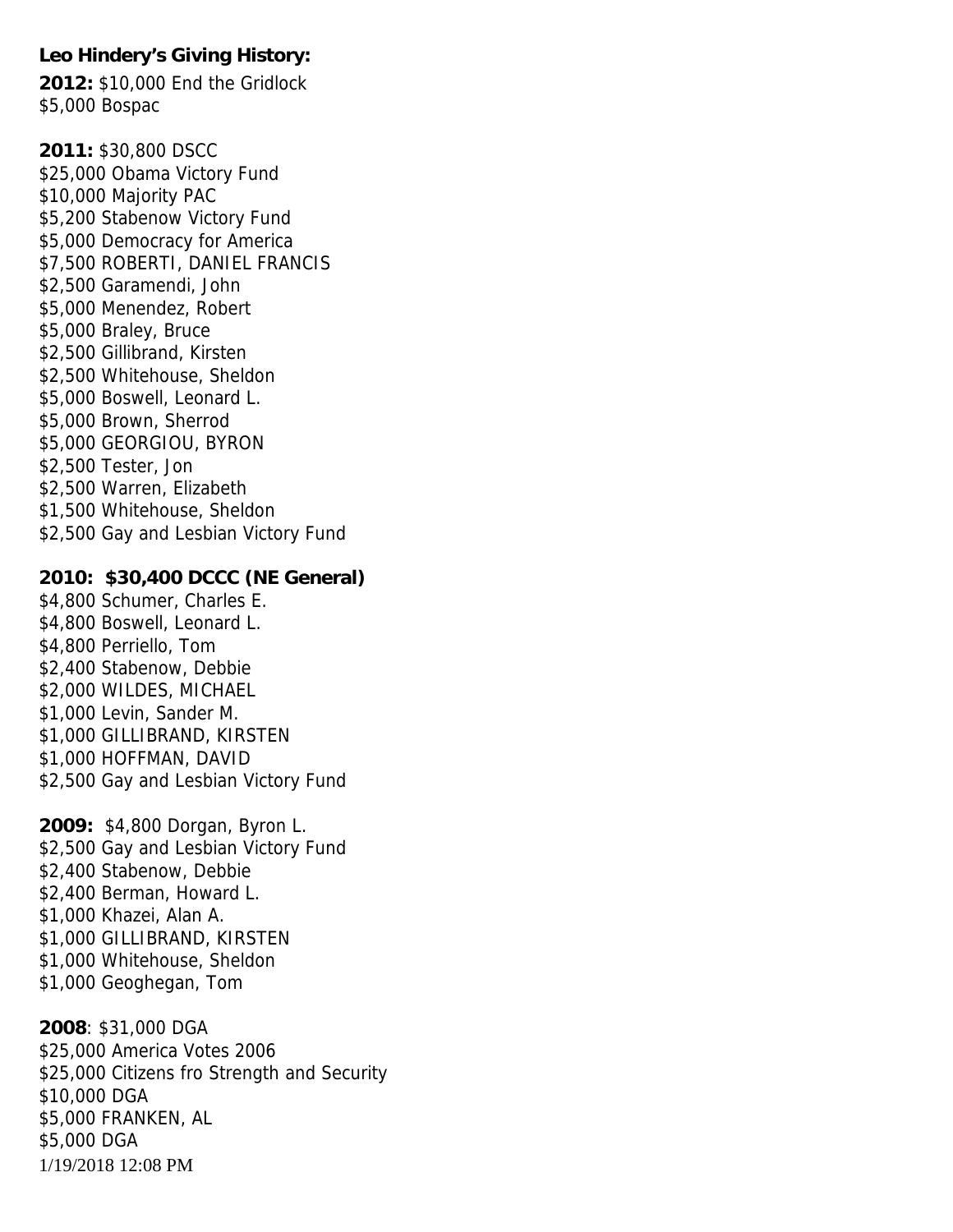**2007**: \$28,500 DSCC **\$28,500 DCCC (3/18 NYC Gala)** \$25,000 Allance for New America \$25,000 Grassroots Democrats \$15,000 New American Optimists \$5,000 Searchlight Leadership Fund \$2,300 Landrieu, Mary L. \$2,300 EDWARDS, JOHN \$2,300 Gillibrand, Kirsten \$2,300 CLINTON, HILLARY RODHAM \$2,300 Rangel, Charles B. \$2,300 Obama, Barack \$2,300 Landrieu, Mary L. \$2,300 Levin, Carl \$2,300 FRANKEN, AL \$2,300 EDWARDS, JOHN \$2,300 Pryor, Mark \$2,300 Gillibrand, Kirsten \$2,300 Durbin, Richard J. \$2,300 Levin, Carl \$2,300 Harkin, Tom \$1,000 National Leadership PAC \$1,000 LUMPKIN, MICHAEL DAVID \$1,000 ALLEN, THOMAS H \$1,000 Reed, Jack \$1,000 Udall, Mark \$500 FITZ-GERALD JOAN \$500 Hodes, Paul W.

**2006**:\$1,100 Gillibrand, Kirsten E \$2,100 Sanders, Bernie \$500 Craig, James W

**Patti Wheeler's Giving History: 2012:** No giving history

**2011:** \$30,800 DSCC \$7,500 ROBERTI, DANIEL FRANCIS \$2,500 Garamendi, John \$5,000 Braley, Bruce \$5,000 Boswell, Leonard L. \$5,000 Brown, Sherrod \$5,000 GEORGIOU, BYRON \$1,000 Hochul, Kathy

1/19/2018 12:08 PM **2010:** \$4,800 Schumer, Charles \$4,800 Braley, Bruce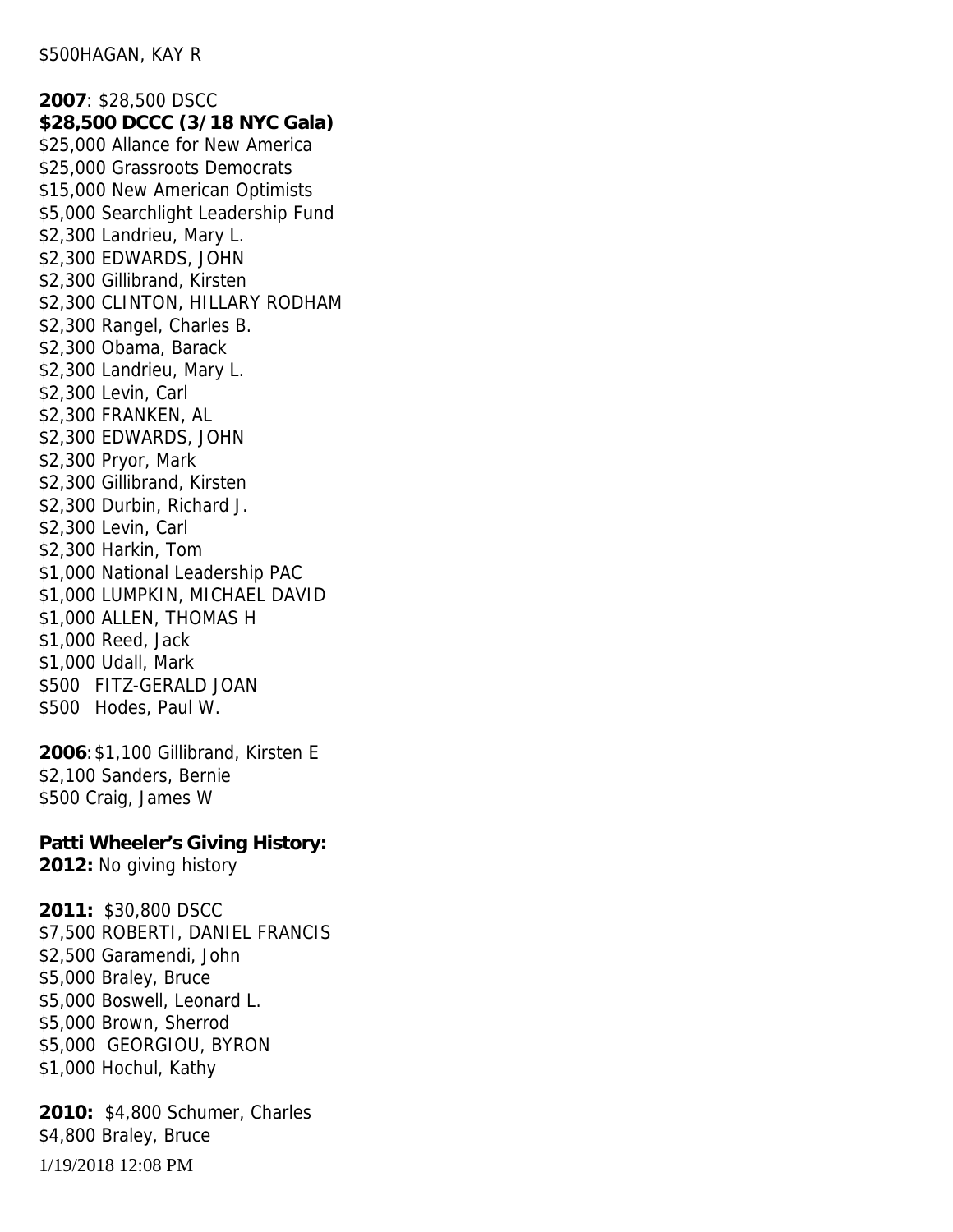\$4,800 Nadler, Jerrold \$4,800 Boswell, Leonard \$4,800 Perriello, Tom \$2,400 Stabenow, Debbie \$2,000 Weiner, Anthony \$1,200 Murphy, Scott

**2009:** No Giving History

**2008**: \$28,500 DSCC **\$10,000 DCCC (NE General)** \$4,600 Levin, Carl \$4,600 Harkin, Tom \$4,600 ALLEN, THOMAS H \$2,300 Reed, Jack \$2,300 Gillibrand, Kirsten \$2,300 EDWARDS, JOHN \$2,300 UDALL, TOM \$250 Arcuri, Michael

**2007**: \$4,200 Morrison, John \$4,200 Stabenow, Debbie \$4,200 Cantwell, Maria \$4,100 Gillibrand, Kirsten \$2,100 SANDERS, BERNARD \$2,100 Whitehouse, Sheldon \$2,100 Clinton, Hillary Rodham \$2,300 Obama, Barack \$1,500 HAGAN, KAY R \$1,000 Akaka, Daniel K. \$1,000 Warner, Mark \$1,000 Shaheen, Jeanne \$500 Rigger, Darren J.

**2006:** \$4,200 Casey, Bob \$2,100 Nelson, Bill \$2,100 Cardin, Benjamin L. \$250 Arcuri, Michael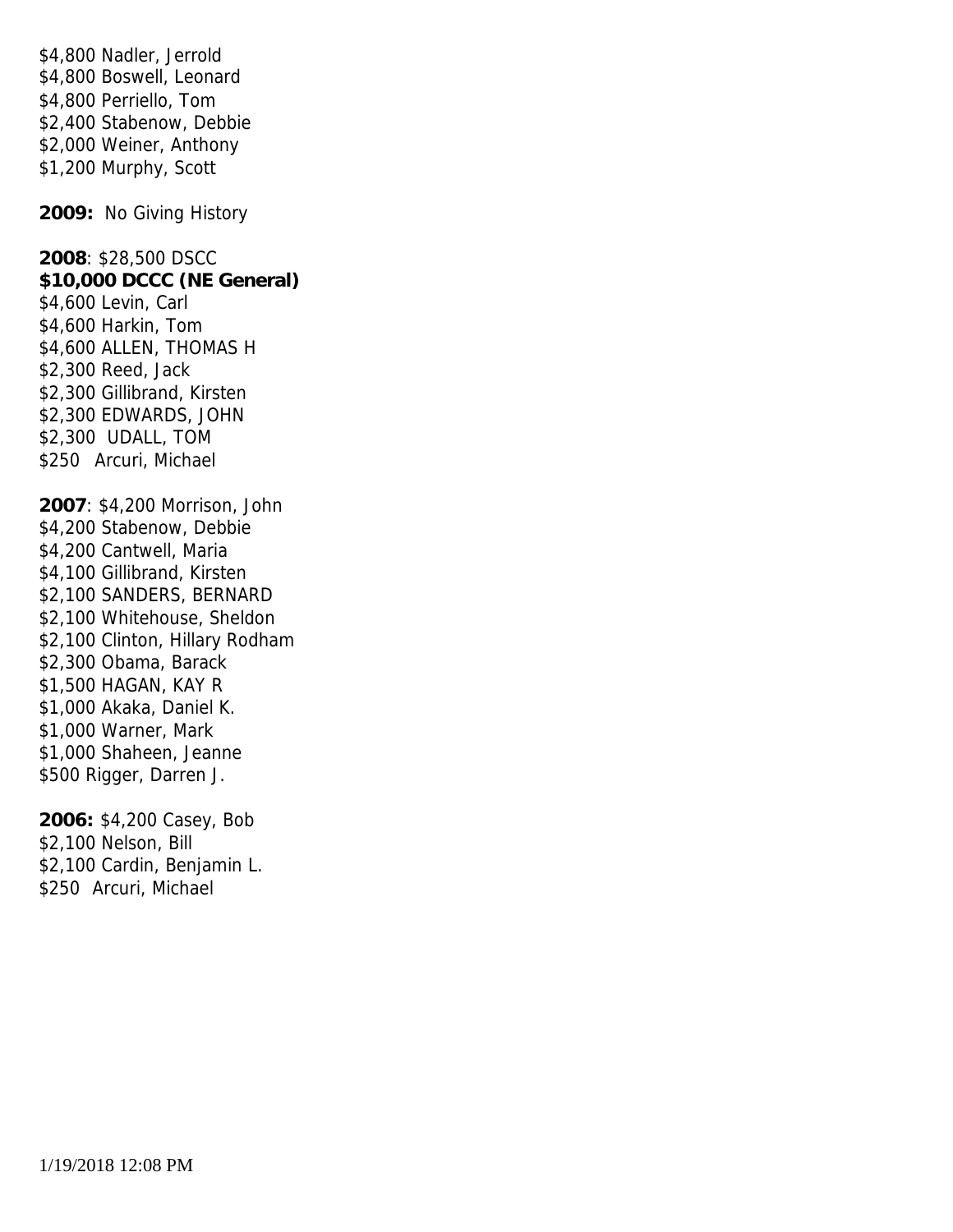### **Leader Nancy Pelosi DEMOCRATIC CONGRESSIONAL CAMPAIGN COMMITTEE**

Staff: Missy Kurek (315) 373-9560

Name: David James Hogan Home Phone: (212) 752-0199

Spouse: Patricia "Patti" Hogan Work MainPhone: (212) 664-8600

Employer: Mannheim, LLC Cell Phone: (917) 821-3729

Occupation: Chairman

Assistant: Brooke

Address: 100 United Nations Plz Apt 22B New York, NY 10017-1751

**Ask:** Please ask David and Patti to renew their Speaker's Cabinet membership with a contribution of \$32,400 to the DCCC at this time. Please also invite David and Patti to join you at the DCCC Speaker's Cabinet Renewal Dinner in New York on March 15, 2012.

**DCCC Speaker's Cabinet Renewal Dinner With You and DCCC Chairman Steve Israel Friday, March 15 th , 2013 6:30pm Dinner Café Boulud- New York, NY Ticket Levels: Speaker's Cabinet: \$32,400 (per couple), Sponsor: \$10,000 (per couple) and Chairman's Council \$5,000 (per person)**

**Notes:** David and Patricia have been members of the Speaker's Cabinet since 2008. David has maxed to the DCCC each year since.

**August 2012:** David attended your annual DCCC Napa Valley Retreat

**January 2012:** You met with David at the Regency in New York and as a result of that meeting David renewed his Speaker's Cabinet membership with a contribution of \$30,800 to the DCCC.

**December 2011:** Patti contributed \$2,500 to the DCCC NYC Women's Issues Conference and attended the first planning meeting at the Regency in New York.

**March 2011:** Following a call from Chairman Israel Patti contributed \$5,000 to the DCCC – her and David attended the 2011 NYC Issues Conference.

**January 2011:** You met with David at the Regency in New York at which time he renewed his Speaker's Cabinet membership with a contribution of \$30,400 to the DCCC.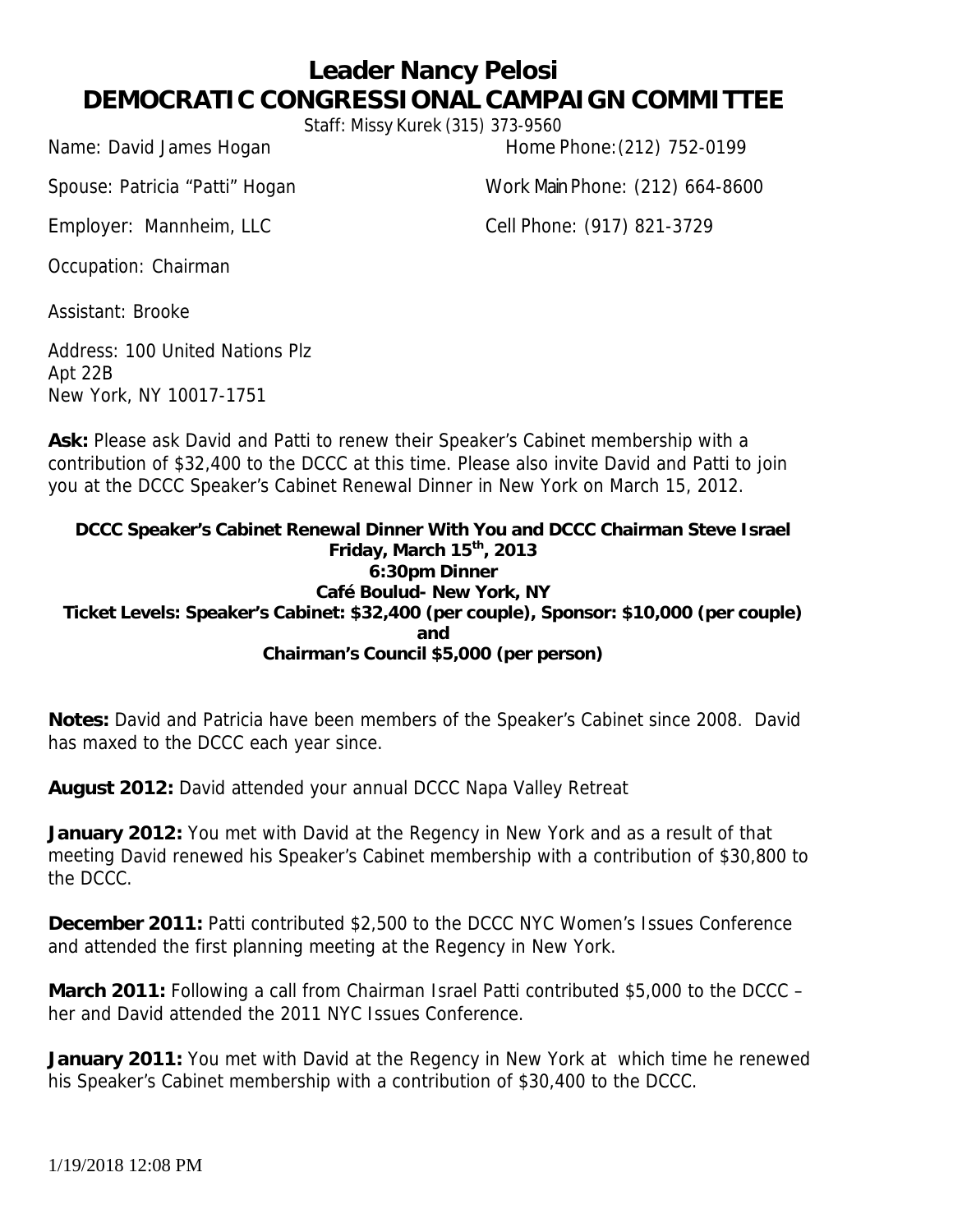**Biography:** David is a Senior Managing Director at Mannheim, LLC. His wife Patti is a homemaker. Mannheim is a private, international investment company based in New York. Mr. Hogan has over 30 years experience as a principal and as an advisor in the financial markets including private equity, mergers and acquisitions and leveraged buyouts. Mr. Hogan has held senior positions at Bluestone Capital Partners, The Gefinor Group, Saudi International Bank (affiliate of JP Morgan) and Citigroup. Davids on the Boards of Directors of Springer Publishing Company and Demos Medical Publishing and is a member of the limited partners committee of Telegraph Hill Partners. Mr. Hogan is also on the Board of the Friends of the HEIDELBERG University Center for American Studies and is a member of the Board of Trustees of Juniata College where he received a BA degree in Economics. Mr. Hogan is a member of the University Club of New York and The Brook.

**Giving History Patti Hogan's Giving History: 2012:** \$500 Maloney, Carolyn \$250 Gillibrand, Kirsten

**2011: \$5,000 DCC (2/25) \$2,500 DCCC (12/20)** \$250 Gillibrand For Senate

**2010:** \$250 Gillibrand For Senate

**2009:** No Giving History

**2008: \$5,000 DCCC (8/29)**

**2007:** No Giving History

**David Hogan's Giving History:**

**2012: \$30,800 DCCC (1/23)** \$3,500 Kennedy, Joe \$1,000 Crowley For Congress \$1,000 Vilsack, Christie \$1,000 Roberti, Dan \$500 Israel, Steve \$500 Murphy, Mark

**2011: \$30,400 DCCC (1/12)** \$1,000 Dan Roberti For Congress \$1,000 Steve Israel For Congress Committee \$1,000 Kathy Hochul For Congress **\$400DCCC (8/26)**

**2010: \$30,400 DCCC (1/28)** \$2,400 Nancy Pelosi For Congress \$2,400 Maloney For Congress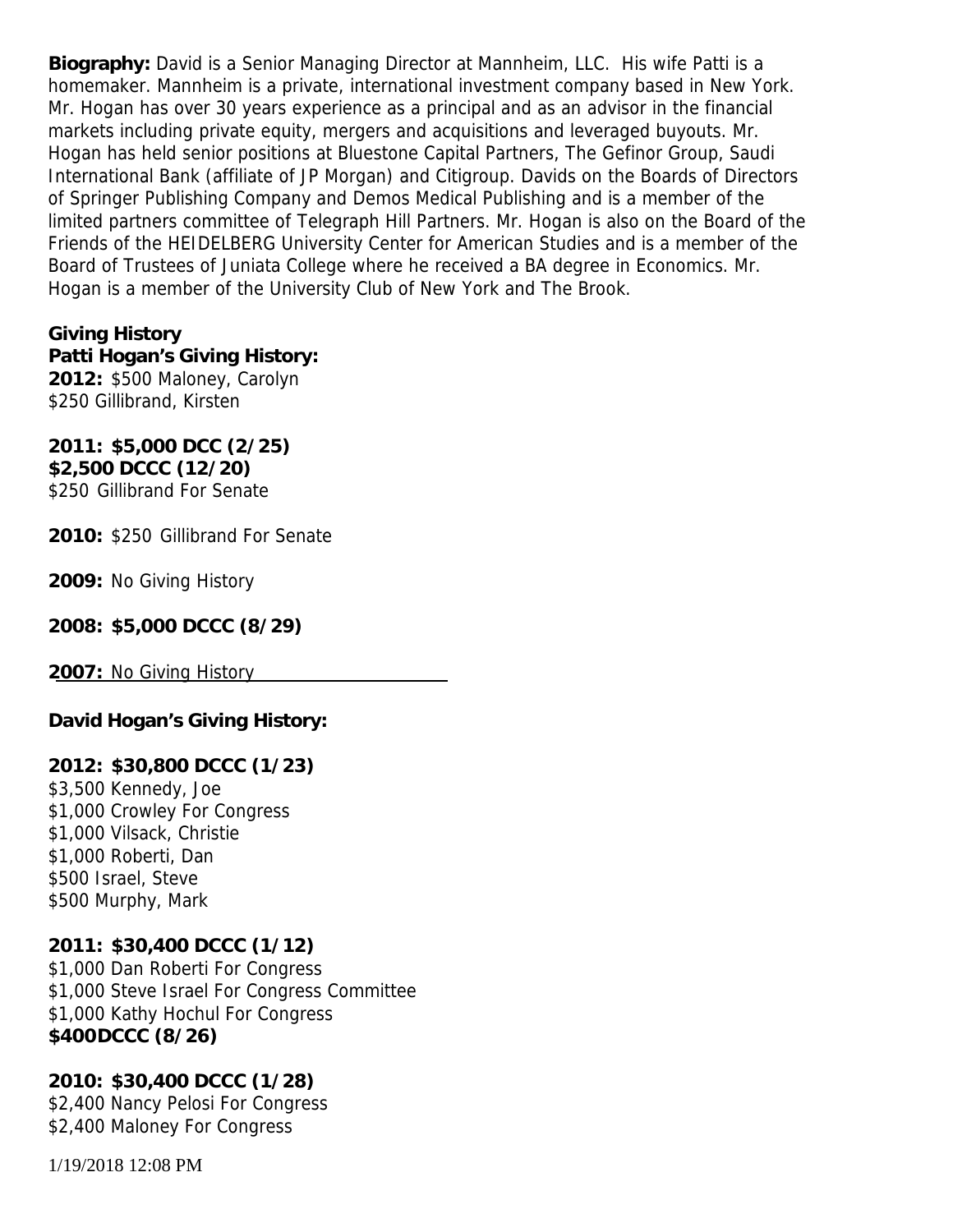\$1,000 Crowley For Congress \$1,000 Steve Israel For Congress Committee \$500 Kilroy For Congress \$500 Betty Sutton For Congress

**2009:** \$30,400 House Senate Victory Fund **\$28,500 DCCC (1/7) 2008: \$15,000 DCCC (2/13) \$13,500 DCCC (3/12)** \$500 JOHN MCCAIN 2008 INC.

**2007:** \$5,000 GILLIBRAND VICTORY FUND **\$5,000 DCCC (3/14)** \$1,000 NANCY PELOSI FOR CONGRESS \$250 JOHN MCCAIN 2008 INC.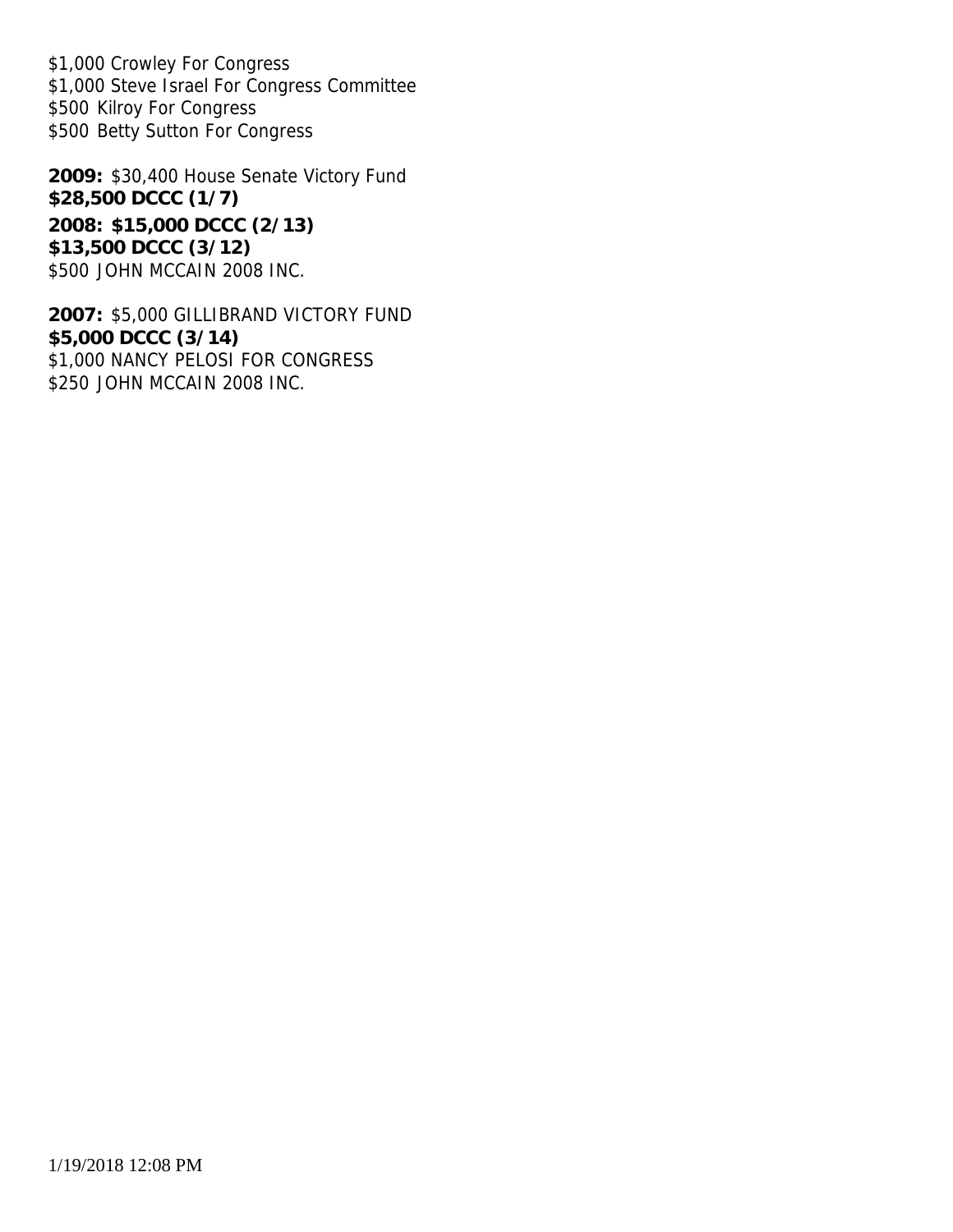# **LEADER NANCY PELOSI DEMOCRATIC CONGRESSIONAL CAMPAIGN COMMITTEE**

Staff: Missy Kurek (315) 373-9560

Name: William "Bill" Janeway Work Phone: (212) 878-9387

Employer: Warburg Pincus Fax: (212) 878-9351

Spouse: Weslie **Home Phone: (212)** 595-7384

Occupation: Venture Banker

Address: 466 Lexington Ave New York, NY 10017

**Ask: Please ask Bill and Weslie to renew their Speaker's Cabinet membership with a contribution of \$64,800 to the DCCC at this time. Please also invite Bill and Weslie to the DCCC Speaker's Cabinet Renewal Dinner in New York on March 15, 2013.**

**DCCC Speaker's Cabinet Renewal Dinner With You and DCCC Chairman Steve Israel Friday, March 15th , 2013 6:30pm Dinner Café Boulud- New York, NY Ticket Levels: Speaker's Cabinet: \$32,400 (per couple) Sponsor: \$10,000 (per couple) Chairman's Council \$5,000 (per person)**

**Biography:** Bill is a Senior Advisor at Warburg Pincus, and started working there in 1988. He has over 30 years of experience in practical finance in investment banking and venture capital. Bill was a Marshall Scholar in 1965 through 1968, and in 1965 was valedictorian of Princeton University. He holds a BA from Princeton's Woodrow Wilson School and a Ph.D. in Economics from Cambridge University. He and his wife, Weslie, spend most of their time in London.

**Giving History: Bill's Giving History**

**2012:** \$50,000 Connecticuts Future PAC \$30,000 Planned Parenthood Votes \$5,000 Warren, Elizabeth \$250 Schreibman, Julian

**2011: \$30,800 DCCC** (SJI Meeting 3/11) **\$30,800 DSCC** \$1,000 Weprin, David \$1,000 Alexander, Matt \$1,000 Gillibrand, Kirsten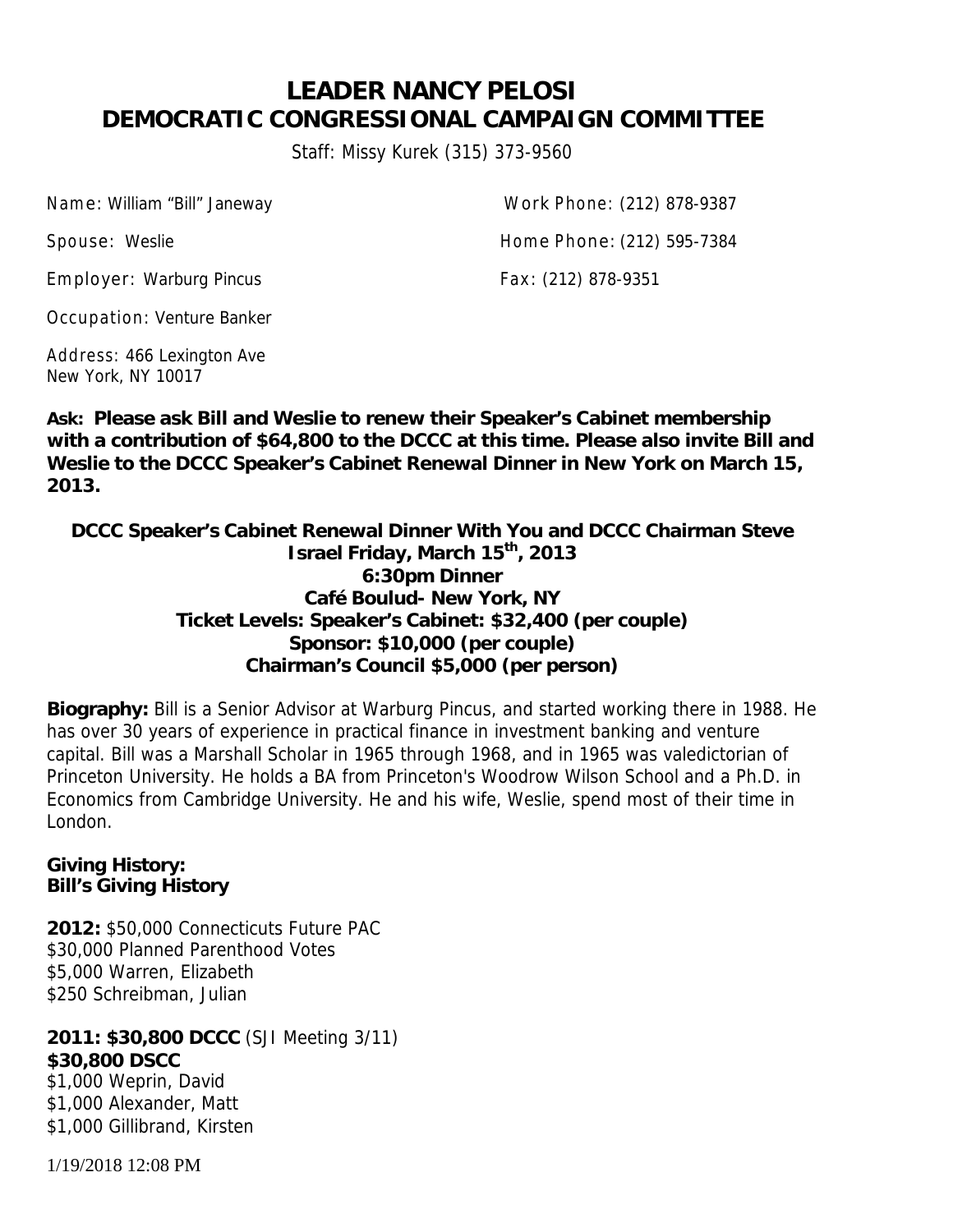**2010:** DSCC \$30,400 **DCCC \$30,400** Schumer \$4,800 Blumenthal \$4,800 **2009:** No Giving History

**2008: \$28,500 DCCC (7/31)** \$4,600 MARTIN, JAMES FRANCIS \$2,300 ZEITZ, JOSHUA M \$2,300 MUSGROVE, DAVID RONALD \$2,300 Shaheen, Jeanne \$2,300 MERKLEY, JEFFREY ALAN \$2,300 Begich, Mark \$2,300 HAGAN, KAY R \$7,500 Obama Victory Fund \$4,600 Obama, Barack

**2007:** \$28,500 DSCC

**2006: \$4,000 DCCC** \$4,000 DSCC

**2005: \$26,700 DCCC (NY renewal)** \$26,700 DSCC

**Weslie's Giving History**

**2012:** No giving History

**2011: \$30,800 DCCC** (SJI meeting 3/11) \$30,800 DSCC

**2010:** DSCC \$30,400 **DCCC \$30,400** Schumer \$4,800 Blumenthal \$4,800

**2009:** No Giving History

**2008**: **\$28,500 DCCC (7/31)** \$7,500 Obama Victory Fund \$4,600 Obama, Barack

**2007:** \$28,500 DSCC

**2006: \$4,000 DCCC** \$9,500 MAINE DEM STATE COMMITTEE \$4,000 DSCC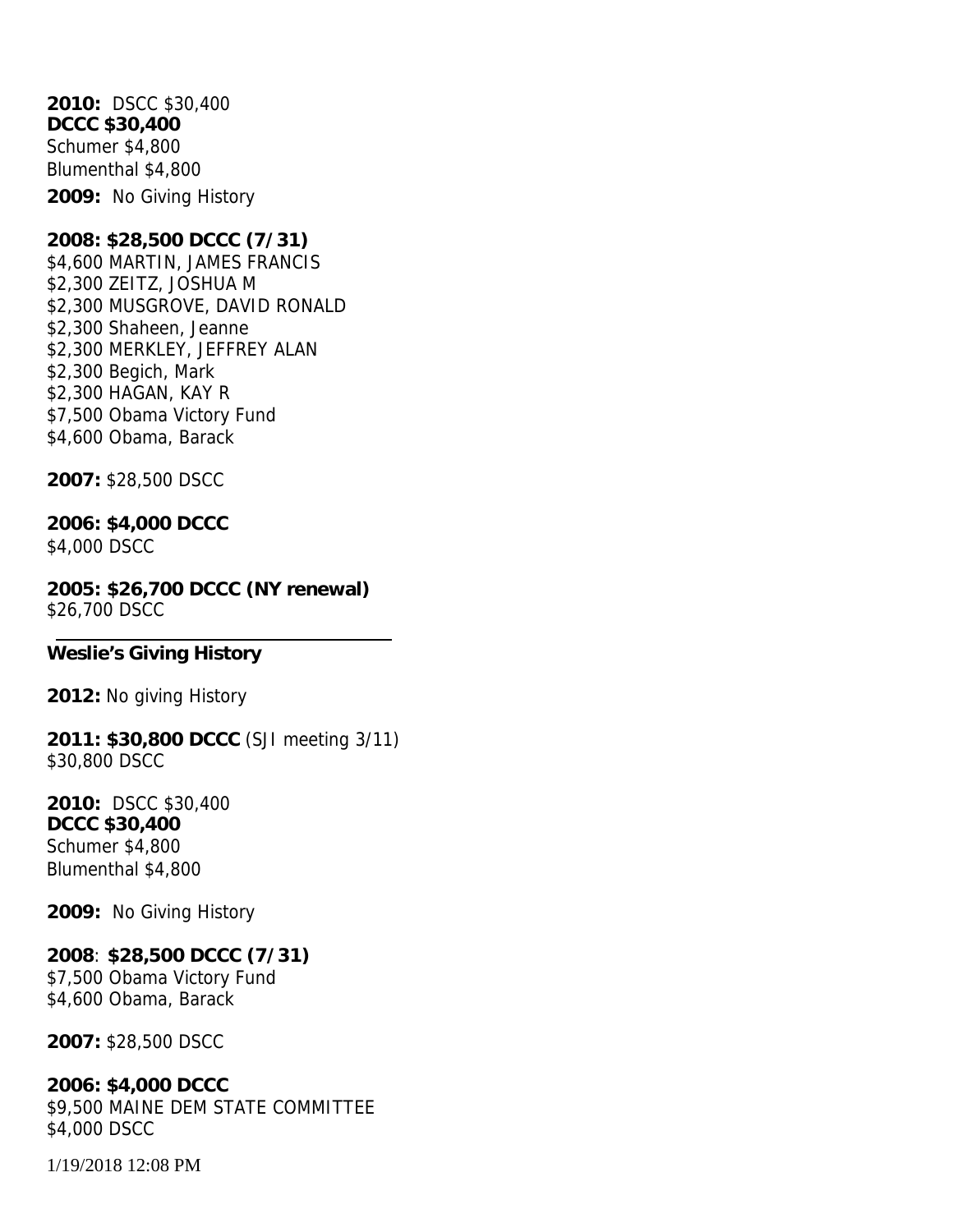### **LEADER PELOSI DEMOCRATIC CONGRESSIONAL CAMPAIGN COMMITTEE**

Staff: Missy Kurek (315) 373-9560

Employer: Hit the Ground Running Email: gi@byewood.com

Name: Gloria Jarecki **Home Phone: (914)** 967-7220

Spouse: Henry Cell Phone: (914) 629-7777

Occupation: Executive Address: 10 Timber Trail Rye, NY 10580

**Ask: Please ask Gloria to renew her Speaker's Cabinet membership with a contribution of \$32,400 to the DCCC at this time. Please also invite Gloria and Henry to join you at the DCCC Speaker's Cabinet Renewal Dinner in New York on March 15, 2013.**

**DCCC Speaker's Cabinet Renewal Dinner With You and DCCC Chairman Steve Israel Friday,**

**March 15 th, 2013 6:30pm Dinner Café Boulud- New York, NY**

**Ticket Levels: Speaker's Cabinet: \$32,400 (per couple), Sponsor: \$10,000 (per couple) and Chairman's Council \$5,000 (per person)**

**Notes:**

**October 2012:** Gloria and her son Andrew each contributed \$30,800 to the DCCC towards the Battleground NY event with Vice President Al Gore. They both were in attendance at this event. In addition to their DCCC contribution , Andrew also contributed a total of \$25,000 to DCCC candidates including Rep. Elizabeth Esty, Rep. Annie Kuster, Rep. Ann Kirkpatrick, Rep. Carol Shea-Porter, Rep. Tammy Duckworth, Rep. Betty Sutton, Rep. Bill Owens, Rep. Kathy Hochul and Rep. Louise Slaughter, Rep. Sean Patrick Maloney.

**December 2011:** Henry contributed \$5,000 to the DCCC in response to an email solicitation.

**2011:** Gloria contributed a total of \$9,750 to the DCCC in response to multiple email solicitations between February and September in 2011.

**July 2007:** Gloria contributed \$10,000 to the DCCC and attended the DCCC event hosted by Congresswoman Lowey at her home in Rye, NY.

**October 2006:** Gloria contributed \$25,000 to the DCCC and attended the DCCC event hosted by Congresswoman Lowey at her home in Rye, NY.

**November 2003:** Gloria contributed \$20,000 to the DCCC and attended the DCCC event hosted by Congresswoman Nita Lowey at her home in Rye, NY.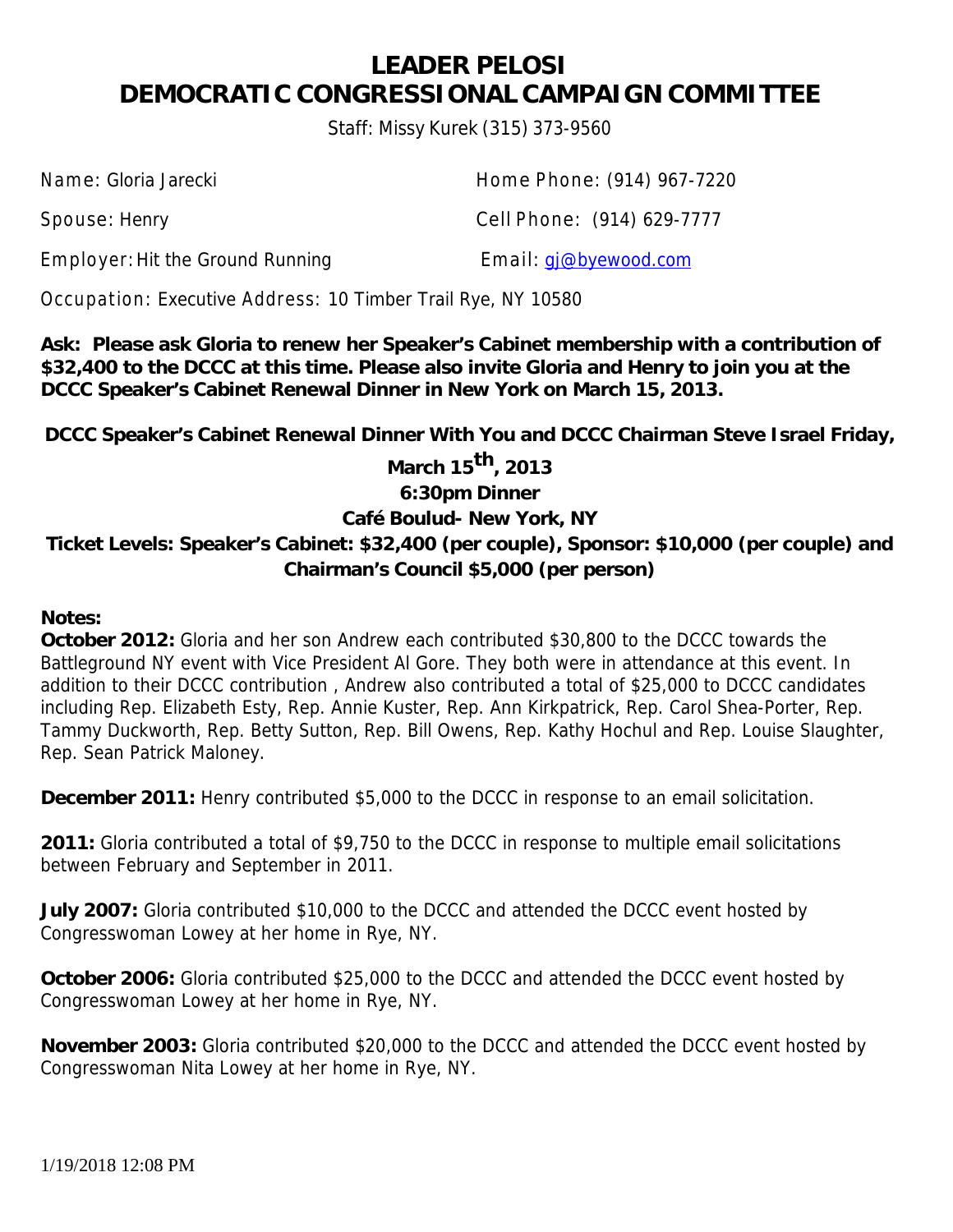**March 2002:** Henry contributed \$10,000 to the DCCC.

**\*\*Henry has contributed a life total of \$35,000 to the DCCC. Gloria has contributed a life total of \$130,550 to the DCCC. Henry and Gloria's son Andrew has contributed \$30,800 to the DCCC total in his life time.**

**Giving History Henry's Giving History**

**2012: \$104,200 House Majority PAC** \$104,200 Majority PAC \$104,300 Priorities USA \$5,000 Committee for Leadership and Progress \$4,000 Re-Elect Congressman Kucinich Committee \$2,500 Hochul, Kathy \$1,000 Roberti, Dan

**2011:** \$12,500 Stabenow 2012 Victory Fund \$7,500 ActBlue **\$5,000 DCCC (12/30)** \$5,000 DSCC \$5,000 Friends Of Weiner \$5,000 Gillibrand For Senate \$5,000 Maloney For Congress \$5,000 Nadler For Congress \$5,000 Nita Lowey For Congress \$4,000 Re-Elect Congressman Kucinich Committee \$2,500 Grassroots Victory Fund \$2,400 Stabenow For Us Senate \$500 Friends Of Mark Warner

**2010:** \$9,800 Scott Murphy New York Victory Fund 2010 \$5,000 ActBlue \$5,000 Grassroots Victory Fund \$4,800 Friends Of Blanche Lincoln \$4,800 Maloney For Congress \$4,800 Nadler For Congress \$3,800 Gillibrand For Senate \$2,400 Barney Frank For Congress Committee \$2,400 Scott Murphy For Congress \$2,000 Friends Of Weiner \$1,800 Nita Lowey For Congress \$1,500 Moveonorg Political Action \$500 Welch For Congress

1/19/2018 12:08 PM **2009:** \$4,800 Friends Of Schumer \$3,000 Nita Lowey For Congress \$2,400 Leahy For Us Senator Committee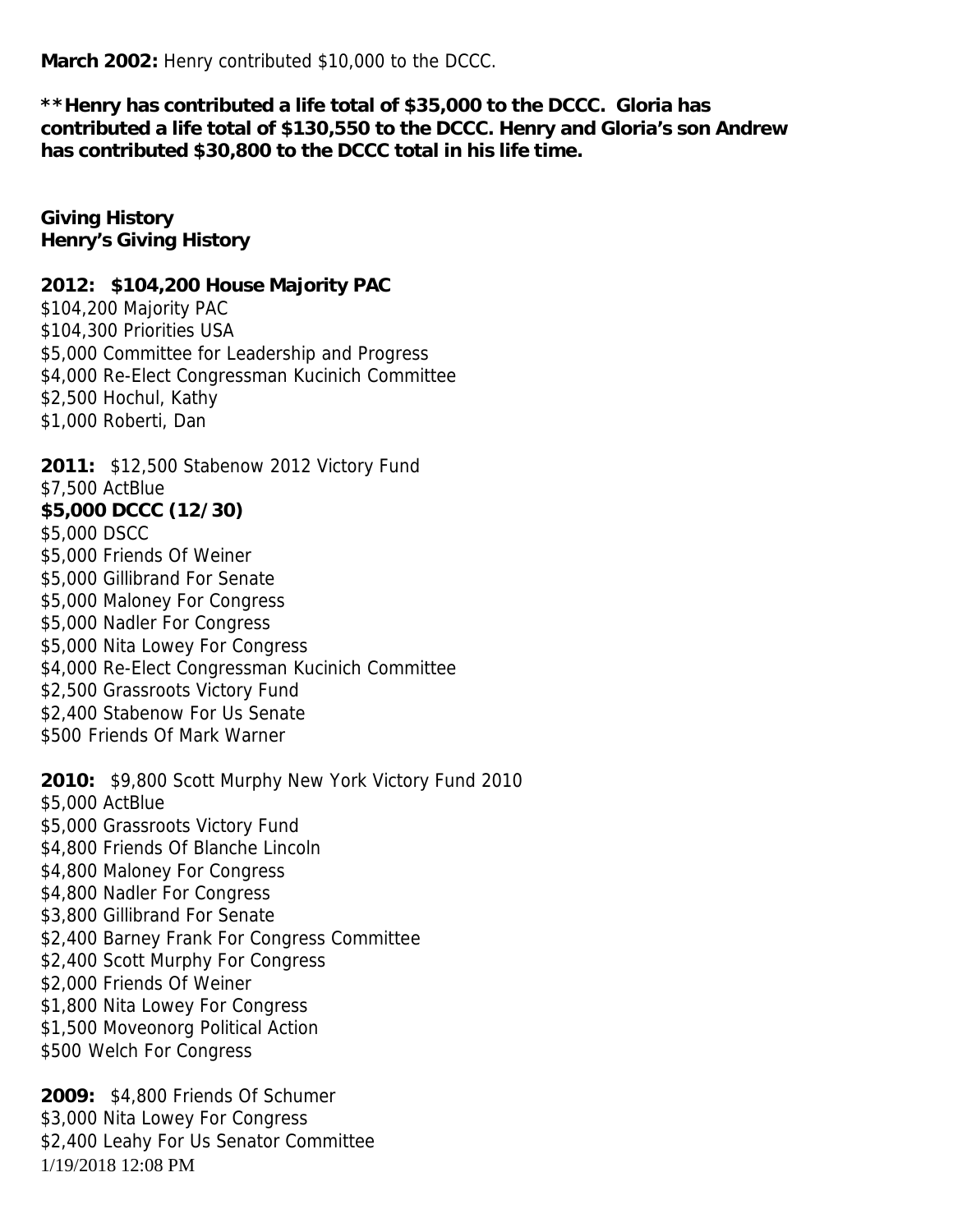\$2,400 Scott Murphy For Congress \$2,000 Franken Recount Fund \$1,000 Friends Of Blanche Lincoln \$1,000 Gillibrand For Senate \$450 Friends Of Weiner

**2008:** \$23,500 DSCC \$4,600 NADER FOR PRESIDENT 2008 \$2,500 NITA LOWEY FOR CONGRESS \$1,000 NADLER FOR CONGRESS \$1,000 RANGEL FOR CONGRESS \$1,000 RE-ELECT CONGRESSMAN KUCINICH COMMITTEE \$1,000 UDALL FOR US ALL \$500 OBAMA VICTORY FUND \$500 UDALL FOR COLORADO \$250 ETHAN STRIMLING FOR CONGRESS

**2007:** \$28,500 DEMOCRATIC SENATORIAL CAMPAIGN COMMITTEE \$4,600 FRIENDS OF MARK WARNER \$2,300 HAGEL FOR SENATE COMMITTEE \$2,300 OBAMA FOR AMERICA \$2,300 RICHARDSON FOR PRESIDENT INC. \$1,000 A LOT OF PEOPLE FOR DAVE OBEY \$500 WAGER FOR CONGRESS

**Gloria has \$28,350 Federally Remaining 2012:** \$2,500 Baldwin, Tammy \$2,500 Carmona, Richard \$2,000 Donnelly, Joe \$1,700 Heidakamp, Heidi \$2,500 Murhpy, Chris \$1,000 Duckworth For Congress \$1,000 Murphy, Mark \$2,000 Credo SuperPAC \$2,000 Emilys List \$5,000 Committee for Leadership and Prgoress \$1,000 McCarthy, Carolyn \$2,500 Sutton, Betty \$2,500 Esty, Elizabeth \$5,000 Green Mountain PAC \$2,500 Zerban, Rob \$5,000 Warren, Elizabeth

1/19/2018 12:08 PM **2011:** \$15,000 Grassroots Victory Fund \$5,000 Friends Of Bernie Sanders \$5,000 Maloney For Congress \$5,000 Nita Lowey For Congress \$5,000 Stabenow 2012 Victory Fund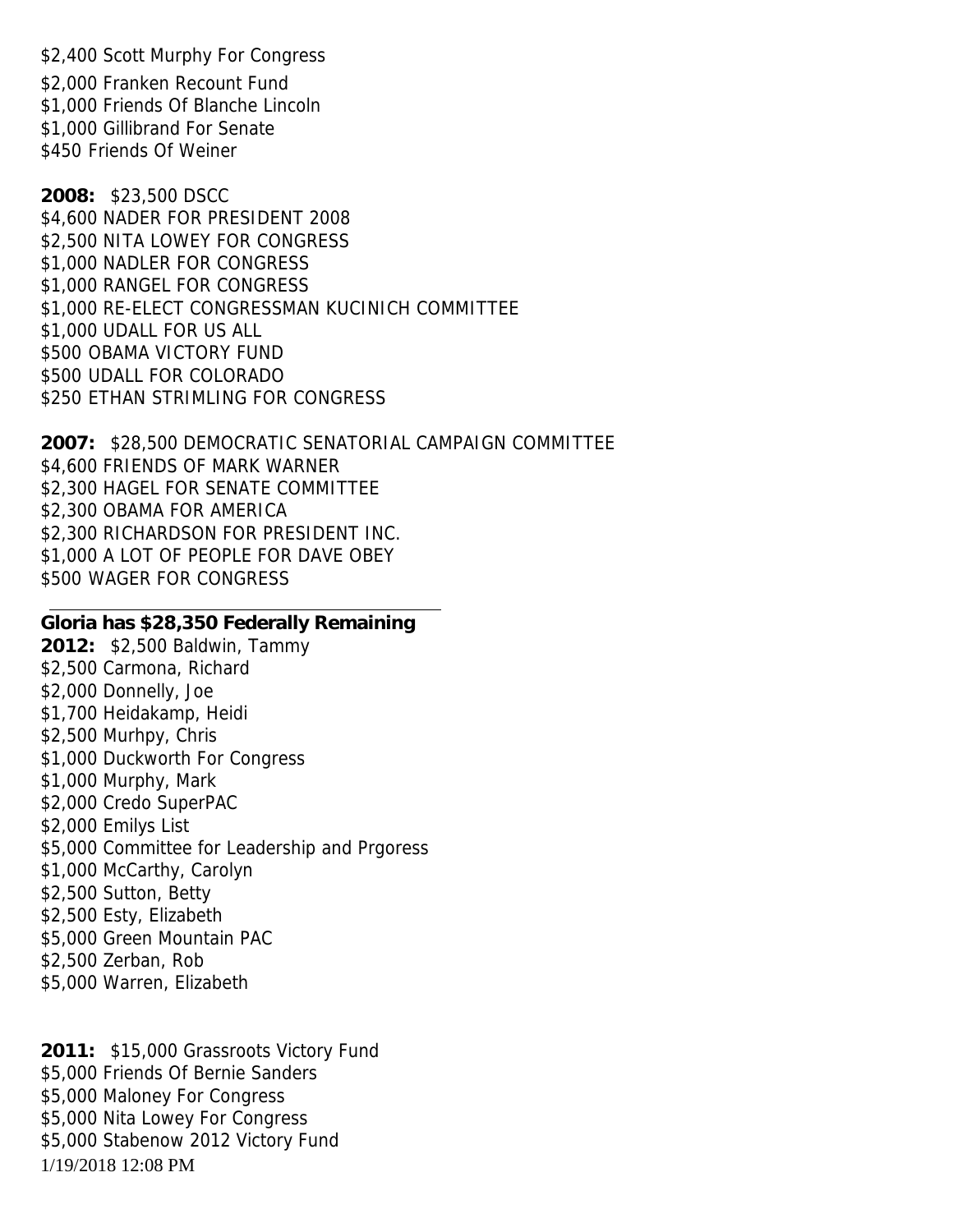\$5,000 Stabenow For Us Senate **\$2,500 DCCC (9/29) \$2,500 DCCC (6/29)** \$2,500 Kathy Hochul For Congress \$2,500 Rob Zerban For Congress \$2,000 Democracy for America **\$2,000 DCCC (6/30)** \$2,000 Moveonorg Political Action **\$1,000 DCCC (7/28) \$1,000 DCCC (2/12)** \$1,000 Elizabeth For Ma Inc \$1,000 Raja For Congress \$500 Bonamici For Congress **\$500 DCCC (3/26)** \$500 EMILY's List \$500 Sheyman For Congress **\$250 DCCC (3/17)**

**2010:** \$12,000 ActBlue \$10,000 Grassroots Victory Fund \$6,000 Democracy for America \$4,800 Gillibrand For Senate \$2,800 Nita Lowey For Congress \$2,500 Moveonorg Political Action \$2,400 Scott Murphy For Congress \$1,000 Martha Coakley For Senate Committee

**2009:** \$3,500 Moveonorg Political Action \$2,000 Nita Lowey For Congress

**2008:** \$4,600 NADER FOR PRESIDENT 2008 \$2,300 OBAMA FOR AMERICA \$2,300 COMMITTEE TO RE-ELECT RON PAUL \$800 MOVEON.ORG POLITICAL ACTION \$500 ROBERT WEXLER FOR CONGRESS COMMITTEE \$500 Defenders of Willdife Action Fund \$500 DEMOCRACY FOR AMERICA

**2007:** \$10,000 DSCC **\$10,000 DCCC (7/31)** \$4,600 OBAMA FOR AMERICA \$4,600 NITA LOWEY FOR CONGRESS \$2,300 HILLARY CLINTON FOR PRESIDENT \$2,300 CHRIS DODD FOR PRESIDENT INC \$2,300 RICHARDSON FOR PRESIDENT INC. \$2,300 CHRIS DODD FOR PRESIDENT INC \$2,000 MOVEON.ORG POLITICAL ACTION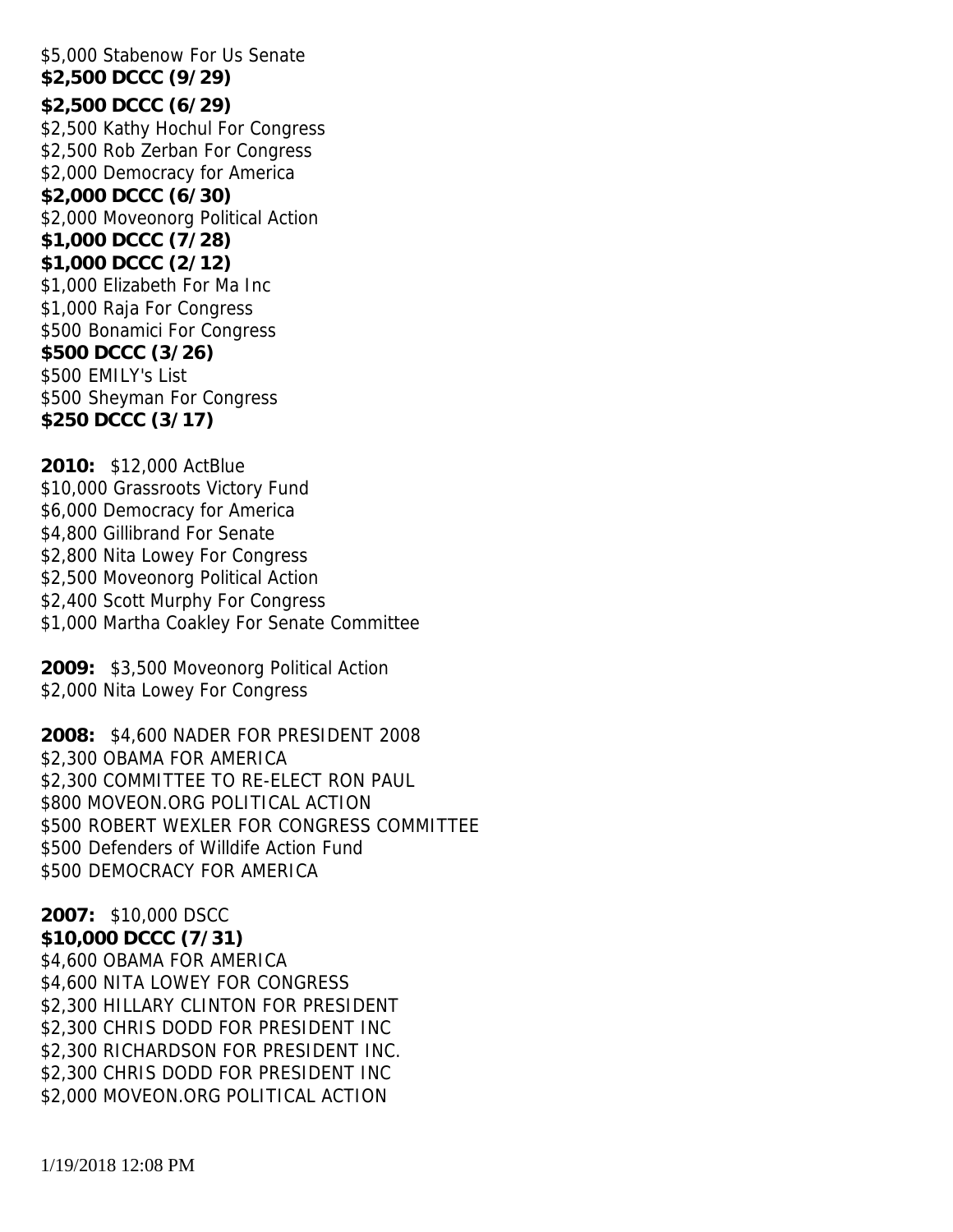# **LEADER NANCY PELOSI DEMOCRATIC CONGRESSIONAL CAMPAIGN COMMITTEE**

Staff: Missy Kurek (315) 373-9560

Name: Julian C. Schroeder Work Phone: (212) 935-0204

Spouse: Ruth **Home Phone: (212) 874-3896** 

Employer: Credit Renaissance Partners

Occupation: Investment Advisor Fax: (212) 935-4268

Address: 215 W 92nd St Apt 8A New York, NY 10025-7477

**Ask: Please ask Julian and Ruth to renew their Speaker's Cabinet memberships with a contribution of \$32,400 to the DCCC at this time. Please also invite Julian and Ruth to join you at the DCCC Speaker's Cabinet dinner in New York on March 15th , 2013.**

**DCCC Speaker's Cabinet Renewal Dinner With You and DCCC Chairman Steve Israel Friday, March 15 th , 2013 6:30pm Dinner Café Boulud- New York, NY Ticket Levels: Speaker's Cabinet: \$32,400 (per couple), Sponsor: \$10,000 (per couple) and Chairman's Council \$5,000 (per person)**

**Note:**

**January 2012:** Julian and Ruth attended the NP4C dinner at the home of Karen and Dennis Mehiel. Julian contributed \$10,000 to the DCCC for this dinner and Ruth contributed \$5,000.

**June 2011:** Ruth contributed \$5,000 to the DCCC Brunch hosted by Rep. Nita Lowey at her home in New York. Ruth and Julian attended this event.

**February 2011:** You met with Ruth and Julian at the Regency in New York. As a result of that meeting Julian contributed \$20,000 to the DCCC and Ruth contributed \$5,000 to the DCCC.

**Julian Schroeder's Giving History: 2012: \$10,000 DCCC (Mehiel Dinner- Jan. 2012)** \$2,000 Barrow, John \$2,000 Duckworth, Tammy \$2,000 Schreibman, Julian \$2,000 Clyburn, Jim \$1,5000 Nadler, Jerry \$2,000 Courtney, Joe \$2,000 Hochul, Kathy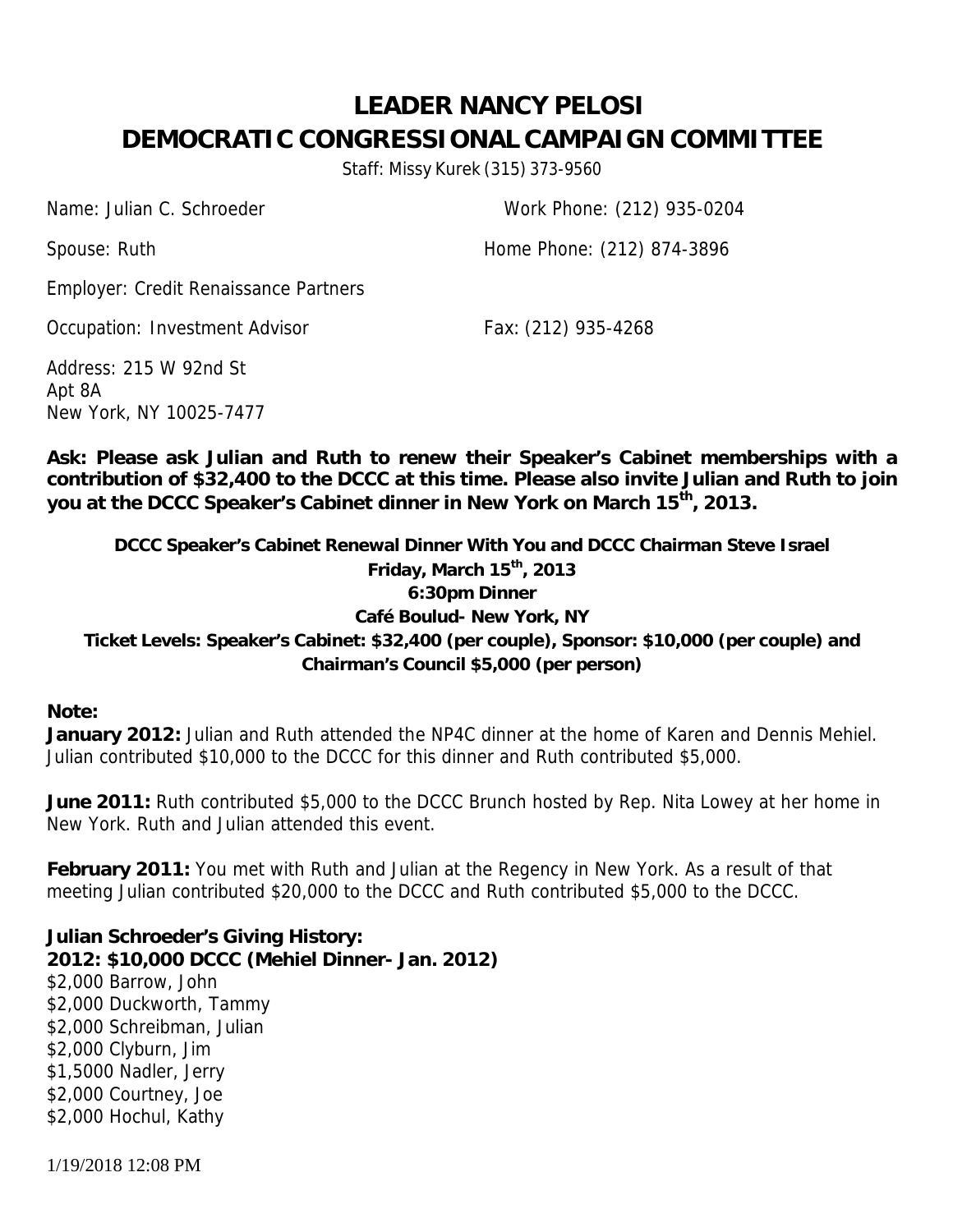| 2011:    |                                     |
|----------|-------------------------------------|
| \$20,000 | DCCC (NP Meeting)                   |
| \$4,000  | Higgins, Brian                      |
| \$2,500  | Hochul, Kathy                       |
| \$2,500  | Lowey, Nita M.                      |
| \$2,500  | Nadler, Jerrold                     |
| \$2,500  | Gillibrand, Kirsten                 |
| \$2,500  | Stabenow, Debbie                    |
| \$2,500  | Barrow, John                        |
| \$2,000  | Schwartz, Allyson Y.                |
| \$2,000  | Maffei, Dan                         |
| \$2,000  | Owens, Bill                         |
| \$2,000  | Obama, Barack                       |
| \$1,000  | Hochul, Kathy                       |
| \$1,000  | Nadler, Jerrold                     |
| \$500    | Stabenow, Debbie                    |
| \$500    | Lowey, Nita M.                      |
|          |                                     |
| 2010:    |                                     |
| \$10,000 | DCCC (Northeast General)            |
| \$5,000  | DCCC (NYC Mehiel Dinner 10.19.2010) |
| \$5,000  | Nadler, Jerrold                     |
| \$5,000  | DCCC (NYC Obama Dinner 05.13.2010)  |
| \$2,400  | Lowey, Nita M.                      |
| \$2,400  | Barrow, John                        |
| \$2,000  | Maffei, Dan                         |
| \$2,000  | Stabenow, Debbie                    |
| \$1,400  | Kilroy, Mary Jo                     |
| \$1,000  | Owens, Bill                         |
| \$1,000  | Owens, Bill                         |
| \$600    | Lowey, Nita M.                      |
| \$600    | Murphy, Scott                       |
| \$600    | Schwartz, Allyson Y.                |
| \$400    | Murphy, Scott                       |
| \$400    | Schwartz, Allyson Y.                |
|          |                                     |
| 2009:    |                                     |
| \$20,000 | <b>DCCC</b>                         |
| \$7,500  | <b>DSCC</b>                         |
| \$5,000  | Nadler, Jerrold                     |
| \$2,400  | Schumer, Charles E.                 |
| \$2,400  | Owens, Bill                         |
| \$2,400  | Nadler, Jerrold                     |
| \$2,400  | Nadler, Jerrold                     |
| \$2,400  | Bean, Melissa                       |
| \$2,300  | Maffei, Dan                         |
| \$2,000  | Murphy, Scott                       |
| \$2,000  | Schwartz, Allyson Y.                |
|          |                                     |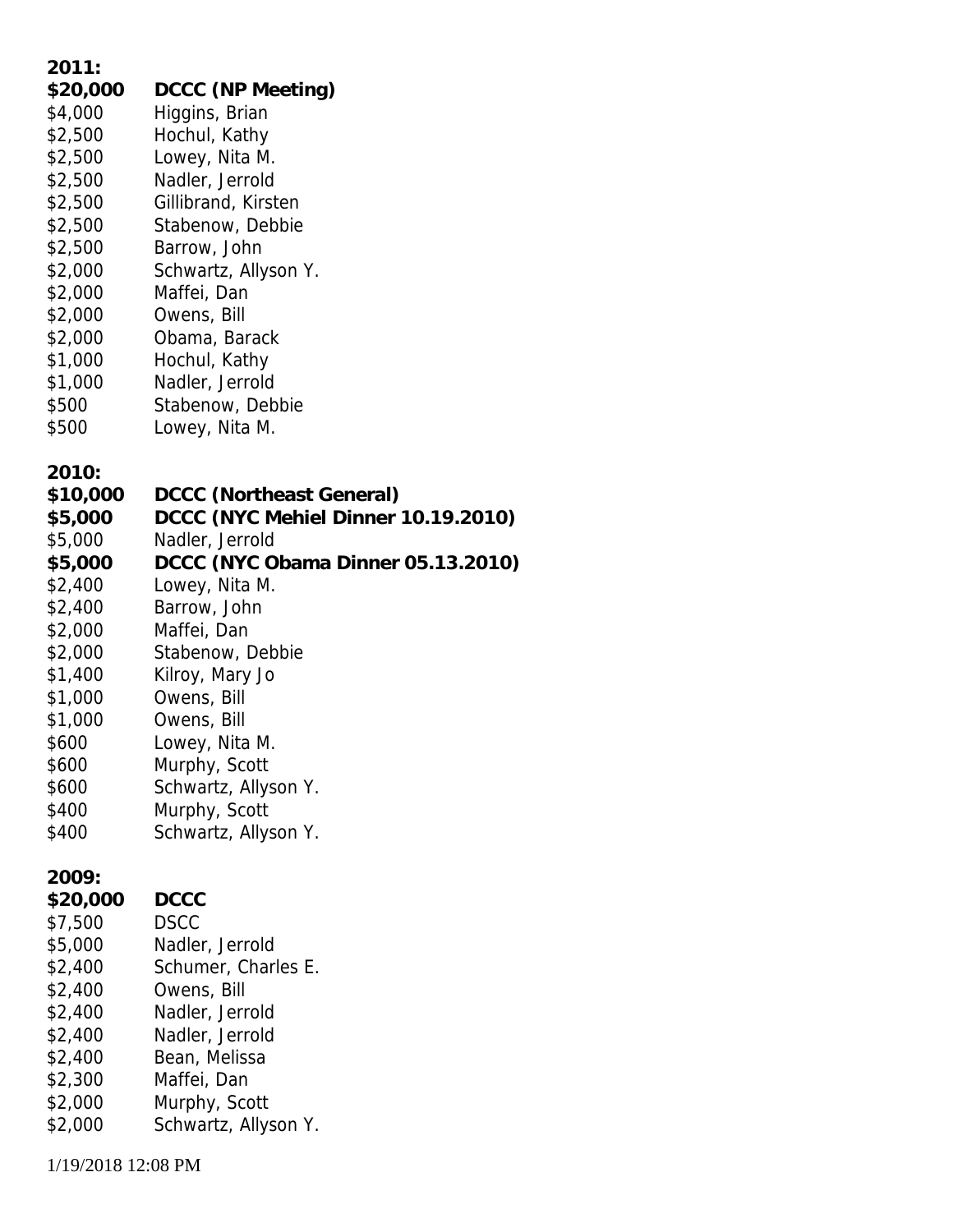| \$2,000<br>\$2,000<br>\$2,000<br>\$2,000<br>\$2,000<br>\$2,000<br>\$1,600<br>\$1,000<br>\$600<br>\$400                                                                                                                                                             | Murphy, Patrick J.<br>Arcuri, Michael<br>Courtney, Joe<br>Higgins, Brian<br>Gillibrand, Kirsten<br>Murphy, Scott<br>Schumer, Charles E.<br>Kilroy, Mary Jo<br>Gillibrand, Kirsten<br>Gillibrand, Kirsten                                                                                                                                                                              |
|--------------------------------------------------------------------------------------------------------------------------------------------------------------------------------------------------------------------------------------------------------------------|---------------------------------------------------------------------------------------------------------------------------------------------------------------------------------------------------------------------------------------------------------------------------------------------------------------------------------------------------------------------------------------|
| 2008:<br>\$20,000<br>\$5,000<br>\$2,500<br>\$2,300<br>\$1,000                                                                                                                                                                                                      | <b>DCCC</b><br>Jerry's PAC (Rep Jerrold Nadler, D-NY)<br>Committee for Leadership and Progress (Rep Nita Lowey, D-NY)<br>Obama, Barack<br>Maffei, Dan                                                                                                                                                                                                                                 |
| 2007:<br>\$20,000<br>\$11,000<br>\$5,000<br>\$4,600<br>\$2,300<br>\$2,300<br>\$2,300<br>\$2,300<br>\$2,300<br>\$2,300<br>\$2,300<br>\$2,300<br>\$2,300<br>\$2,000<br>\$2,000<br>\$2,000<br>\$2,000<br>\$2,000<br>\$1,000                                           | <b>DCCC</b><br><b>DSCC</b><br>Jerry's PAC (Rep Jerrold Nadler, D-NY)<br>Walz, Tim<br>Barrow, John<br>Murphy, Christopher S.<br>Gillibrand, Kirsten<br>Courtney, Joe<br>Arcuri, Michael<br>Boyda, Nancy<br>Nadler, Jerrold<br>Nadler, Jerrold<br>Bean, Melissa<br>Kilroy, Mary Jo<br>Sestak, Joe<br>Powers, Jonathan P.<br>Higgins, Brian<br>Schwartz, Allyson Y.<br>Conyers, John Jr. |
| Ruth Schroeder's Giving History:<br>2012: \$5,000 DCCC (Mehiel Dinner- Jan. 2012)<br>\$3,000 Boockvar, Kathy<br>\$2,500 Duckworth, Tammy<br>\$2,000 Murphy, Mark<br>\$2,000 Hochul, Kathy<br>\$2,000 Maffei, Dan<br>\$1,500 Nadler, Jerry<br>\$1,000 Hochul, Kathy |                                                                                                                                                                                                                                                                                                                                                                                       |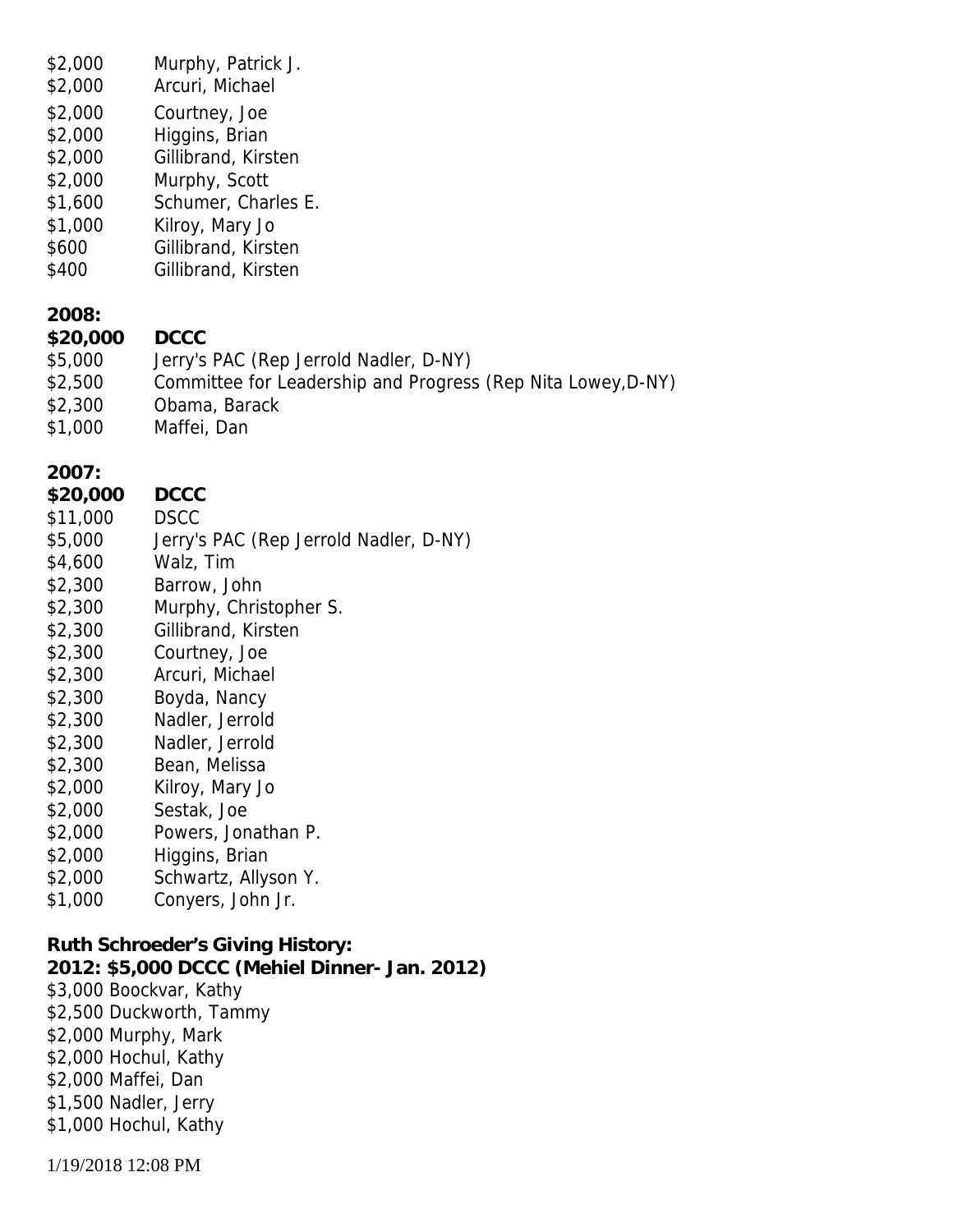| 2011:              |                                            |
|--------------------|--------------------------------------------|
| \$5,000            | DCCC (Lowey Westchester Brunch 06.12.2011) |
| \$5,000            | DCCC (NP Meeting)                          |
| \$4,000            | Higgins, Brian                             |
| \$2,500            | Lowey, Nita M.                             |
| \$2,500            | Nadler, Jerrold                            |
| \$2,500            | Gillibrand, Kirsten                        |
| \$2,500            | Stabenow, Debbie                           |
| \$2,000            | Hochul, Kathy                              |
| \$2,000            | Obama, Barack                              |
| \$2,000            | Barrow, John                               |
| \$2,000            | Schwartz, Allyson Y.                       |
| \$2,000            | Owens, Bill                                |
| \$1,000            | Nadler, Jerrold                            |
| \$500              | Stabenow, Debbie                           |
|                    |                                            |
| 2010:<br>\$5,000   | Nadler, Jerrold                            |
| \$5,000            | DCCC (NYC Obama Dinner 05.13.2010)         |
| \$5,000            | DCCC (Northeast General)                   |
| \$2,400            | Lowey, Nita M.                             |
| \$2,400            | Lowey, Nita M.                             |
| \$2,400            | Kosmas, Suzanne M.                         |
| \$2,400            | Murphy, Christopher S.                     |
| \$2,400            | Bean, Melissa                              |
| \$2,000            | Stabenow, Debbie                           |
| \$2,000            | Owens, Bill                                |
| \$2,000            | Murphy, Scott                              |
| \$1,400            | Barrow, John                               |
| \$1,000            | Schwartz, Allyson Y.                       |
| \$400              | Kilroy, Mary Jo                            |
| 2009:              |                                            |
| \$10,000           | <b>DCCC</b>                                |
| \$2,400            | Schumer, Charles E.                        |
| \$2,400            | Schwartz, Allyson Y.                       |
| \$2,400            | Nadler, Jerrold                            |
| \$2,400            | Nadler, Jerrold                            |
| \$2,000            | Kilroy, Mary Jo                            |
| \$2,000            | Sestak, Joe                                |
| \$1,600            | Schumer, Charles E.                        |
| \$1,400            | Gillibrand, Kirsten                        |
| \$1,400            | Maffei, Dan                                |
| \$1,000            | Owens, Bill                                |
| \$1,000            | Maffei, Dan                                |
| \$1,000            | Arcuri, Michael                            |
| \$1,000            | Gillibrand, Kirsten                        |
| 1/19/2018 12:08 PM |                                            |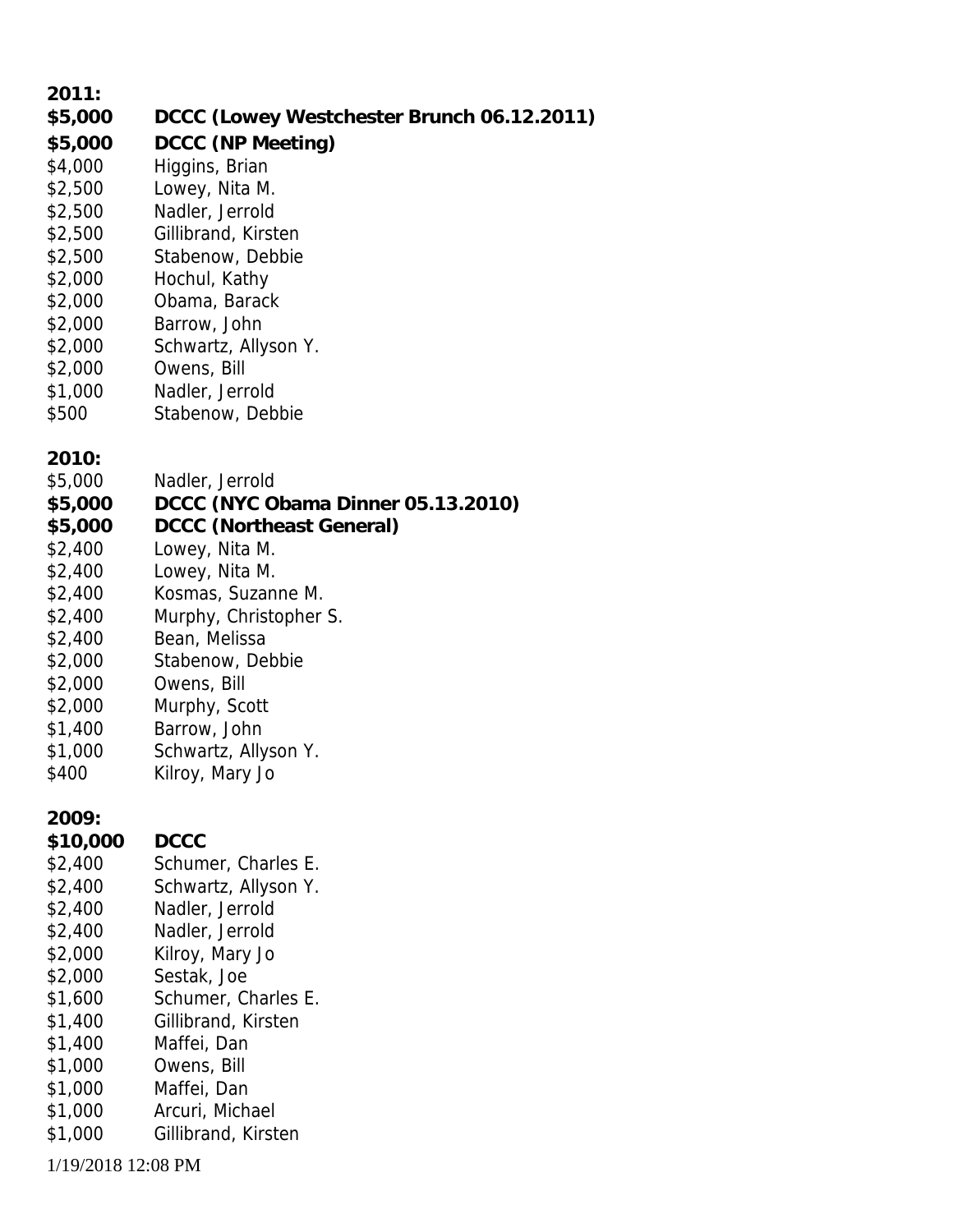| \$1,000<br>\$600<br>\$600                                                                                                                                                                                     | Murphy, Scott<br>Gillibrand, Kirsten<br>Maffei, Dan                                                                                                                                                                                                                                                                                                              |
|---------------------------------------------------------------------------------------------------------------------------------------------------------------------------------------------------------------|------------------------------------------------------------------------------------------------------------------------------------------------------------------------------------------------------------------------------------------------------------------------------------------------------------------------------------------------------------------|
| 2008:<br>\$15,000<br>\$10,000<br>\$5,000<br>\$2,500<br>\$2,300<br>\$2,300<br>\$2,000                                                                                                                          | <b>DCCC</b><br><b>DCCC</b><br>Jerry's PAC (Rep Jerrold Nadler, D-NY)<br>Committee for Leadership and Progress (Rep Nita Lowey, D-NY)<br>Obama, Barack<br>Maffei, Dan<br>Kosmas, Suzanne M.                                                                                                                                                                       |
| 2007:<br>\$11,000<br>\$10,000<br>\$5,000<br>\$5,000<br>\$4,600<br>\$2,300<br>\$2,300<br>\$2,300<br>\$2,300<br>\$2,300<br>\$2,300<br>\$2,300<br>\$2,300<br>\$2,000<br>\$2,000<br>\$2,000<br>\$2,000<br>\$2,000 | <b>DSCC</b><br><b>DCCC</b><br><b>DCCC</b><br>Jerry's PAC (Rep Jerrold Nadler, D-NY)<br>Walz, Tim<br>Barrow, John<br>Murphy, Christopher S.<br>Gillibrand, Kirsten<br>Courtney, Joe<br>Arcuri, Michael<br>Boyda, Nancy<br>Nadler, Jerrold<br>Nadler, Jerrold<br>Kilroy, Mary Jo<br>Powers, Jonathan P.<br>Higgins, Brian<br>Bean, Melissa<br>Schwartz, Allyson Y. |
|                                                                                                                                                                                                               |                                                                                                                                                                                                                                                                                                                                                                  |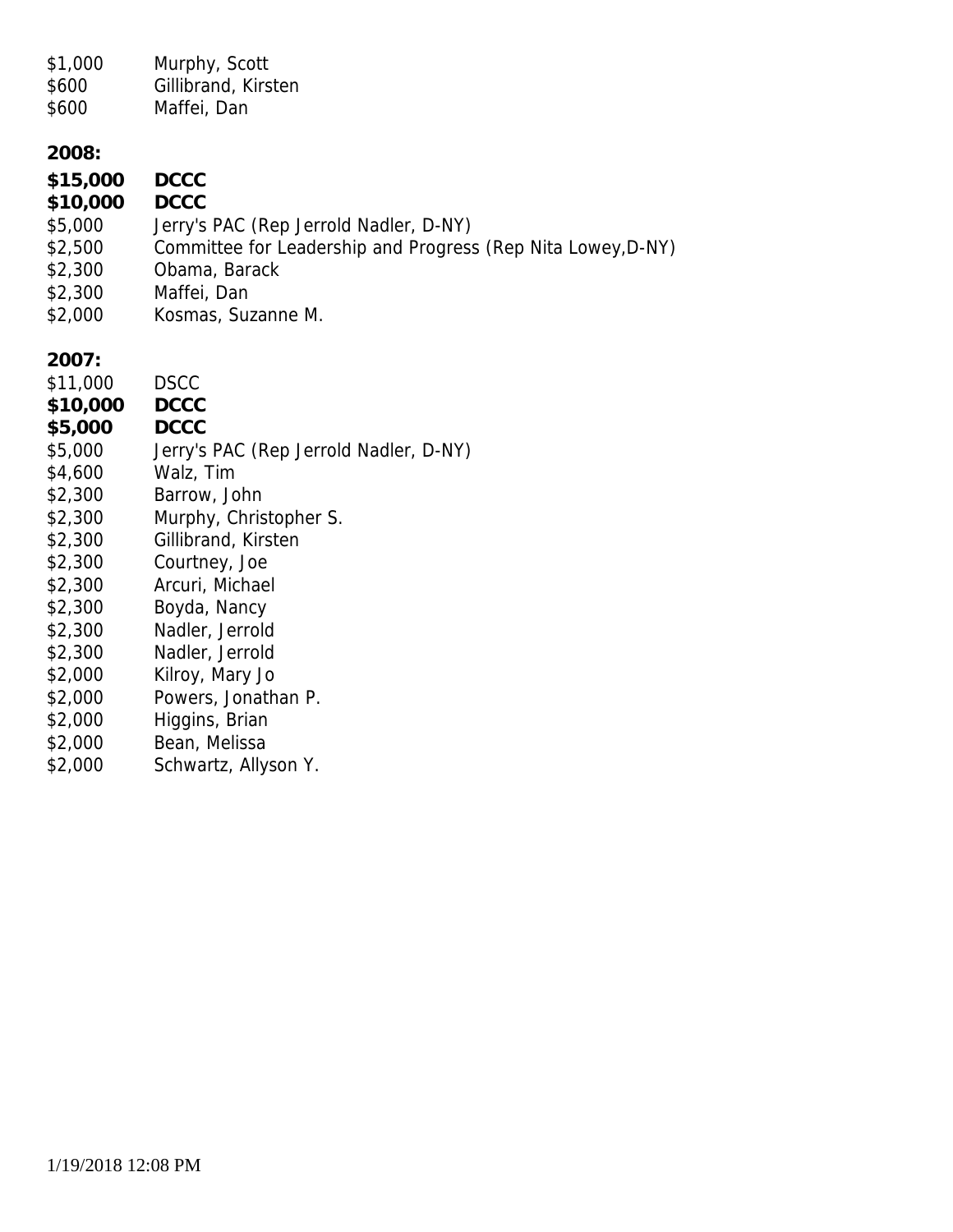### **Leader Nancy Pelosi DEMOCRATIC CONGRESSIONAL CAMPAIGN COMMITTEE**

Staff: Missy Kurek (315) 373-9560

Names Brian Snyder

Work Phone: (212) 398-6628 (assistant)

Employer: HBJ Investments, LLC **Cell: (917) 330-9432 (best number)**

Occupation: Investor

Assistant: Tori

Address: 40 E 83rd St New York, NY 10028-0843

**Ask: Please ask Brian to renew this Speaker's Cabinet membership with a contribution of \$32,400 to the DCCC at this time. Please also invite Brian to the DCCC Speaker's Cabinet Renewal Dinner in New York on March 15, 2013.**

**DCCC Speaker's Cabinet Renewal Dinner With You and DCCC Chairman Steve Israel Friday, March 15th , 2013 6:30pm Dinner Café Boulud- New York, NY Ticket Levels: Speaker's Cabinet: \$32,400 (per couple), Sponsor: \$10,000 (per couple) and Chairman's Council \$5,000 (per person)**

**Notes**

**November 2012:** Brian contributed \$30,800 to the DCCC Recount Fund after seeing you at several events for DCCC candidates the last week in October in New York and at the House Majority PAC reception hosted by Charles Myers at his home in New York.

**August 2012:** Brian contributed \$15,000 to the DCCC towards the Joe Kennedy Victory Fund event. Brian was unable to attend this event but his contribution was raised by Orin Kramer.

**July 2012:** Brian contributed \$3,000 to the DCCC NYC Equality Day events but was unable to attend. This contribution was raised by Rep. Carolyn Maloney

**April 2011:** Brian contributed \$15,000 to the DCCC for the Colorado Delegation Luncheon on April 24, 2011, but did not attend. Congressman Polis raised that contribution.

**October 2010:** You met with Brian at the Regency Hotel in New York. As a result of that meeting Brian contributed \$10,000 to the DCCC.

**March 2005:** You met with Brian, his ex-wife Lavinia, and his late father Harold on March 27, 2005. As a result of that meeting, the Snyder family contributed \$55,000 to the DCCC.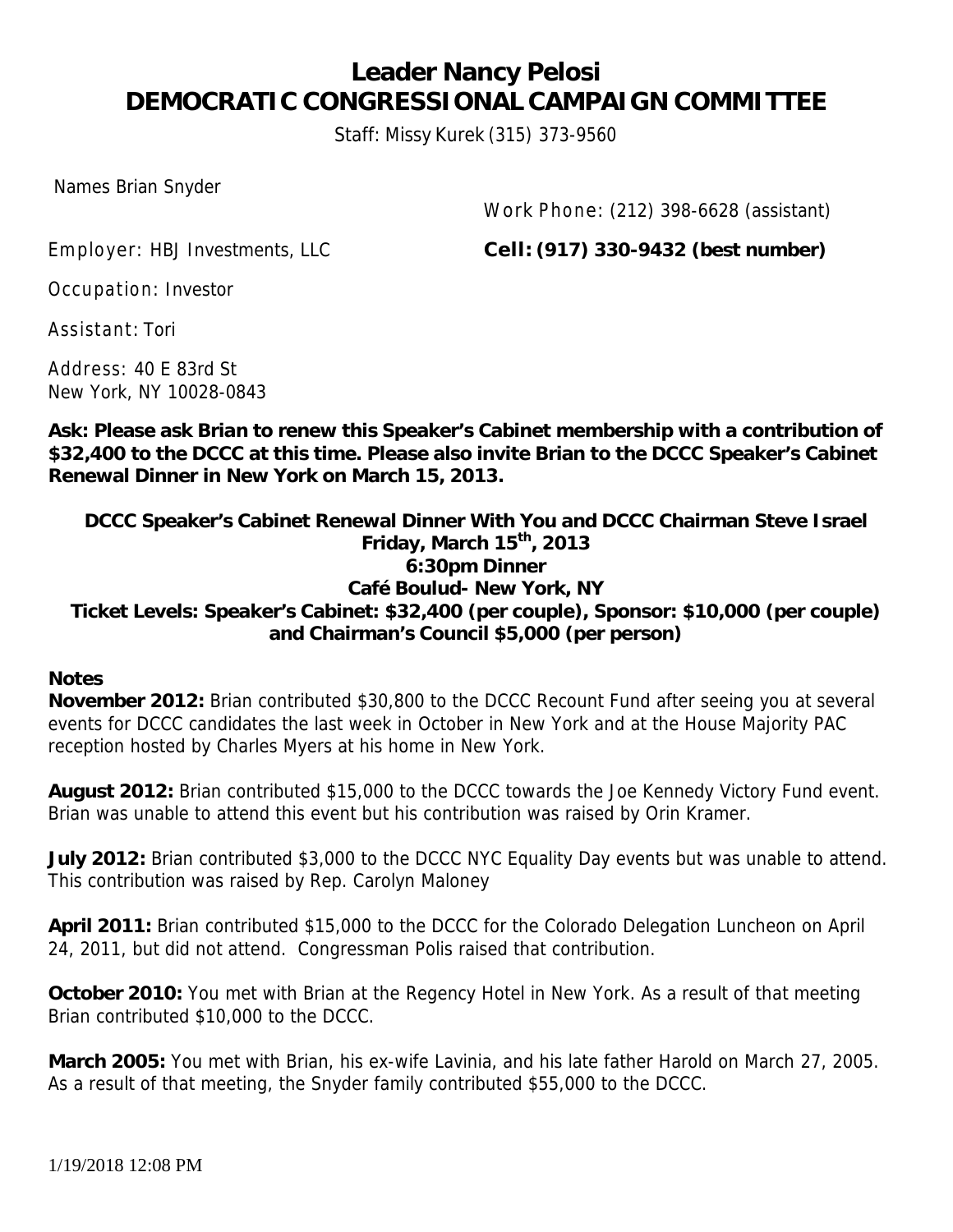**Biography:** Brian is a Principle with his family's firm, HBJ Investments in New York City. He is the son of Harold Snyder, who started Biocraft Laboratories, one of the first manufacturers of genetic medical drugs. Harold founded HBJ Investments in 1997 after Biocraft was taken over by Teva Pharmaceutical Industries, and began investing in medical technology and pharmaceutical companies. Brian is well versed in the education, health care and business issues facing the country, and is one of the largest individual donors toward stem cell research in New York.

**Giving History: Brian Snyder**

**2012: \$30,800 DCCC Recount Fund \$18,000 DCCC** \$35,800 Obama Victory Fund \$25,000 Ohio Families United \$10,000 We the People Inc. \$5,000 Friends Of Jared Polis Committee \$2,500 Kathy Hochul for Congress \$2,500 Bishop, Tim \$2,500 Maloney, Sean Patrick \$2,500 Heidakamp, Heidi \$2,500 Israel, Steve \$2,500 Murphy, Chris

**2011: \$15,000 DCCC (4/29)** \$5,000 Obama Victory Fund 2012 \$5,000 Maloney For Congress \$5,000 Gillibrand For Senate \$2,500 Whitehouse For Senate

**2010:** \$4,800 Weiner, Anthony \$2,400 BLUMENTHAL, RICHARD \$2,400 Fisher, Lee \$4,800 Maloney, Carolyn B.

**2009: \$10,000 DCCC (12/15)** \$10,000 NY State Committee \$10,000 Franken, Al \$5,000 RI Hope PAC \$5,000 Murphy, Scott \$5,000 America Works \$2,400 BENNET, MICHAEL F \$2,400 CARNAHAN, ROBIN \$2,400 Schumer, Charles E. \$2,400 Murray, Patty \$2,400 HODES, PAUL W \$2,400 FISHER, LEE IRWIN \$4,800 Brown, Sherrod \$4,800 GILLIBRAND, KIRSTEN ELIZABETH MRS \$2,200 Schumer, Charles E.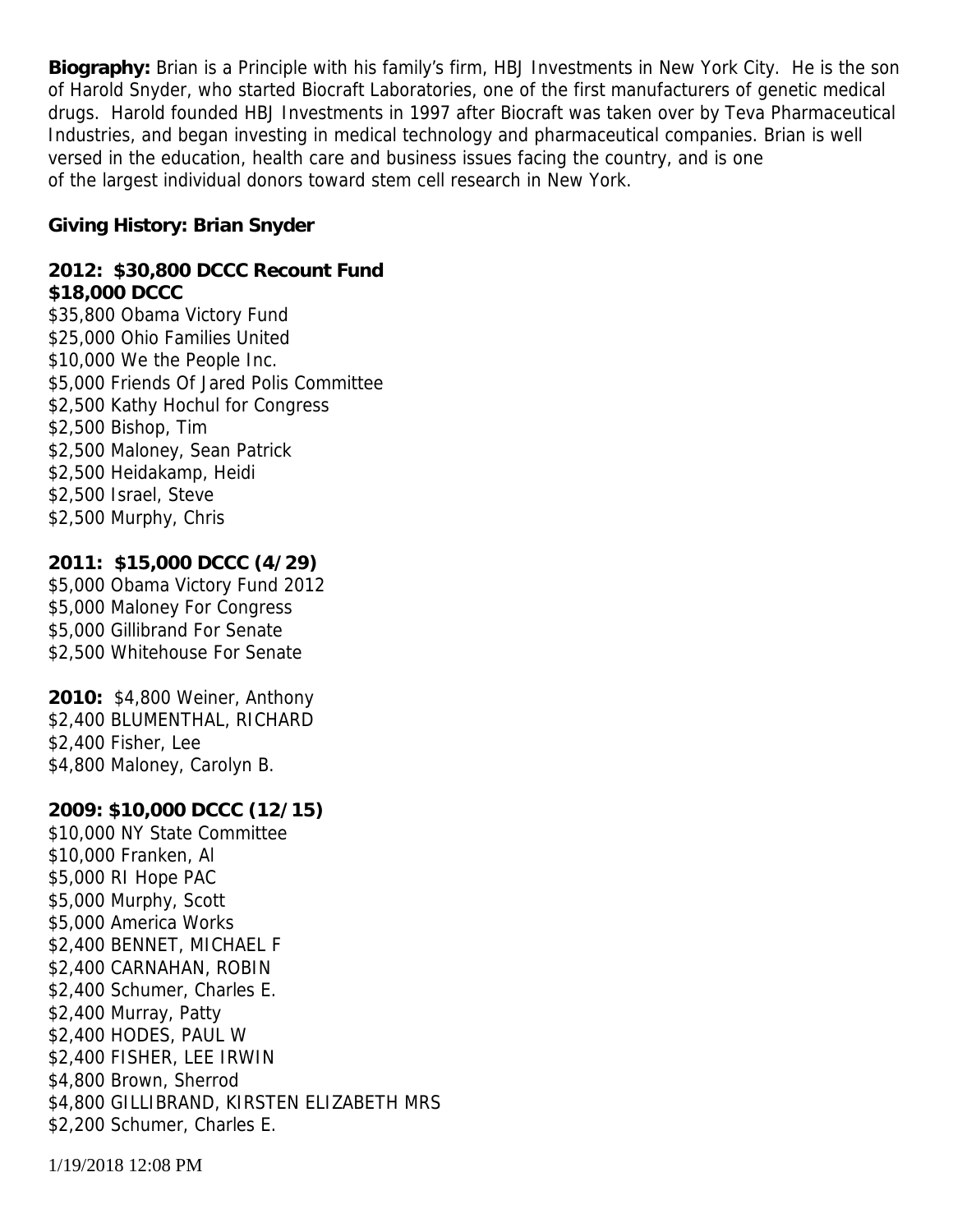**2008:** \$1,500MARTIN, JAMES FRANCIS \$11,900 FRANKEN, AL \$10,000 DSCC \$2,300 Lunsford, Bruce \$2,300 FRANKEN, AL \$2,300 Obama, Barack \$2,300 ALLEN, THOMAS H \$2,300 MADIA, JIGAR ASHWIN \$4,600 Murphy, Patrick J. \$1,000 Foster, Bill \$4,600 Maloney, Carolyn B.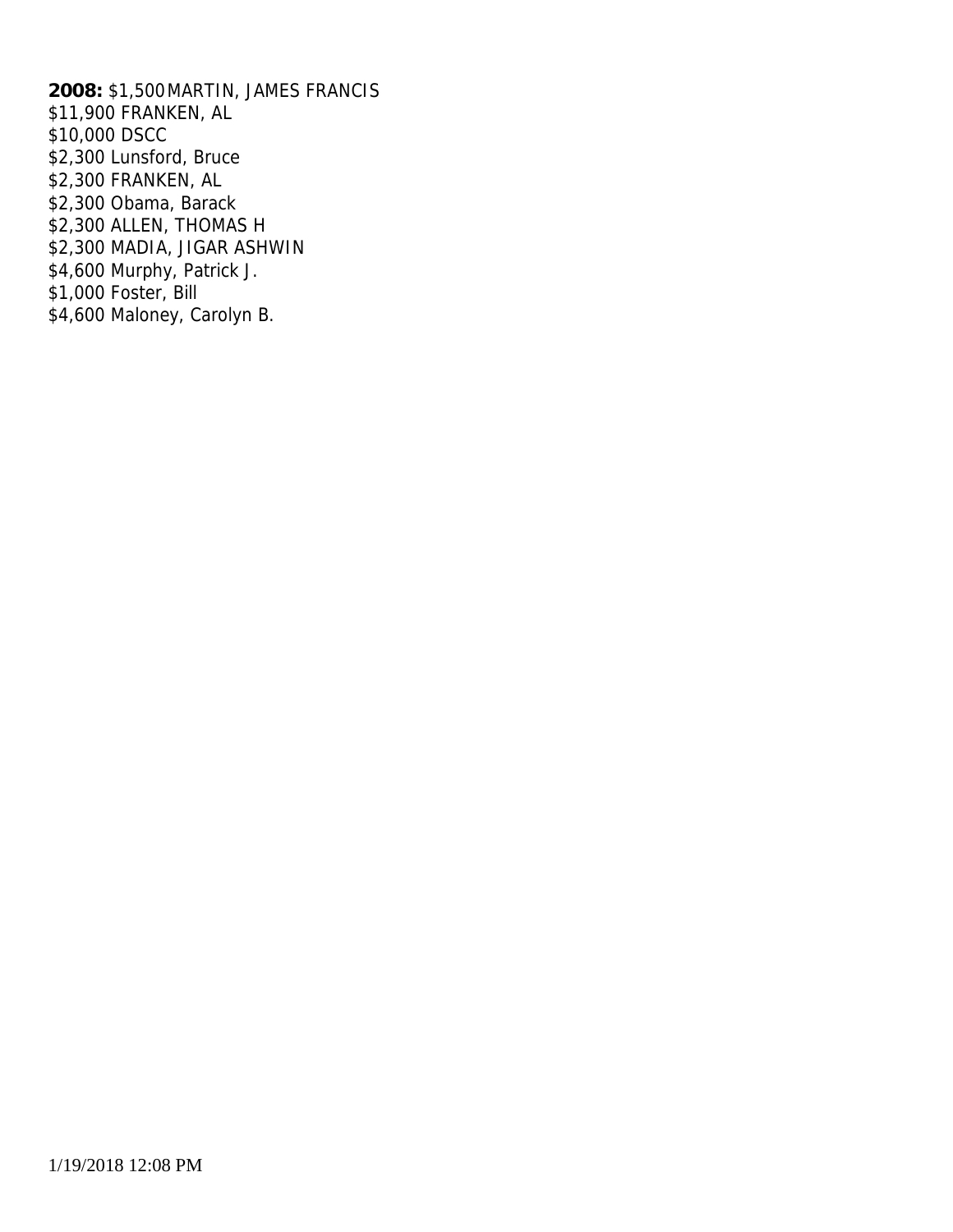## **Leader Nancy Pelosi DEMOCRATIC CONGRESSIONAL CAMPAIGN COMMITTEE**

Staff: Missy Kurek (315) 373-9560

Spouse: Tracy Maxwell Snyder Cell Phone: (917) 294-1717

Name: Jay T. Snyder Work Phone: (212) 398-6628

Employer: HBJ Investments

Occupation: Financier Fax: (212) 398-6683

Address: 592 Fifth Ave 6th Floor New York, NY 10036

**Ask: Please call Jay and ask him and Tracy to join your Speaker's Cabinet with a contribution of \$32,400 to the DCCC at this time. Please also invite Jay and Tracy to join you and Chairman Steve Israel at the DCCC Speaker's Cabinet renewal dinner on March 15 th , 2013 in New York.**

**DCCC Speaker's Cabinet Renewal Dinner With You and DCCC Chairman Steve Israel Friday, March 15 th , 2013 6:30pm Dinner Café Boulud- New York, NY Ticket Levels: Speaker's Cabinet: \$32,400 (per couple), Sponsor: \$10,000 (per couple) and Chairman's Council \$5,000 (per person)**

**Background:** Please note Jay's last contribution to the DCCC was in October 2008. However, DCCC staff reached out to Jay at the end of 2012 about the DCCC Recount Fund at which time Jay asked to be kept in the loop moving forward and expressed wanting to meet with you in 2013.

**October 2008:** Jay contributed \$2,000 to the DCCC unrelated to any event. You received credit for this contribution.

**June 2007:** Jay contributed \$5,000 to the DCCC and attended the June New York dinner hosted by Karen and Dennis Mehiel

**October 2006:** Jay contributed \$5,000 to the DCCC unrelated to any event.

1/19/2018 12:08 PM **Jay Snyder's Giving History: 2012:** \$35,800 Obama Victory Fund \$2,500 Casey, Bob \$2,500 Capps, Lois \$2,500 Kaine, Tim \$2,500 McCaskill, Claire \$3,500 Tester, Jon \$2,400 Berkley, Shelley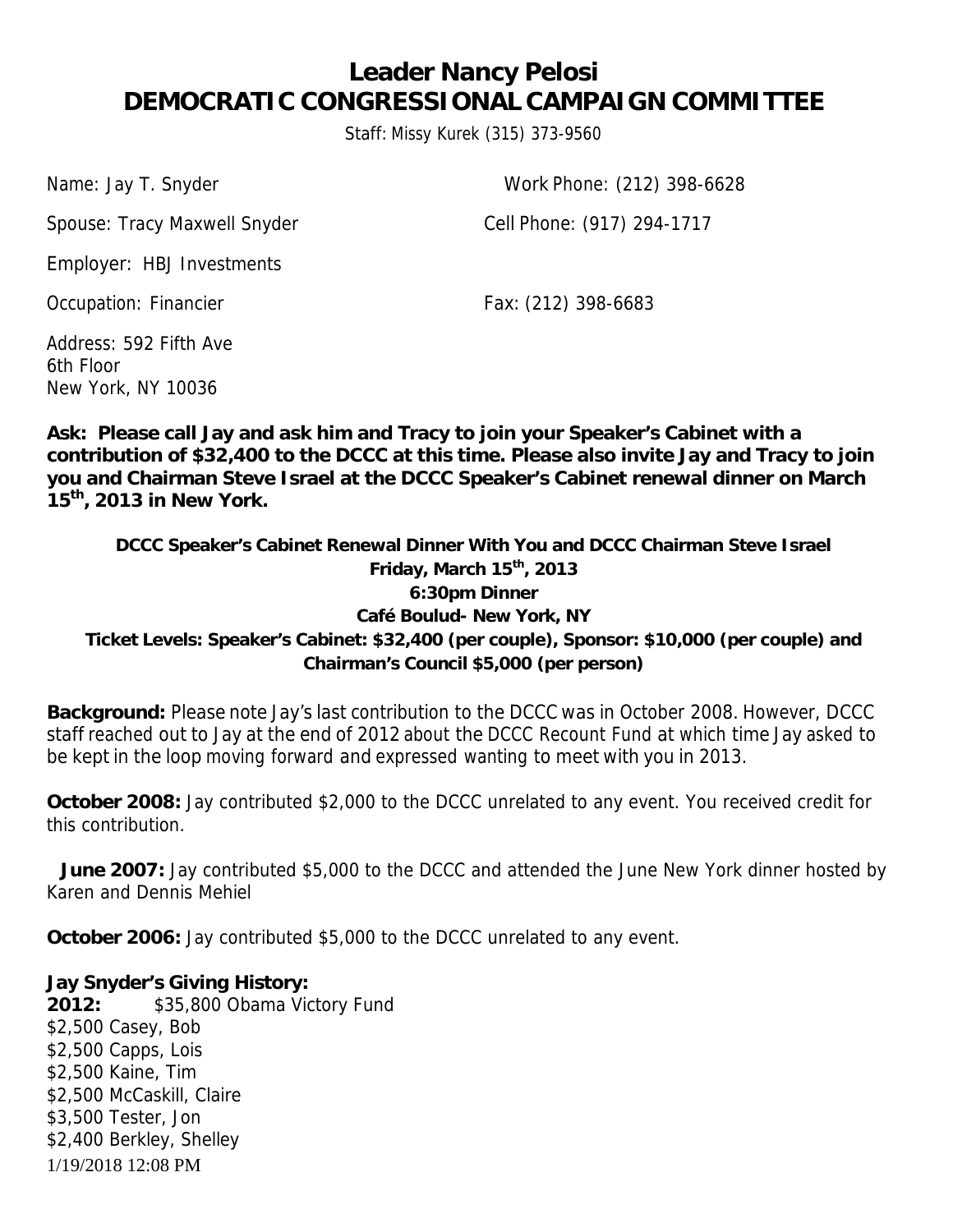\$1,000 Cicilline, David \$1,000 Baldwin, Tammy \$1,000 Roberti, Dan \$1,000 Capps, Lois

**2011:**

- \$35,800 Obama Victory Fund
- \$9,200 DSCC
- \$2,500 Menedez, Bob
- \$5,000 Kerry, John
- \$5,000 Gillibrand, Kirsten
- \$2,500 Vilsack, Christie
- \$1,000 Nelson, Bill
- \$1,000 Maloney, Carolyn B.
- \$1,000 Harkin, Tom

**2010:**

- \$25,000 DSCC
- \$10,000 PENNSYLVANIA DEMOCRATIC PARTY
- \$8,500 DNC
- \$2,400 Giannoulias, Alexi
- \$2,400 Coons, Chris
- \$2,400 Pelosi, Nancy
- \$2,400 Bennet, Michael
- \$2,400 Weiner, Anthony
- \$2,400 Reid, Harry
- \$2,400 Reid, Harry
- \$2,400 Khazei, Alan A.
- \$1,200 Conway, Jack
- \$1,200 Manchin, Joe III \$1,200 Boxer, Barbara

**2009:**

- \$27,900 DNC
- \$10,000 Franken, Al
- \$5,000 DSCC
- \$5,000 HillPAC (ex-Sen. Hillary Clinton, D-NY)
- \$2,500 DNC
- \$2,400 Specter, Arlen
- \$2,400 Boxer, Barbara
- \$2,400 Schumer, Charles E.
- \$2,400 Schumer, Charles E.
- \$2,400 Gillibrand, Kirsten
- \$2,400 Gillibrand, Kirsten
- \$2,300 Maloney, Carolyn B.
- \$1,000 Bennet, Michael
- \$1,000 Lowey, Nita M.
- \$1,000 McCaskill, Claire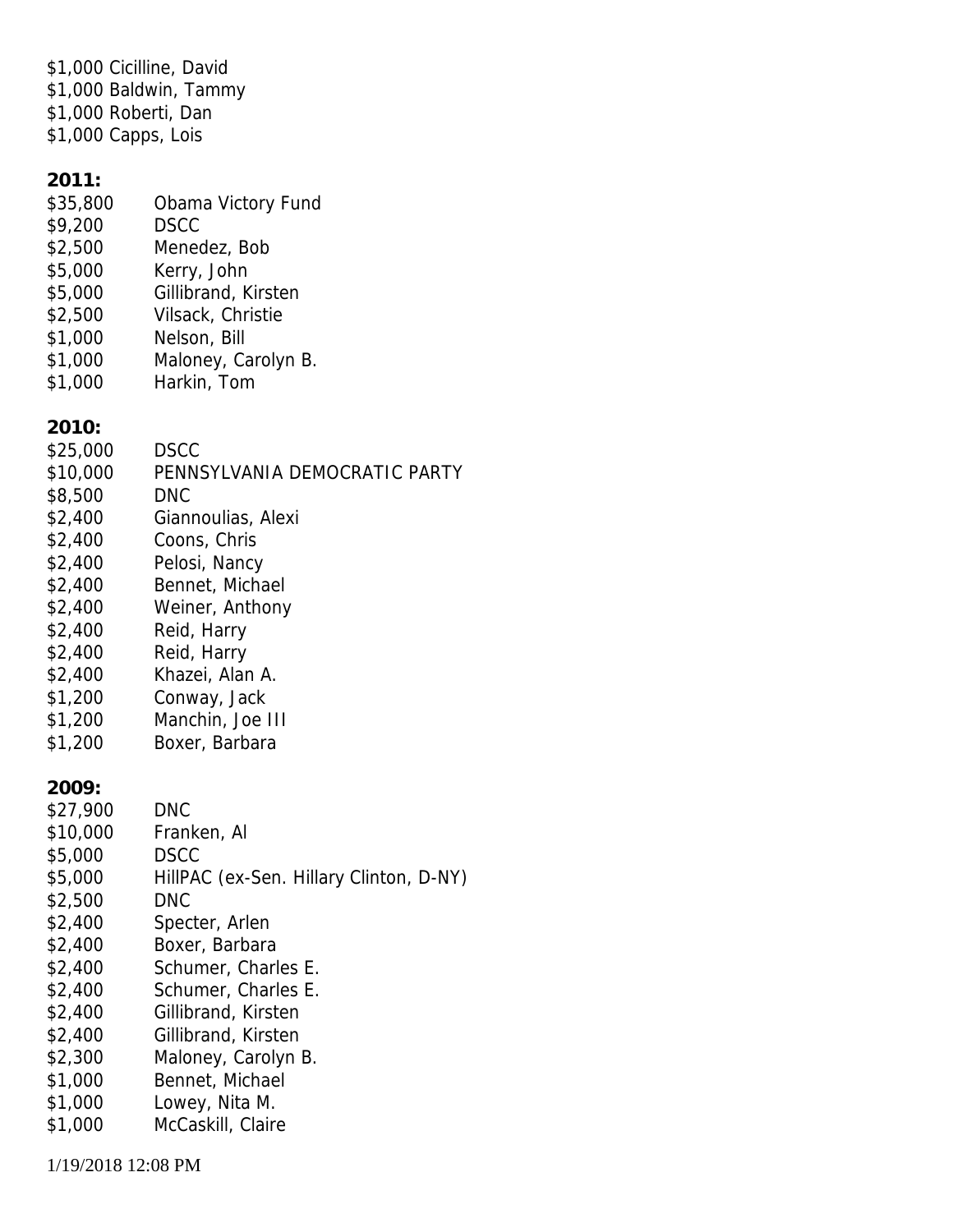\$1,000 NEW DEMOCRAT COALITION POLITICAL ACTION COMMITTEE AKA NDC PAC

\$1,000 Berman, Howard L.

- \$1,000 Murray, Patty
- **2008:**
- \$28,500 DEMOCRATIC WHITE HOUSE VICTORY FUND
- \$25,000 DSCC
- \$10,000 NEW YORK STATE DEMOCRATIC COMMITTEE
- \$5,000 COMMITTEE FOR CHANGE
- \$2,300 Hagan, Kay
- \$2,300 Shaheen, Jeanne
- \$2,300 Clinton, Hillary Rodham
- \$2,300 Obama, Barack
- \$2,300 Obama, Barack
- \$2,300 Merkley, Jeff
- \$2,300 BIDEN, JOSEPH R JR
- \$2,300 Polis, Jared
- \$2,300 Warner, Mark
- **\$2,000 DCCC (General Donation)**
- \$1,300 Gillibrand, Kirsten
- \$1,000 Kirkpatrick, Ann
- \$1,000 Markey, Betsy
- \$1,000 Udall, Mark
- \$1,000 National Leadership PAC (Rep Charles Rangel, D-NY)
- \$1,000 Adler, John
- \$500 PENNSYLVANIA DEMOCRATIC PARTY
- \$400 Unite Our States (ex-Sen. Joe Biden, D-DE)
- \$300 Biden, Joseph R. Jr.
- \$300 Biden, Joseph R. Jr.
- -\$10,000 NEW YORK STATE DEMOCRATIC COMMITTEE

**2007:**

- \$8,500 Democratic Governors Association
- **\$5,000 DCCC (Mehiel Event)**
- \$4,000 Democratic Governors Association
- \$2,300 Kerry, John
- \$2,300 Rockefeller, John D. IV
- \$2,300 CLINTON, HILLARY RODHAM
- \$1,900 CLINTON, HILLARY RODHAM
- \$1,000 Allen, Tom
- \$1,000 SWETT, KATRINA
- \$1,000 Gillibrand, Kirsten
- \$1,000 Kennedy, Patrick J.
- \$1,000 Delahunt, Bill
- \$400 CLINTON, HILLARY RODHAM
- \$400 CLINTON, HILLARY RODHAM
- -\$400 CLINTON, HILLARY RODHAM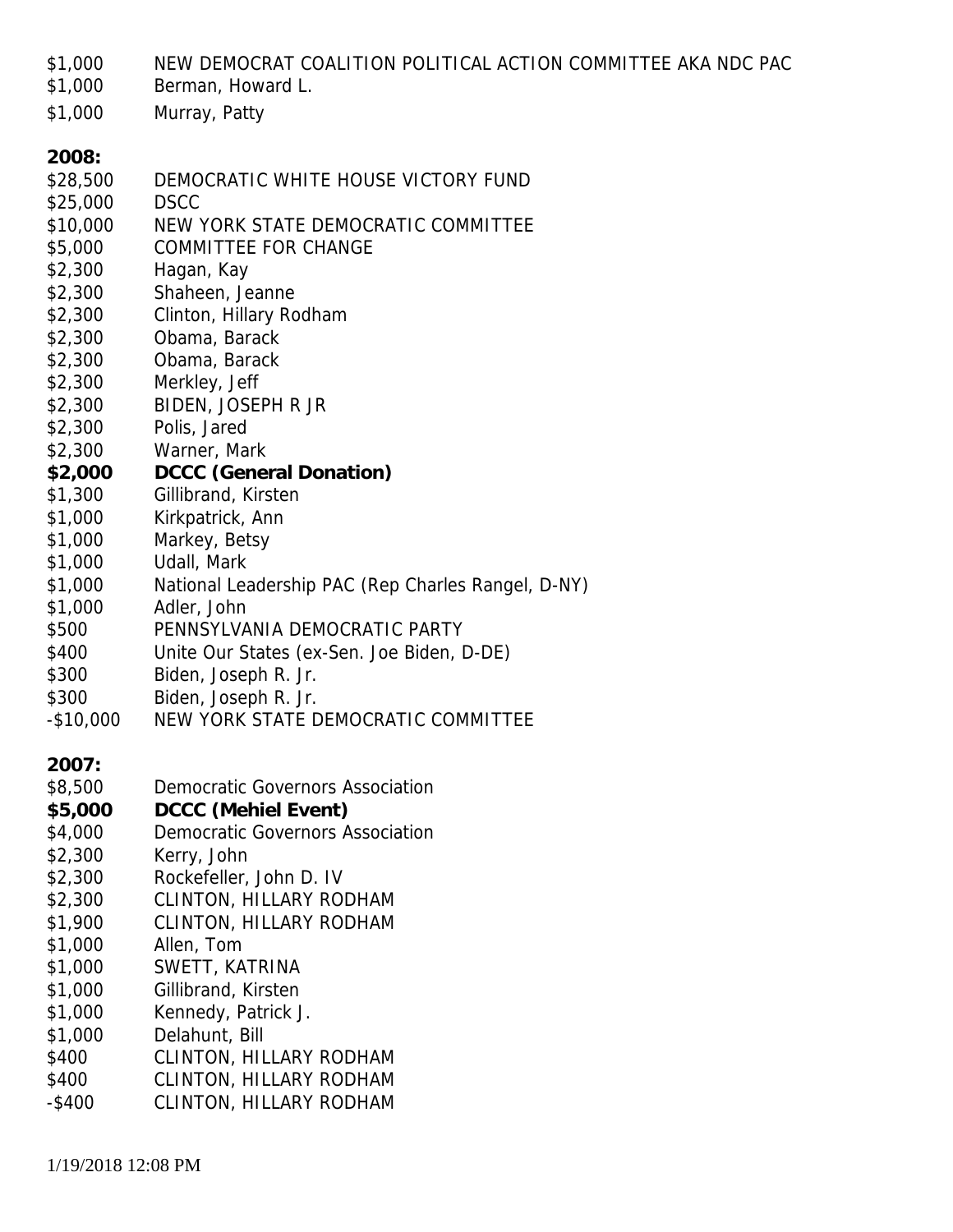**Tracy Maxwell Snyder's Giving History:**

**2012:** \$30,800 DNC \$2,500 Murphy, Chris \$2,500 Berkley, Shelly \$2,500 Casey, Bob **2011:** \$35,800 Obama Victory Fund \$2,500 Menendez, Bob \$1,000 Miller, George \$2,500 Roberti, Dan \$2,500 Kaine, Tim \$1,000 Whitehouse, Sheldon \$5,000 Gillibrand, Kirsten **2010:** \$30,400 DNC \$5,400 DSCC \$2,400 Coons, Chris \$2,400 Reid, Harry \$2,400 Reid, Harry \$2,400 Khazei, Alan A. **\$1,500 DCCC (Bridgehampton Stanton Reception 07.17.2010)** \$1,200 Boxer, Barbara \$1,200 Ellsworth, Brad \$1,200 Coakley, Martha \$1,000 Hodes, Paul W. **2009:** \$10,000 DSCC \$5,000 HillPAC (ex-Sen. Hillary Clinton, D-NY) \$2,400 Specter, Arlen \$2,400 Gillibrand, Kirsten \$2,400 Gillibrand, Kirsten \$2,400 Schumer, Charles E. \$2,400 Schumer, Charles E. \$1,000 Inouye, Daniel K. \$1,000 Murray, Patty **2008:** \$4,600 Obama, Barack \$2,300 Martin, Jim \$2,300 Merkley, Jeff \$2,300 BIDEN, JOSEPH R JR \$2,300 Warner, Mark \$1,900 Clinton, Hillary Rodham \$1,300 Udall, Mark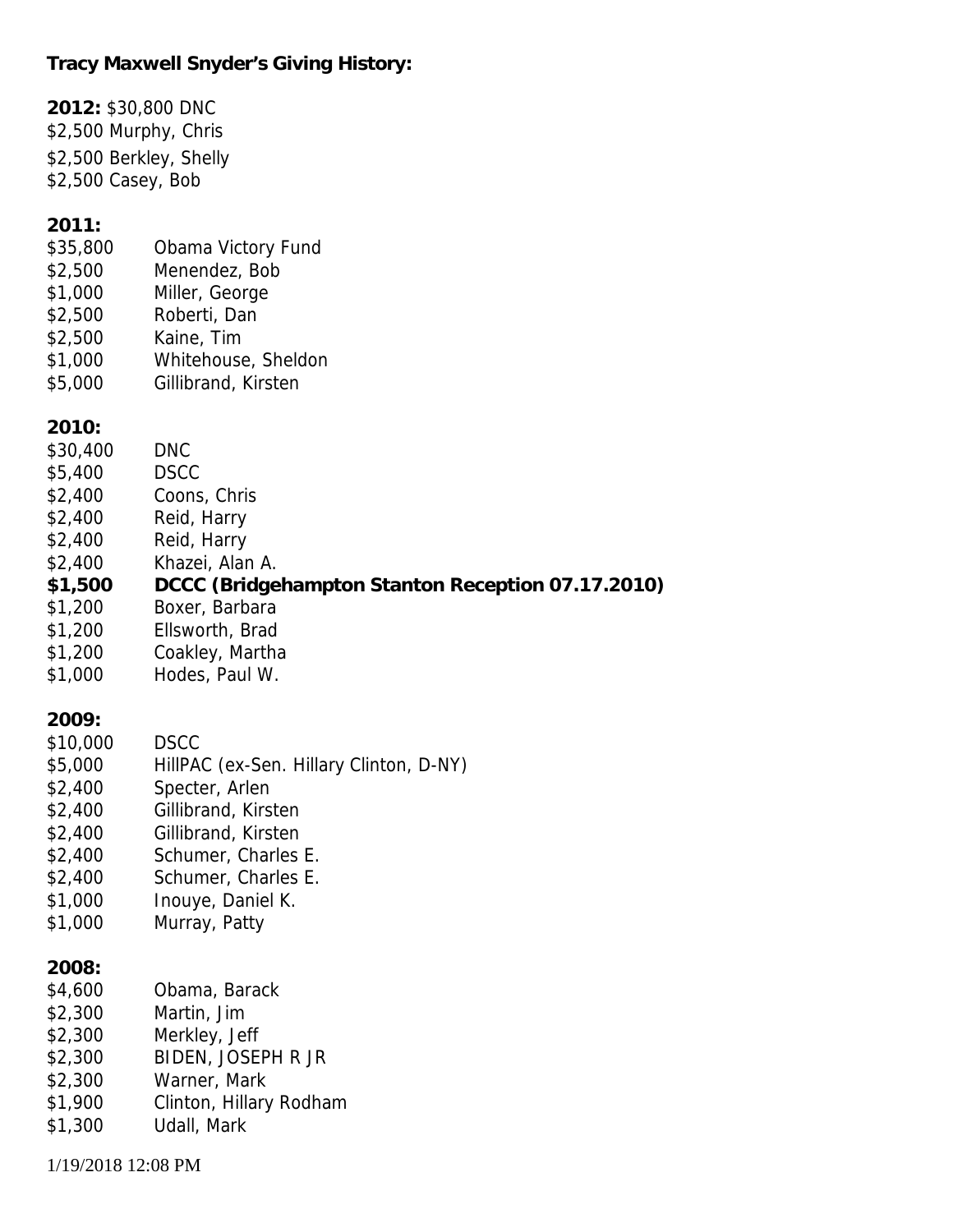| \$1,000<br>\$1,000<br>\$1,000                                                                                                                                    | Miller, George<br>Dorgan, Byron L.<br>Franken, Al                                                                                                                                                                                                                                                                                   |
|------------------------------------------------------------------------------------------------------------------------------------------------------------------|-------------------------------------------------------------------------------------------------------------------------------------------------------------------------------------------------------------------------------------------------------------------------------------------------------------------------------------|
| 2007:<br>\$25,000<br>\$2,300<br>\$2,300<br>\$2,300<br>\$2,300<br>\$1,900<br>\$1,000<br>\$1,000<br>\$1,000<br>\$1,000                                             | <b>DSCC</b><br>Nelson, Bill<br>Landrieu, Mary L.<br>Rockefeller, John D. IV<br><b>CLINTON, HILLARY RODHAM</b><br><b>CLINTON, HILLARY RODHAM</b><br>Johnson, Tim<br>Udall, Mark<br>Pelosi, Nancy<br>Allen, Tom                                                                                                                       |
| 2006:<br>\$20,000<br>\$5,000<br>\$5,000<br>\$5,000<br>\$2,000<br>\$2,000<br>\$1,000<br>\$1,000<br>\$1,000<br>\$1,000<br>\$1,000<br>\$1,000<br>\$1,000<br>\$500   | HOUSE AND SENATE VICTORY FUND<br>Unite Our States (ex-Sen. Joe Biden, D-DE)<br><b>DCCC</b><br><b>DSCC</b><br>Webb, Jim<br>Byrd, Robert C.<br>Trauner, Gary<br>Brown, Sherrod<br>Maloney, Carolyn B.<br>Biden, Joseph R. Jr.<br>Forward Together PAC (Sen. Mark R. Warner, D-VA)<br>Casey, Bob<br>Maloney, Carolyn B.<br>Tester, Jon |
| 2005:<br>\$15,000<br>\$5,000<br>\$5,000<br>\$2,100<br>\$2,100<br>\$2,100<br>\$2,000<br>\$2,000<br>\$1,900<br>\$1,900<br>\$1,900<br>\$1,100<br>\$1,100<br>\$1,000 | <b>DSCC</b><br><b>DSCC</b><br><b>DSCC</b><br>McCaskill, Claire<br>Kennedy, Edward M.<br>Cantwell, Maria<br>Byrd, Robert C.<br>Conrad, Kent<br>McCaskill, Claire<br>Kennedy, Edward M.<br>Cantwell, Maria<br>Clinton, Hillary Rodham<br>Clinton, Hillary Rodham<br>ARIZONA STATE DEMOCRATIC CENTRAL EXECUTIVE COMMITTEE              |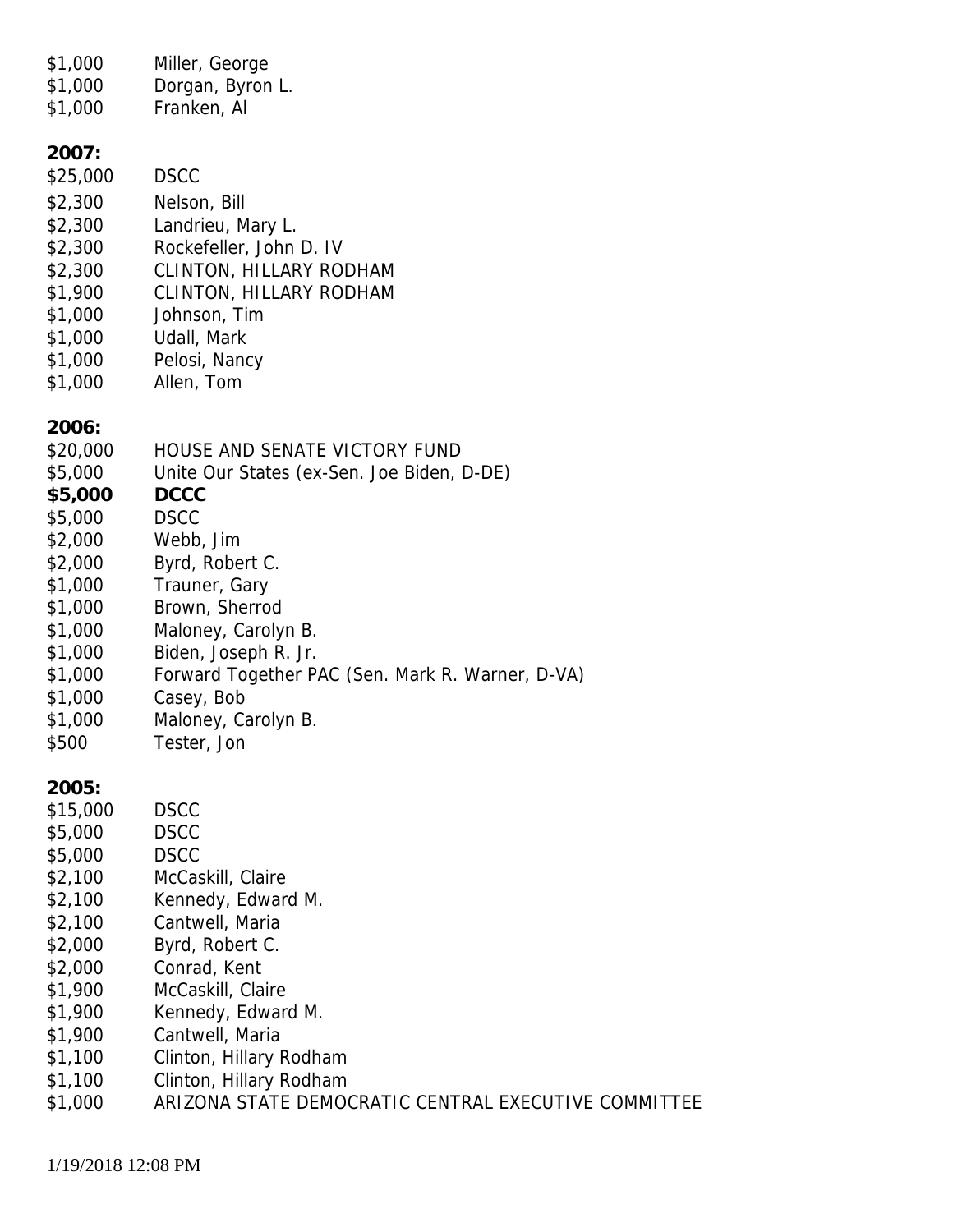### **Leader Nancy Pelosi DEMOCRATIC CONGRESSIONAL CAMPAIGN COMMITTEE**

Staff: Missy Kurek (315) 373-9560

Name: Eugene "Tim" Zagat, Jr. Work Phone: **(212) 404-6500**

Spouse: Nina Cell Phone: **(917) 757-6581**

Employer: Zagat Survey, LLC Occupation: President Address: 4 Columbus Cir  $FI$  3 New York, NY 10019-1180

**Ask: Please ask Tim to renew his Speaker's Cabinet membership with a contribution of \$32,400 to the DCCC at this time. Please also invite Tim and Nina to join you at the DCCC Speaker's Cabinet Renewal Dinner in New York on March 15, 2013.**

**DCCC Speaker's Cabinet Renewal Dinner With You and DCCC Chairman Steve Israel**

**Friday, March 15 th, 2013**

**6:30pm Dinner**

#### **Café Boulud- New York, NY**

**Ticket Levels: Speaker's Cabinet: \$32,400 (per couple), Sponsor: \$10,000 (per couple) and Chairman's Council \$5,000 (per person)**

**Notes:**

**Tim and Nina have contributed a total of \$97,200 to the DCCC since 2003 and have been Members of your Speaker's Cabinet in 2006 and 2007.**

**July 2012:** You saw Tim at Congressman Frank's wedding in Boston, MA at which time he committed to join your Speaker's Cabinet and contributed \$30,000 to the DCCC.

**September 2010:** Tim and Nina contributed \$2,000 to the DCCC towards the annual NYC event at Karen and Dennis Mehiel's. He and Nina attended this event.

**July 2007:** Congressman Frank met with Tim in New York and as a result of that meeting Tim contributed \$28,500 to the DCCC and joined your Speaker's Cabinet.

**Bio:** Tim Zagat is the Co-founder, Co-chair and Chief Executive Officer of Zagat Survey, the world's leading provider of consumer survey-based dining, travel and leisure information. The Zagat Survey was launched in 1979 as a hobby by Tim and his wife Nina, who started to rate restaurants through surveys. The Survey became so popular that it rapidly developed into a full-time publishing enterprise. Following their initial success in New York City, the Zagats expanded their concept in the mid-1980's to cover dining scenes in other markets, later adding hotels, resorts, spas, airlines, car rental agencies, shopping, nightlife, golf courses, and most recently, movies.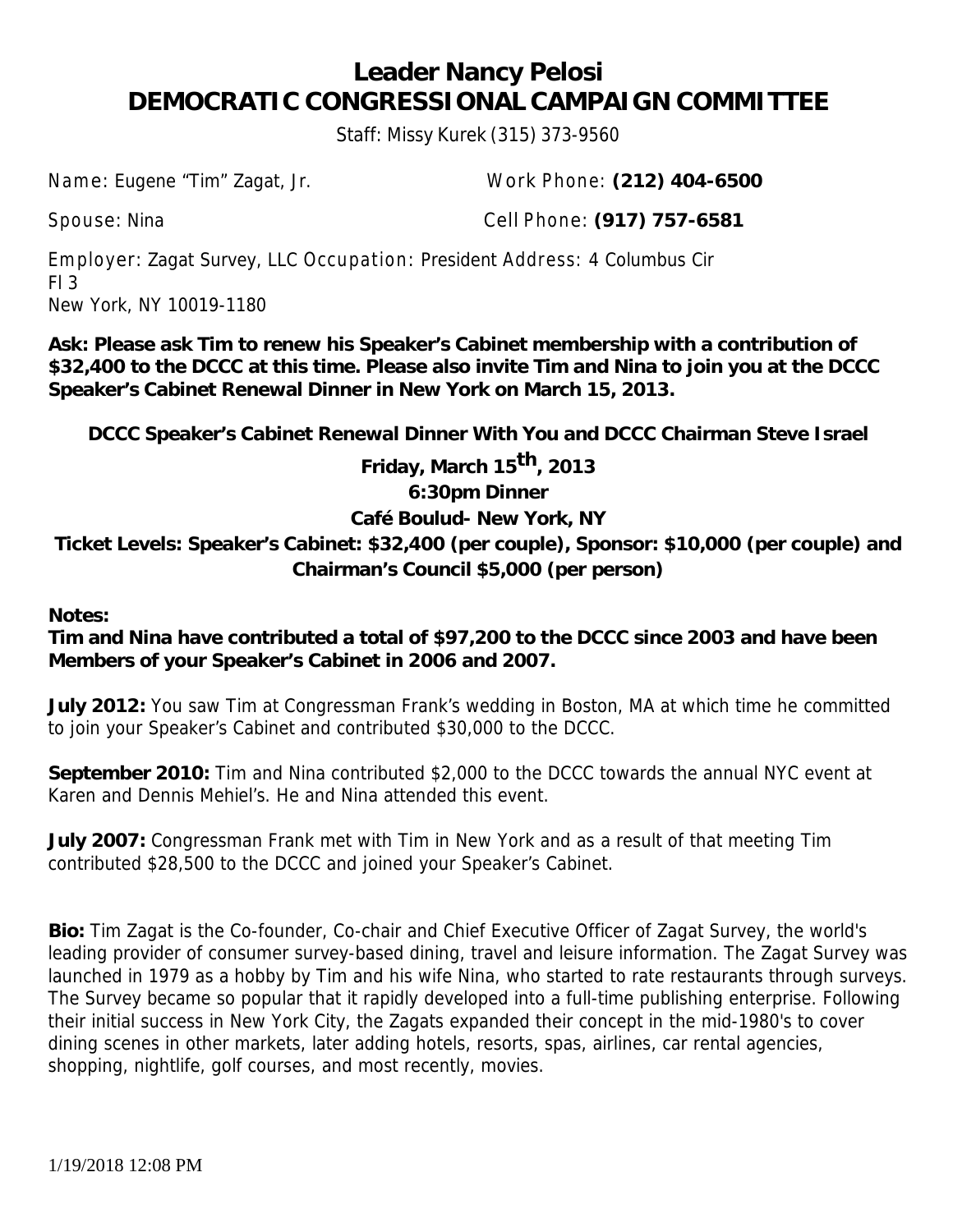In 2000, the Zagats were recognized as Entrepreneurs of the Year by both Ernst & Young and Harvard Business School, and were inducted into NYU's Entrepreneurship Hall of Fame in 2001. In the spring of 2002, Tim resigned as chairman of NYC & Company, the official marketing, promotion and tourism arm of New York City, a position he held for over three years; a director of the NYC Partnership and Chamber of Commerce; and a board member and vice president of Careers in Culinary Arts Program (C- CAP). In addition, Tim has served in various other civic, cultural and charitable capacities over the years. Tim earned an LLB from Yale Law School in 1966 and a B.A. from Harvard College in 1961. The Zagats have been married since 1965 and have two adult sons, Ted and John.

**Tim Zagat's Giving History:**

| 2012:    |                          |
|----------|--------------------------|
| \$30,000 | DCCC (NP ask 7/12)       |
| \$16,666 | <b>HMP</b>               |
| \$5,000  | Gillibrand, Kirsten      |
| \$2,500  | Obama, Barack            |
| \$1,000  | Boockvar, Kathy          |
| \$1,000  | Carmona, Richard         |
| 2011:    |                          |
| \$2,500  | Obama, Barack            |
| \$2,400  | Frank, Barney            |
| \$2,400  | Frank, Barney            |
| \$500    | Stabenow, Debbie         |
| 2010:    |                          |
| \$2,400  | Gillibrand, Kirsten      |
| \$2,400  | Gillibrand, Kirsten      |
| \$2,400  | Frank, Barney            |
| \$2,400  | Frank, Barney            |
| \$1,000  | Murphy, Scott            |
| \$1,000  | Perlmutter, Ed           |
| \$1,000  | Murphy, Scott            |
| \$1,000  | DCCC (NYC Mehiel Dinner  |
| \$1,000  | Schumer, Charles E.      |
| \$1,000  | Murphy, Scott            |
| 2009:    |                          |
| \$1,000  | Schumer, Charles E.      |
| \$500    | Murphy, Patrick J.       |
| 2008:    |                          |
| \$2,850  | <b>DNC</b>               |
| \$2,300  | Obama, Barack            |
| 2007:    |                          |
| \$28,500 | DCCC (2007 MOC Meetings) |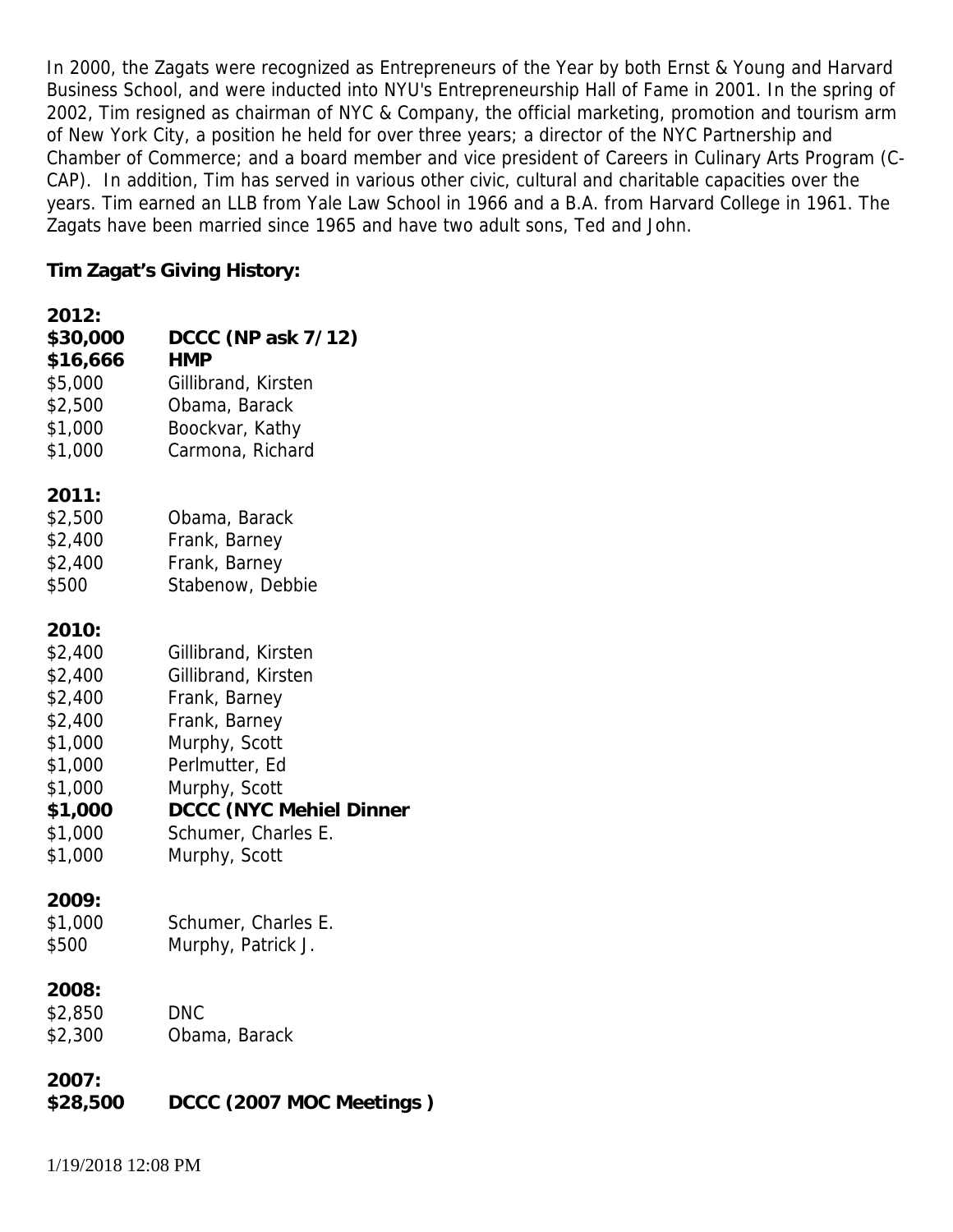\$2,300 Clinton, Hillary Rodham

- \$2,300 EDWARDS, JOHN
- \$2,300 Gillibrand, Kirsten
- \$2,300 Gillibrand, Kirsten
- \$1,000 Massa, Eric

#### **2006:**

- **\$26,700 DCCC (NYC Rep.Frank Meeting)**
- \$25,000 DSCC
- \$2,100 Gillibrand, Kirsten
- \$2,100 Gillibrand, Kirsten
- \$500 Aronsohn, Paul

**Nina Zagat's Giving History:**

**2012:**

- \$5,000 Gillibrand, Kirsten
- \$5,000 Obama, Barack

**2011:**

- \$5,000 Frank, Barney \$2,500 Obama, Barack
- **2010:**
- \$2,400 Gillibrand, Kirsten
- \$2,400 Gillibrand, Kirsten
- \$2,400 Frank, Barney
- \$2,400 Frank, Barney
- \$1,000 Schumer, Charles E.
- **\$1,000 DCCC (NYC Mehiel Dinner 10.19.2010)**

**2009:**

No Giving History

**2008:**

\$2,300 Obama, Barack

#### **2007:**

\$2,300 Gillibrand, Kirsten \$2,300 Gillibrand, Kirsten

**2006:**

\$4,200 Gillibrand, Kirsten \$500 Aronsohn, Paul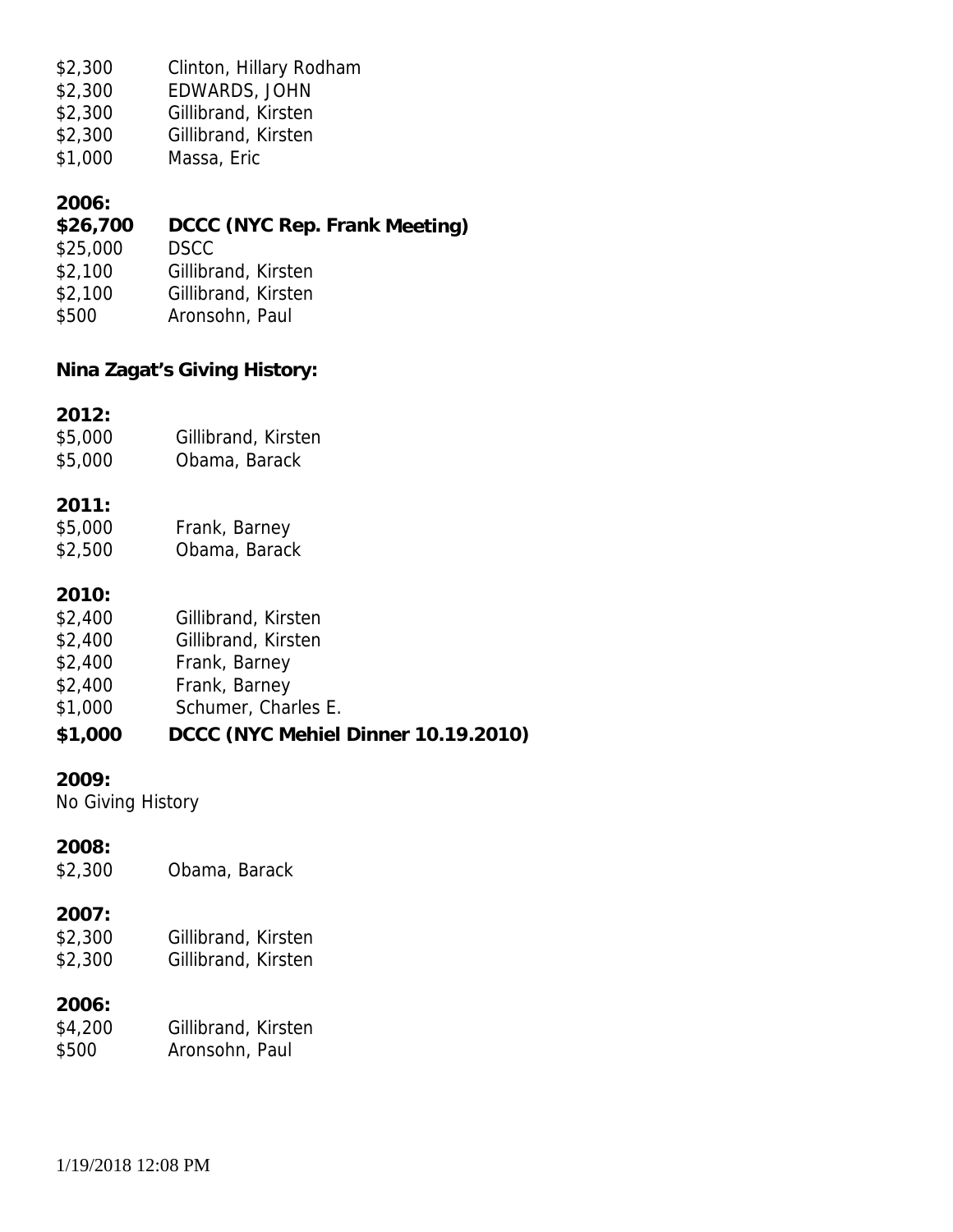### **LEADER PELOSI DEMOCRATIC CONGRESSIONAL CAMPAIGN COMMITTEE**

*Staff: Missy Kurek (315) 373-9560*

*Name:* Andrew Jarecki *Work Phone: (212) 868-2640*

*Spouse:* Nancy

*Employer:*Self *Email:* ARJARECKI@AOL.COM

*Occupation:* Filmmaker

Address: 131 F. 66<sup>th</sup> Street

New York, NY 10065

**Ask: Please ask Andrew to renew her Speaker's Cabinet membership with a contribution of \$32,400 to the DCCC at this time. Please also invite Andrew and Nancy to join you at the DCCC Speaker's Cabinet Renewal Dinner in New York on March 15, 2013.**

**DCCC Speaker's Cabinet Renewal Dinner With You and DCCC Chairman Steve Israel Friday, March 15th, 2013 6:30pm Dinner Café Boulud- New York, NY Ticket Levels: Speaker's Cabinet: \$32,400 (per couple), Sponsor: \$10,000 (per couple) and Chairman's Council \$5,000 (per person)**

**Notes:**

**October 2012:** Andrew and his mom Gloria each contributed \$30,800 to the DCCC towards the Battleground NY event with Vice President Al Gore. They both were in attendance at this event. In addition to their DCCC contribution , Andrew also contributed a total of \$25,000 to DCCC candidates including Rep. Elizabeth Esty, Rep. Annie Kuster, Rep. Ann Kirkpatrick, Rep. Carol Shea-Porter, Rep. Tammy Duckworth, Rep. Betty Sutton, Rep. Bill Owens, Rep. Kathy Hochul and Rep. Louise Slaughter, Rep. Sean Patrick Maloney. *Please note Andrew was introduced to the DCCC by Sarah Kovner and this was his first interaction with the DCCC.*

**Giving History Andrew's Giving History**

**2012: \$30,800 DCCC (Battleground NY 10/12)** \$10,0000 American Bridge \$2,500 Kaine, Tim \$2,500 Sutton, Betty \$2,500 Kuster, Annie \$2,500 Duckworth, Tammy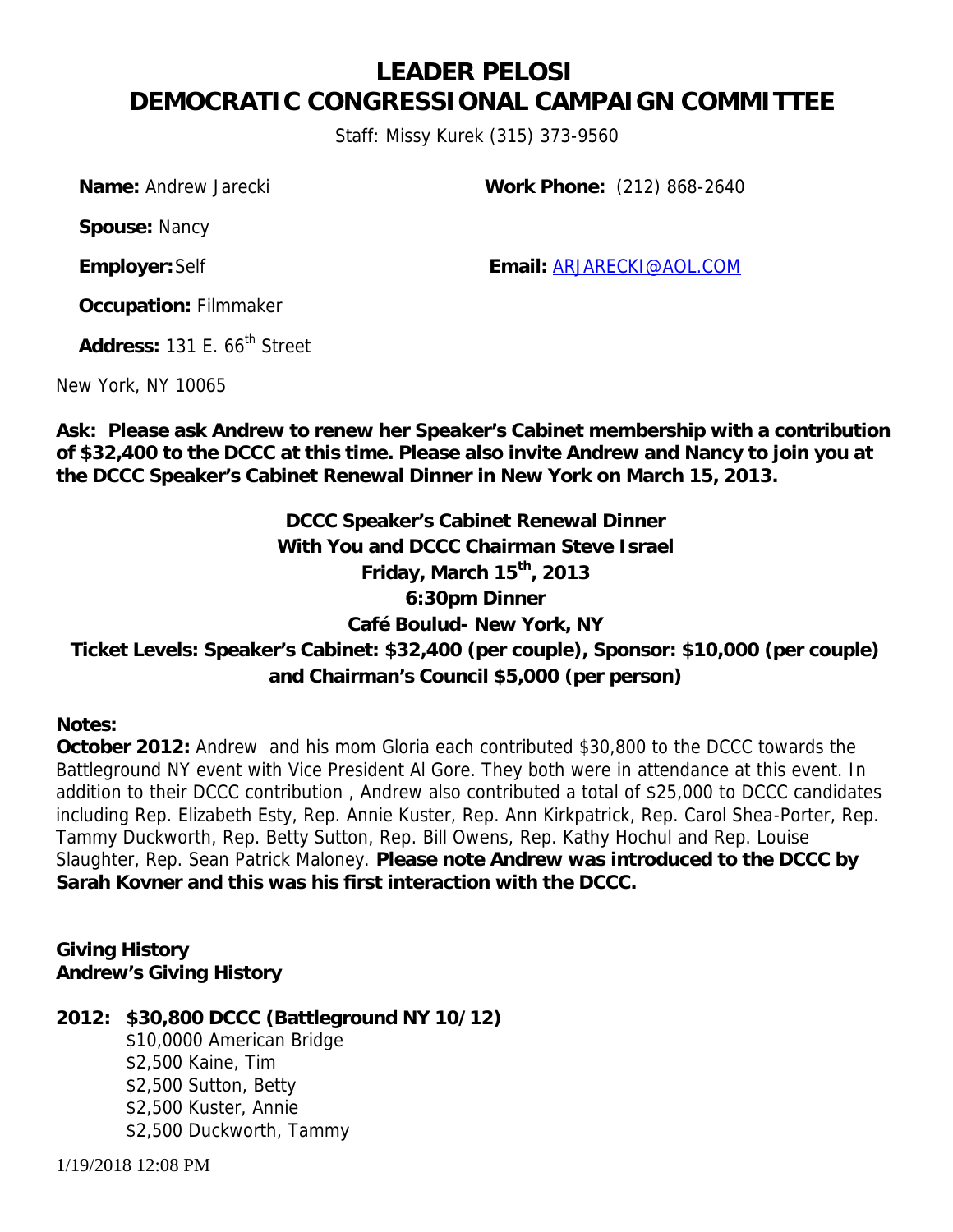\$5,900 DNC \$2,500 Esty, Elizabeth \$2,500 Obama, Barack \$2,500 Kirkpatrick, Ann \$2,500 Baldwin, Tammy \$2,500 Shea-Porter, Carol \$2,500 Slaughter, Louise \$2,500 Berkley, Shelley \$2,500 Carmona, Richard \$2,500 Donnelly, Joe \$2,500 Heidakamp, Heidi \$2,500 Murphy, Chris \$2,500 Maloney, Sean Patrick \$2,500 Owens, Bill \$2,500 Hochul, Kathy \$2,500 Warren, Elizabeth

- **2011:** \$1,000 Adler, Dan \$350 NYS Working Families Party \$250 Obama, Barack
- **2010:** \$500 Coakley, March
- **2009:** No giving history
- **2008:** \$2,300 Nader, Ralph \$500 Udall, Tom
- **2007:** \$5,000 Moveonorg PAC \$1,000 Warner, Mark \$2,000 Obama, Barack

**Nancy's Giving History 2012:** \$5,000 Moveonorg PAC \$2,500 Warren, Elizabeth

- **2011-2008:** No giving history
- **2007:** \$1,000 Obama, Barack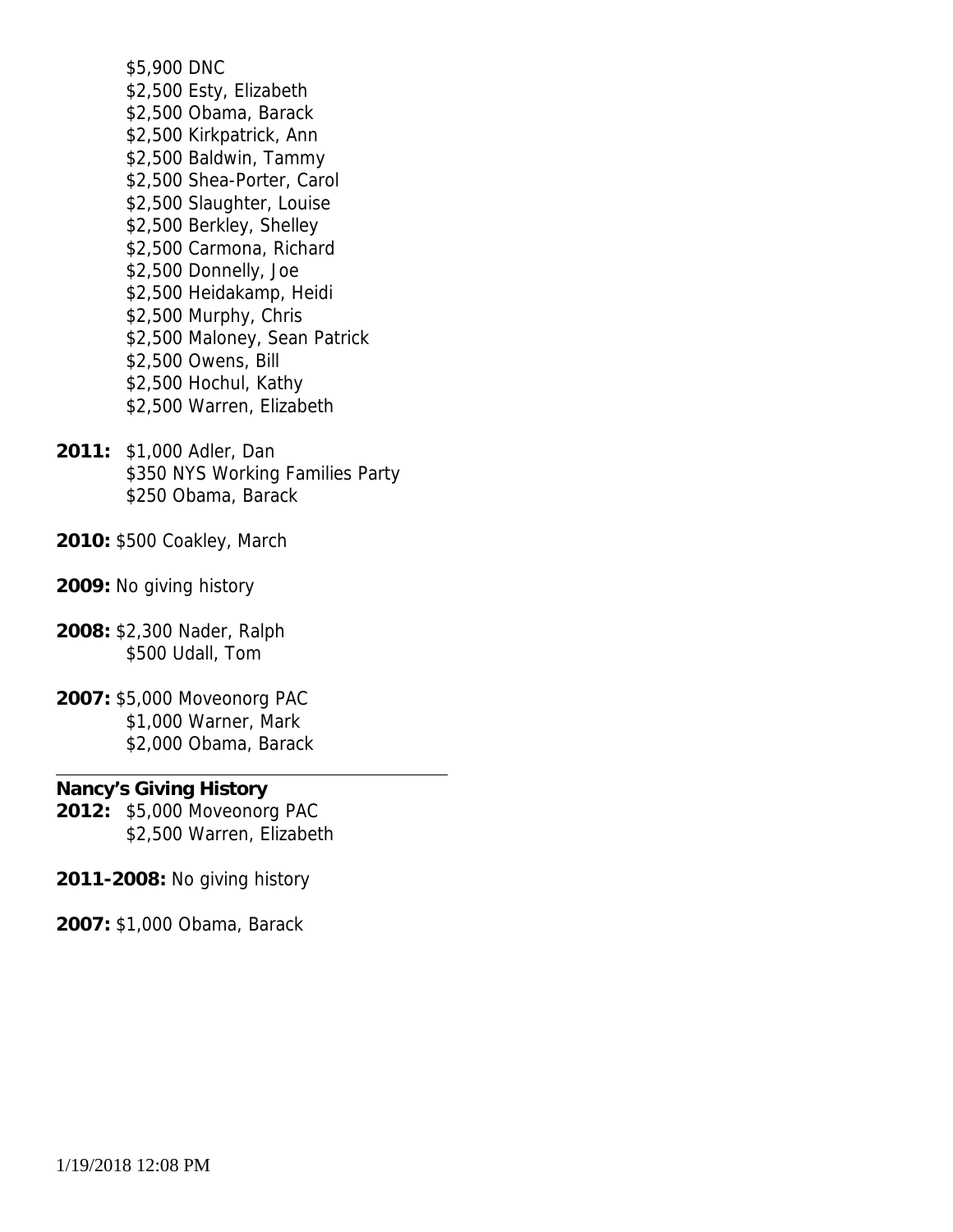## **Leader Nancy Pelosi DEMOCRATIC CONGRESSIONAL CAMPAIGN COMMITTEE**

*Staff: Missy Kurek (315) 373-9560*

*Name:* Harry P. Kamen *Home Phone:* (212) 744-5919

*Spouse:* Barbara

*Employer:* N/A

*Occupation:* Retired *Fax:* (212) 447-7516

*Address:* 910 Park Ave # 65 New York, NY 10021-0255

**Ask: Please ask to Harry and Barbara to renew their Speaker's Cabinet membership with a contribution of \$32,400 to the DCCC before February 28th, 2013. Please also invite Harry and Barbara to join you at the DCCC 2013 NYC Speaker's Cabinet dinner on March 15th, 2013 at Café Boulud in New York.**

**DCCC Speaker's Cabinet Renewal Dinner With You and DCCC Chairman Steve Israel Friday, March 15th, 2013 6:30pm Dinner Café Boulud- New York, NY Ticket Levels: Speaker's Cabinet: \$32,400 (per couple), Sponsor: \$10,000 (per couple) and Chairman's Council \$5,000 (per person)**

**Note:** Harry has contributed \$191,900 to the DCCC since 2002 and Barbara has contributed \$155,600 to the DCCC since 2005.

**2012:** Throughout 2012 Harry contributed \$2,400 and Barbara contributed \$15,200 to the DCCC through online contributions in response to DCCC email solicitations

**February 2011:** Harry contributed \$29,700 to the DCCC towards the March 2011 NYC dinner at the home of Karen and Dennis Mehiel. He and Barbara attended this event.

**September 2010:** Barbara contributed \$30,400 towards the House Senate Victory Fund NY event with President Barack Obama. \$15,400 of this contribution went to the DCCC.

**January 2010:** Harry contributed \$30,400 to the DCCC following a meeting with you.

**January 2009:** Harry contributed \$28,500 to the DCCC and he and Barbara joined you and the DCCC at the 2009 Inauguration celebrations of President Barack Obama.

**Biography:** Harry is retired. He is the former Chairman and President of the Metropolitan Life Insurance Company in New York. Barbara was formerly a New York City assistant corporation counsel.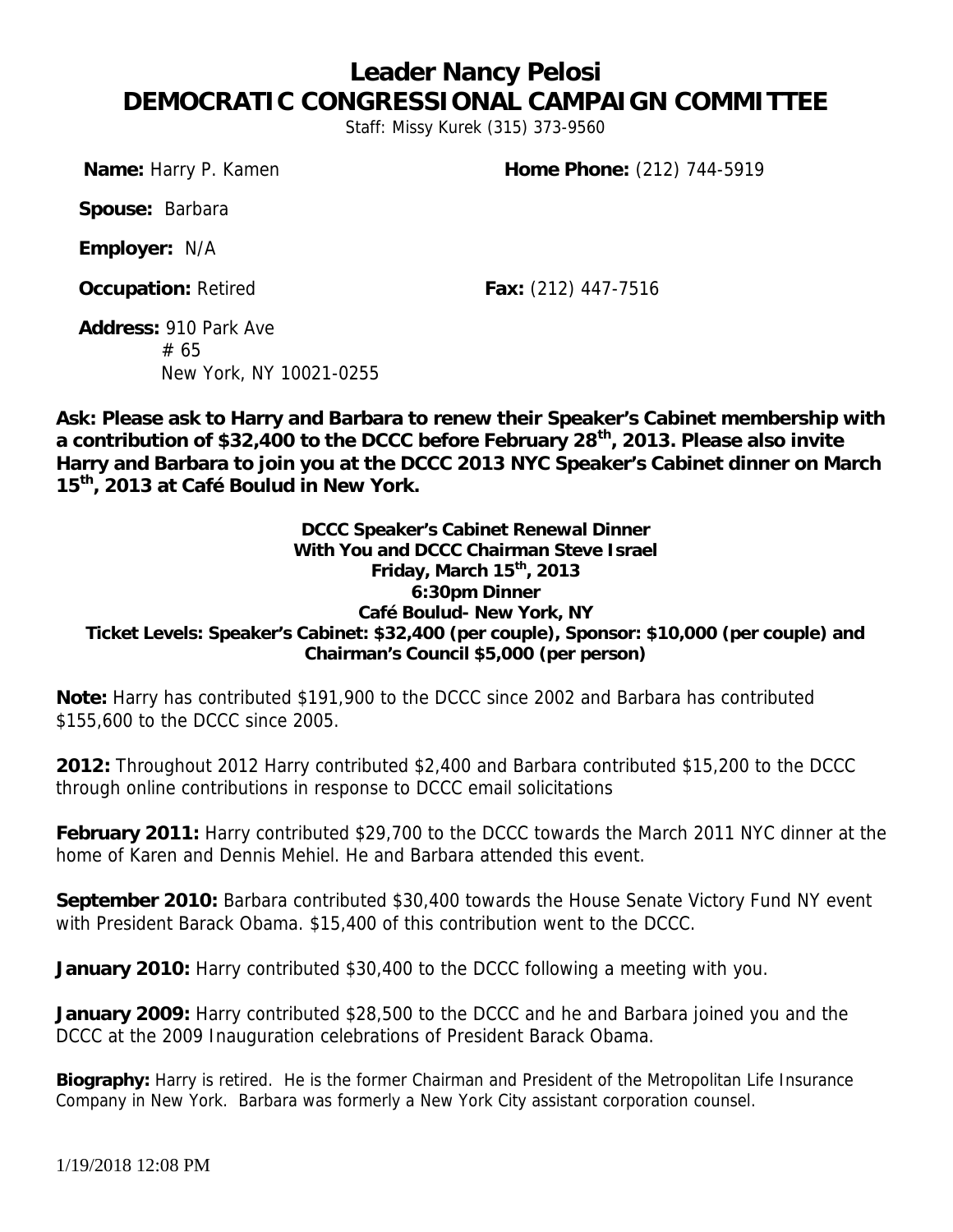**Harry Kamen's Giving History:** \*Harry has \$74,600 remaining federally

**2013:** No giving history

| 2012:    |                           |
|----------|---------------------------|
| \$2,400  | DCCC (Web Contributions)  |
| \$2,500  | HMP                       |
| \$750    | Pelosi, Nancy             |
| \$15,000 | <b>DNC</b>                |
| \$4050   | Zerban, Rob               |
| \$3,600  | Brown, Sherrod            |
| \$3,300  | Baldwin, Tammy            |
| \$2,750  | Whitehouse, Sheldon       |
| \$2,481  | Nelson, Bill              |
| \$2,300  | Clark, Tarryl             |
| \$2,200  | Maffei, Dan               |
| \$2,000  | Schwartz, Allyson         |
| \$2,000  | Grayson, Alan             |
| \$2,000  | Schenider, Brad           |
| \$1,800  | Warren, Elizabeth         |
| \$1,500  | Duckworth, Tammy          |
| \$1,500  | Murphy, Chris             |
| \$1,400  | Wasserman Schultz, Debbie |
| \$1,300  | Waltz, John               |
| \$1,269  | Nelson, Bill              |
| \$1,250  | Kaine, Tim                |
| \$1,250  | Demings, Val              |
| \$1,200  | McCaskill, Claire         |
| \$1,200  | <b>Priorities USA</b>     |
| \$1,000  | Bera, Ami                 |
| \$1,000  | Hochul, Kathy             |
| \$1,000  | DFA                       |
| \$1,000  | Rosen, Wendy              |
| \$1,000  | Crowley, Joe              |
| \$1,000  | Roberti, Dan              |
| \$1,000  | <b>DSCC</b>               |
| \$850    | Ellison, Keith            |
| \$800    | Schumer, Chuck            |
| \$750    | Shinagawa, Nate           |
| \$700    | Tree, John                |
| \$700    | Maloney, Sean Patrick     |
| \$600    | Schreibman, Julian        |
| \$500    | Alexander, Matt           |
| \$500    | Zimmann, Angela           |
| \$500    | Xiong, Blong              |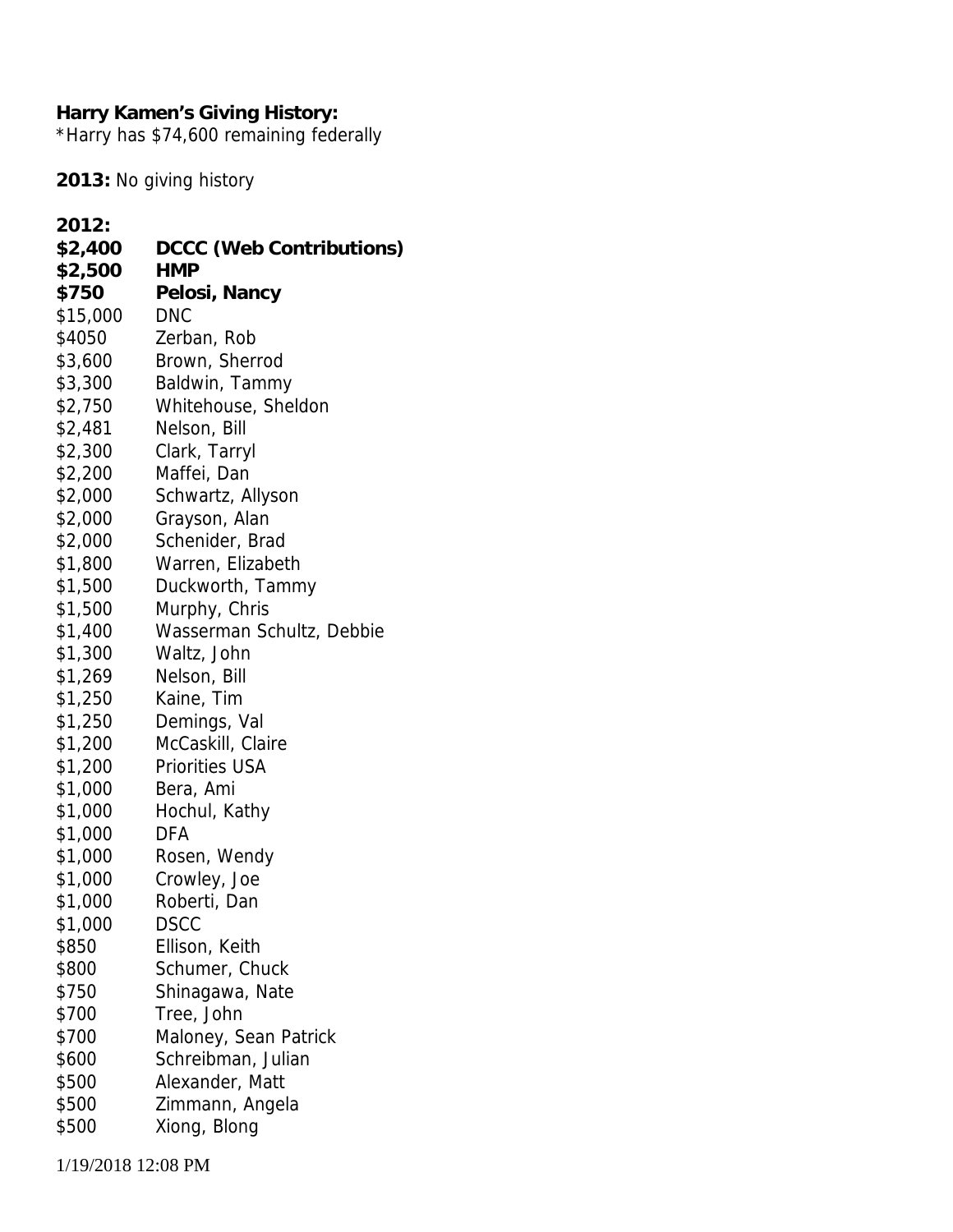| \$500    | Bonamici, Suzanne                  |
|----------|------------------------------------|
| \$500    | Democratic Advancement PAC         |
| \$500    | Heck, Denny                        |
| \$500    | Gill, David                        |
| \$500    | Yanez, Henry                       |
| \$500    | Cabral, Kristin                    |
| \$500    | Murphy, Mark                       |
| \$500    | McCarthy, Carolyn                  |
| \$400    | Enyart, Bill                       |
| \$344    | Emily's List                       |
| \$250    | Murphy, Patrick                    |
|          |                                    |
| 2011:    |                                    |
| \$29,700 | DCCC (NYC Mehiel Dinner 3.07.2011) |
| \$12,500 | DCCC (Web contributions)           |
| \$2,000  | PAC to the Future                  |
|          | <b>DSCC</b>                        |
| \$8,000  |                                    |
| \$7,000  | <b>DNC</b>                         |
| \$6,000  | Murphy, Chris                      |
| \$5,000  | Gillibrand, Kirsten                |
| \$5,000  | Rangel, Charlie                    |
| \$5,000  | Mendez, Bob                        |
| \$4,250  | Hochul, Kathy                      |
| \$4,000  | Sanders, Bernie                    |
| \$3,700  | Waltz, John                        |
| \$3,700  | Bishop, Tim                        |
| \$3,500  | Roberti, Dan                       |
| \$2,000  | Schwartz, Allyson                  |
| \$1,500  | Duckworth, Tammy                   |
| \$1,000  | Vilsack, Christie                  |
| \$1,000  | Warren, Elizabeth                  |
| \$1,000  | Potosnak, Ed                       |
| \$900    | Blumenthal, Dick                   |
| \$750    | <b>DFA</b>                         |
| \$650    | Kamen, Harry                       |
| \$600    | Clark, Tarryl                      |
| \$500    | Giifords, Gabby                    |
| \$500    | <b>Heartland Empowered PAC</b>     |
| \$500    | Yanez, Henry                       |
|          |                                    |
|          |                                    |
| 2010:    |                                    |
| \$30,400 | DCCC (NP Meeting)                  |
| \$2,500  | <b>DSCC</b>                        |
| \$2,500  | Rangel, Charles B.                 |
| \$2,500  | Seals, Dan                         |
| \$2,500  | <b>DNC</b>                         |
| \$2,400  | Zeller, Matthew                    |
|          |                                    |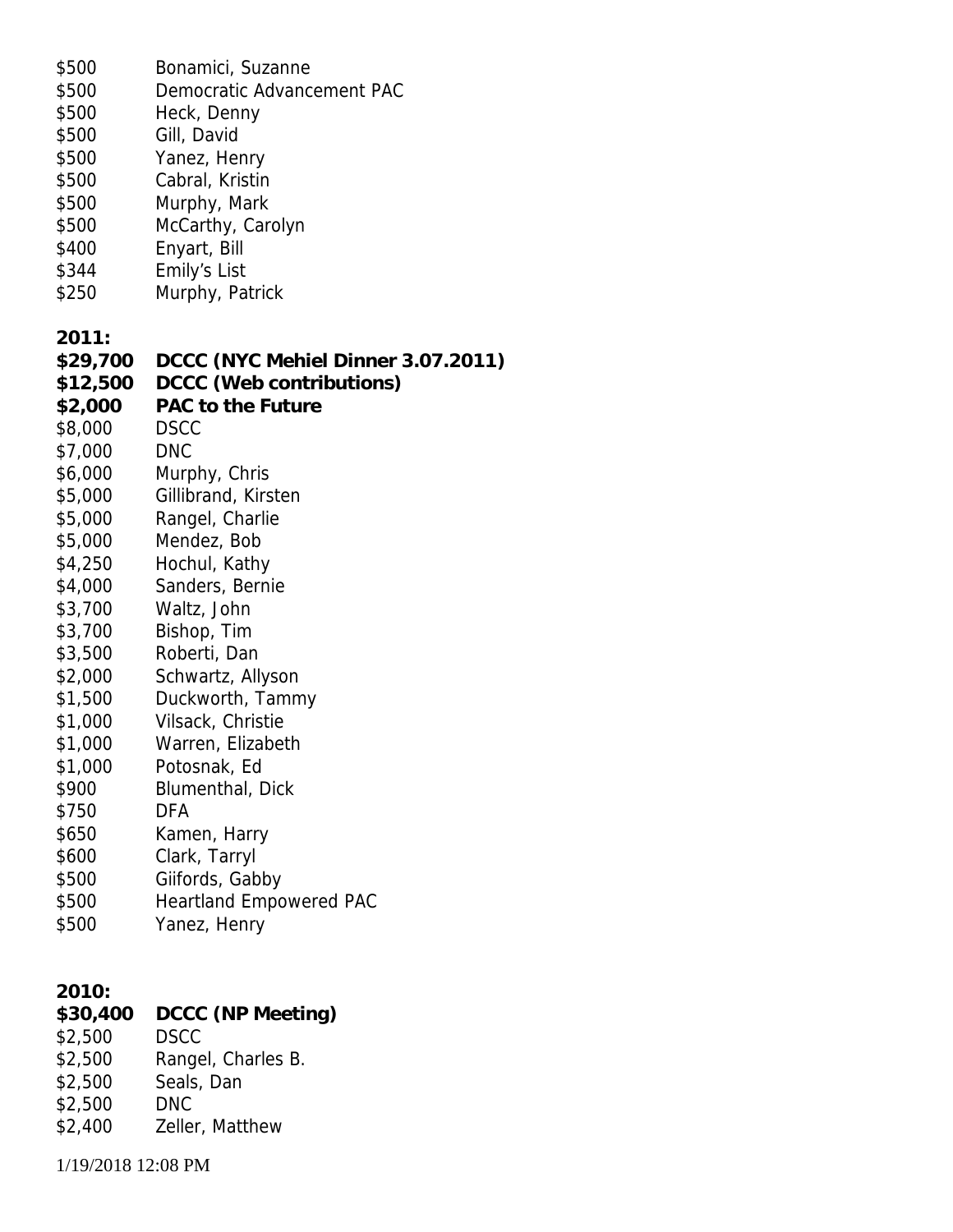\$2,400 Clark, Tarryl \$2,000 DSCC \$2,000 Bishop, Timothy H. \$2,000 Edwards, Lori \$2,000 DSCC \$2,000 Goyle, Raj \$1,600 Clark, Tarryl \$1,600 Kilroy, Mary-Jo \$1,500 Reid, Harry \$1,500 Blumenthal, Richard \$1,400 Segall, Joshua \$1,200 Ball, Krystal M. \$1,200 Waltz, John William \$1,050 Sowers, Tommy \$1,000 Murphy, Scott \$1,000 Edwards, Lori \$1,000 Markey, Betsy \$1,000 Coussoule, Justin A. \$1,000 Kilroy, Mary Jo \$1,000 Markey, Betsy \$1,000 Boccieri, John \$1,000 DSCC \$1,000 Fisher, Lee \$1,000 Murphy, Scott \$1,000 Sowers, Tommy \$1,000 Bishop, Timothy H. \$1,000 Boccieri, John \$1,000 Lowey, Nita M. \$1,000 Rangel, Charles B. \$1,000 Boccieri, John \$1,000 Maloney, Carolyn B. \$1,000 Segall, Joshua \$1,000 Pike, Doug \$900 Seals, Dan \$900 Sowers, Tommy \$800 Clark, Tarryl \$750 Hodes, Paul W. \$700 Seals, Dan \$550 Murphy, Scott \$500 Sanders, Bernard Democracy For America (fka Fund For A Healthy America)(founded by ex-pres cand Howard Dean, D-VT) Democracy For America (fka Fund For A Healthy America)(founded by ex-pres cand Howard Dean, D-VT) \$500 Hodes, Paul W. \$500 Goyle, Raj \$500 Fisher, Lee \$500 Kilroy, Mary Jo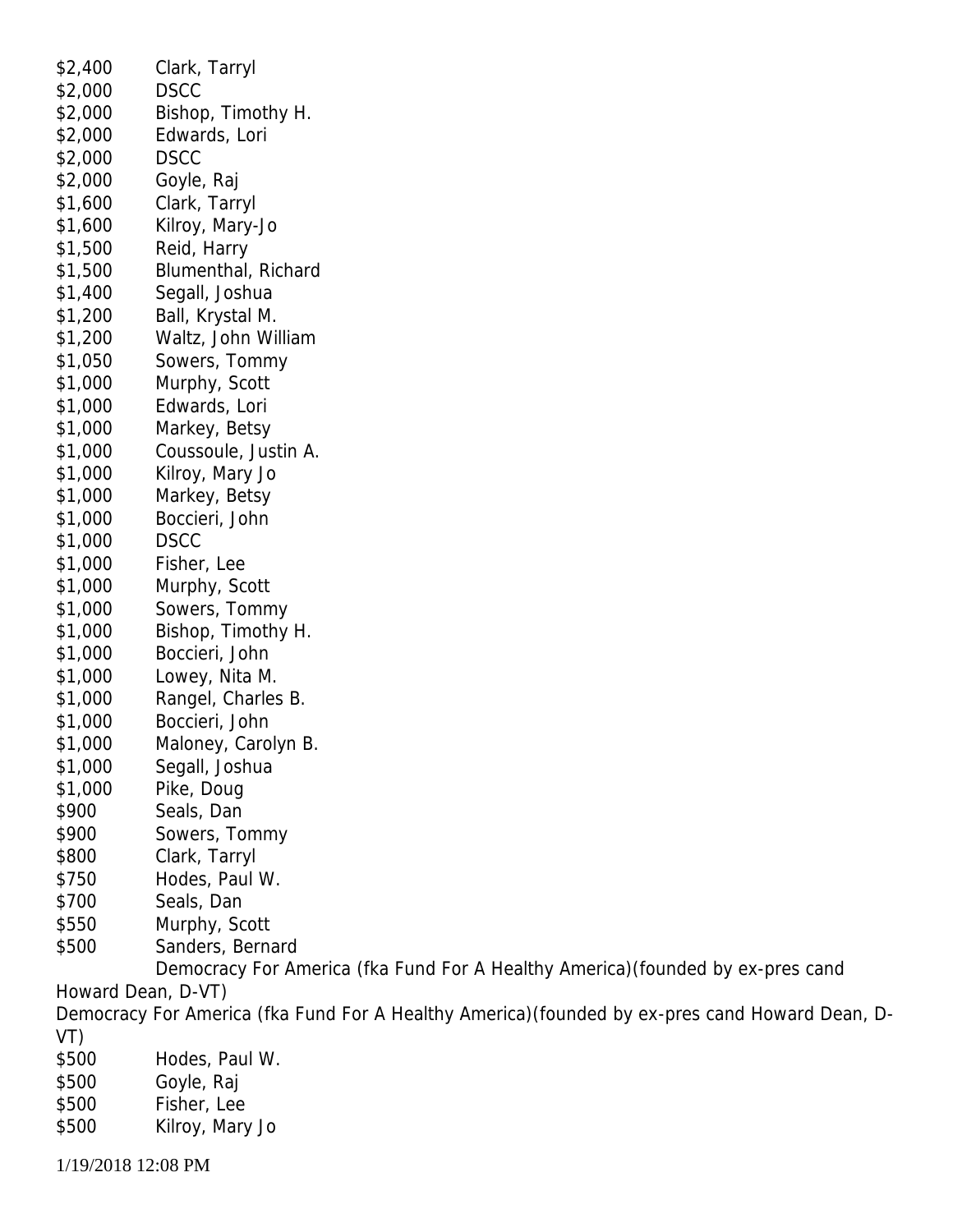|     | \$500    | Beaven, Heather                                                                                 |
|-----|----------|-------------------------------------------------------------------------------------------------|
|     | \$500    | Murphy, Christopher S.                                                                          |
|     | \$500    | Waltz, John William                                                                             |
|     | \$500    | Murphy, Scott                                                                                   |
|     | \$500    | Ball, Krystal M.                                                                                |
|     | \$500    | Blumenthal, Richard                                                                             |
|     | \$500    | Seals, Dan                                                                                      |
|     | \$500    | Waltz, John William                                                                             |
|     | \$500    | Murphy, Scott                                                                                   |
|     | \$500    | Kilroy, Mary Jo                                                                                 |
|     | \$500    | Maloney, Carolyn B.                                                                             |
|     | \$500    | McCarthy, Carolyn                                                                               |
|     | \$500    | Blumenthal, Richard                                                                             |
|     | \$500    | Blumenthal, Richard                                                                             |
|     | \$500    | Trivedi, Manan                                                                                  |
|     |          | FRIENDS OF CULTURAL INSTITUTIONS FEDERAL PAC                                                    |
|     | \$450    | Waltz, John William                                                                             |
|     | \$400    | Kilroy, Mary Jo                                                                                 |
|     | \$300    | Markey, Betsy                                                                                   |
|     | \$300    | Bishop, Timothy H.                                                                              |
|     | \$300    | Seals, Dan                                                                                      |
|     |          | Democracy For America (fka Fund For A Healthy America) (founded by ex-pres cand Howard Dean, D- |
|     | VT)      |                                                                                                 |
|     | \$250    | Bishop, Timothy H.                                                                              |
|     | \$250    | Murphy, Scott                                                                                   |
|     | \$250    | Murphy, Scott                                                                                   |
|     | \$250    | Murphy, Scott                                                                                   |
|     | \$250    | Waltz, John William                                                                             |
|     | \$250    | Sowers, Tommy                                                                                   |
|     | 2009:    |                                                                                                 |
| 500 |          | DCCC (Inauguratoin Events 01.20.09)                                                             |
|     | \$10,000 | <b>DNC</b>                                                                                      |
|     | \$7,000  | <b>DSCC</b>                                                                                     |
|     | \$2,500  | Seals, Dan                                                                                      |
|     | \$2,400  | Segall, Joshua                                                                                  |
|     | \$2,400  | Murphy, Scott                                                                                   |
|     | \$2,000  | Lowey, Nita M.                                                                                  |
|     | \$2,000  | Van Hollen, Chris                                                                               |
|     | \$1,500  | Sowers, Tommy                                                                                   |
|     | \$1,500  | Kilroy, Mary Jo                                                                                 |
|     | \$1,500  | Murphy, Christopher S.                                                                          |
|     | \$1,400  | Gillibrand, Kirsten                                                                             |
|     | \$1,000  | Waltz, John William                                                                             |
|     | \$1,000  | Gillibrand, Kirsten                                                                             |
|     | \$1,000  | <b>DSCC</b>                                                                                     |
|     | \$1,000  | Gillibrand, Kirsten                                                                             |
|     | \$1,000  | Murphy, Scott                                                                                   |
|     |          |                                                                                                 |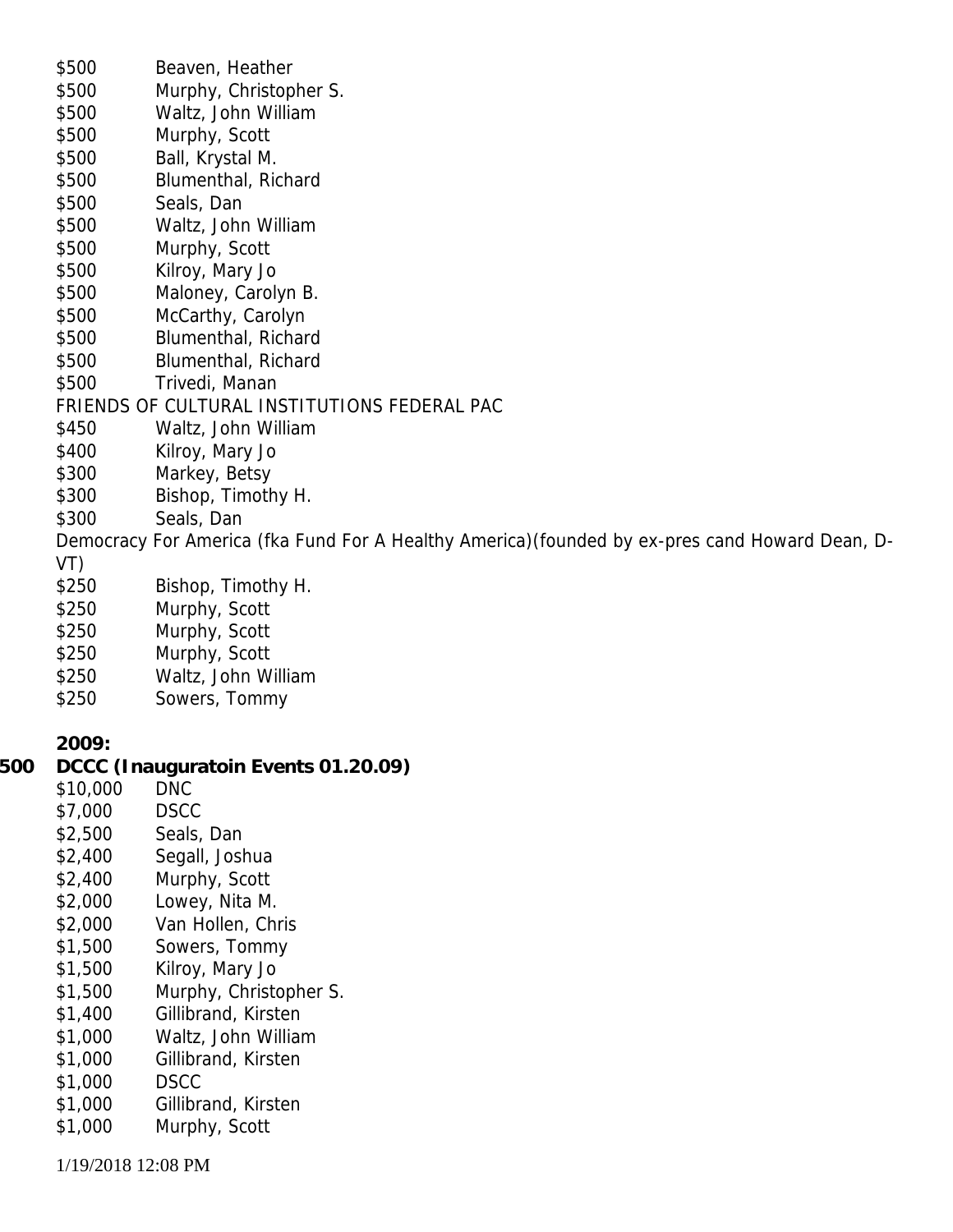| \$500   | McCarthy, Carolyn                   |
|---------|-------------------------------------|
| \$500   | <b>DSCC</b>                         |
| \$500   | Woods, Anthony                      |
| \$500   | Murphy, Scott                       |
| \$500   | Reid, Harry                         |
| \$500   | Murphy, Scott                       |
| \$500   | <b>DSCC</b>                         |
| \$400   | Lowey, Nita M.                      |
| \$250   | Murphy, Scott                       |
| \$250   | Murphy, Scott                       |
| \$250   | Murphy, Scott                       |
|         |                                     |
| 2008:   |                                     |
| \$8,500 | DCCC (Rubin NYC Breakfast 03.07.08) |
| \$7,500 | DCCC (Rubin NYC Breakfast 03.07.08) |
| \$5,000 | Walz, Tim                           |
|         |                                     |
| \$4,600 | Obama, Barack                       |
| \$4,600 | Obama, Barack                       |
| \$2,300 | <b>CLINTON, HILLARY RODHAM</b>      |
| \$2,300 | Warner, Mark                        |
| \$2,300 | Clinton, Hillary Rodham             |
| \$2,300 | Lautenberg, Frank R.                |
| \$2,300 | Merkley, Jeff                       |
| \$2,300 | Shulman, Dennis                     |
| \$2,300 | <b>CLINTON, HILLARY RODHAM</b>      |
| \$2,000 | Crowley, Joseph                     |
| \$1,300 | Shulman, Dennis                     |
| \$1,300 | Gillibrand, Kirsten                 |
| \$1,300 | Stender, Linda                      |
| \$1,250 | Boccieri, John                      |
| \$1,200 | Gillibrand, Kirsten                 |
| \$1,050 | Boccieri, John                      |
| \$1,000 | Murphy, Christopher S.              |
| \$1,000 | Lord, Bob                           |
| \$1,000 | <b>ACTBLUE</b>                      |
| \$1,000 | Stender, Linda                      |
| \$1,000 | Childers, Travis W.                 |
| \$1,000 | Hall, John                          |
| \$1,000 | Murphy, Christopher S.              |
| \$1,000 | Shulman, Dennis                     |
| \$750   | Reid, Harry                         |
| \$500   | <b>DSCC</b>                         |
| \$500   | Stender, Linda                      |
| \$250   | <b>ACTBLUE</b>                      |
| \$200   | Stender, Linda                      |
|         |                                     |

**Barbara Kamen's Giving History:** \*Barbara has \$51,000 Federally Remaining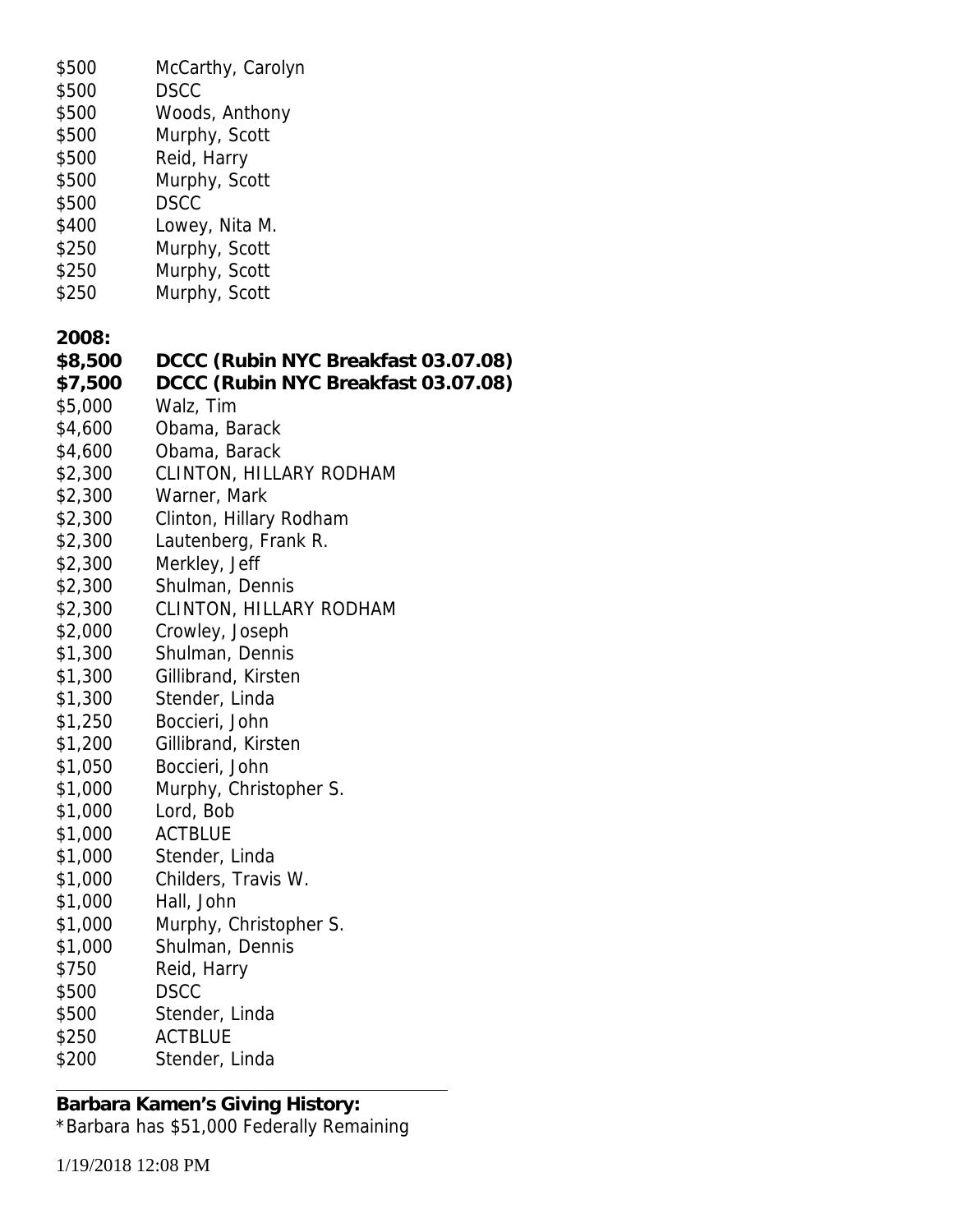| 2012:<br>\$15,200<br>\$500<br>\$500<br>\$1000<br>\$1,500<br>\$500<br>\$500<br>\$750<br>\$500<br>\$500<br>\$250<br>\$250                                    | DCCC (Web Contributions)<br>Murphy, Mark<br>Dem Party of Wisconsin<br>Baldwin, Tammy<br>Bishop, Tim<br>Progressives United PAC<br>Baldwin, Tammy<br><b>DNC</b><br>Obama, Barack<br>Stabenow, Debbie<br>Warren, Elizabeth<br>Gillibrand, Kirsten                                                                               |
|------------------------------------------------------------------------------------------------------------------------------------------------------------|-------------------------------------------------------------------------------------------------------------------------------------------------------------------------------------------------------------------------------------------------------------------------------------------------------------------------------|
| 2011:<br>\$5,000<br>\$5,000<br>\$2,500<br>\$2,500<br>\$1,500<br>\$1,000<br>\$1,000<br>\$500<br>\$500<br>\$500<br>\$500<br>\$300<br>\$250<br>\$250<br>\$250 | DCCC (2011 Hamptons Luncheon 07.10.2011)<br><b>DNC</b><br>OBAMA, BARACK,<br>OBAMA, BARACK,<br>Bishop, Timothy H.<br>OBAMA, BARACK,<br>Gillibrand, Kirsten<br>Nelson, Bill<br>Stabenow, Debbie<br><b>DSCC</b><br>McCarthy, Carolyn<br>FRIENDS OF KATE MARSHALL<br>Grijalva, Raul M.<br>Gillibrand, Kirsten<br>Stabenow, Debbie |
| 2010:<br>\$15,200<br>\$15,200<br>\$2,400<br>\$2,400<br>\$1,500<br>\$1,000<br>\$1,000<br>\$1,000<br>\$500<br>\$500<br>\$500<br>\$250<br>\$200               | DCCC (House Senate Victory Fund)<br><b>DSCC</b><br>Sowers, Tommy<br>Sowers, Tommy<br>Blumenthal, Richard<br>TRI-STATE MAXED OUT WOMEN<br>Bennet, Michael<br><b>DSCC</b><br>Seals, Dan<br>Heck, Denny<br>Waltz, John William<br>Markey, Betsy<br>Markey, Betsy                                                                 |
| 2009:<br>\$2,000                                                                                                                                           | DCCC (NYC Mehiel Dinner 11.12.2009)                                                                                                                                                                                                                                                                                           |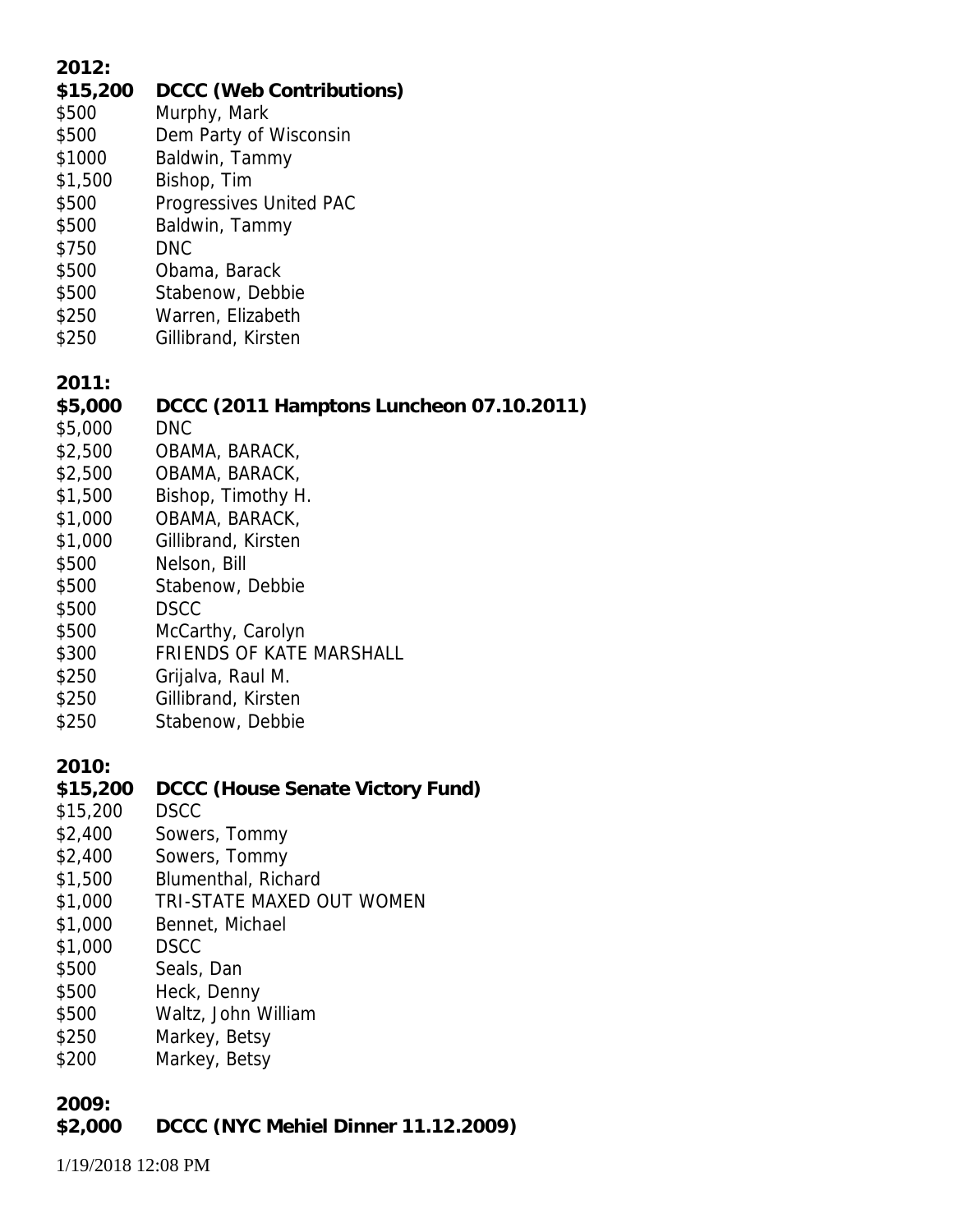| \$1,000  | <b>DNC</b>                         |
|----------|------------------------------------|
| \$500    | McCarthy, Carolyn                  |
| \$250    | McCarthy, Carolyn                  |
|          |                                    |
| 2008:    |                                    |
| \$28,500 | DCCC (Mehiel NY Event -- 02.04.08) |
| \$20,000 | <b>DSCC</b>                        |
| \$8,500  | <b>DSCC</b>                        |
| \$5,000  | Obama, Barack                      |
| \$5,000  | Rangel, Charles B.                 |
| \$2,300  | Obama, Barack                      |
| \$2,300  | Obama, Barack                      |
| \$2,300  | Clinton, Hillary Rodham            |
| \$2,300  | Rangel, Charles B.                 |
| \$2,300  | Rangel, Charles B.                 |
| \$2,300  | Obama, Barack                      |
| \$2,300  | Obama, Barack                      |
| \$2,300  | Obama, Barack                      |
| \$2,300  | Shulman, Dennis                    |
| \$2,300  | Shulman, Dennis                    |
| \$2,300  | Merkley, Jeff                      |
| \$2,300  | Powers, Jonathan P.                |
| \$2,300  | Gillibrand, Kirsten                |
| \$2,300  | CLINTON, HILLARY RODHAM            |
| \$2,000  | Hagan, Kay                         |
| \$1,000  | Stender, Linda                     |
| \$450    | Boccieri, John                     |
| \$300    | Markey, Betsy                      |
| \$300    | Wulsin, Victoria                   |
| \$300    | Bennett, Sam                       |
| \$300    | Kosmas, Suzanne M.                 |
| \$300    | Baker, Judy                        |
| \$300    | Powers, Jonathan P.                |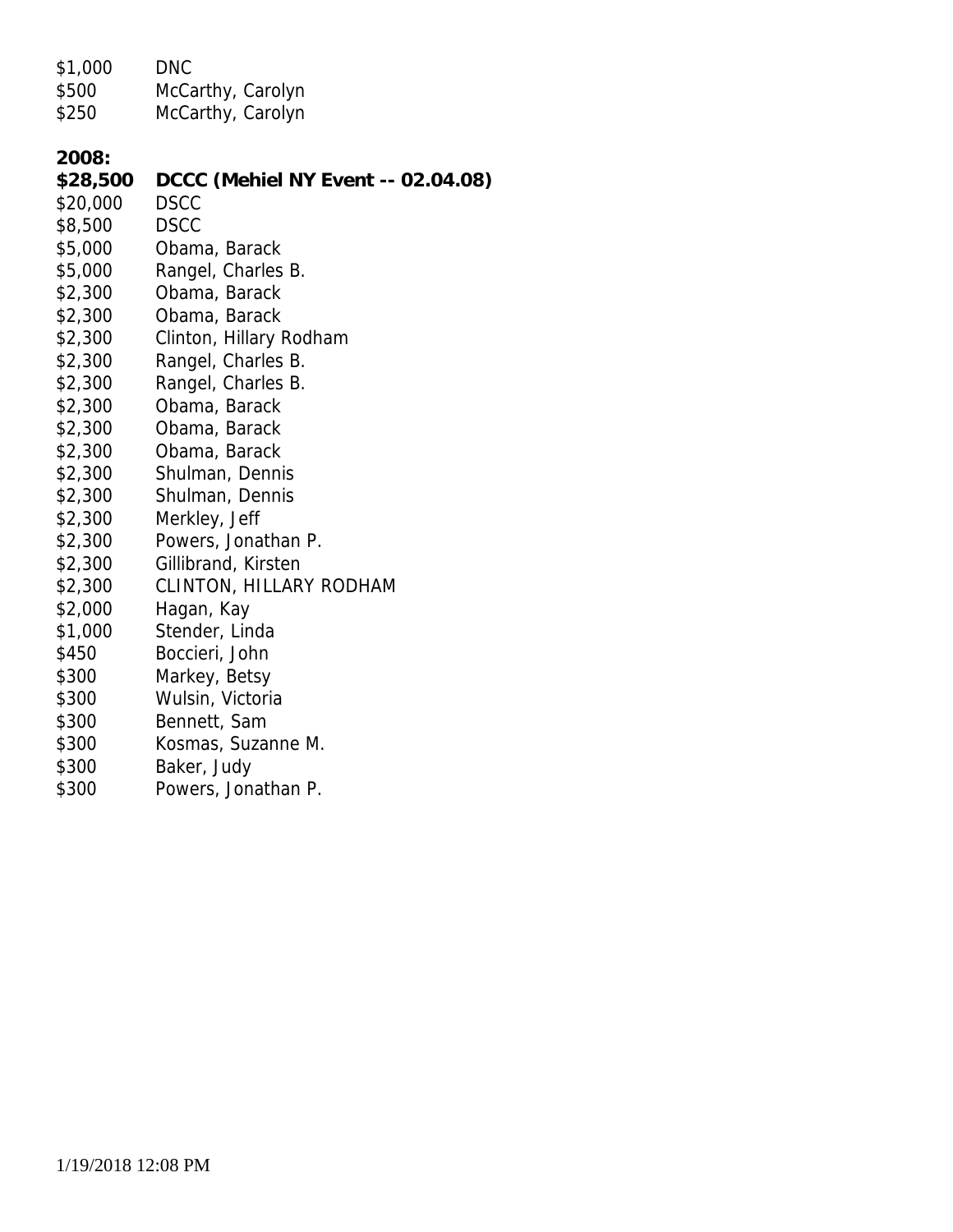#### **LEADER PELOSI DEMOCRATIC CONGRESSIONAL CAMPAIGN COMMITTEE** *Staff: Missy Kurek (315) 373-9560*

*Name:* Dale L. Ponikvar *Work Phone:* **(212) 530-5296**

*Employer:* Milbank,Tweed, Hadley & McCloy *Cell Phone:* **(646) 207-7277**

*Occupation:* Attorney

*Address:* 15th Ave New York, NY 10003-4312

**Ask: Please ask Dale to renew his Speaker's Cabinet membership with a contribution of \$32,400 to the DCCC before February 28th, 2013. Please also invite Dale to join you at the DCCC 2013 NYC Speaker's Cabinet dinner on March 15th, 2013 at Café Boulud in New York.**

**DCCC Speaker's Cabinet Renewal Dinner With You and DCCC Chairman Steve Israel Friday, March 15th, 2013 6:30pm Dinner Café Boulud- New York, NY Ticket Levels: Speaker's Cabinet: \$32,400 (per couple), Sponsor: \$10,000 (per couple) and Chairman's Council \$5,000 (per person)**

**Notes:**

**February 2012:** You met with Dale at the Regency in New York and as a result of that meeting Dale contributed his remaining federal dollars to the DCCC- \$20,000.

**November 2011:** You met with Dale at the Regency in New York and as a result of that meeting Dale finished his Speaker's Cabinet membership with a contribution of \$10,800 to the DCCC.

**September 2011:** Dale contributed \$10,000 to the DCCC towards the End of Third Quarter FEC Filing Deadline.

**July 2011:** Dale contributed \$10,000 to the DCCC toward the DCCC Hamptons luncheon hosted by Mort Zuckerman.

**May 2011**: Dale was having bad knee pain and was not very mobile in May. An orchid was sent to Dale in May to wish him well.

**July 2010:** You also saw Dale at the July Hamptons event hosted by Domna Stanton. Dale contributed \$3,000 to the DCCC towards this event.

May 2010: Dale attended the May 15<sup>th</sup> event with President Obama and contributed \$10,000 to the DCCC.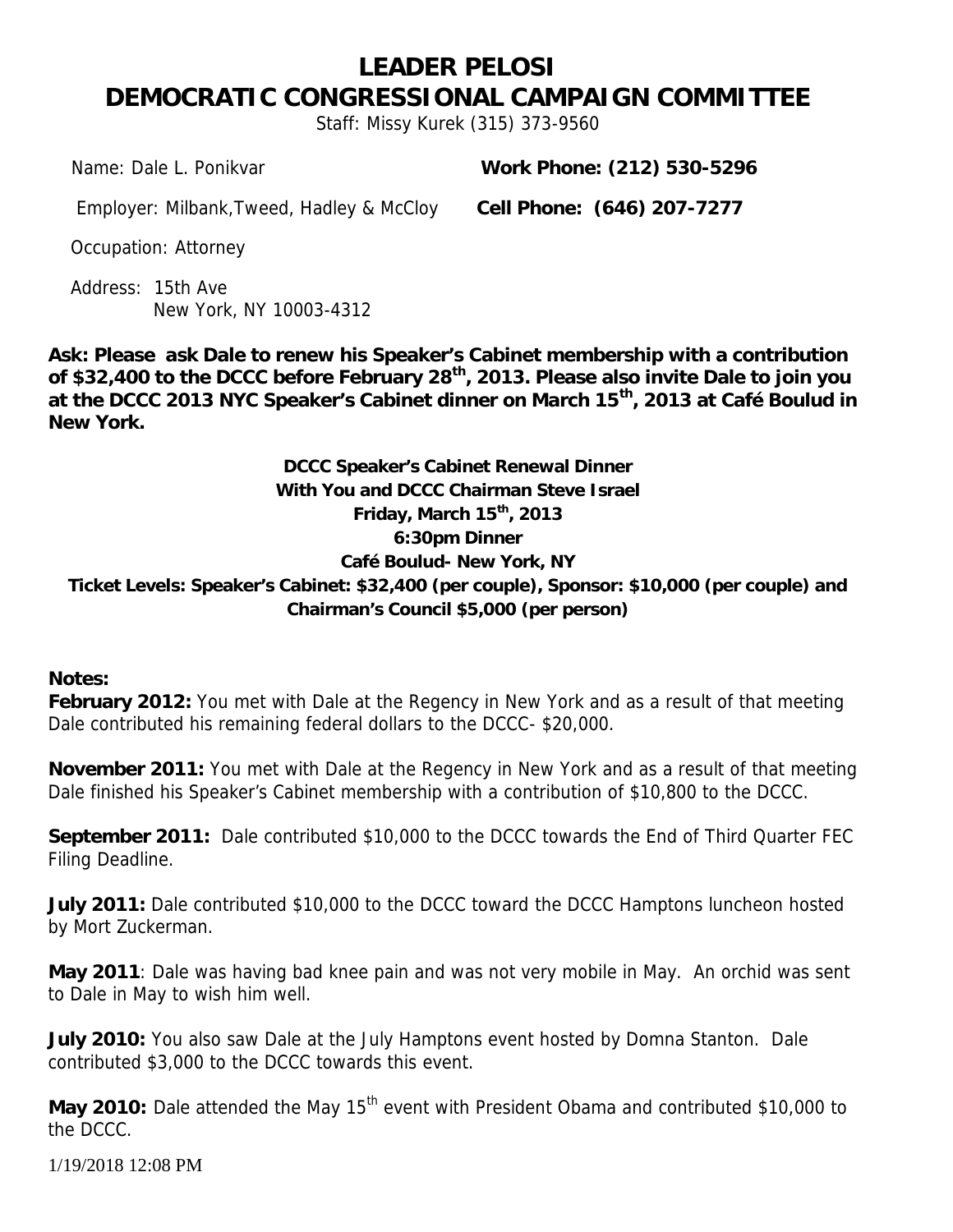**March 2009:** You left Dale a message. He contributed \$10,000 to the DCCC in 2009 as a result of that message.

Jan 2009: Dale attended the Speaker's Cabinet Luncheon on January 19<sup>th</sup> and received tickets to Inauguration from your office.

**Sept 2008:** Dale attended the DCCC dinner at Restaurant 81 in New York.

**Aug 2008:** Dale attended the Democratic National Convention in Denver and attended DCCC events.

**March 2007:** Dale contributed \$28,500 to the DCCC for the March NYC Gala.

**Bio:** Dale is a partner in the Tax Department of Milbank, Tweed, Hadley & McCloy LLP specializing in the tax aspects of mergers, acquisitions, cross-border transactions, corporate restructurings, capital markets transactions, outsourcing transactions and bankruptcies. Dale has extensive experience with tax matters arising in connection with cross-border transactions involving British, Canadian, Japanese, German, French, Saudi and other foreign corporations and investors.

**Dale Ponikvar's Giving History** *\*Dale has \$74,600 remaining* **2012: \$20,000 DCCC (NP Meeting 2/12)** \$2,500 Ohio Dem Party \$2,500 Kennedy, Joe \$2,000 Gillibrand, Kirsten \$1,000 Etsy, Elizabeth \$1,000 Brownley, Julia \$1,000 Kirkpatrick, Ann \$1,000 Warren, Elizabeth \$500 Heidakamp, Heidi \$500 Maloney, Sean Patrick \$500 Zimmann, Angela \$500 Wilson, Charlie

**2011:**

**\$30,800 DCCC** \$10,000 DSCC \$5,000 Brown, Sherrod \$2,500 Gillibrand, Kirsten \$2,500 Menendez, Robert \$1,000 Murphy, Chris

**2010:**

1/19/2018 12:08 PM **\$15,000 DCCC (5.13.10 Obama NYC Gala) \$3,000 DCCC (Bridgehampton Stanton Reception 7.17.10)** \$2,500 PENNSYLVANIA DEMOCRATIC PARTY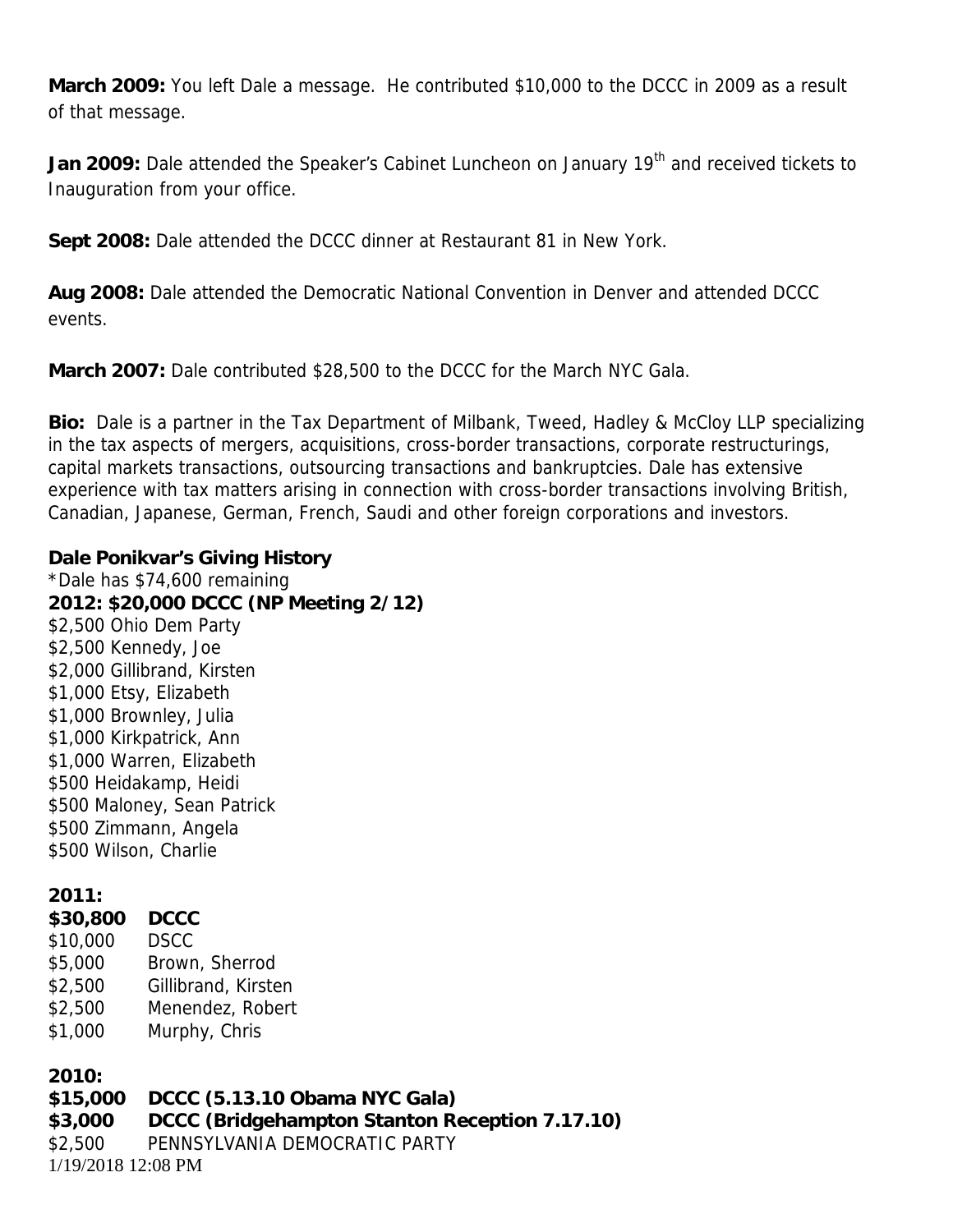| \$2,400<br>\$1,900<br>\$1,400<br>\$1,000<br>\$1,000<br>\$1,000<br>\$1,000<br>\$1,000<br>\$1,000<br>\$800<br>\$500<br>\$400<br>\$250                                                   | Pelosi, Nancy<br>Boxer, Barbara<br>Bennet, Michael<br>DCCC (DCCC Recount Fund)<br>Kilroy, Mary Jo<br>Hodes, Paul W.<br>Bennet, Michael<br>Bennet, Michael<br>Bennet, Michael<br>Sestak, Joe<br>Adler, John<br>Bennet, Michael<br>Adler, John                          |
|---------------------------------------------------------------------------------------------------------------------------------------------------------------------------------------|-----------------------------------------------------------------------------------------------------------------------------------------------------------------------------------------------------------------------------------------------------------------------|
| 2009:<br>\$5,000<br>\$5,000<br>\$2,400<br>\$2,400<br>\$2,400<br>\$2,000<br>\$1,000<br>\$600<br>\$500<br>\$400                                                                         | <b>DCCC</b><br><b>DCCC</b><br>Sestak, Joe<br>Gillibrand, Kirsten<br>Gillibrand, Kirsten<br>Sestak, Joe<br>Sestak, Joe<br>Sestak, Joe<br>Adler, John<br>Sestak, Joe                                                                                                    |
| 2008:<br>\$20,000<br>\$12,500<br>\$2,300<br>\$2,300<br>\$2,000<br>\$2,000<br>\$2,000<br>\$2,000<br>\$1,500<br>\$1,000<br>\$1,000<br>\$1,000<br>\$1,000<br>\$1,000<br>\$1,000<br>\$500 | <b>DSCC</b><br><b>DCCC</b><br>Childers, Travis W.<br>Hodes, Paul W.<br>Peters, Gary<br>Maffei, Dan<br>Himes, Jim<br>Massa, Eric<br><b>DSCC</b><br>Esch, Jim<br>Neuhardt, Sharen<br>Driehaus, Steve<br>Markey, Betsy<br>Stender, Linda<br>Adler, John<br>Obama, Barack |
| 2007:<br>\$28,500<br>\$5,000<br>\$2,300                                                                                                                                               | <b>DCCC</b><br>Walz, Tim<br>Kilroy, Mary Jo                                                                                                                                                                                                                           |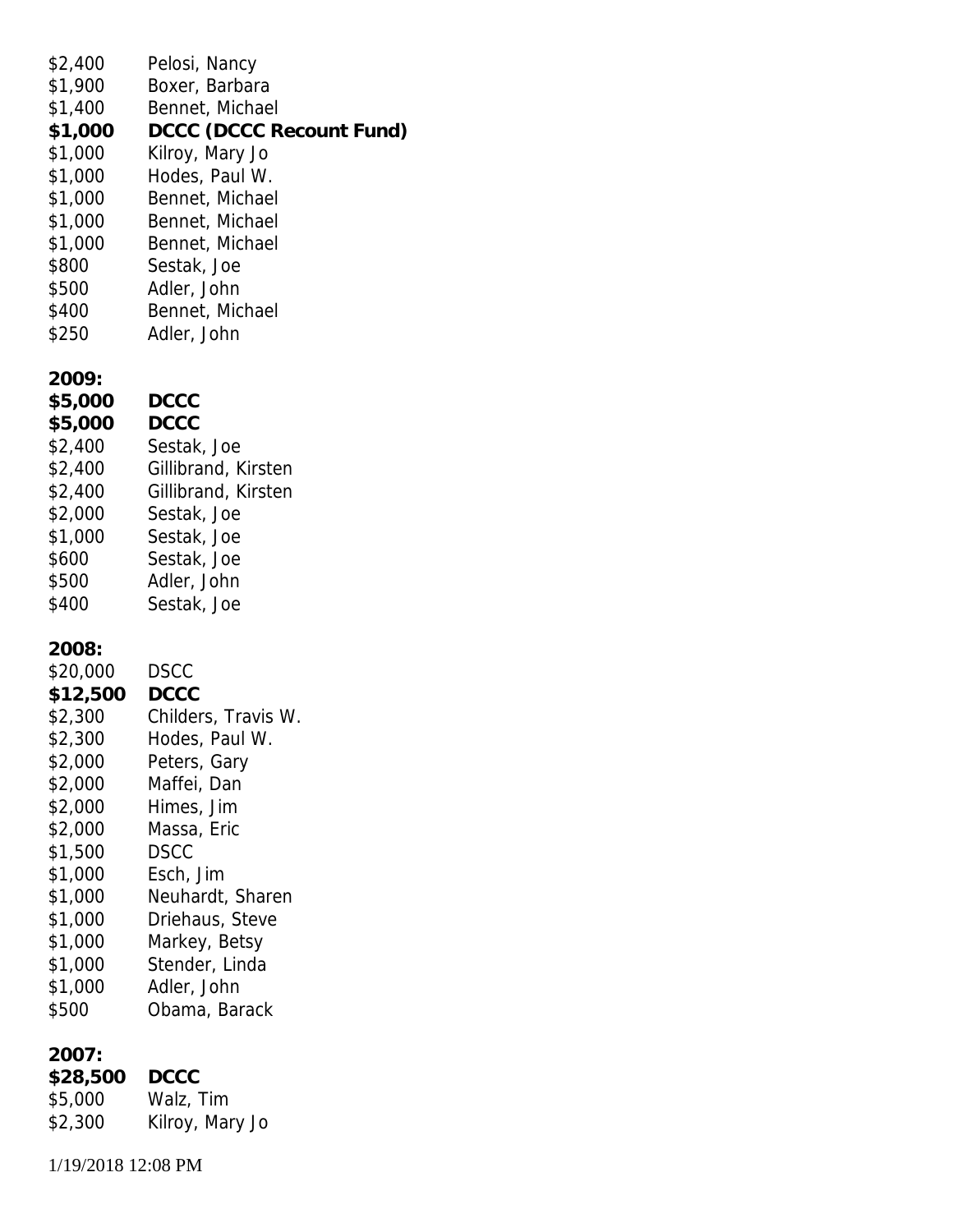- \$2,300 Hodes, Paul W. \$2,300 Massa, Eric<br>\$2,300 Cote, Adam \$2,300 Cote, Adam Roland<br>\$2,300 Tsongas, Niki Tsongas, Niki \$2,300 Gillibrand, Kirsten \$2,300 Gillibrand, Kirsten \$2,300 Pelosi, Nancy \$2,300 Pelosi, Nancy<br>\$2,100 Sestak, Joe
- Sestak, Joe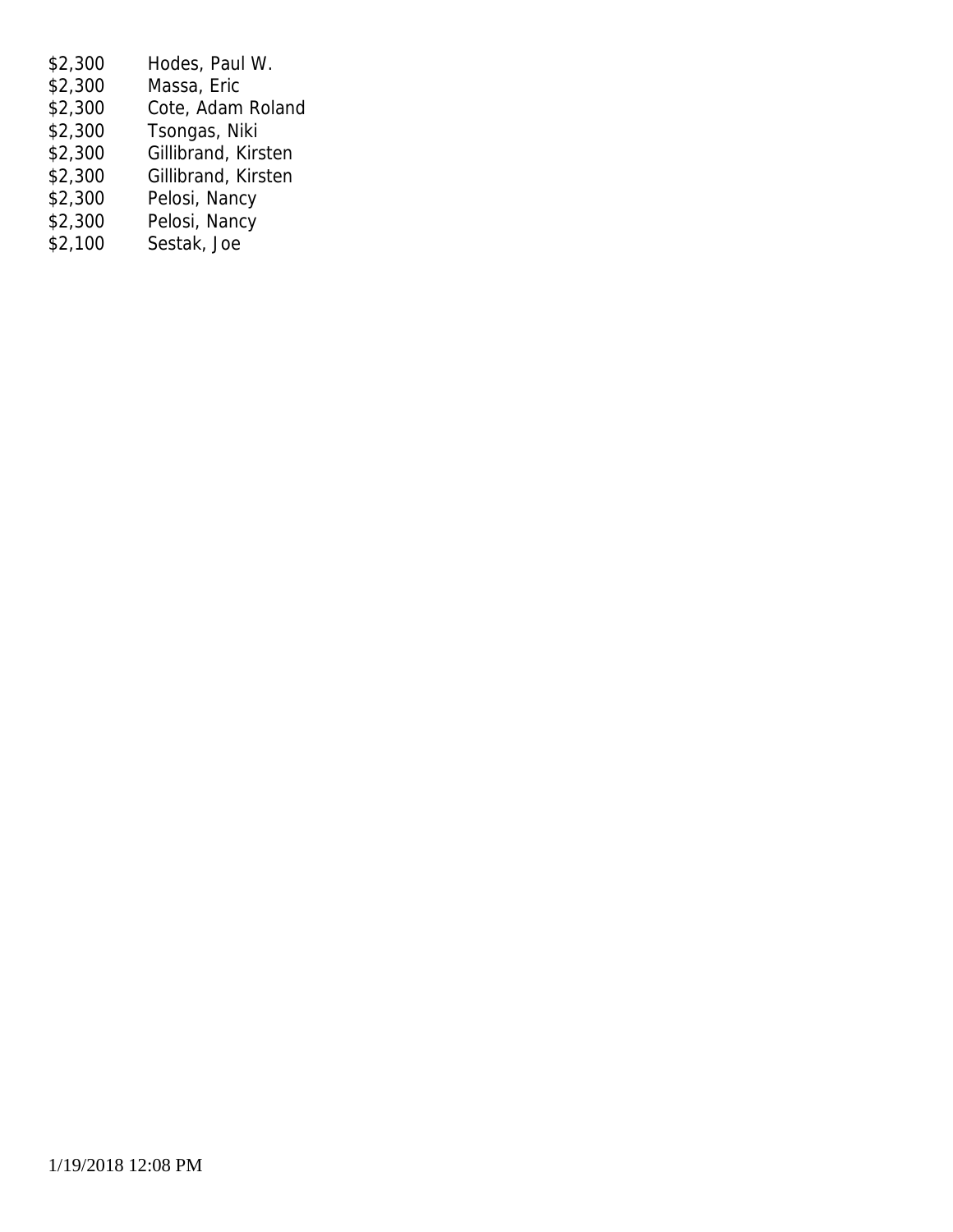#### **LEADER PELOSI DEMOCRATIC CONGRESSIONAL CAMPAIGN COMMITTEE** *Staff: Missy Kurek (315) 373-9560*

*Name:* Bob Tannenhauser *Cell Phone:* **(917) 864-8539**

*Spouse:* Carol

*Employer:* Self-Employed

*Occupation:* Real Estate

*Address:* 1 W 81st St New York, NY 10024-6048

**Ask: Please ask Bob and Carol to renew their Speaker's Cabinet membership and write/raise \$97,200 to the DCCC before February 28th, 2013. Please also invite Bob and Carol to join you at the DCCC 2013 NYC Speaker's Cabinet dinner on March 15th, 2013 at Café Boulud in New York.** *Please note in the past Bob has raised contributions from the DCCC from his daughter Emily and son David.*

**DCCC Speaker's Cabinet Renewal Dinner**

**With You and DCCC Chairman Steve Israel**

**Friday, March 15th, 2013**

**6:30pm Dinner**

**Café Boulud- New York, NY**

**Ticket Levels: Speaker's Cabinet: \$32,400 (per couple), Sponsor: \$10,000 (per couple) and Chairman's Council \$5,000 (per person)**

**Notes:**

Bob and his wife Carol have been Speaker's Cabinet members since 2008. They have contributed a lifetime total of \$246,700 to the DCCC since 2005. Their children David and Emily have also been DCCC contributors. Emily has contributed a lifetime total of \$80,000 to the DCCC and David has contributed a lifetime total of \$80,000 to the DCCC as well. Bob has raised all of his family's DCCC giving. David has also raised contributions for the DCCC from his business partner Alvin Sarter.

**June 2012:** You met with Bob at the Regency in New York. As a result of that meeting Bob raised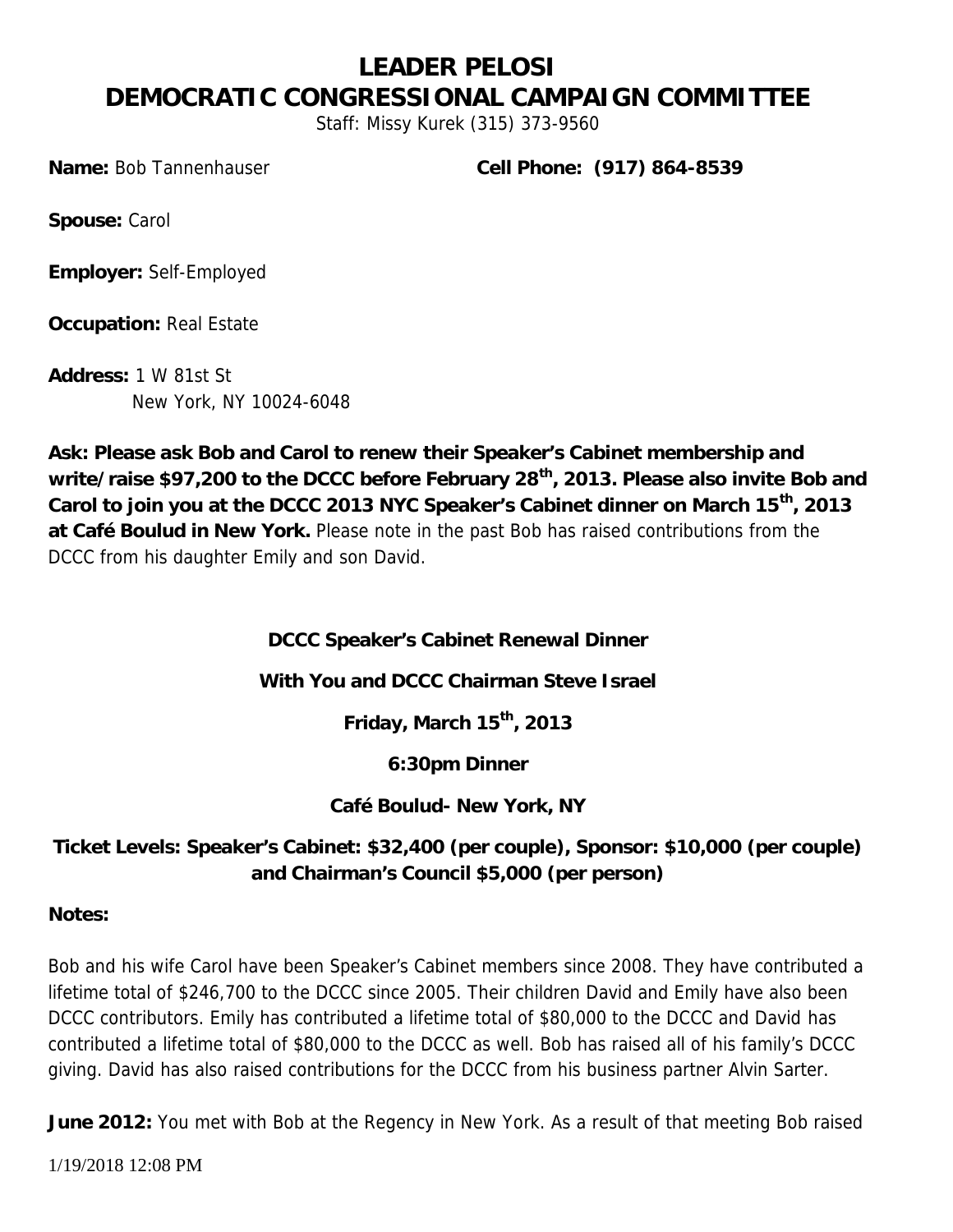\$60,000 for the DCCC (\$20,000 from Carol, \$15,000 from David, \$15,000 from Emily and \$10,000 from Alvin Sarter) and wrote \$15,000 to the DCCC personally.

**March 2011:** You met with Bob and his business partner Alvin Sarter at the Regency in New York. As a result of that meeting Bob renewed his Speaker's Cabinet membership and Carol contributed \$15,000 to the DCCC and their children David and Emily each contributed \$15,000 to the DCCC for a total of \$75,800.

**Biography: Robert Tannenhauser is the Chief Executive Officer of The Ruxton Capital Group LLC, a private investment firm. Prior to Ruxton, he was the President and Chief Executive Officer of Business Loan Express (BLX) from May 1994 – 2007, which specialized in making loans to small businesses. In addition to his work with Ruxton, Bob is also developing a startup company, BoeFly.com, which serves as an online platform for small businesses to connect with lenders. Mr. Tannenhauser was a practicing attorney with over twenty years of experience in commercial transactions before assuming his position with BLX. Mr. Tannenhauser received his BA from Syracuse University, his JD from Brooklyn Law School and an L.L.M. (Taxation) from the NYU School of Law.**

**Mr. Tannenhauser joined the Board of Directors of the Children's Health Fund in 1988.**

**Bob's wife Carol is a self-employed writer and publisher of the 1990 work** *In Celebration of Babies,* **a collection of photos and words of praise about children.**

**Bob and Carol have two children- Emily and David who are adults.**

**Giving History Robert's Giving History:** *\*Robert has \$74,600 remaining federally*

**2013:** No giving history

**2012: \$15,000 DCCC (NP Meeting 6/12) \$20,000 HMP** \$5,000 Obama, Barack \$4,000 Ohio Dem Party \$2,500 Dem. Executive Committee of Florida \$2,500 Gillibrand, Kirsten \$2,500 McCaskill, Claire \$1,666 Nevada State Dem Party \$1,666 Iowa Dem. Party \$1,166 Colorado Dem. Party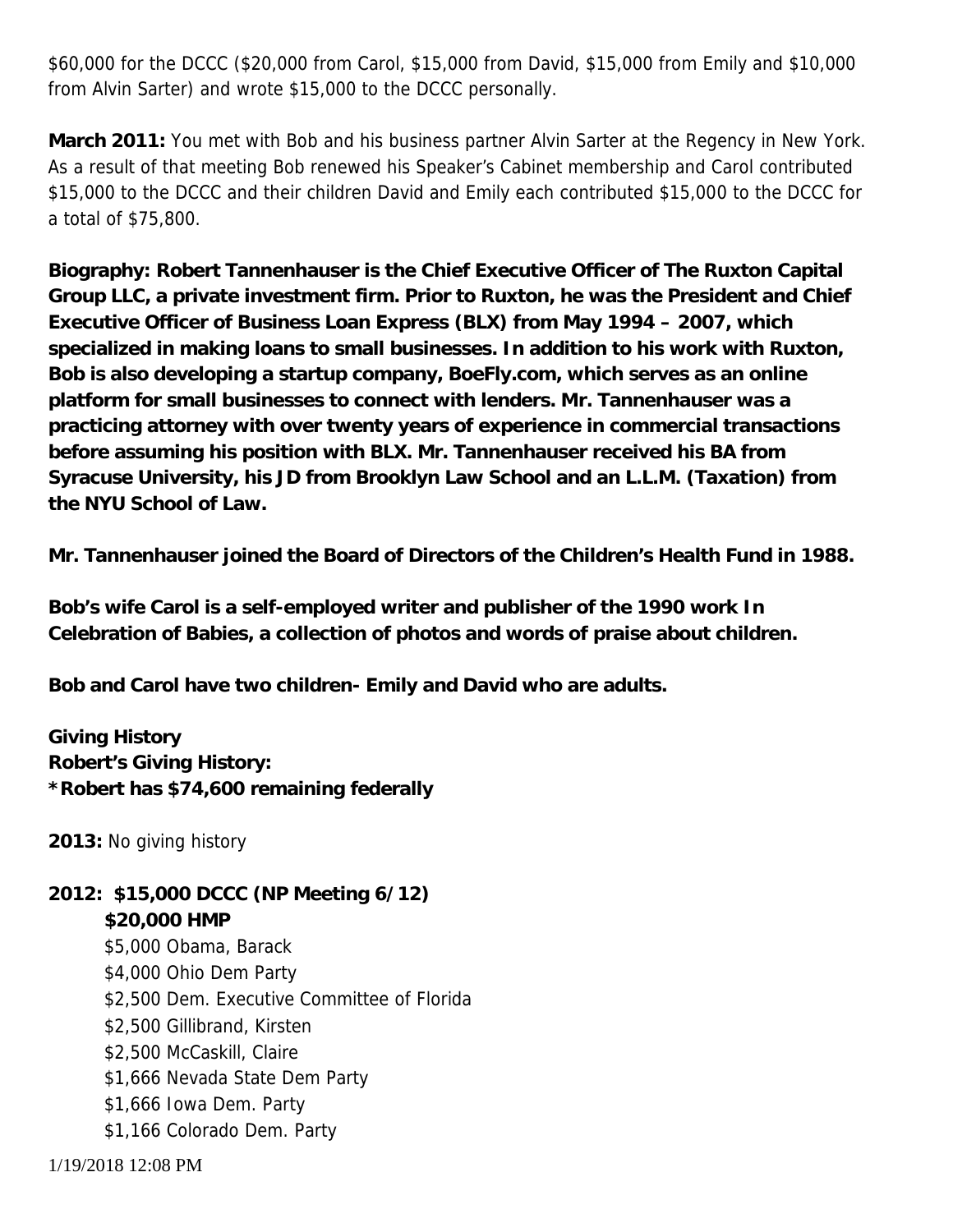\$1,499 Dem Party of VA \$1,000 Heidakamp, Heidi \$1,000 Berkley, Shelly \$1,000 Baldwin, Tammy \$1,000 Casey, Bob \$1,000 Hirono, Mazie \$499 New Hampshire Dem. Party **2011:\$30,000 DCCC (NP Meeting 3/2011)** \$5,000 Stabenow, Debbie \$2,000 Hochul, Kathy **2010:**\$2,400 Hall, John \$2,300 Landrieu, Mary L.

\$2,400 Owens, Bill \$1,000 Serrano, Jose E. \$2,400 Heck, Denny \$2,400 Pelosi, Nancy **\$3,000 DCCC (NYC Obama Dinner 4/10)** \$2,400 Titus, Dina \$2,400 Hodes, Paul W. \$2,400 Kirkpatrick, Ann **\$5,000 PAC to the Future**

**2009:**\$500 Franken, Al **\$25,000 DCCC (NP Meeting 9/09)**

**2008:**\$2,000 Massa, Eric \$28,500 Obama, Barack \$2,300 Obama, Barack **\$12,000 DCCC (NP Call 10/08)**

**2007:**\$2,000 Bean, Melissa \$2,000 Obama, Barack \$1,000 Harkin, Tom \$300 Obama, Barack \$25,000 DSCC

1/19/2018 12:08 PM **2006:**\$1,000 Hill, Baron P. \$2,000 Massa, Eric \$2,100 Nelson, Bill \$2,000 Farrell, Diane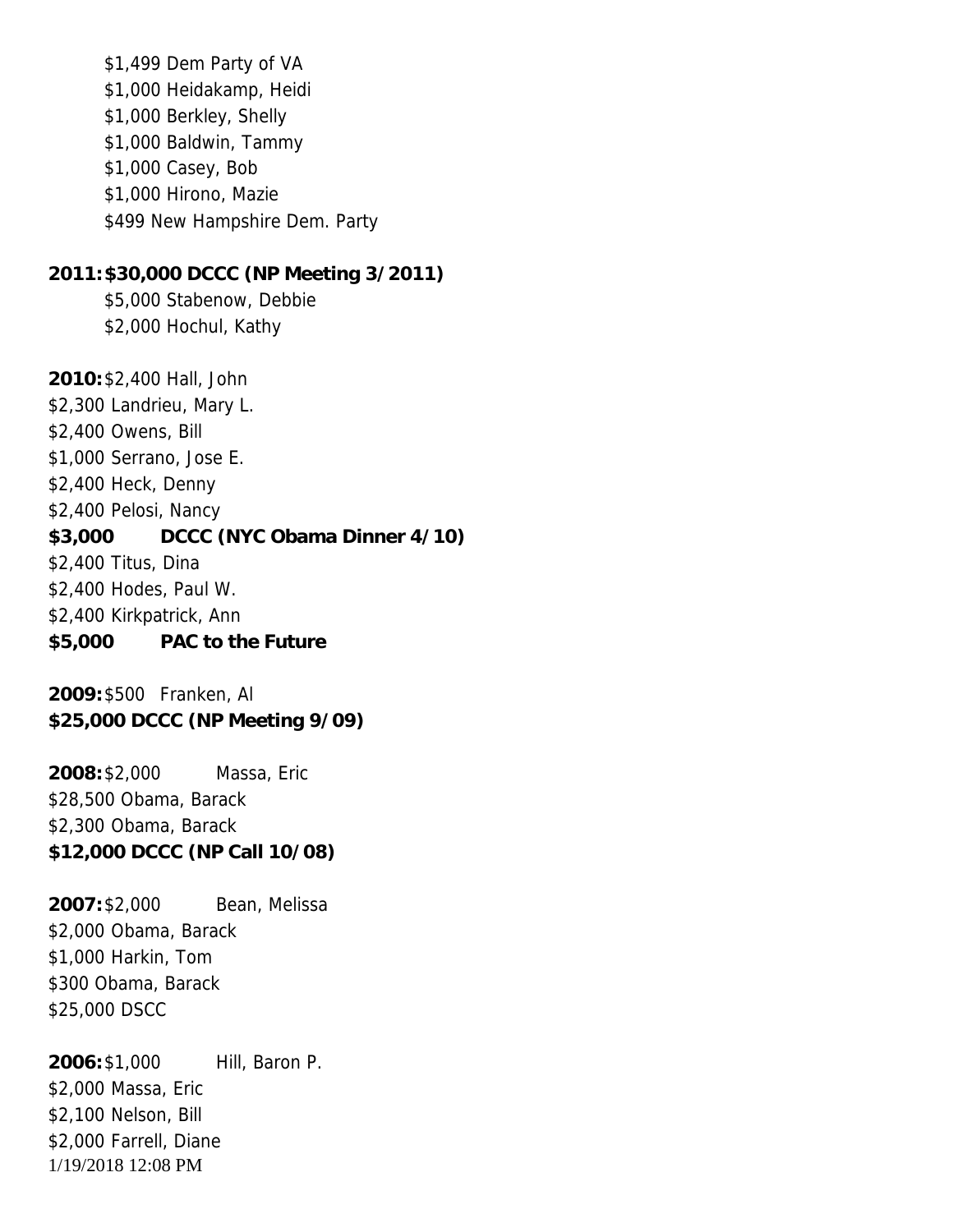\$2,000 Bean, Melissa \$1,000 Weiner, Anthony \$250 Emily's List \$2,000 Gillibrand, Kirsten \$1,500 Cranley, John \$2,000 Brown, Sherrod \$1,500 Duckworth, Tammy \$1,500 Arcuri, Michael \$2,000 Ford, Harold E. Jr. \$2,000 Tester, Jon \$1,500 Courtney, Joe \$1,500 Klein, Ron \$1,500 Murphy, Lois

**Carol's Giving History:** *\*Carol has \$74,600 remaining* **2013:** No giving history

**2012: \$20,000 DCCC (NP Meeting 6/2012)** \$2,500 Gillibrand, Kirsten \$250 Boockvar, Kathy

**2011:\$15,000 DCCC (NP Meeting 3/2011)**

**2010:** \$2,000 Landrieu, Mary L. **\$25,000 DCCC (NP Call 5/2010)**

**2009:**No Giving History

**2008:**\$2,000 Massa, Eric **\$25,000 DCCC (NP MTG 9/08)**

**2007:**\$2,000 Obama, Barack \$1,000 Harkin, Tom \$300 Obama, Barack \$500 Mollohan, Alan B.

1/19/2018 12:08 PM **2006:**\$2,000 Hill, Baron P. \$2,000 Cranley, John \$2,000 Brown, Sherrod \$2,000 Shuler, Heath \$2,000 Duckworth, Tammy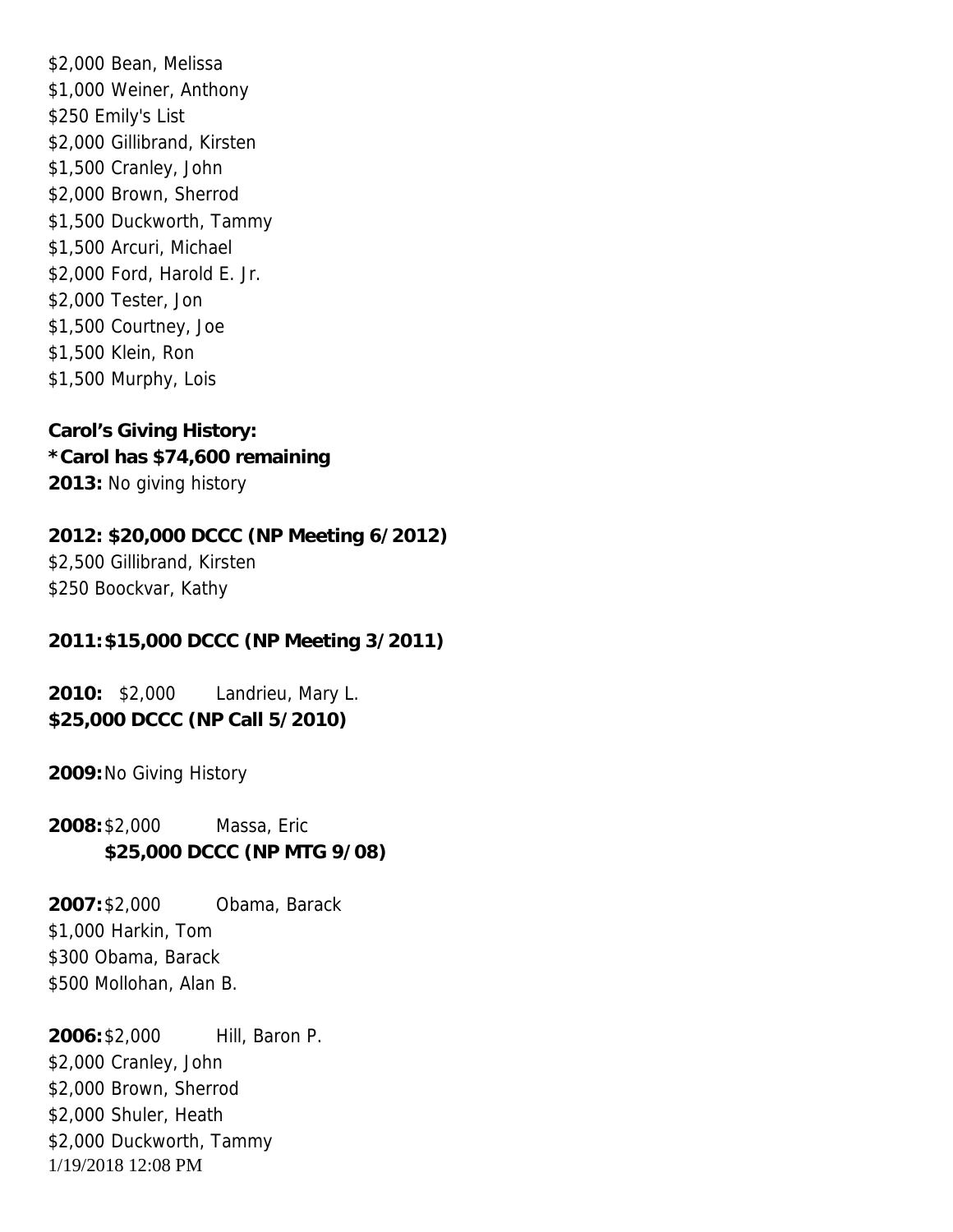\$2,000 Arcuri, Michael \$1,000 Kilroy, Mary Jo \$5,000 Progress PAC (Nydia Velazquez) \$2,000 Webb, Jim \$2,000 Ford, Harold E. Jr. \$2,000 Tester, Jon \$2,000 Courtney, Joe \$2,000 Klein, Ron \$2,000 Madrid, Patricia \$2,000 Murphy, Lois

**Emily's Giving History:** *\*Emily has \$74,600 remaining federally* **2013:** No giving history

**2012: \$15,000 DCCC (NP meeting 6/12)** \$2,000 Gillibrand, Kirsten

**2011: \$15,000 DCCC (NP Meeting 3/11)** \$1,000 Stabenow, Debbie

**2010: \$12,500 DCCC (NP Call 5/2010)** \$1,000 Landrieu, Mary

**2009:** No giving

**2008:** \$17,300 Obama Victory Fund **\$7,500 DCCC (NP Meeting 9/08)**

**David's Giving History** *\*David has \$74,600 remaining federally*

**2013:** No giving history

**2012: \$15,000 DCCC (NP Meeting 6/12)** \$2,000 Gillibrand, Kirsten

**2011: \$15,000 DCCC (NP Meeting 3/11)** \$1,000 Stabenow, Debbie

1/19/2018 12:08 PM **2010: \$12,500 DCCC (NP Call 5/2010)** \$1,000 Landrieu, Mary